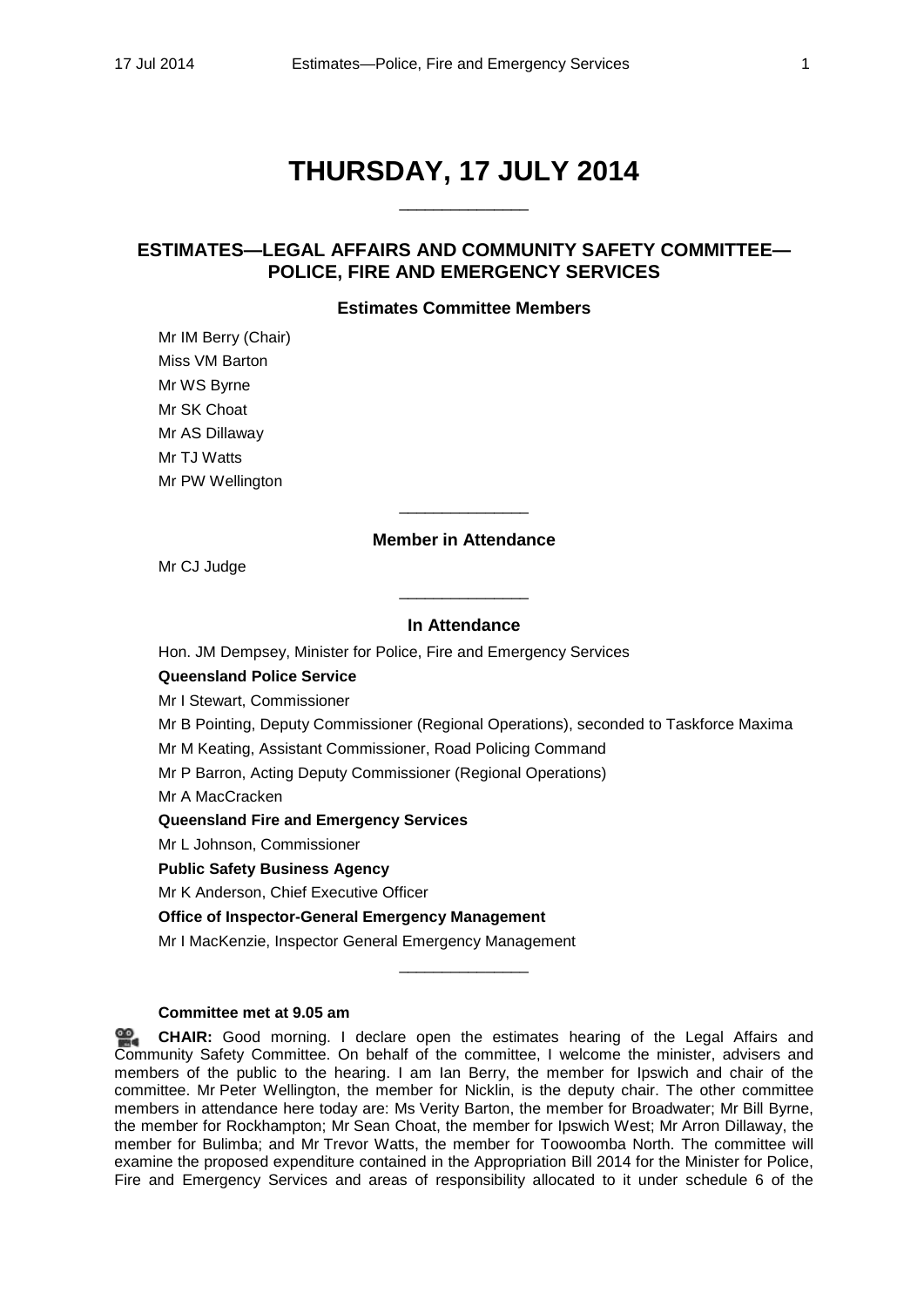standing orders of the Legislative Assembly. The committee will suspend proceedings for the following breaks: morning tea from 10.45 am to 11 am, lunch from 1 pm to 2 pm and afternoon tea from 3.30 pm to 3.45 pm.

I remind all those participating at the hearing today that these proceedings are similar to parliament to the extent that the public cannot participate in the proceedings. In that regard, I remind members of the public that under the standing orders the public may be admitted to or excluded from the hearing at the discretion of the committee. I ask that all mobile phones and pagers be either switched off or switched to silent mode. I remind members that the standing orders provide that directors-general and those chief executive officers set out in schedule 7 of the standing orders may be questioned by the committee. For the benefit of Hansard, I ask all witnesses to identify themselves before answering a question. The committee also has resolved that some non-committee members be given leave to participate and ask questions throughout the hearing. We have had two requests and those requests are still standing. We do not have any non-committee members here. I ask that when answering questions participants are conscious of the sensitivity of the microphones. It appears that Hansard is having difficulty picking up voices. If you could direct the microphone to the person speaking, that would be of assistance.

I now declare the proposed expenditure of the relevant organisational units within the portfolio of the Minister for Police, Fire and Emergency Services open for examination. The question before the committee is—

#### That the proposed expenditure be agreed to.

#### Minister, do you wish to make an opening statement?

**Mr DEMPSEY:** Thank you, Mr Chairman. I certainly would like the opportunity to make an opening statement. Obviously, firstly, I would say what a great honour and privilege it is to be here as the Minister for Police, Fire and Emergency Services. It is an honourable portfolio. The men and women under it certainly do a great job in serving the people of Queensland. Before the official commencement of the hearing, I take this opportunity to thank all members within this portfolio for the significant work already done to ensure that Queensland is the safest place to live, visit, do business and certainly raise a family. In what is often a tireless and thankless job, our police, fire and emergency service workers and our hardworking volunteers are the backbone that keep our communities safe. I know that with the support of this government, the public safety portfolio of Police, Fire and Emergency Services will continue to deliver a brighter and safer future for all Queenslanders.

As part of the budget for 2014-15, the Newman government is working hard to ensure we deliver on a strong plan for revitalising front-line services. When we were elected in 2012, we inherited Labor's legacy of irresponsible spending and mismanagement. We inherited a system where police were trapped behind desks and firies were based in crumbling stations. The previous government oversaw a justice system that put the right of the offender ahead of the right of the victim and the community. It was a system that was deaf to the needs and expectations of a modern Queensland community. Instead of handing out serious penalties to serious offenders, the previous government continued, over a decade, handing out slaps on wrists. This government and the people of Queensland inherited a system that certainly had a number of deficiencies and was rapidly becoming worse under the previous government, which was obsessed with throwing good money at bad projects.

For the past two years, we have begun the process of righting the previous government's wrongs and getting Queensland back on track. On the other hand, Labor has continued to repeat the same mistakes they made well over a decade ago. They voted against tougher reporting for child sex offenders; they voted 'no' for mandatory gun penalties; they did not want increased penalties for evading police; and again they said 'no' to laws doubling the penalties for serious assaults on our hardworking police. This government is getting on with the job of revitalising front-line services for all Queenslanders. This is reflected in the significant investment we have made in the police, fire and emergency services in the past two years and yet again in the upcoming budget for 2014-15. We take the issues of law and order and community safety very seriously. This is visible in the hard work this government has invested to ensure our police, fire and emergency services have the resources, technology, training and opportunities to get the job done.

In this past year, this portfolio has seen some significant change for the better, which has identified as part of the Police and Community Safety Review or the PACSR, as we call it, which was completed by Mr Mick Keelty last year. The Public Safety Business Agency was established under the recommendations of that review. It is now providing a network of policies, procedures, legislation,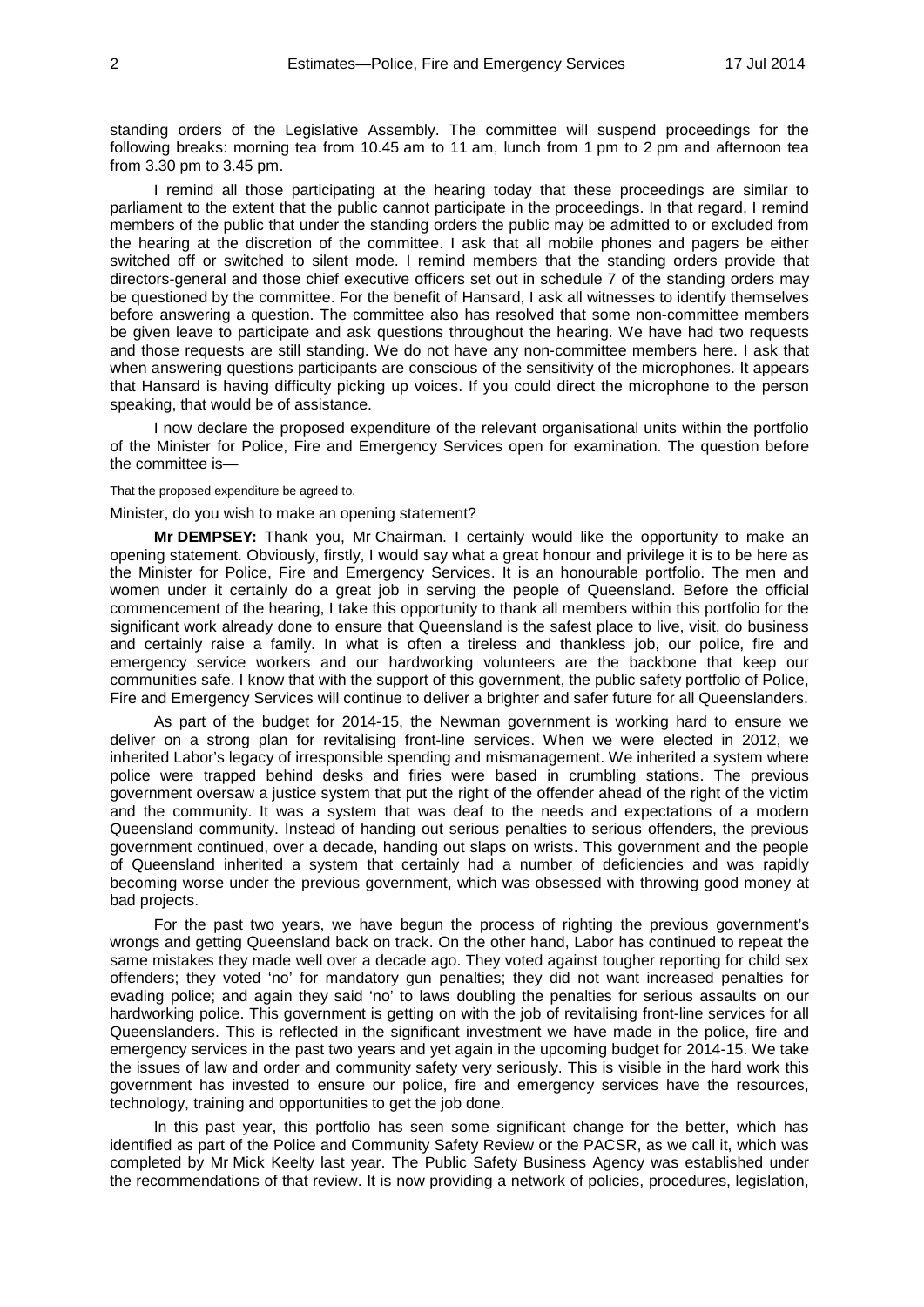facilities, equipment, systems and technology that are available to, importantly, support our front-line agencies. Additionally, for the first time we have established an Inspector-General of Emergency Management, who is responsible for providing assurances and advice that enable confidence in Queensland's emergency management arrangements. Our police, emergency service workers and the staff members who support our front line do a fantastic job every day and every night.

The new setup of this portfolio is well on the way to providing the best public services in the nation. The government has invested record amounts in Police, Fire and Emergency Services since coming into government. It is the first government to allocate over half a billion dollars to Fire Services in the state and delivered another budget of over \$2 billion for the Queensland Police Service. The 2014-15 budget will help grow our economy and make our communities stronger and safer. We are working hard to ensure we deliver on our commitments and continue to revitalise those front-line services. We will also continue to carry out our commitment to providing 1,100 additional police officers over four years. To date, we have provided well over 800 additional police over and above attrition. I will say that again: over and above attrition. \$109.4 million of the budget will be used to fund a further 267 officers in 2014-15.

In addition to delivering well over 800 extra police officers over the past two years alone, we have also delivered new and upgraded fire stations across the state, including new urban stations in Ipswich, Brassall and Ripley; and new and upgraded police stations from Lockhart River in Cape York to Broadbeach on the Gold Coast. We have replaced the 150-year-old West End police station, which was the state's oldest police station, with a modern facility. We have rolled out almost 500 iPads and iPhones, saving officers up to 30 minutes per shift. \$18.5 million will continue the delivery of our mobile service capability and expand the mobile device fleet, with a further 1,250 to be rolled out by November 2014.

We began the development of the \$500 million government wireless network—a system which allows all emergency services to communicate with each other; something that was only dreamed of by the previous government. We are rolling out myPolice blogs to provide direct access to the latest news to communities from Cairns to Southport. The current 25 myPolice blogs have received an overwhelming response of over 32 million views to date. That is a phenomenal feat.

We have kept our promise to deliver an additional \$1 million per year to both Neighbourhood Watch and Crimestoppers, delivering real results in community policing. We have delivered Australia's toughest antihooning laws as part of our election commitments, with over 7,700 cars having been impounded or immobilised. We have introduced tough antiweapons legislation, targeting those who traffic and trade in illegal weapons that could harm everyday Queenslanders.

We introduced in our first year the doubling of the penalty for seriously assaulting a police officer and introduced a new offence of the murder of a police officer. These laws are delivering safer streets for all Queenslanders.

There is \$60.9 million allocated to provide for new and replacement police, fire and emergency service vehicles. Some \$3.1 million will deliver the replacement police catamarans at Cairns, the Whitsundays and Townsville.

These record investments are allowing us to deliver more police, more fire stations, more fire trucks and cutting-edge technology to the front line. Furthermore, over the 2014-15 year, the Queensland Police Service will spend \$81.9 million, which is allocated for QPS facilities, information and communication technology and other essential equipment. Another \$46.3 million is also provided for fire and emergency service facilities, urban and rural fire appliances and communication equipment.

The newly established Public Safety Business Agency capital program will provide an investment of \$140.7 million in capital purchases to support the delivery of revitalised front-line services and safe and resilient communities. This investment will mean more stations, modern equipment, the latest cutting-edge technology and the resources officers need to ensure safer streets for every Queensland family.

The Newman government has achieved so much in just two years and that is because we are committed to delivering revitalised front-line services as part of our strong plan for Queensland. I thank all members of the senior executive of the departments in my portfolio, including Police, Fire and Emergency Services, the Public Safety Business Agency and its staff and the Inspector General of Emergency Management for their hard work and dedication over the past year. I look forward to the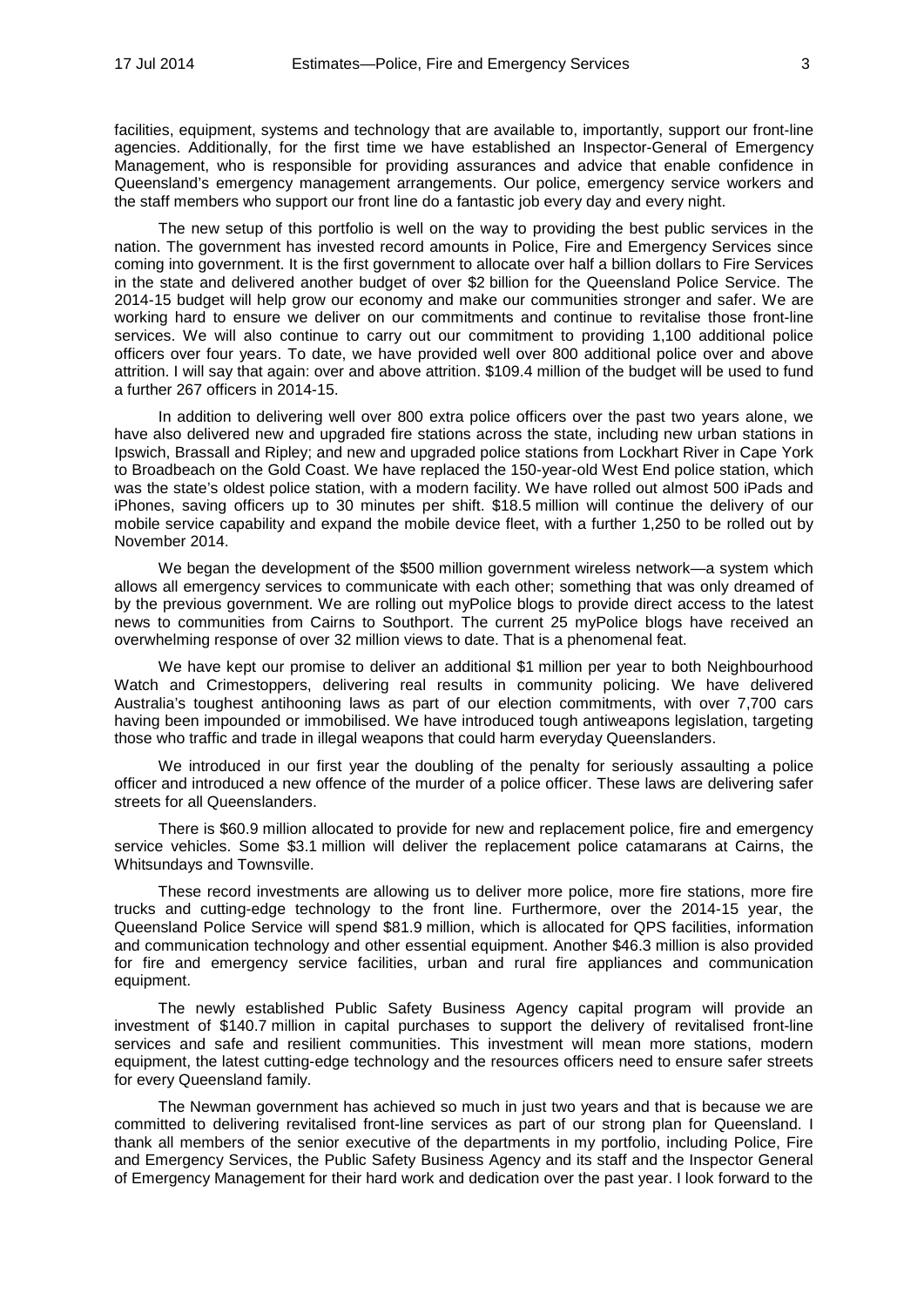2014-15 year being a brighter year for our front line, and sharing our strong achievements throughout today. I thank the committee for the opportunity of participating in this very important estimates process.

**CHAIR:** Thank you, Minister. I call the member for Broadwater.

**Miss BARTON:** Minister, page 6 of the SDS refers to the government's crackdown on criminal motorcycle gangs. I was wondering if you might be able to give the committee an overview of the progress to date in tackling these criminal motorcycle gangs and what initiatives are planned for the 2014-15 financial year for the continued dismantling and elimination of CMGs?

**Mr DEMPSEY:** I thank the member for the question. It is an important question. It is an important question for the safety and future of Queensland.

The Queensland Police Service established Operation Resolute in October 2013 to dismantle and eliminate criminal motorcycle gangs from Queensland. Operation Resolute comprises Taskforce Takeback and Taskforce Maxima. Taskforce Takeback includes a highly visible and zero tolerance approach to public disorder and violence being committed on the Gold Coast. Taskforce Maxima focuses on the illegal activities of criminal motorcycle gangs, including pursuing unexplained wealth.

In the first nine months of Operation Resolute, weapons, including handguns and rifles, motor vehicles, drug laboratories and cash in excess of \$1.7 million, have been seized by police. Results of this operation, as of 13 July 2014, include 1,113 criminal motorcycle gang participants charged with 2,786 offences. Some 84 offenders face prosecution under the new legislation for 124 offences, including 40 on 66 charges where the criminal participant has been alleged as a vicious lawless association associate under the Vicious Lawless Association Disestablishment Act 2013.

Some 11 criminal motorcycle gang participants are being prosecuted on 23 charges under the VLAD Act. A further 29 people are being prosecuted on 43 charges under the VLAD Act as participants of criminal organisations that are not criminal motorcycle gangs. On another 10 occasions criminal motorcycle gang participants have been located in groups of three or more in contravention of the new legislation and arrested on charges of criminal association under the Criminal Code. Some 33 applications have been referred to the CMC to consider the restraint of property under the unexplained wealth legislation. I thank the CCC for the continuation of that work.

Some 26 of the 46 criminal motorcycle gang clubhouses have been vacated or emptied and the remaining are not being used. The public wearing of colours by criminal motorcycle gangs has greatly diminished.

Multiple police operations have been conducted, including a national day of action against criminal motorcycle gangs, specifically targeting chapters, clubs and criminal participants. Major criminal enterprises linked and operated by the criminal motorcycle gang participants have been uncovered in these operations.

In 2014-15 some of the planned initiatives include a continuation, at a strategic level, of the policing of criminal motorcycle gangs. That will remain a priority for the Queensland Police Service. Taskforce Takeback will transition into the Gold Coast rapid action patrol group as of 1 July this year. The QPS will implement a further rapid action patrol group in Townsville as part of a revised service model.

In the 2014-15 budget we have committed almost \$1 million to policing hubs on the Gold Coast and in Townsville that are known as rapid action patrols. A core function of the rapid action patrols will be a continued focus on the illegal activities of criminal motorcycle gangs. We certainly are committed to addressing crime across the state and ensuring that every resident of the Gold Coast is safe. The rapid action patrols will provide a large scale crime suppression group to stop crime and make the community safe through the application of agile, highly visible, proactive policing strategies focused on problem places within the Gold Coast and Townsville.

The work currently being conducted by Taskforce Maxima will continue, maintaining a focus upon criminal gangs that pose the highest risk to the community in terms of offending and harm irrespective of police geographical boundaries. I thank the commissioner for that particularly.

The federal agencies that make up the national antigang squad have commenced working with the Queensland Police Service and will continue their relationship with Taskforce Maxima. We are committed to Queensland being the safest place to live and raise a family and our actions are delivering on that. We have a strong plan for a brighter future, but also a safer future for all Queenslanders. I am hoping to have the commissioner say a few words on this important initiative for the safety of all Queenslanders. Is that okay?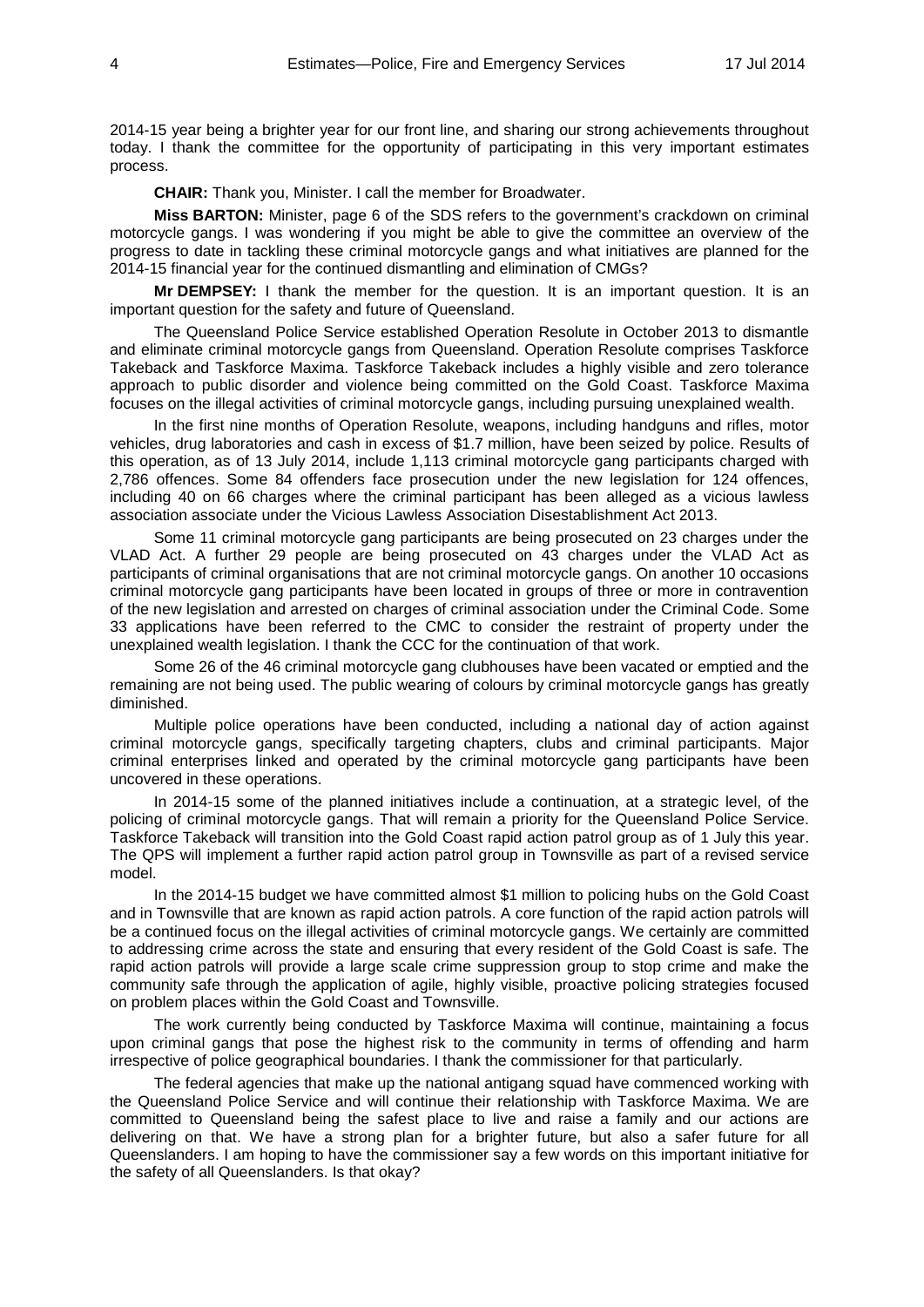# **CHAIR:** Yes, Commissioner.

**Commissioner Stewart:** I highlight that at some stage I would like to also ask Deputy Commissioner Brett Pointing to comment, with the indulgence of the committee, on this very, very important issue. In terms of operations, there are other factors I would like to bring to the committee's attention that will add to the facts already provided by the minister.

Task force policing is something that, as a model of modern day policing, is gaining great momentum not just in Queensland but around Australia and across the world. Certainly the development of the hubs at the Gold Coast and soon in Townsville will provide a great model for future endeavours in this regard, certainly supported by the contemporary practice in policing.

Task force policing provides the ability, through the establishment of standing task forces in hubs—and we are calling them rapid action patrol groups—to deploy staff very, very quickly not just on a week-by-week or month-by-month basis but in fact an hour-by-hour basis to areas where crime or particular hot spots are occurring at any given time during a normal day. Having that capability to put a lot of front-line assets into an area we know has a major impact on suppressing crime and actually works in a crime preventative way. So we are very grateful that the government has supported us in this initiative and allowed us to take the action of developing the hub model to where it is today. We will be evaluating that over time to demonstrate the value that that has, in comparison to other models of policing which have been practised in this state for some time.

The hubs also give us great flexibility in terms of what we call borderless or boundaryless policing. As you know, our state is currently divided into five police regions and 15 districts. There are many police divisions within those districts. That is the model that we have always had in this state and it does work for us in an administrative sense. But the criminals do not recognise lines on maps and neither should we. The hub model gives us the ability to deploy our staff without concern for those divisional, district or even regional boundaries. Again, we believe that that is one of the advantages of that model. The task force model which I indicated was basically a standing arrangement in a hub situation is one which has worked very successfully for us in recent times.

The underlying theory of the deployment of staff is also based on what we call case and place policing. Case meaning a particular type of crime or a particular case. Perhaps I could indicate that the Baden-Clay case is a good example of that. That is when we bring significant policing resources to bear on a particular case or investigation. As opposed to place where we may have a hot spot of crime—a particular type of crime but not necessarily; it could just be general crime occurring in particular area. The safer night precincts that we are now developing are a very good example of that. It is the place which is the focus of your police department. So the combination of case and place as the theoretical basis for task force policing is a very sound one for the future.

The other area that I would mention in the fight against organised criminal gangs in this state is the fact that our front line has been increased significantly not only by the extra police that the government have given us over a four year period but also by the fact that the government has insisted that we look at ways of bringing people from the back office, from support roles, to the front line, which is what the community expects of us. We are in the process of doing that. We are bringing more and more people onto the front line to do what the community expects of us and that is to keep the community safe.

I also want to highlight that towards the end of his comments the minister did mention such things as other agencies. The national antigang squad, which operates in Queensland at the moment, is the bringing together of other federal agencies to support us. It also supports us in the area of communication flows—vital information flows—particularly in the intelligence area. More broadly, I do not think we have ever seen a time in this state where the assistance of federal agencies and other jurisdictions, in particular our bordering jurisdictions of the Northern Territory, South Australia and New South Wales, has been greater in the fight against this type of very insidious crime which has been affecting our community. The tools that we need to do the job have been provided to us. We are about getting on and doing it.

With the committee's indulgence, I would like to invite Deputy Commissioner Pointing to come forward and give you some further insights into the very, very good work that has been achieved in relation to the fight against CMGs in this state.

**CHAIR:** So Deputy Commissioner Pointing is going to be talking to us about CMGs?

**Commissioner Stewart:** Yes, he will. Specifically about some of the very good statistics that have come to light. Is that okay?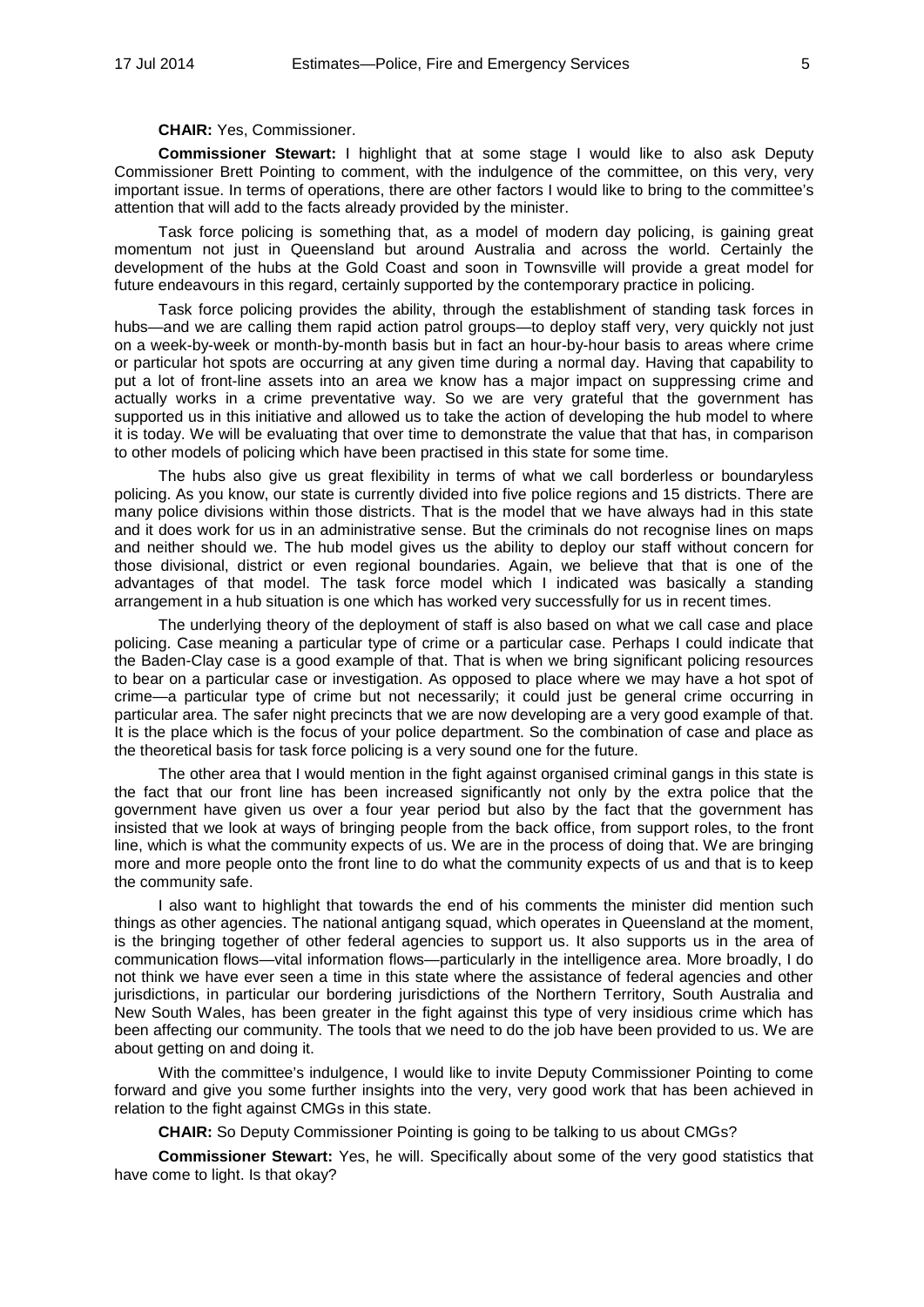# **CHAIR:** Yes.

**Deputy Commissioner Pointing:** Thank you, Commissioner. Thank you, Chair. In early October last year I was appointed to head up Operation Resolute, and that included the two task forces of Task Force Takeback, which is on the Gold Coast, and Task Force Maxima. Just to give it some perspective, Task Force Takeback is Gold Coast specific. It is under the command of Superintendent Jim Keogh. We were able to allocate permanently an additional 50 staff from growth to that task force. I will talk about the two task forces separately. Since then we have also increased staffing on the Gold Coast to that particular task force from 50 to 100. We have done that by rotating people from the different divisions through that task force. They have moved into new premises at Varsity Lakes. I will give some results in a minute, but their broad remit as a task force is to provide a very high-level crime suppression group. They are focused on the whole of the district. They are not fettered by having to police within boundaries and they are to collaborate with local, state and federal agencies to achieve their results.

Since they have commenced, their results have been outstanding. They have arrested 2,205 offenders on over 3,000 offences. They have issued nearly 5,000 traffic infringement notices. They have issued over 250 liquor infringement notices. They have submitted nearly 10,000 intelligence submissions, and they have done almost 2,000 visitations and compliance checks at licensed premises. Their remit has been very much to restore law and order to the streets. The Gold Coast has been the epicentre, I guess, of the CMG problem in Queensland. We have seen that through a number of high-profile events, particularly through 2012 and 2013, although it does go back a little further than that.

Just to give some perspective, we have seen CMGs or members of criminal motorcycle gangs grow by 50 per cent over the last seven years in Australia. To a large degree those numbers of CMGs have paralleled the growth in recreational drug use. So it was interesting to see the United Nations report the other day on drug use in the world, and of course Australia and New Zealand unfortunately have the reputation as the highest level of recreational drug users. So it is not surprising that CMGs have grown in response to that.

I would like to read into the record some figures. With such an intense policing model, a legitimate question is: what is the impact on crime on the Gold Coast? Assaults on the Gold Coast are down by 14 per cent. I will just give some clarity to this. These figures relate to the period from October last year through to now. When I raise these statistics what I am doing is comparing, say, October month by month. In other words, we are comparing the period this year to the same period last year. Assaults are down by 14 per cent. Robberies are down by 22 per cent. Unlawful entry is down by 29 per cent—that is people breaking into houses and shops and businesses. Offences against a person are down by 14 per cent. Unlawful use of motor vehicle or cars getting stolen are down by 30 per cent—that is almost 500 vehicles.

**CHAIR:** Sorry what was that—14 per cent for cars?

**Deputy Commissioner Pointing:** No, down by 30 per cent—454 offences. The impact of Task Force Takeback on the Gold Coast has been, I think, incredible. Linking that to CMGs, we have also noticed that the CMG outlaw motorcycle group the Finks have virtually closed down. Many have patched over to the Mongols of course. But all of the clubhouses on the Gold Coast have ceased to operate—clubhouses that are, in effect, safe houses that allow criminal motorcycle gangs to plan criminality.

One of the key drivers of this operation is to actually encourage people to leave gang life. Interestingly, we have also seen a drop in participants in criminal organisations or criminal gangs from 1,133—these figures are quite fluid and it is not always easy to be exact. But from our intelligence at the beginning of the operation we have seen a drop in participants from 1,133 to 861, which is roughly a 25 per cent drop in participants in criminal gangs. To achieve that, we have also instigated a formal process on our own QPS website that allows people to disassociate if they wish to. Only 12 CMG members have disassociated through that process. But many have disassociated through legal representatives or through simply verbally advising us they have disassociated from gang life.

The minister has read into the record the broad statistics of achievements. I will talk about Task Force Maxima, under the leadership of Detective Superintendent Mike Niland. Task Force Maxima have a state-wide remit. Their function is very much about dismantling criminal motorcycle gangs in Queensland, and they are working all around the state. Of the offences that the minister mentioned, the 2,786 charges, 43 per cent are for serious criminal offences—so they are offences as defined in the Criminal Organisation Act 2009 that attract a period of imprisonment of seven years or more.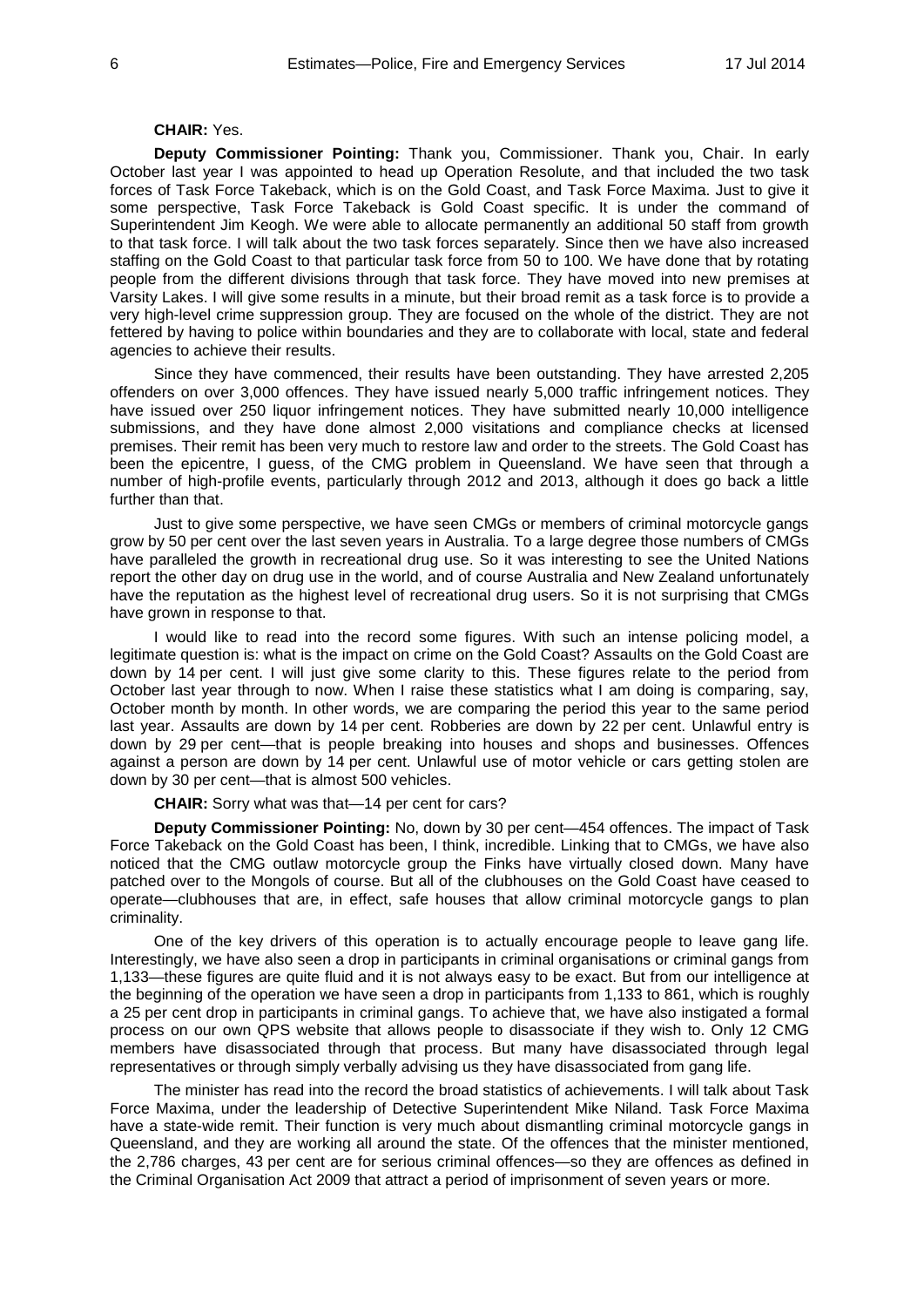In broad terms, 188 offences relate to assaults, torture, extortion, robbery, stalking and affray. Just to give some clarity, the initial event that triggered this operation—the event at Aria restaurant on the Gold Coast on 27 September—has resulted so far in 40 arrests either for riot or for affray, and I think 10 of those have been dealt with through the courts. There have been 104 offences against property-in other words, stealing, unlawful use of a motor vehicle, robbery, burglary, break and enter, and arson. There have been three offences of fraud. This will not be surprising but 852 offences relate to drugs—that is, the production and trafficking and distribution of drugs. Thirty-five offences relate to weapons offences, and there are five offences for perjury, attempted perjury and possessing child exploitation material. There have also been nine offences under the Commonwealth legislation for money laundering and using devices for threats and counterfeit money.

The results to date, I think, for Task Force Maxima and Task Force Takeback have been outstanding. We have seeing that reflected in the crime statistics not only on the Gold Coast but also around the state. The drop in crime around the state, whilst not quite as good as the Gold Coast, is very, very close.

In response to the earlier question around the future, the commissioner has advised me that I will retain ownership of Operation Resolute at least through to 1 July next year. Task Force Maxima will remain in its current form. The government has allowed us to carry forward unspent moneys out of the \$20 million to finance the ongoing campaign. It is the same with Task Force Takeback. I will retain command of Task Force Takeback. Even though it is actually transitioning to a different name—the rapid action and patrol group—it will still be carrying on the work it is doing in terms of reducing violence on the Gold Coast and making the streets safer.

**CHAIR:** Thank you very much. I call the member for Rockhampton.

**Mr BYRNE:** Minister, I want to put on the record that I acknowledge that certainly in my electorate there are improving crime statistics in some categories of crime. I do not undersell the merit and value of the leadership of the Queensland Police Service, particularly in my area, in my region and district, in terms of the leadership that they have demonstrated and the results that have reflected that on the ground. However, it is interesting that today already we have heard the Gold Coast mentioned on a number of occasions. I refer to the SDS and pages 7 and 8, which are all about statistics. Particularly I am referring to the myPolice page, the Queensland crime statistics and all offences numbers for the Gold Coast for the last 12 months.

The myPolice website states for the month of May 2014 the total number of offences on the Gold Coast is 3,010 offences for that period. When you sit down and actually calculate the total—and I can read each category and the numbers in it, if that is of any help to your understanding—by adding up each of those separate categories, my maths comes to 3,389 offences committed in the Gold Coast district for the month of May 2014, which is a lot more than the stated total of 3,010. Can you explain why there is a difference in the crime statistics of around 12 per cent and why the total is actually lower than the number of offences when aggregated?

**Mr DEMPSEY:** I thank the member for the question. It is important to have clarity. We spoke about the myPolice system at estimates last year. It is great to see the good member going in and utilising that open data in the way that it is meant to be used—for the community to look at and have peace of mind. For us as a government, having a strong plan for a brighter future and a safer Queensland, it is not just about the numbers of police and the technology and the legislation. It is about empowering Queenslanders. We have seen some magnificent results in all facets right through to, as I previously mentioned, over 32 million hits on our myPolice blog.

Another facet has been the great statistics in the continuation of funding of \$1 million per year for four years to Neighbourhood Watch and Crime Stoppers. Queensland has one fifth of the population of Australia, yet over 41 per cent of the reporting to Crime Stoppers is here in Queensland alone. That is a phenomenal effort and phenomenal support of the people of Queensland in relation to the operations that police are conducting. The number of hits—the tens of millions of hits—on the myPolice blog, while looking at that particular facet of crime figures, also shows the re-engagement of the community in what police are doing and a confidence like never before.

As the good member would have seen on that particular site, if he scrolls down to the next little bit on that website there is a disclaimer underneath it. It is a fairly large disclaimer and I encourage him to read that disclaimer, because that disclaimer, amongst other things, eludes to the fact that a lot of these figures do not include identifying areas of domestic violence, types of sexual offences that have been committed or other particular offences that may cause an added hazard or danger to a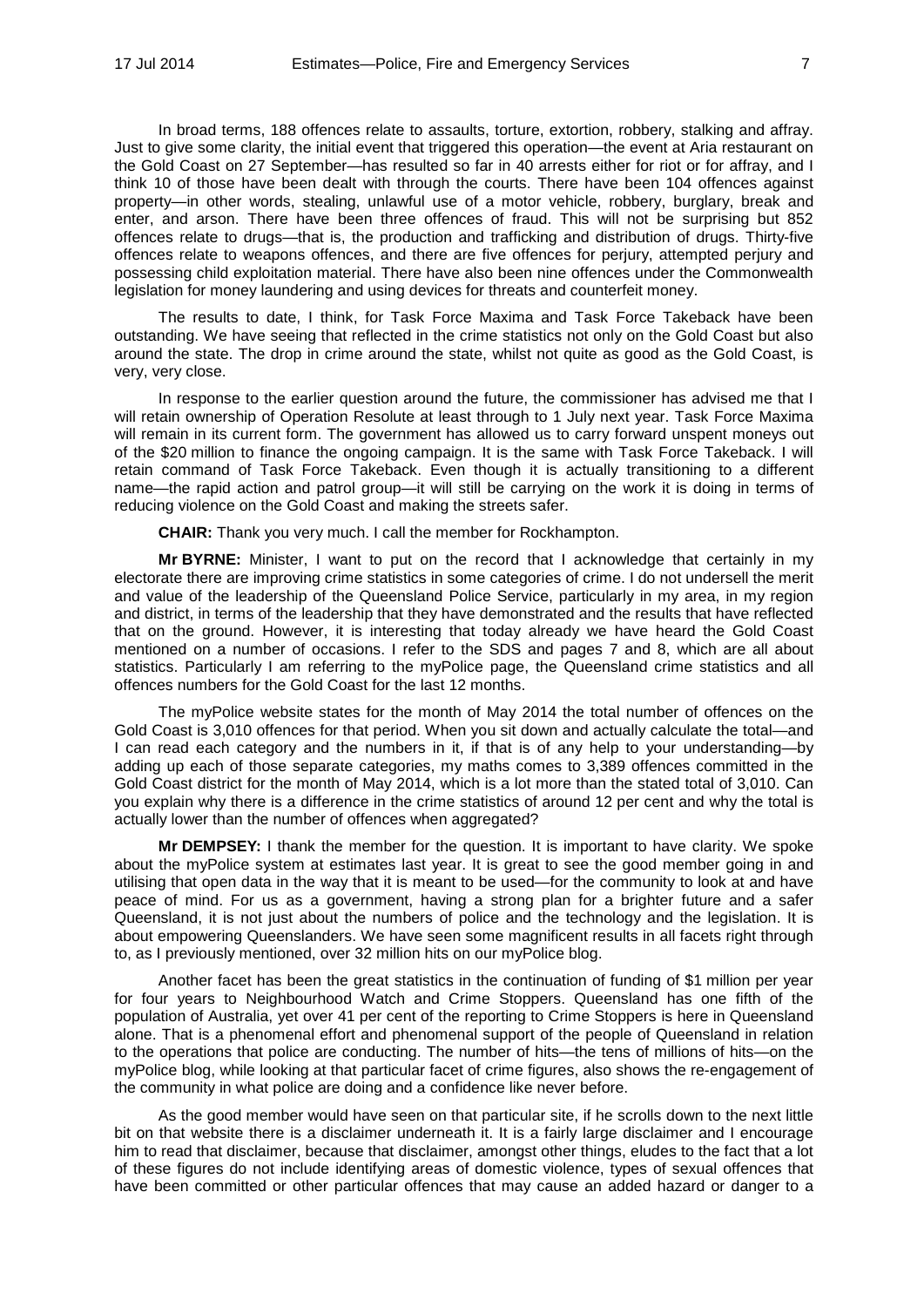person who is a victim of crime in that particular area. What those statistics do is give the community a greater idea of where crime is happening. You can see the different colours on that particular website that are highlighted.

We have also found, particularly with that website, that it gives the community peace of mind in relation to not just when crimes have been committed but also when crimes have been solved. Not wanting to name anyone, but if we go back to our own local communities, whether it be Rockhampton or somewhere else, someone might get information through Neighbourhood Watch or the paper or other areas and they would be looking for an offender to see whether he or she has been apprehended. That would increase their fear of crime. Whereas now they are able to go on to the website and see that offenders have been apprehended or offences have been solved. That certainly adds to the peace of mind of all members of the community.

Rockhampton, as you just mentioned, has certainly seen a reduction in crime statistics right across the board, and that goes for Rockhampton or Gladstone or other areas in between. Whilst we pat ourselves on the back as far as the policing response is concerned, it is also about the community response. In relation to your particular question about statistics and the calculations, whilst the myPolice blog is there to inform the community and give them information as close as possible about what is happening in their areas, we see a number of statistical abbreviations where police have solved crimes or are in the process of solving a particular offence.

You can imagine previously, where we did not have the myPolice blog, a police command may have had an operational performance review every three months. Whether in private practice or in government you would not have wanted to see peaks and troughs and things were streamlined all across. What we see now is by having the myPolice blog he has been able to show the community, and particularly police officers as well—and that is an important part—exactly what is happening on the ground and, because of that, being able to respond in a way to be able to put resources to it. For the actual determination on those statistical figures I will ask the Commissioner to make a comment. You will see through the SDS statement, whether it be from the ROGS report or the traffic reports and so forth, there are different variances in times and I would rather have clear statistical figures.

**Commissioner Stewart:** Thank you, Mr Byrne, for that question. I cannot deal with the very specific numbers that you have given us right here because I do not have that data in front of me, but I am more than happy to take those figures on notice to try to give you a fulsome and better explanation afterwards.

**CHAIR:** Are you happy to take that as a question on notice?

**Mr DEMPSEY:** I am happy to take that as a question on notice and provide the answer by the end of today.

**Mr BYRNE:** Can we move on then to the next question?

**CHAIR:** Yes.

**Mr BYRNE:** Minister, the estimates question on notice 15. It is the same issue. On the Gold Coast for the month of May you have provided a different set of numbers. I requested those very figures to compare them just as a snapshot against the available data on the myPolice website. When you add up the number of offences provided, it adds up to 3,398 offences, which is a similar amount to the individual adding up of what was available on the myPolice website which again is in major contrast to the 3,010 number of offences that appears on the website. As you have referred to, not all of the offences are reported as separate categories on the myPolice website, but can you explain why, even with these limited offences, the indications given on this website, which I would assume are accurate, are not reflected by the material on the website or necessarily your subsequent material provided on the question on notice to this committee?

**Mr DEMPSEY:** I thank the member for the question. We have set about, as a government, making sure that we have a greater deal of openness than ever before. Part of that is the myPolice website. If you go to the disclaimer at the bottom of that particular website, and I am happy to provide a copy to you by the end of the day, and please read it, it will show that those figures certainly have a fluent finalisation as investigations go on. For example, an offender might come in for a certain number of break and enters but on further investigation of that particular offender there is an increasing number of offences. The open data certainly is there to give information to the community to have that peace of mind, but for an estimates process I would prefer to have the actual detailed numbers provided to you in a way that you are satisfied with. Commissioner, if you would like to particularly comment in relation to where we see that variance in numbers.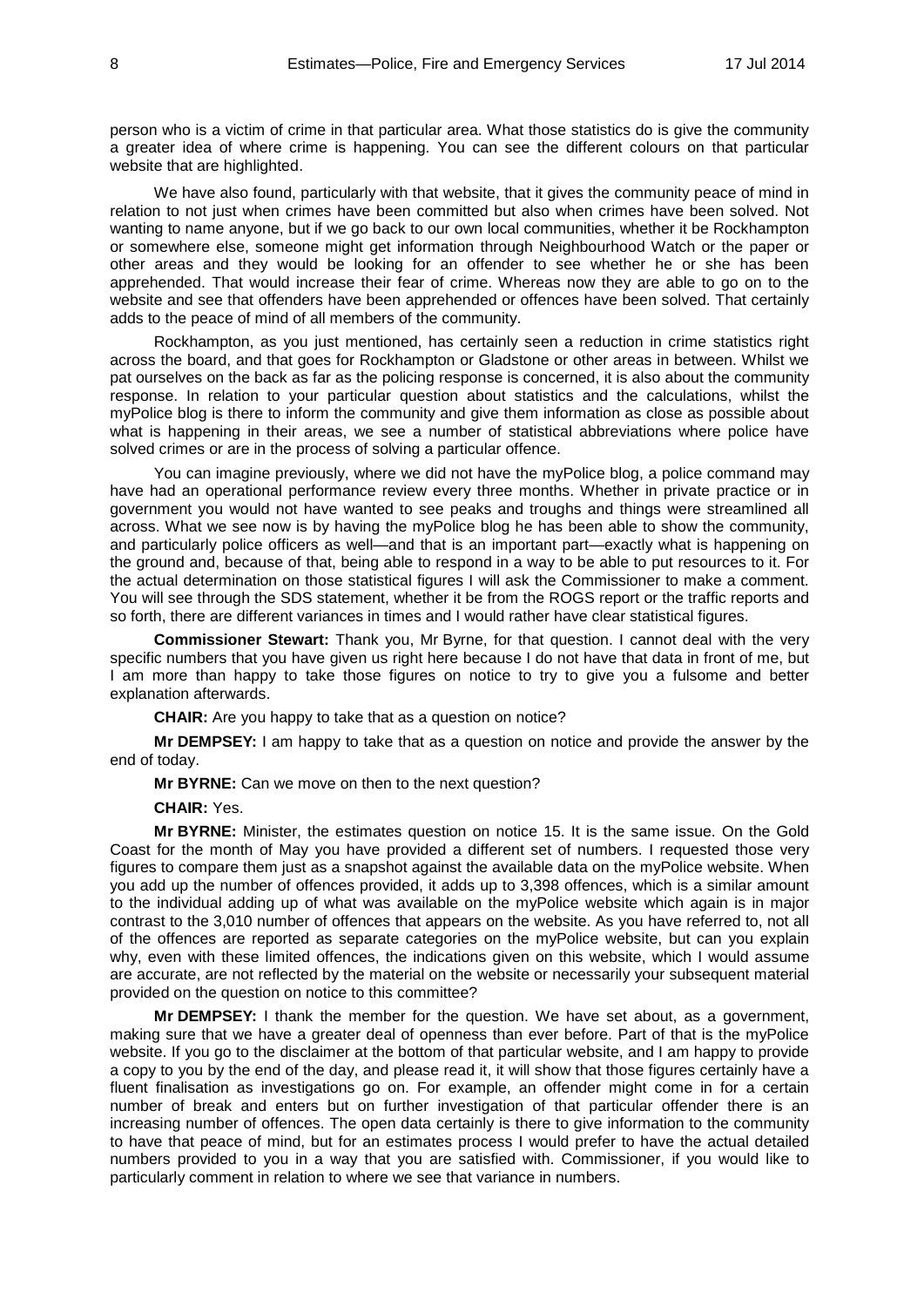**Commissioner Stewart:** Thanks, Minister. Thanks, Mr Byrne. I have noted the data that is provided in the question on notice. I do not know at what date that was provided.

# **Mr BYRNE:** Yesterday.

**Commissioner Stewart:** The question on notice was, but I do not know at what date the data was provided. There is always a settling period with statistics. They do vary over time, there is no doubt about that. That is one of the reasons why we always put caveats on our statistical data. I note that in the question on notice the caveat is actually provided with the information. I think that you are talking about May of 2014?

**Mr BYRNE:** Correct.

**Commissioner Stewart:** And the total number of offences for the Gold Coast policing district is 3,969?

**Mr BYRNE:** That's correct, 3,969.

**Commissioner Stewart:** Sorry, you are saying there is a variance with what is on our website?

**Mr BYRNE:** There certainly is. There is a variance between that data and what is revealed on the myPolice website which I find difficult to appreciate.

**Commissioner Stewart:** Sir, the minister's explanation, everything that he said I support, in relation to the fact that some crime is not reported on the website because of privacy issues. That is around sexual assaults and domestic violence issues. That is to deal with the technology that people can actually track individual crimes close to where they occur. A decision was made some time ago when we went to the open data portal, which I support 100 per cent, that you still need to be very, very careful not so much in large volume areas but in smaller volume areas like Rockhampton.

**Mr BYRNE:** I understand that, but my whole point about the material that has been raised with us and put to us is that if you look at the total summary of all those offences, even the data that is available to me, there is something like, we calculate, a 32 per cent understating of offences on the Gold Coast for that period, for that month, when you aggregate all the other pieces that are supposedly visible on the site plus the inaccuracies. I find it very difficult to sit back and say well here is a myPolice website, it is all part of transparency, there is a 32 per cent understatement, in fact, in the rate of offences on the Gold Coast. I find that difficult to imagine.

**Commissioner Stewart:** If I just also point out though that the current open data portal provides that Queensland Police Service data is probably world's best practice. We are one of the only police agencies in the world, at the insistence of the government, that provides data with I think at the moment it is about a two-working week lag—so, a 10-working day lag—but even then the data does change because people change their minds about complaints. So we do get a variance. Normally when we do our yearly statistical analysis we wait at least six weeks and ultimately longer before we provide that. But because of the transparency issue and the need for us to be accountable and to provide that information through the online open data portal for the Queensland government, the risk is that some of that data will be out of sync. The reality is the information that was provided in the question on notice is the accurate data as best as possible at that date and that is why the caveat is put there, sir. I think that moving forward, around the world we see police agencies and law enforcement agencies provide this type of data on open portals. Without naming different jurisdictions, even in Australia most of that data is quarterly and it is only updated once a quarter. The Queensland Police Service portal, through the open data initiative of the Queensland government, is, in fact, as I said, probably world's best practice in that we are only two working weeks behind, but that brings with it some difficulties in the complexity of the data and understanding it. But as I said, I am more than happy, if the minister is agreeable, to try to provide an even more fulsome explanation and perhaps give you a briefing on the way that the portal works.

**Mr BYRNE:** Fine with me.

**Mr DEMPSEY:** We can do that by Tuesday—through you, Mr Chairman?

**CHAIR:** That would be fine, thank you, Minister. Just on that point, just so that I am clear, and so the minister is clear in relation to the question, you want the police minister to come back to you in relation to the variance or in relation to the most accurate statistical data?

**Mr BYRNE:** The original question has always been about why there is this inconsistency in data. As data has been bandied around so freely these days, I would just like to make sure that the data that is actually presented reflects reality.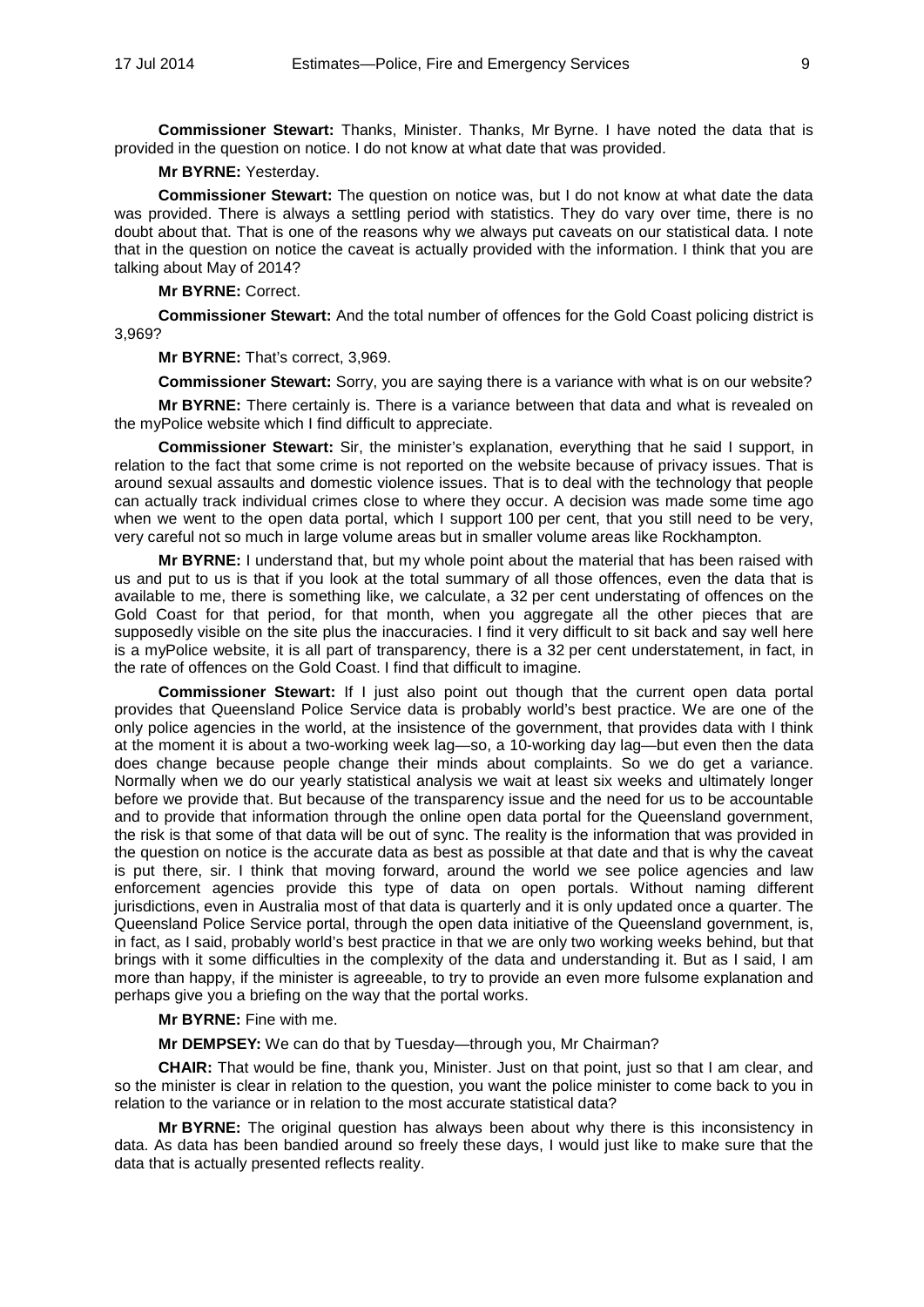**CHAIR:** There are two questions. One is the explanation for the variation and two is what is the most accurate statistical position in Queensland in respect of crime and crime management.

**Mr BYRNE:** The same issue applies to the yearly summaries as well. If you do the same enterprise on the yearly summary you get the same conflict and problem and that makes no sense to me either.

**CHAIR:** The question is on notice. We will leave it to you, Minister

**Mr DEMPSEY:** Yes. Through you, Mr Chair, just for clarification of the question from the member, he has now extended it to yearly in the state from the concentrated area on the Gold Coast. The third point was in relation to the myPolice blog. I have explained to the member the variances and the fluidness of the myPolice blog and getting the information out. We are the only state or territory, as the Commissioner alluded to, leading the world in relation to getting that type of open data out. I point out the disclaimer which is on the bottom of the website for that particular part of informing the community. But if we have the actual figures, whether it be from a 12-month period—does the member want to pick a particular part of the year?

**Mr BYRNE:** Let us make it really simple. The summary of individual offences does not equate to the total. It is simple.

**CHAIR:** Member for Rockhampton, I am trying to follow the line of thought. Do you want to finish what you said and then we will go to the member for Rockhampton?

**Mr DEMPSEY:** We have the myPolice blog and what it is doing to inform the community and enhance that community engagement. Then there are also the figures that can be provided through the SDS statement that we have before us here today. Whether it is a figures issue or whether it is an educational view, I am happy to tell the good member for Rockhampton how the actual myPolice blog website works.

### **CHAIR:** Member for Rockhampton?

**Mr BYRNE:** I will try to keep it simple. When you go and look at each offence, it does not matter whether it is the example I have used for May on the Gold Coast, which was simply used by me as an example, or you do it for the annualised version, when you tally up the individual offence numbers against the categories demonstrated they are demonstrably different to the total given. This is an Excel spreadsheet and maths issue, it is not anything else. That is all I am simply saying: why can't the number at the bottom tally what all the offences are? You cannot program an Excel spreadsheet properly?

**Mr DEMPSEY:** Through you, Mr Chairman, again it is great to see the member for Rockhampton has actually opened up the site and gone through and looked at a particular part of the site. We have the myPolice website which is, as I state, for a particular purpose. If the member then wants to look at particular crime statistics, as alluded to by the Commissioner there certainly is fluency in relation to exact times and figures. We can certainly look over a five-year period, a 10-year period to avail the member.

**CHAIR:** I think the estimates is really 1 July 2013, unless in relation to that area it needs to look at the previous situation to make the comparison. As I understand, and I just want to clarify it so that you understand what you need to do, there is a variation of 32 per cent I think the member mentioned in the data from one place to another. That needs to be explained. Number two is I think what he wants is the accurate statistical position on crime in Queensland. That is the thrust of it. I do not want to spend too much time on it, but that is what I understand is in issue. Perhaps you might clarify that, if you wouldn't mind. Member for Ipswich West?

**Mr CHOAT:** Thank you, Mr Chairman. Minister, before I ask a question, my people in Ipswich West would take me to task if I did not express publicly on the record our thanks for the tremendous work being done in fire and emergency services and police. We are a little bit old fashioned out there, we refer to our police as a police force because we believe if you want to do the wrong thing they are a force to be reckoned with. The new station at Brassall, the new appliances we have got throughout, are fantastic, but if I can talk about the statistics, because they entered a little bit of the line of questioning, whichever way you look at it we see a reduction in robbery of around 33 per cent and break and enter 22 per cent. That is fantastic. My people are very, very appreciative. I thank our local leadership team, District Superintendent Mark Kelly and his team, people like District Inspector Charysse Pond, Troy Hamilton—fantastic work.

**CHAIR:** Do you have a question?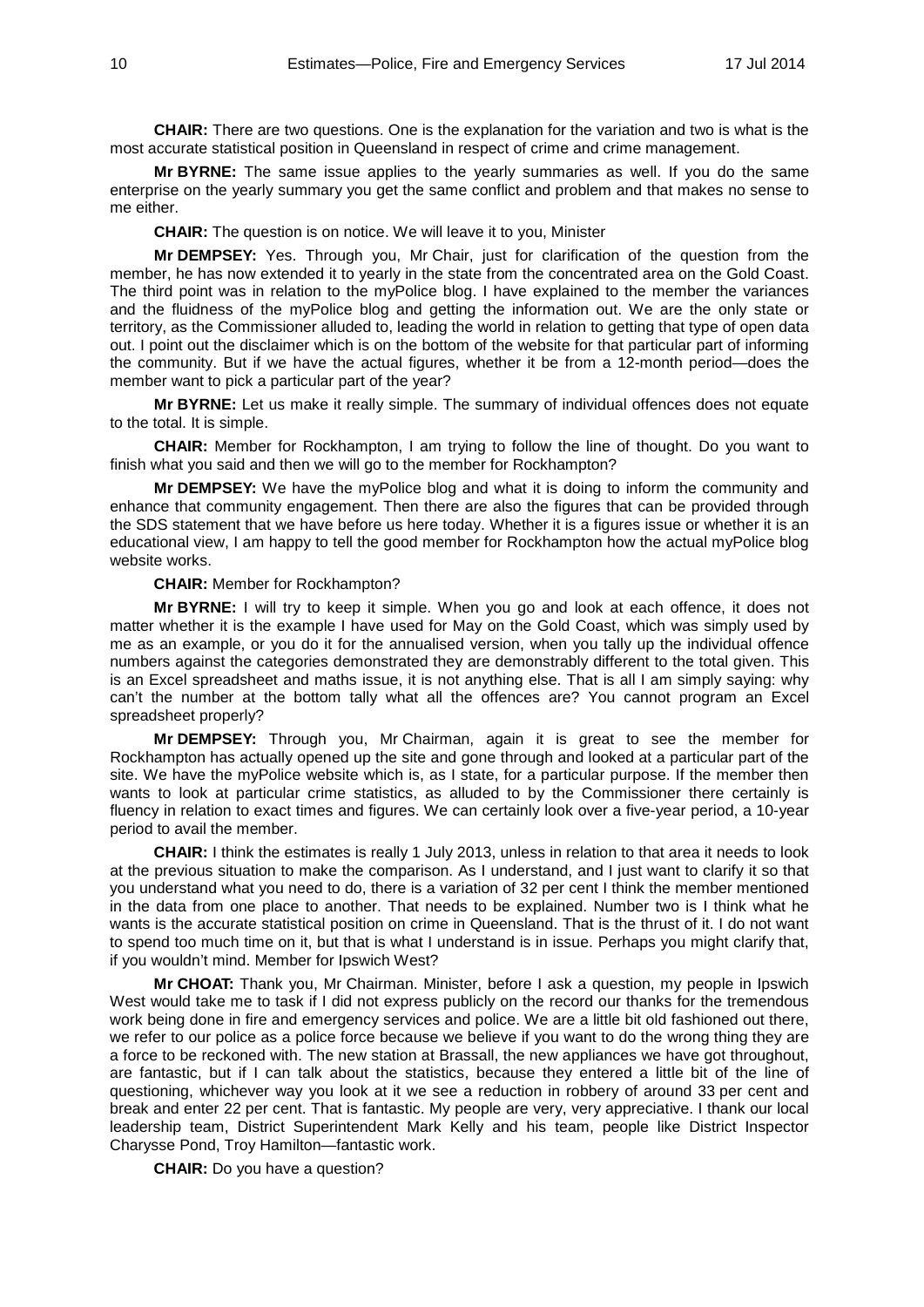**Mr CHOAT:** I do indeed. In referring to the question that my colleague the member for Broadwater asked and specifically in relation to criminal gangs and drug labs, would you tell the committee about progress in destroying organised criminal networks involved in high-level drug trafficking and production? In particular, could you give recent examples of significant clandestine drug labs that have been dismantled?

**Mr DEMPSEY:** I thank the member for the question and his support of all police, fire and emergency services in the electorate of Ipswich West and for continuing to keep his community engaged and safe right across-the-board. Whether it be Ipswich West or the rest of the state, the Queensland government has a strong plan for a brighter future. That brighter future for all of Queensland is one in which we can ensure we can buy new resources as well as making a record investment to deliver those safer communities throughout the state. Over the past two years we have begun the process of getting Queensland back on track. I have been working with the Queensland Police Service, the Queensland fire and emergency services and recently the Public Safety Business Agency to revitalise the state's front-line services. This process of revitalisation will ensure that our police can get on with the job of reducing crime and keeping pressure on criminals.

The Australian Crime Commission has released its Illicit Drug Data Report for 2013-14, and I encourage the member for Rockhampton to look at those dates and times. The report provides an overview of the national illicit drug market and helps to informs officers' understanding of the national context and collaborative approaches to tackling drug crime. The report shows that New South Wales and Victoria remain the biggest drug markets in Australia in the majority of drug types, and Queensland remains committed to tackling the issue of drugs in our community and those criminals who wish to harm the community through their particular activities.

Last year the government introduced tougher penalties targeting serious drug traffickers, ensuring their trade is stopped in its tracks. Those traffickers who wish to supply drugs to minors face penalties of between 25 years and life imprisonment. They will now be required to serve at least 80 per cent of their sentence before being eligible for parole—another step which puts the victim ahead of the offender, particularly after conviction.

The government is committed to working to ensure the QPS continues its great work in closing down illegal drug operations right across Queensland. The QPS works in partnership with other law enforcement agencies, government agencies and industry groups to combat dangerous drugs. I would like to thank all those other organisations for their commitment and partnership with law enforcement agencies here in Queensland.

The Queensland Police Service conducts drug operations of varying levels to tackle drug crime. The Queensland police regions conduct operations on a localised basis targeting drug crime supply networks. State Crime Command, through the Drug and Serious Crime Group, conducts protracted operations against criminal networks beyond the capacity of regional crime investigation branches. The group is made up of the State Drug Squad, the Organised Crime Investigation Unit, the Townsville and Cairns Drug Squads and the Gold Coast Major and Organised Crime Squad. The focus is to disrupt, dismantle and displace organised criminal networks involving high-level drug trafficking and production. I want to pay thanks to those dedicated officers from State Crime Command who are on the front line of Queensland's effort against these dealers.

In April we saw police undertake one of the largest drug operations in its 150-year history. That operation saw more than \$26 million worth of drugs taken off our streets and out of the future earnings of criminals. It means safer streets and communities and a better Queensland for families thanks to the Queensland Police Service. Between 1 July 2013 and 31 May 2014 the Synthetic Drug Operations Unit of the State Drug Squad attended and dismantled 312 clandestine drug laboratories in Queensland. The group also conducted extensive drug and clandestine drug laboratory awareness programs within the community and business organisations. For the sake of the committee, I say that those community awareness programs, particularly in the hospitality area in terms of hotel and motel units, and the tourist area, really get that information through about recognising many different things, from pill packages in rubbish bins, to smells, electricity use and so forth. That will protect not only them but also people visiting those particular establishments. It certainly gets the message out to those particular stakeholders as well as the community generally.

Significant clandestine drug labs dismantled in recent times have included a clandestine laboratory seized in February this year on Stapylton-Jacobs Well Road. Police found laboratory grade glassware, apparatus and precursor chemicals with a potential to produce multiple kilograms of methamphetamine. In April this year, a further significant laboratory seized in Kin Kin discovered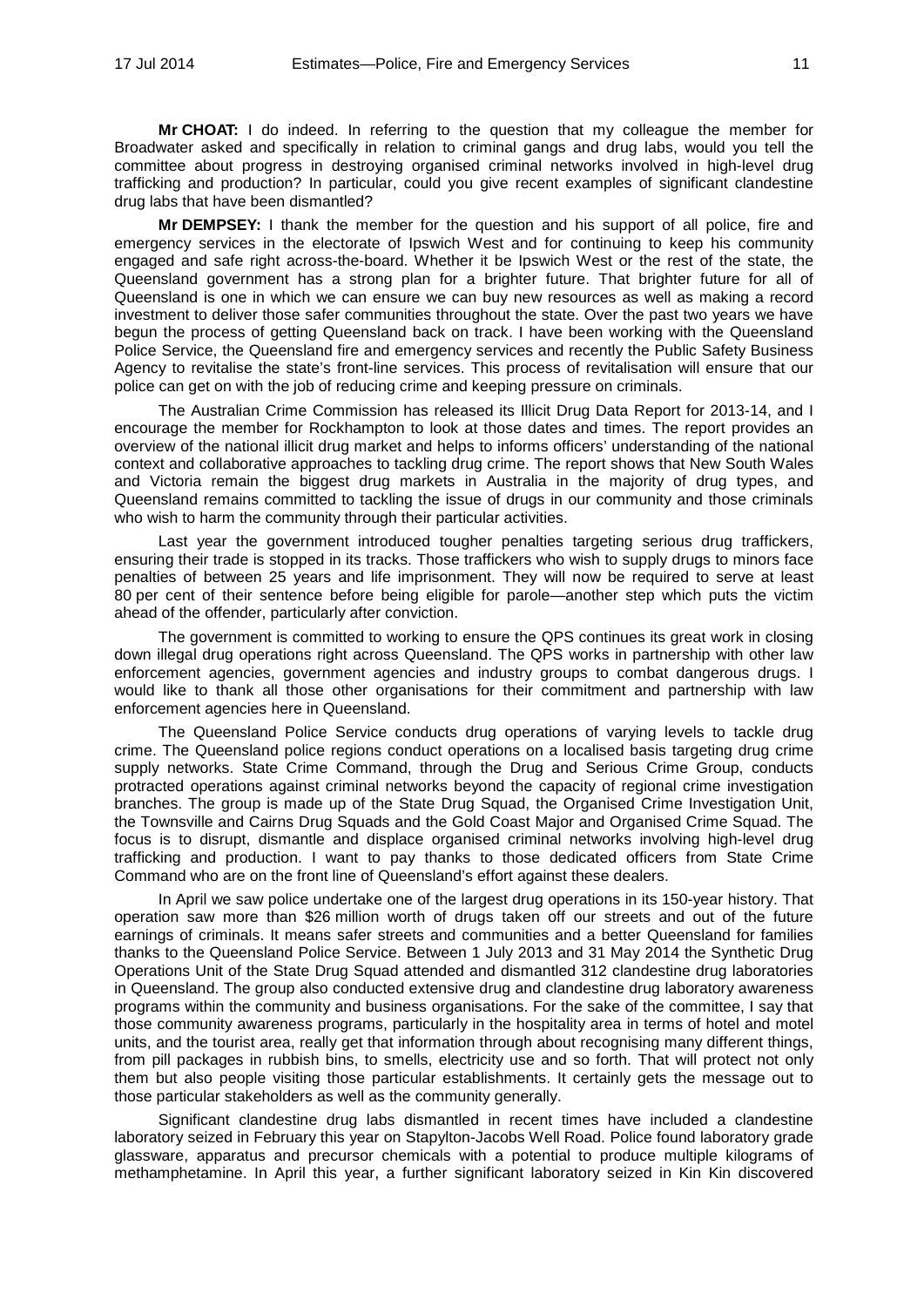multiple improvised vessels, apparatus and precursor chemicals with a potential yield of multiple kilograms of methamphetamines. This discovery also resulted in locating two hydroponic operations. In May this year a similar clandestine laboratory seizure in Yeronga was found with a potential to produce multiple kilograms of methamphetamine.

In 2013 this government amended the Drugs Misuse Act 1986 and the Drugs Misuse Act Regulation 1987 to further protect the community from illegal drugs. These amendments included the addition of 31 new psychoactive substances as schedule 2 dangerous drugs in the regulation, an offence of trafficking in precursor chemicals and redefining dangerous drugs to capture the new and psychoactive substances as they emerge in the community.

I want to reiterate that the constant changing of these drug matrixes is a challenge to law enforcement agencies right around the world. We certainly have to be ever vigilant to ensure that we have the legislative flexibilities to keep up to date and on track with meeting community expectations in relation to these ever-changing drug types. These changes mean that if you are 'breaking bad', you are breaking the law and will certainly face the consequences. We need to ensure that those who wish to make money off the backs of Queenslanders' addictions are stopped through effective laws and policing. The government certainly has a strong plan for our future and safer communities, whether it be in Cairns or Coolangatta.

Before asking the commissioner to say a few words, I want to say that recently I have had meetings with other state and territory ministers as well as the commissioners from all the other states and territories. This particular area of synthetic drugs is certainly being taken seriously by not just the enforcers but also the law-makers to ensure we are ahead of other countries around the world. We have seen other nations, from the Irish model to changes in the New Zealand model, trying to keep pace. We know these particular drug rings and cartels operate on the pain and suffering of many innocent Queenslanders. We have to ensure we have the flexibility when we see these types of chemical changes that look for ways to get around legislation. I can assure all members today that we are doing everything we possibly can on not just a state level but also a national level to get rid of the scourge of these types of drugs that are infiltrating Queensland. Some of the chemical components are very easy to find; they are easily imported into Australia. That is why we are very thankful that the federal government has set up a task force that is situated in Queensland that is working on the ground with the Queensland Police Service, with Customs, with the Australian Taxation Office as well as the Australian Crime Commission and the Australian Federal Police to have a coordinated approach like never before. Queensland is leading the way in relation to its attack on these people who think that they can bring drugs into Queensland and into the nation. We are certainly going to ensure that our police agencies will be given whatever resources they need.

During my own time within the Police Service I have seen the scourge of these drugs and the impact they have not just on families, friends and members of the community but also the cost factor in terms of health, education and our community's ability to have a positive future life for young people. That is why I thank you for your patience in allowing me to answer this question in a quite lengthy way. I thank those members of the opposition and the Independent member for allowing me to detail all that we are doing in this area. Commissioner, would you like to comment?

**Commissioner Stewart:** With the indulgence of the committee, I thank you, Minister. There are only two issues that I wish to raise for the committee's edification. The first is that, unfortunately, Queensland has become very adept at identifying clandestine drug labs and following them up and dismantling them. We have a very good reputation of expertise within our State Drug Squad through the Synthetic Drug Operations Unit of identifying and following up evidence of potential drug labs right across the state. It is almost a daily occurrence, which is a critical issue for us. Anecdotally, it does not mean that Queensland has any more or less of a drug problem than anywhere else in Australia. What it does mean, though, is that your police department has become quite adept at the type of information that is necessary to identify suspects or where these drug labs may occur. As I said, our unit that looks after this is very, very experienced and it is a very dangerous area of work. Our officers are very highly trained in entering premises which are often very volatile environments in terms of both an explosive situation and a fire situation. So a huge amount of effort goes into it. That was the first point I wanted to make.

The second point relates to the actual question by the member, referring to the SDS, related to driving under the influence of alcohol and drugs. With the indulgence of the committee, I would like to talk about the Roadside Drug Testing Unit within the Queensland Police Service, which is very much a part of identifying the dangerous use of vehicles by people who are drug affected. It is a state-wide operation even though it is based in Brisbane. It supports regional crime and road policing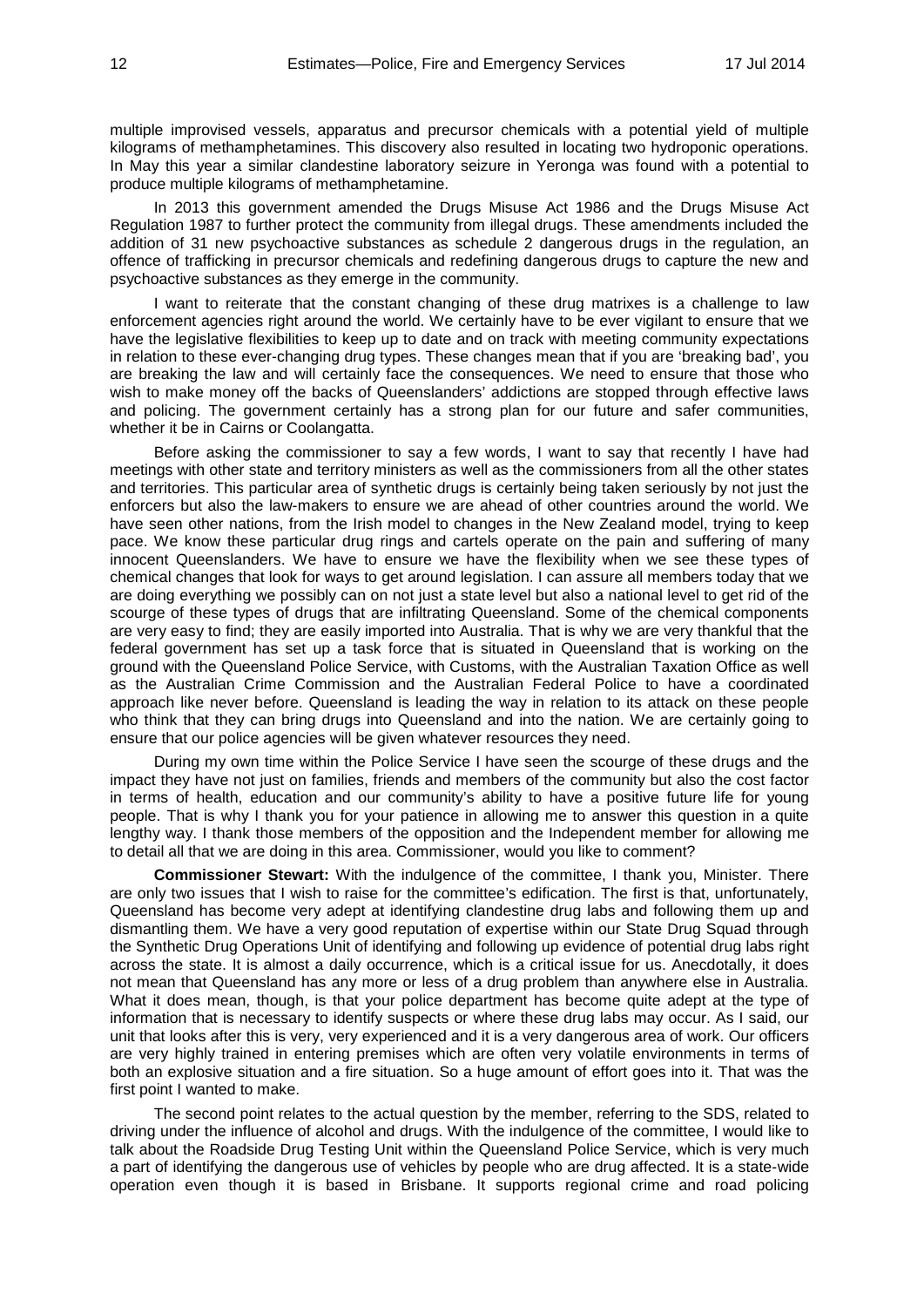commands. Legislation allows for police officers to drug-test the saliva of a driver or a person in charge of a motor vehicle or watercraft. The initial roadside drug test uses a small portion of a person's saliva to test for relevant drugs, namely, cannabis, MDMA which is commonly referred to as ecstasy, and methylamphetamine. If this roadside test sample indicates positive to a relevant drug then another sample is obtained and tested by police. This further sample is analysed at the roadside and if positive to a relevant drug, the sample is sent for analysis by Queensland Health. A driver's licence suspension is applied to a person who tests positive at this stage. Police do not commence any prosecution of a driver until a positive result is confirmed by Queensland Health.

From 1 July 2013 to 31 May 2014, 21,632 roadside saliva tests were performed in the state. Of those, 1,662 drivers tested positive, approximately one offender per 13 tests. Approximately 7.6 per cent of all roadside saliva tests were positive, an increase of approximately 2.2 per cent over the previous financial year when comparing the overall percentage rate of positive tests from the period 1 July 2012 to 30 June 2013 and 1 July 2013 to 31 May 2014.

Police conducted 2,275 more roadside saliva tests during 2013-14 than they did in 2012-13 for those same dates. The increase is due to a range of proactive, intelligence-led policing strategies implemented throughout the year. There have been some improvements within the technology used for road saliva testing. The Roadside Drug Testing Unit has also been involved heavily with the south-east region's Operation Takeback from October 2013 to present. I make the point that we often use the Roadside Drug Testing Unit as a way of gathering intelligence and that has been highly successful. The unit's involvement in Operation Takeback has contributed to the increase in positive saliva detections which have assisted the south-east region in combatting crime and enhancing road safety.

**Mr WELLINGTON:** My question is to our Police Commissioner. I refer you to the police minister's answer to question on notice No. 12. In substance the question was about what resources are available to make sure that investigations against high-profile people in our community and elected officials are conducted in a timely manner. The crux of the minister's answer is right at the bottom where he said—

Investigations with respect to elected officials are referred to the state crime command's initial assessment team which determines the course of action to be taken.

Commissioner, can you please comment on what resources are available to that unit if that is what happens? How does the unit prioritise investigations of these matters?

**Commissioner Stewart:** Thank you, Mr Wellington, for that question. As a result of a number of investigations being referred to the Queensland Police Service involving political issues, we recognise as an organisation that the community would want those matters dealt with with some priority. In that regard, we created an initial assessment team within the State Crime Command. That is a small group of people. I think it is five at the present time. Their job is primarily to look at the matter that has been referred to us, whether that comes from the Speaker of the House or from a person such as yourself, to seek legal advice if necessary, to look at the implications of that and whether the jurisdiction is with the Queensland Police Service or with the CCC. We do work closely with the CCC in this regard. It does not mean—and please do not think I am saying this—that there are only five people available to investigate these matters. That is not the case. What we still will do as a priority for all of the matters that are referred to us in that way is look to bring in extra resources to investigate particular matters. I hope that that gives some indication of the—

**Mr WELLINGTON:** I have a follow-on question, Mr Chairman. In relation to those extra resources, how does the unit prioritise? We hear a lot about the bikies and the drug labs but what about the white collar criminals? What about the real concerns in the community about possible corruption involving senior public servants and members of parliament? We are hearing about the drug labs, but I am talking about white collar criminals that I believe have an equal focus of needing to be prioritised.

**Mr DEMPSEY:** I thank the member for the question. It is a good question. It is probably worth another question on its own. We want to make sure that we get a good clear concise answer in relation to that. Before the commissioner answers, as an LNP government one of our election commitments was to ensure we had extra police officers—1,100 new police officers. We are putting new technology into the Police Service with iPads and iPhones. These matters have all created greater efficiencies for the policing operation. It is freeing them up from paperwork and other tasks and has allowed police to be on the front line to gather more information—not just information into minor offences but also major offences and take the pressure off our larger task force that is operating. The commissioner will go into that in a short period.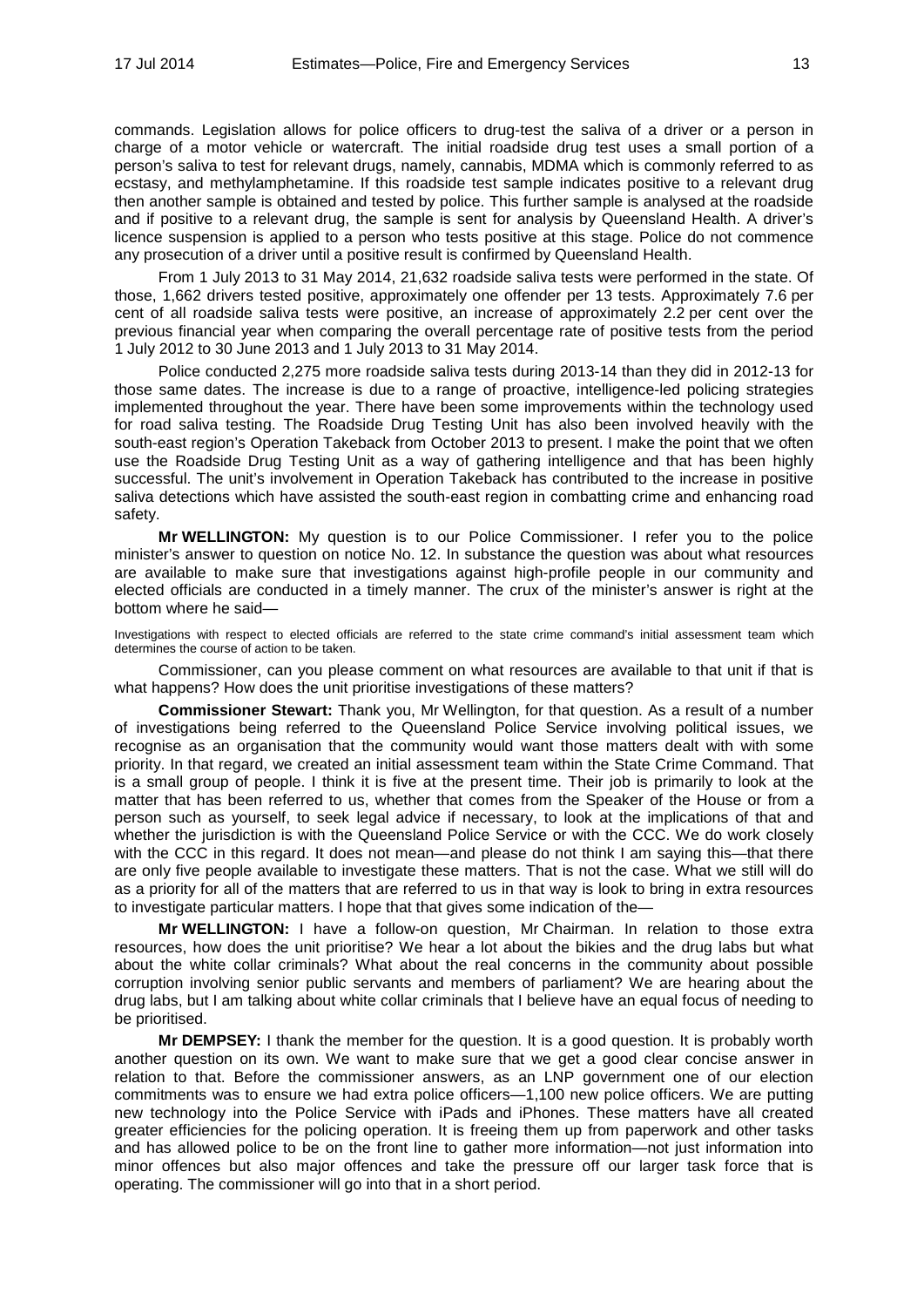While we are doing that, we are implementing legislative changes. Whether it be criminal gang members or certain nationalities that operate in a crime network in the state, interstate or nationally, we always have to maintain a response and a coordinated operational response. When it comes to white collar crime, particularly in the area of fraud, we need to look at where the cash comes from and where it goes. No-one in this room is naive enough to think that when we talk about money going in, we are not talking just in relation to cash volumes. The movement of drugs and cash internationally as well as nationally does not just take the form of cash. As mentioned in parliament, we have seen it moved from the Darknet to Bitcoin and other banking agencies. We need to be able to show how that particular monetary amount is converted to an international trade item where someone at the end of the day can take advantage from someone else's pain and suffering.

That is why in Queensland—and I can say this to you as someone who has had experience in the police force—we are leading the rest of the nation in being on top of criminal gangs or what other avenue takes place in years to come, particularly in white collar crime. A particular area of white collar crime, as I mentioned, is fraud. We have seen a growth in that area. Thankfully we now have Chief Superintendent Brian Hay, who is renowned worldwide for his expertise in that particular area. While we target large white collar crime operators, we want to bring the community with us. We bring the community in so many ways, and that is about keeping everybody educated on the threats and risks that face Queensland and its future generations.

**Mr WELLINGTON:** I think our commissioner might be ready to answer now.

**Commissioner Stewart:** Thank you again, Mr Wellington. Could I clarify the question, through the chair, so I am absolutely sure of what you are asking me? Do I understand that you are asking me how do I prioritise the resources that I use, for instance, for highly sensitive political investigations or is this more generally right across-the-board of all crime that comes to us?

**Mr WELLINGTON:** No, this is high profile members of the community, businesspeople, political inquiries, elected officials, be they local government, state, federal or whoever.

**CHAIR:** I get the impression from the question that what he is saying is that, if you have 10 matters, and you have five people, and I know you have further resources, but you need to allocate which ones you consider have priority over another one. Is that the way to look at it?

**Mr WELLINGTON:** Well, it is because we have seen how you can have five police officers pull over a bike rider when we had the full steam ahead approach a few months ago, and yet we have complaints that I understand are currently with your office in relation to one instance I am aware of which has been publicised on the Sunshine Coast of a councillor which still has not been resolved. This matter goes back to the last council election. It comes down to priorities. I do not want to name the councillor.

**Mr DEMPSEY:** What we have now is a point of call. In the past you had different regional commands or districts who would receive a complaint and go through that. Now we have consistency to facilitate what the expectations of the community are in relation to those types of investigations. I am happy for the commissioner to speak more in relation to that, but I hope that alleviates some concerns as to what occurred in the past.

**Commissioner Stewart:** Can I start this part of my answer by saying that we take all crime very seriously in the state. Prioritising our investigations is something that we do on a daily basis. Before I get to the specifics of where you are heading, can I give a good example of that? The hundreds of police involved in the recent investigation of the Baden-Clay murder, for instance, was a very high profile case but it was high profile in that we had a missing person and we needed to try to find that person. When ultimately we found the missing person deceased obviously the other resources came to bear. This is no different from how we prioritise all complaints in Queensland. There are ones which obviously are sensitive because of the people involved—so political figures within the community. The community has an expectation that we will deal with these as quickly as possible and we do.

When I said that we put this team together at state crime we did that specifically so that we were not simply giving these investigations to officers who perhaps did not have the adequate resources to deal with it. The idea of the initial assessment team is to make sure there is nothing that will block or put unforeseen barriers—for instance, our relationship with the CCC where most of these go to in the first instance because the CCC does have primary carriage for high level allegations of corruption against official figures. We work very closely with the CCC. If they are referred back to us, the initial assessment team does not necessarily take a lead in the investigation. We actually give those investigations to teams of experienced officers. For instance, if it is a fraud matter we will give it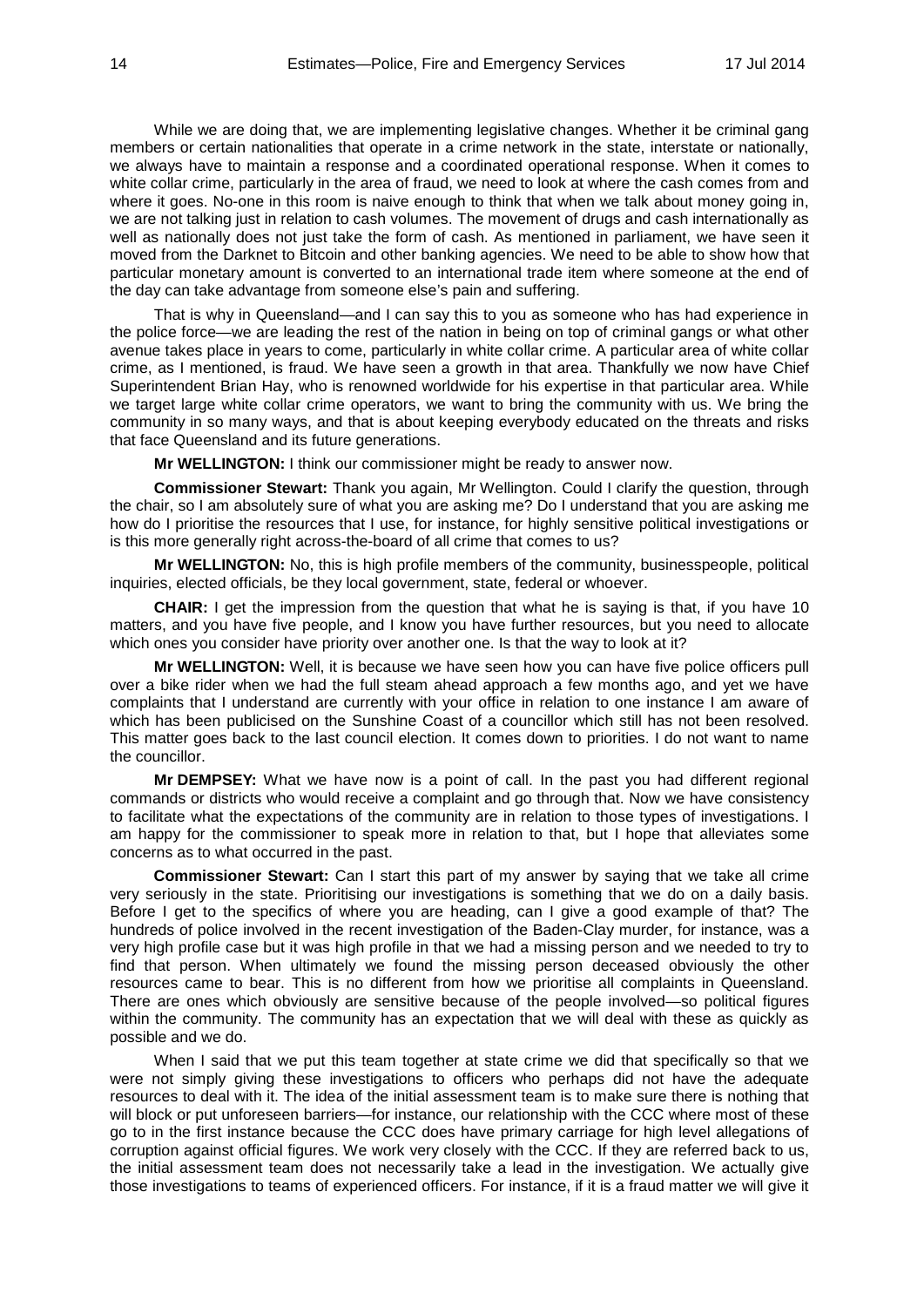to the fraud squad and we will make a senior officer specifically responsible. It is then their job to manage the investigative plan. Often teams get in the road of that. It is about getting the correct material from the complaining agency or from the parliament, as has been the case in recent times where we have to wait for that material to come through from a committee or from the parliament itself. Then it is a matter of negotiating, often with legal representatives for people who have been named in those complaints. That takes some time, but we do it with all haste and we certainly give it what we believe are enough resources not to delay the process. Because at the end of the day our credibility comes down to making sure that any investigation is undertaken rigorously, professionally and lawfully. That has to be the benchmark for us. Whilst I know that sometimes these things do take what appears to be an extended amount of time, it is not for want of the right resources there. There are many competing factors.

**Mr WELLINGTON:** I have a follow-on question. The Keelty report recommended after the Fitzgerald inquiry that the service was to be at arms-length from the government of the day. The review team believes there are clear circumstances where such a direction is warranted. What he was getting at, I understand, was the opportunity for ministerial directions to you as the commissioner. That is the way forward, not to have this arms-length gap between the service and the minister's office. My question is: have you received any ministerial directions from the minister in relation to investigations?

**Commissioner Stewart:** Sir, no—well, sorry, if I can put this in context, certainly it is my job to keep the minister, as the government, abreast of our progress but not in an operational sense. It is about how we are progressing each investigation. That is simply an update that we have interviewed a number of people. We still have other people to interview. So there are no specifics about the actual information. That would be quite improper, as I think you are alluding.

But I have always understood that where a direction is provided to me from the Minister, there is a register and they have to be written and acknowledged. In relation to these matters the Minister has not provided me with any direction. Certainly the operations of the organisation are my responsibility, and I take that very, very seriously. Whilst obviously the government of the day is who I serve, and I serve the community through the government of the day, that gap, that separation between the operations of our organisation and the Minister, in my time has certainly always been there.

**Mr DEMPSEY:** Just to add to that as well, never before have ministers supplied their open diaries. That was never the case in the previous government, and obviously the RTI process is furthermore removed from ministerial offices like never before. The way that we go about our business, particularly in the area of law enforcement, certainly is an area where we must always maintain the integrity and support of the people of Queensland, so I thank the member for the question.

**Mr DILLAWAY:** Minister, page 6 of the SDS refers to the enforcement of more stringent reporting conditions for offenders under recent changes to the Child Protection (Offender Reporting) Act. Could you please advise the committee what changes have been made to reporting conditions and, more importantly, why our children are now safer?

**Mr DEMPSEY:** Through you, Mr Chairman, I thank the member for the question. I particularly thank the member for Bulimba for supporting the legislation that passed in the House recently to strengthen reporting conditions to ensure that Queensland again leads the way in the reporting of child sex offenders and to maintain public confidence in the way that these matters are managed.

The Newman government is certainly committed to Queensland being the safest place to live and raise a family. We are committed to increasing the reporting requirements for sexual offenders and we have delivered on that. Recent amendments to the Child Protection (Offender Reporting) Act 2004 impose more stringent monitoring of sex offenders. The amendments strengthen the current reporting regime for child sex offenders by increasing the number of times offenders are required to report from annual reporting to once every three months. The number of times and the way in which these high-risk offenders are required to report will be determined also by the Police Commissioner, and that is on top of the minimum four-month reporting mechanism. Those offenders who pose a significant risk of reoffending will be required to report more frequently than ever before.

The Queensland Police Service plans to manage the new quarterly reporting requirement by the introduction of a kiosk reporting system which will identify offenders using biometric details like fingerprints. We are currently trialling that right across the state. The Queensland Police Service is looking at options for using other technology based systems to facilitate this process such as an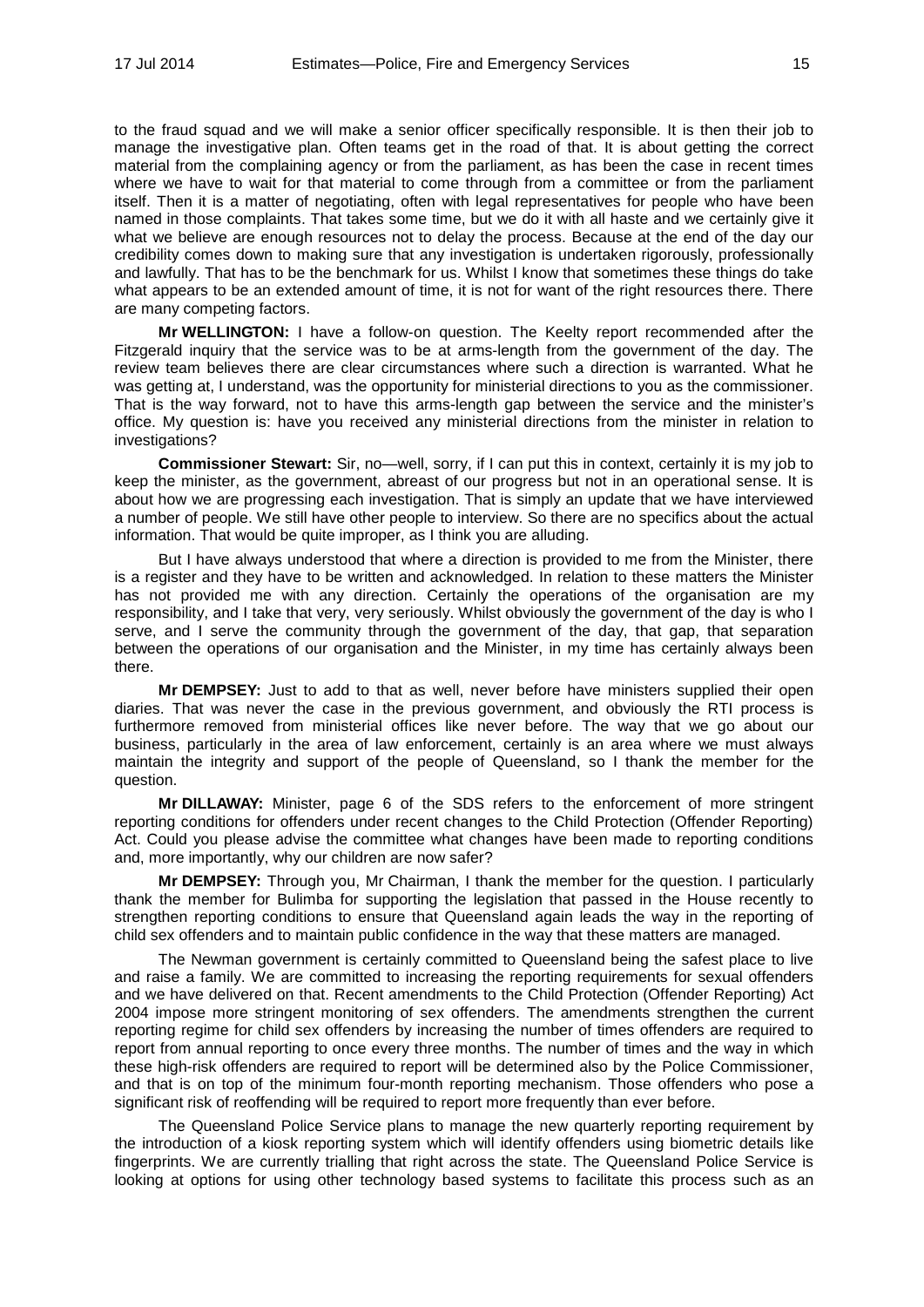online reporting system and enhancing the use of the existing 1300 number. The amendments introduced are a raft of additional measurements for monitoring child sex offenders including imposing more stringent time frames on offenders to report changes to personal details, as well as entries and absenteeism from Queensland, and the expansion of personal details required to be reported to the Queensland Police Service by child offenders including information and—most importantly passwords for any social media sites used by reporting offenders. Speaking from a practical sense, in my time in the Police Service tens of thousands of hours were wasted going through the computers of suspected offenders to gain information, and that is certainly time now saved to enable investigators to get out and help continue to protect Queensland's children.

The amendments will also allow police to take DNA from a reporting offender when DNA has not previously been taken in Queensland—that is very significant—and introduce changes to the Queensland Police Powers and Responsibilities Act 2000 to allow police to enter the premises of a reportable offender under certain circumstances to verify information provided by the offender. The amendments will remove the legislative requirement to destroy an offender's DNA in certain circumstances under the act and will allow us to collect DNA from interstate persons who are on reporting mechanisms if they are in Queensland for a period of time. We will be able to keep that DNA for life as well.

These amendments follow a number of additional child safety reforms passed in the parliament in March this year in response to recommendations from the Child Protection Commission of Inquiry. The reforms focus on supporting vulnerable families to take care of their children and reforming the child protection system in Queensland to better provide for the safety, wellbeing and best interests of our most at-risk children when they cannot be safely cared for at home. This reduces duplication and better utilises resources. The acts passed by parliament transfer the existing functions of the Commission for Children and Young People and Child Guardian to other agencies. As a result, this statutory body ceased operation on 30 June this year. The Public Guardian Act 2014 established the position of the Public Guardian. The new Office of the Public Guardian is an independent statutory body reporting to the Attorney-General and Minister for Justice. It effectively combines child advocacy functions previously undertaken by the Commissioner for Children and Young People and Child Guardian with those of the Office of the Adult Guardian.

The Family and Child Commission act 2014 creates the Family and Child Commission, a statutory body reporting directly to the Premier. The Family and Child Commission will take over some of the systematic oversight and research functions of the Commission for Children and Young People and Child Guardian. It will provide cross-sector and whole-of-government leadership, advice and research for the child protection system.

The Child Protection Reform Amendment Act 2014 implements a number of other Carmody inquiry recommendations in relation to mandatory reporting regimes set out in the Child Protection Act 1999 and further reforms the oversight of the child protection system with changes to child death reviews, the Blue Card system, complaints handling and the court system. Of particular relevance is that in my portfolio the responsibility for the Blue Card system has been moved to the Public Safety Business Agency as of 1 July 2014. The Public Safety Business Agency is currently considering potential options to streamline the Blue Card system to improve its efficiency and address the comments provided by the Commission of Inquiry report.

This government is committed to making Queensland the safest place to raise a child, and these reforms will go a long way to ensuring the safety and protection of children right throughout Queensland. This is again part of a strong plan; it did not just happen by accident. These are matters of legislation and changes over the past two years to ensure that our young children and their families have a brighter future.

I also want to comment that our federal counterparts and ministers in other states and territories are looking at ways to have a more coordinated approach in relation to sex offender reporting. We have a national scheme, but Queensland has increased its reporting fourfold in comparison to that national reporting scheme. We are now able to take DNA and access the computers of reportable members like never before. I make no apologies for making sure that people who have committed acts of a sexual nature against our children have the most stringent reporting conditions of any state and territory in Australia. Commissioner, would you like to make a comment in relation to reporting?

**Commissioner Stewart:** Thank you, Minister. This is a very, very important issue. I thank the committee for raising this issue. I would just raise three issues and touch on matters that the Minister has raised. In effect what has occurred through the new legislation is that we have moved away from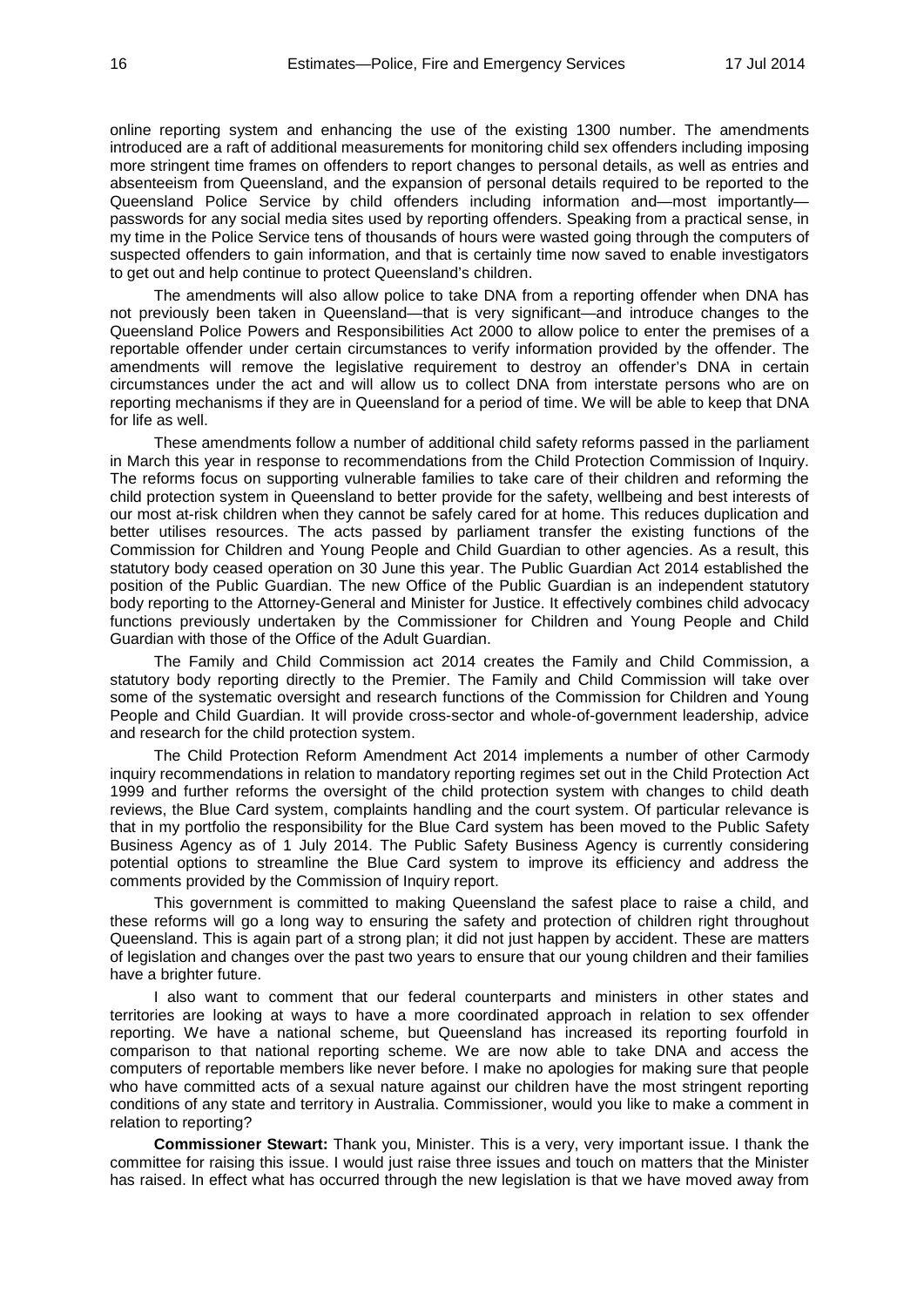a one-size-fits-all arrangement. Previously our best efforts were based on checking everyone equally. We recognised that there was a flaw in that system, and we are very pleased that we have changes in the legislation which now mean that the higher the risk that the offender is on that register the more times that person is going to be checked by the police. I think that common-sense would dictate that that is the right way to go.

The second issue is I am really excited by the fact that we are moving to a potentially somewhat technical solution for low-risk people on the register being able to, from time to time, perhaps use an electronic kiosk to report. This will take a huge workload off Queensland police, leaving our resources better able to physically check the more high-risk offenders. I would reiterate that this does not mean that low-risk offenders in particular can simply just go and check in at a kiosk once every now and again and that is all that is ever going to happen. It would mean that through a risk profiling of these people—it might be three out of every four or two out of every four sometimes they can actually report at a kiosk, but that alone takes a huge workload off our people.

I think the bottom line in all of this is that we are moving to that risk based approach for offenders and using technology to assist us in the workload demands that that brings. As the Minister said right at the very end, we are not alone in this. There is a nationally coordinated approach through the national register and Queensland contributes significantly. I just want to assure you that the Queensland Police Service is playing its part in keeping the children of Queensland safe.

**Mr BYRNE:** I will not necessarily hit the time to head on to the next subject, but I just want to follow on from something that the Minister said in his reply to that question as well as the Commissioner's revelations. You would be aware of the different views about the reduction to five years for the first offence that were expressed by us in opposition, but what disturbs me most about this information that's been brought to my attention subsequently is that there is a proven 10 per cent recidivism rate beyond the five-year mark for those people being convicted—that is data that has been presented to us from the independent academic sphere—and it still raises the prospect of someone who does not commit an offence for those five years. Ten per cent of those people by record are not going to offend in that five-year period and therefore they will be released without further supervision; is that the case? So there is a 10 per cent chance of that group being sent back free into the community with no supervision or oversight. How do you respond to that practical factual analysis?

**Mr DEMPSEY:** The member for Rockhampton voted against this legislation and then he did not even have the decency to speak to the clauses. Then in the operation of this committee he chose not to even go into it further in the open community forums and said that he would address it in Parliament House. Even today he still does not get it in relation to Queensland and the support that we have from academic areas with regards to this legislation. We will have more reporting than any other state or territory in Australia, we will be collecting DNA and we will be able to access their computers. At the time that the legislation was introduced into the House, every other member from all of the other parties and the Independents could see that this was for the betterment of the safety of the children of Queensland, and the member for Rockhampton still chose to vote against it. The fact remains that there is more reporting and better mechanisms. At the end of the day the Commissioner, from intelligence gathered by his officers as well as any other information, has it at his or her discretion to enforce even more stringent reporting conditions at any given time through the reporting process. I wish he could facilitate the thought process that this legislation is stronger than any other reporting legislation. It shows that, with the other changes to the legislation in relation to sex offenders and child offenders by the Attorney-General, which was not supported by the Labor government earlier, we make no apologies for getting tough on crime in relation to sex offenders as well as child reporting offenders. From the other ministers that I have spoken to, other states and territories are looking at how Queensland is capable of having this legislation, which meets more community expectations than ever before. So I hope that answers the member for Rockhampton in some way.

**Mr BYRNE:** Well, it does not. But anyway.

**Mr DEMPSEY:** I do not think the member for Rockhampton will ever be able to facilitate his left-thinking policies from his party.

**Mr BYRNE:** The recidivism rate is 10 per cent; that is the question.

**CHAIR:** Minister, you have 10 seconds to answer.

**Mr DEMPSEY:** I would just like to put on record the lack of support from the Labor Party and the member for Rockhampton. From the operational perspective I will ask the Commissioner to make comments in relation to that.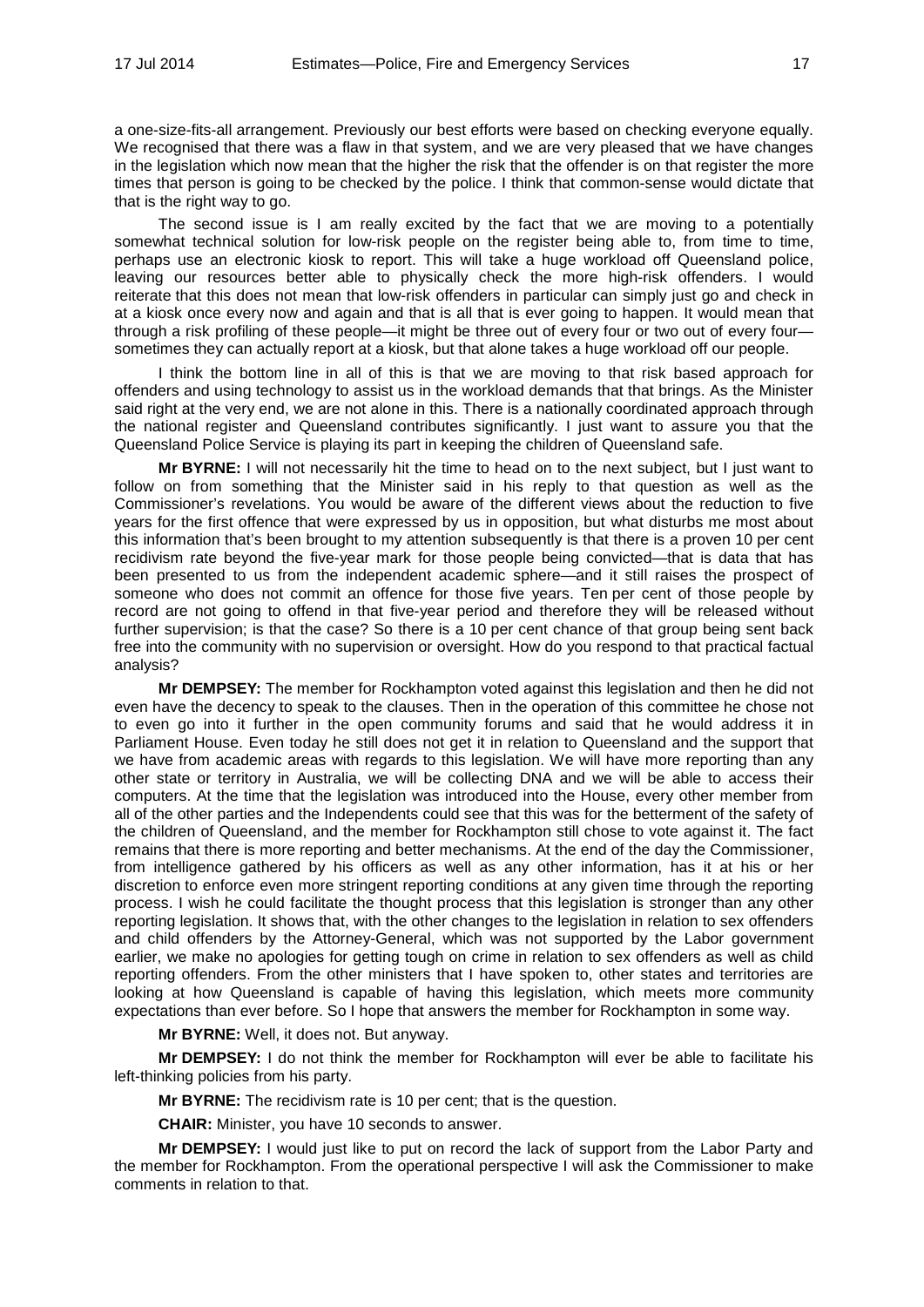**CHAIR:** Thank you. The committee will now break for morning tea. The hearing will resume at 11 am with the continued consideration of the proposed expenditure of the relevant organisational units from the portfolio of the Minister for Police, Fire and Emergency Services.

# **Proceedings suspended from 10.46 am to 11.03 am**

**[CHAIR:](http://www.parliament.qld.gov.au/docs/find.aspx?id=0MbaLACSC20140717_110313)** The estimates hearing of the Legal Affairs and Community Safety Committee is now resumed. We will continue with consideration of the proposed expenditure of the relevant organisational units within the portfolio of the Minister for Police, Fire and Emergency Services. I call the member for Toowoomba North.

**Mr DEMPSEY:** Mr Chair, before going to the member for Toowoomba North, with your acceptance is it possible for the commissioner to finish what he was about to say when we broke?

#### **CHAIR:** Certainly. Commissioner?

**Commissioner Stewart:** Thank you. I thank the member for Rockhampton for the question. If there is one thing that I think everyone in this room is in furious agreement about it is the need to take whatever action is necessary to protect the most vulnerable people in our community—that is, our children. I know that the member for Rockhampton has a passion in this area and I thank him for that passion and I thank him for the question.

I would like to add to the record, though, the research on which we base our reporting regime and our risk based regime. If I could just point out that in aligning our contemporary regime of reporting to a risk based arrangement the following sources were used to assist in developing the foundations of that regime: Australian Institute of Criminology research, the *Australian and New Zealand Journal of Criminology, Police Practice and Research: An International Journa*l, and *Sexual Abuse: A Journal of Research and Treatment*.

Research from these sources shows that reoffence rates in large combined samples of child sexual offenders are at their highest within the first three to five years after release into the community, with the rate of reoffending substantially decreasing beyond 10 years. The research further indicates that, of all child-sex offenders, the proportion of reoffending is shown to be around 14 per cent to 16 per cent in the first five years after release, four per cent to six per cent at 10 years after release and three per cent to five per cent after 20 years after release. The pattern of reoffending is consistent with recidivist child-sex-offender behaviour in Queensland.

Information on the Queensland component of the National Child Offender Register indicates that, generally, convicted child-sex offenders present the highest risk of reoffending within the first five years of their release from government detention. That is why the new legislation allows the Police Commissioner to vary the reporting conditions of any high-risk person or any person who is seen as a recidivist. I hope that assists the member.

**CHAIR:** Just following on from that, I am interested to know whether you are able to drill down to ascertain the particular attributes of the people who either do not reoffend or the ones who do reoffend in order to be a little more calculating on how you have them report?

**Commissioner Stewart:** Thank you for that follow-up question. Obviously we are always looking for better ways of identifying those people who present a greater risk. Again, I think that was one of the reasons the legislation was changed—to give the Police Commissioner that ability, through a continuous improvement regime of research and analysis, to identify those offenders who are most likely to be recidivist after they have been released from prison.

I also inform the committee—I should have said so previously—that of all of the reportable offenders who are required to report in Queensland there are none who are not known to police in terms of their location and identity at the present time.

**CHAIR:** I think in the inquiry you indicated that in places such as America the undetectable rate is high because of the interstate movements and so forth.

**Commissioner Stewart:** That is exactly right. Of course, some of these people choose very nefarious means to try to get off the radar, to disappear from the system. Moving around the country is one reason a national scheme is so important to us. But in Queensland I am very pleased to be able to tell the committee that there is no-one who is 'missing' as a reportable offender.

**Mr WATTS:** Minister, my question relates to an area that is close to my heart. As you would be aware, I have worked in the hospitality industry for many years. I am also a father of four teenagers. I would like to ask some questions about the Safe Night Out Strategy. I should just mention that in Toowoomba Ian Reimers has worked very well in this area for many years. I am sure that the police force in Toowoomba is looking forward to this strategy rolling out.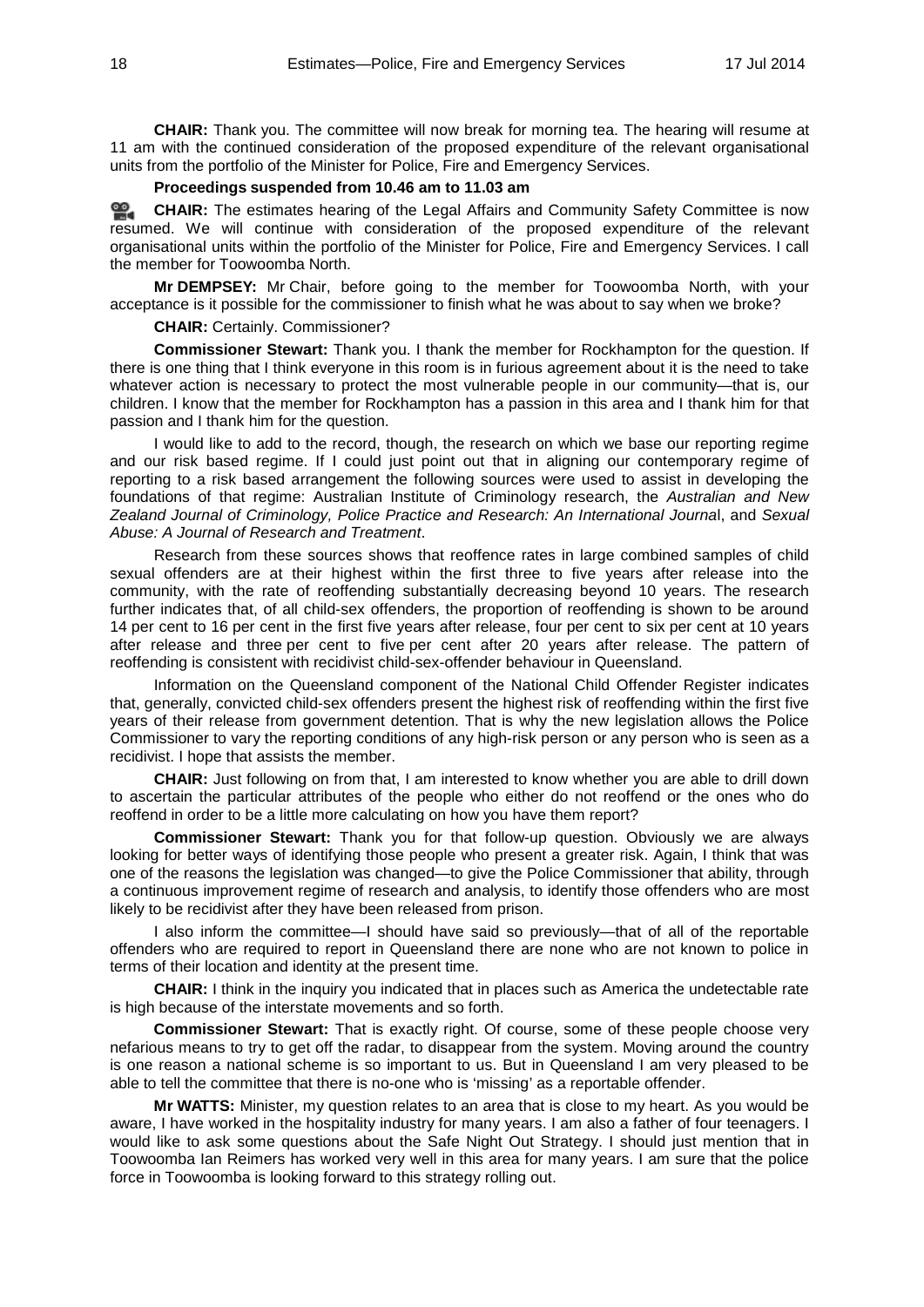My question relates to page 6 of the SDS and refers to implementing policy strategy in support of the government's Safe Night Out Strategy to address alcohol and drug related violence. As a chair of a liquor industry action group for nearly 20 years I know that a lot of strategies have been used. I am really interested in exactly the role the police will play in implementing some of the strategies and what those strategies will be in driving this cultural change for our teenagers and other young people in relation to alcohol and alcohol fuelled violence.

**Mr DEMPSEY:** I thank the member for the question. It is an important question. We see the correlation between drugs and alcohol and violence and the effect that has not just on the initial person in contact but also on many lives and many generations. Similar to the member for Toowoomba North, I ran pubs from Moranbah to Dysart to the Inala Hotel. I certainly have a lot of memories. While I have fond memories, I certainly have a practical experience of the negative side of alcohol and how people can react in certain ways.

The Safe Night Out Strategy is a comprehensive strategy relating to drugs and alcohol. I am very happy with the overall direction we have taken. During my nearly 20 years working for police, I certainly saw a great deal of negative effects on families. For us as a government, this certainly is part of a strong plan for a brighter future for all Queensland families and will ensure Queensland is the safest state to live, work, visit and raise a family. This will affect future generations of families, as we have seen the effects of the scourge of alcohol on generations of family members.

In June, after extensive consultation, this government released the Safe Night Out Strategy. The government will invest \$44.5 million over four years to implement the Safe Night Out Strategy to deal with alcohol and drug related violence in entertainment precincts. The Queensland Police Service will receive \$5.3 million over four years to implement the strategy. This includes ongoing funding of \$1.1 million per year to conduct mandatory drug testing of people who commit serious violent offences and \$990,000 in 2014-15 to conduct a one-year trial of sober safe centres.

I had the privilege to go to New South Wales with members of the Police Service. We visited the sober-up cell facility in Sydney and saw the great work the officers are doing there. I also saw the great work of the non-government sector—of the people from health and equivalent community organisations who are directing people away from a custodial situation and into a care situation. Police on the ground are thankful for the sober-up cell initiative and can see that people having a great night out want to have a safe night out. Other members of community organisations and families are taking that person off the street in a care option before it is escalated to a custody option.

This is good for young people in Queensland. Members here might have family members who, whether it be through youthful enthusiasm or in other ways, might make wrong choices that are not always bordering on criminality. That can certainly affect their health and wellbeing and the health and wellbeing of others.

This strategy seeks to stamp out alcohol and drug related violence, restore responsible behaviour and ensure Queensland's night-life is safe for all. Fifteen safe-night precincts will be established across Queensland. Compulsory alcohol and drug education will be introduced in high schools under this wide-ranging state government action plan. Included in the 15 regions are Brisbane, Bundaberg, Cairns, Townsville, Mackay, Toowoomba and Gladstone. It is the most comprehensive action plan in the country dealing with the problem of alcohol and drug related violence. It is about protection, policing and prevention. The plan targets troublemakers and makes them accountable for their actions, while still ensuring the vast majority who do the right thing can have a good time and enjoy themselves safely.

The plan will ensure the QPS has the powers and resources to respond quickly and effectively to alcohol and drug related violence and antisocial behaviour where it is needed. We will do this by, obviously, strengthening existing move-on powers for police to direct a person to leave a place and not return within a 24-hour period; empowering police to issue banning notices to immediately ban a person from being in and around licensed venues, safe-night precincts or stated events where alcohol is sold; ensuring high visibility and rapid response to control incidences involving alcohol and drug related violence and antisocial behaviour in safe-night precincts; conducting drug operations, including tactical covert and overt strategies and drug detection dogs, where needed; linking police banning notice information with ID scanners in licensed venues trading after midnight in safe-night precincts to improve enforcement of banning orders; conducting high-profile operations with other jurisdictions to target alcohol and drug related violence and antisocial behaviour; and developing and implementing innovative policing strategies and technologies to support police presence on the ground in policing alcohol and drug related violence.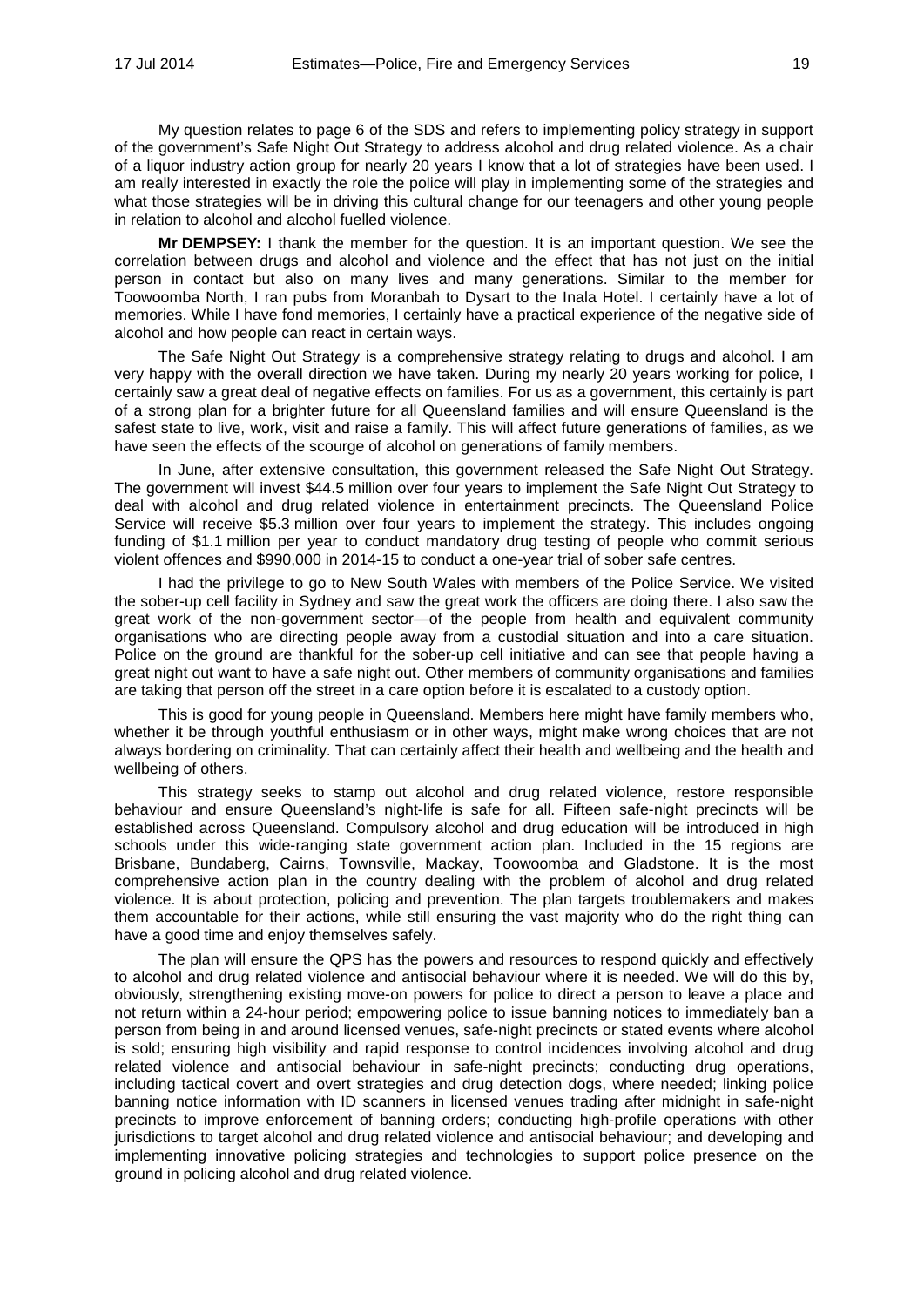Other key elements of the Safe Night Out Strategy include local boards—and this empowerment is very important—to safely and effectively manage key entertainment areas across Queensland and continue funding to existing support services. Compulsory alcohol and drug education will be introduced in all Queensland schools from year 7 to year 12. There will be tougher penalties for people behaving badly or violently around licensed premises, including increased on-the-spot fines for causing a public nuisance, refusing to leave licensed premises and obstructing police. Coward punch deaths—and we have seen those tragic circumstances—will be punishable through a new offence of unlawful striking causing death, with a maximum penalty of life imprisonment and offenders required to serve 80 per cent of their sentence before being able to apply for parole. There will be a 12-month trial of a sober safe centre in the Brisbane CBD where police can detain several intoxicated people in a secure supervised centre. We will have stronger and better coordination of action to ensure licensees provide a safe environment and comply with liquor licensing rules, including mystery shopper style testing. There will be an awareness campaign, including advertising to promote clear standards of responsibility and the behaviour for patrons, as well as licensees and the police. There will be an extension of the moratorium on decisions about late-night trading hours from 31 August 2014 to allow the measures in the action plan to be established and rolled out.

We will ensure the photograph and particulars of a person who is banned from a safe night precinct, licensed venue or stated event will be known to relevant licensed premises via the linked ID scanners. That is an important element to make sure we work in partnership with all stakeholders. By strengthening existing court banning orders, courts will be able to hand out lifetime bans from licensed premises. We will rigorously assess how the measures implemented through the action plan are working through a review of the action plan 12 months after its commencement. If people do go out and get intoxicated and behave violently, police will have the powers to deal with them and firm penalties will certainly apply.

Everyone has a role to play in tackling alcohol and drug related violence. Government, local businesses and local communities need to work together to achieve this, especially in late trading areas. A safe night out certainly is a great night out, and that is what we want for Queensland and Queenslanders. Most Queenslanders drink responsibly, but the actions of an irresponsible minority who are behaving badly means that alcohol and drug related violence is ruining things for everyone. The Safe Night Out Strategy aims to restore standards of responsible behaviour and respect, stamp out alcohol and drug related violence and make Queensland as safe as possible so people can go out and enjoy themselves. We want Queensland to be the safest place in Australia to enjoy not only a great night out but also a safe night out. It is our future for safer communities, right across this great state.

In giving the member for Toowoomba North some of the information about the Safe Night Out Strategy, I can say it is a comprehensive strategy in comparison to other measures implemented across Australia. It involves everything from education to enforcement and changes to environmental factors in those particular areas. It brings on board a partnership of the local communities and empowering them. We know that local communities will come up with their own local strategies. It gives us a funding model to be able to facilitate the wishes of the boards in a practical manner. Most importantly, besides having a reactive approach, it encompasses education and change of culture for future Queenslanders. Young people going through high school will have that opportunity. Some children do not often have a choice or a positive role model. If we are able to facilitate that in a way that helps their future endeavours, I think it is a good initiative.

**CHAIR:** Thank you for that.

**Mr DEMPSEY:** Commissioner, do you want to comment at all in relation to the operational side of policing?

**Commissioner Stewart:** Thank you, Minister. Again, thank you for this very important question. I will make a couple of short comments. I think this new whole-of-government approach to the Safe Night Out Strategy will have an amazing and major impact: the involvement of the education department and the educational process for young people about the impact of drugs and alcohol on them; the fact that we have the justice department involved through the Office of Liquor and Gaming; the regulation of the club precincts, as well; and the involvement of the courts in dealing with some of the types of unacceptable behaviour. I think one of the best things of this new initiative is the stakeholder engagement for the community more generally, where the government has committed to assisting in the identification of everyone of unacceptable behaviour. What is the standard of conduct that is expected from anyone who goes out to have a great night and goes to one of these areas?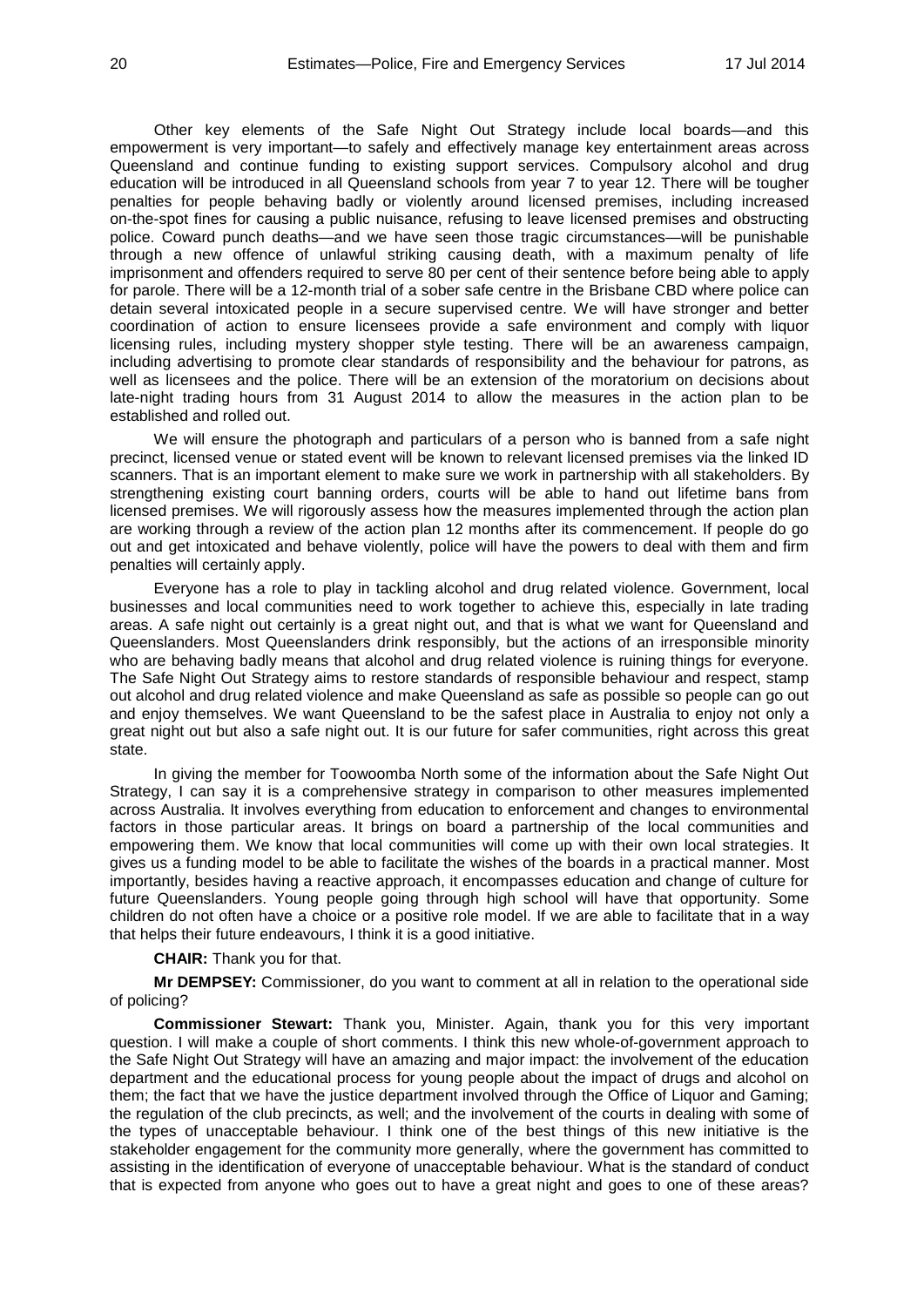The responsibility is on them to behave appropriately and the government is committed to putting out basically a code of behaviour. I think that that will actually help people understand more carefully that if they do the right thing they do have a great night out and they do not need to interact with the police in a negative way. Whilst the government has also given us extra laws, we know that there is no such thing as one size fits all. Certainly with the extra banning notices that police will be able to issue, the fact that local governance is going to be involved through the local boards for these precincts, I think that we will get, again, a response that fits the location. Certainly in terms of the police commitment to taking firm action when people do not behave appropriately, it should not be doubted that we are committed to making sure that we do that. The other key issue for us, of course, is that the government has given us 1,100 extra police over four years and we are two-thirds into that program of growth. Those officers are very welcome on the front line to deal with these types of situations.

**CHAIR:** Thank you. I acknowledge the participation of Mr Carl Judge, the member for Yeerongpilly. Member for Toowoomba North?

**Mr WATTS:** I have a brief follow-up question. I am interested in whether there will be additional training for some of those front-line staff in relation to the Safe Night Out Strategy and working in the late night precincts?

**Commissioner Stewart:** Police staff, sir?

**Mr WATTS:** Yes, please.

**Commissioner Stewart:** We have comprehensive training both at our recruit level and at the in-service level and a range of strategies for dealing with intoxicated persons and people who are substance affected and, again, the other key one for me is the issue around dealing with people with mental health issues. Unfortunately, as we all know, if you combine some of that substance abuse with mental health issues you can get quite a volatile situation. Our people are trained very carefully in how to deal with that. I think the advent of the sober cells is a great initiative and one that will be evaluated very carefully. This is where people will virtually be detained. They get to pay for the privilege, which I think is a wonderful initiative. It does not mean that they end up with a criminal history or a criminal record as a result of perhaps overindulging, but doing it in a nonviolent way. There are those sorts of arrangements. Obviously, our officers are very carefully trained across that regime.

I think the other critical issue is that through our internal governance, working with those local groups—as I said, there is not one size to fit all. The safe night precinct, for instance, in Toowoomba is going to look a lot different from the safe night precinct at the Gold Coast or Cairns. Certainly, local arrangements and the briefing and the training of our people locally are very important issues for us.

**Mr DEMPSEY:** Mr Chairman, just to elaborate a little more on that, the introduction of the iPads, iPhones and the more mobile tasking in relation to technology frees up police significantly in relation to paperwork and in relation to the issuing of notices and so forth into the future. We have had many opportunities, for example, with the Brisbane City Council, whether it be in the valley or the CBD, to link CCTV images into the police iPads. If they are not actually physically there, they are recording that advice. Sometimes in the past they may have been walking past the offender but had not received a proper description, whereas now they are getting clear imagery and the exact identification of offenders. The advantages of technology for the police are making our streets a great deal safer. Commissioner, is it possible for Mike Condon to come up?

**Commissioner Stewart:** I am sorry, Minister, but Assistant Commissioner Condon is not in the room. I am just alerting the minister to the fact that we consider this such an important strategy that we have actually asked one of our assistant commissioners to take the lead in relation to consultation right across the state. That has been occurring for some time and that is Assistant Commissioner Mike Condon.

**CHAIR:** Thank you for that. Member for Nicklin?

**Mr WELLINGTON:** Thank you, Mr Chairman. My question is to the Police Commissioner. I refer the commissioner to the Service Delivery Statement at page 5, where reference is made to the Queensland Police Service's mission statement in building relationships with our community. It goes on to talk about how this will be achieved by delivering service with fairness, integrity and collaborating with all sectors of the community to deliver a problem-solving approach to crime problems. I ask: Commissioner, what resources are available to make comment to a parliamentary committee that is considering proposed changes to the laws in Queensland that impact on policing activities in Queensland?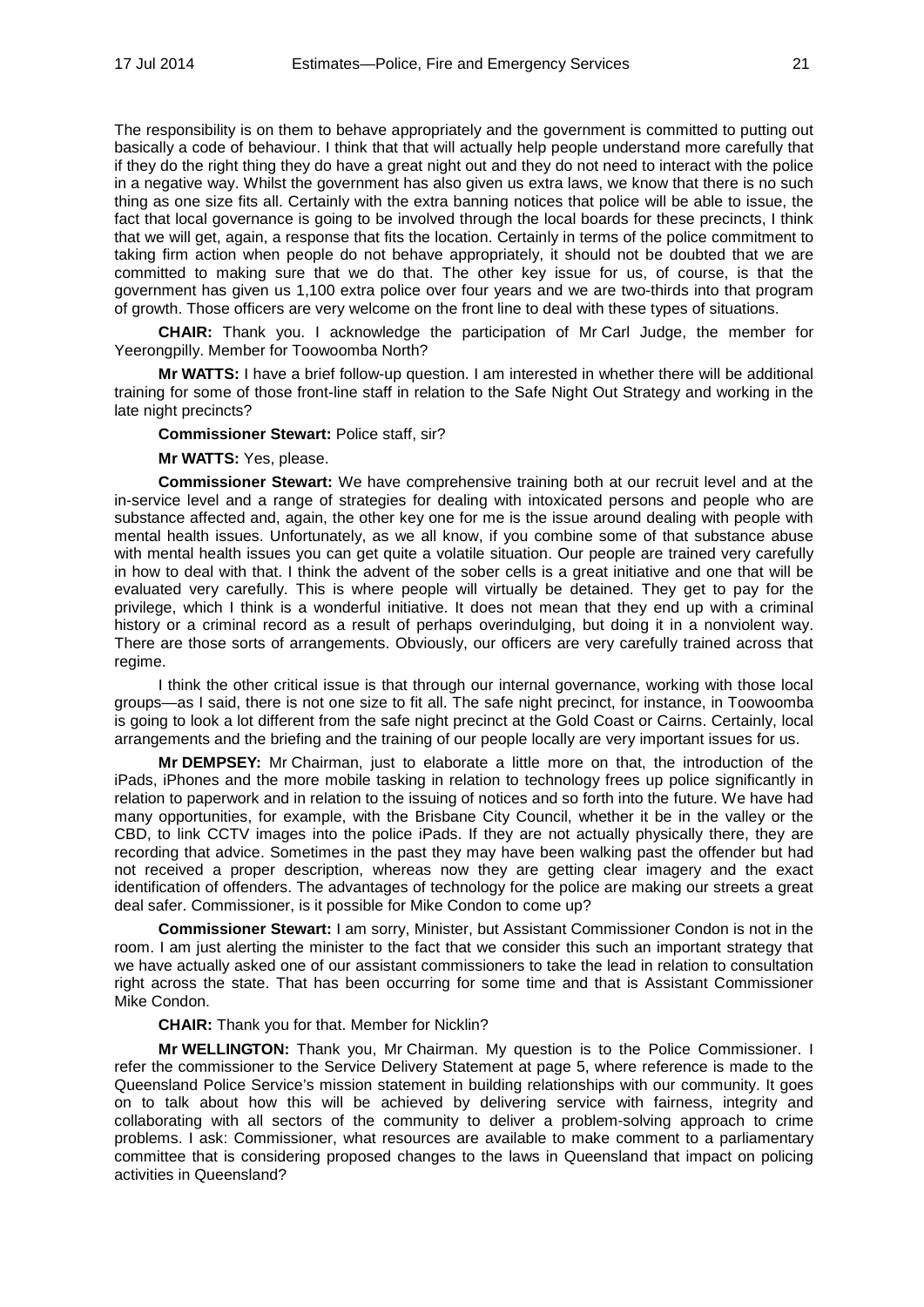**Mr DEMPSEY:** Through you, Mr Chairman, obviously from my side as a minister, before the commissioner answers that one, we set the highest standards for our recruitment phase for Queensland Police Service officers. They take an oath to serve the people of Queensland without favour or affection and without malice or ill-will, and they take that oath very seriously. They know that with over 11,000 sworn officers and a bit over 15,000 members of the Queensland Police Service, they have to act in a professional and ethical manner at all times. They represent the police officers who have gone before them and, obviously, the police officers of the future. At times, the reflection of one individual officer can have an impact on the whole of the Police Service.

I would welcome the member at any time to come along to an induction parade and join me and all Queenslanders in thanking the police officers who make the hard decision to enter the Queensland Police Service. I always say, at the end of the induction, when you leave that parade ground as a fully sworn in police officer, you do not have a crystal ball or the power of hindsight, but through your training and your professionalism and your ethical behaviour you will certainly be able to fulfil the commitments of a modern Queensland. A modern Queensland is reflective of a modern Police Service. Those officers come from varying backgrounds, they are varying ages and they come from varying demographics and cultural experiences. However, when they leave that parade ground, they know that they have the same authority as the highest ranking police officer, the Commissioner of Police. With that authority comes a great deal of responsibility, because the rights and liberties of all Queenslanders are obviously to be taken at the highest value. A police officer, through his investigations, can have an effect on the rights and liberties of an individual. That is taken very seriously. What was the end part of your question, member for Nicklin?

**Mr WELLINGTON:** The question was: what resources are available to make comment to a parliamentary committee on proposed changes to laws in Queensland that impact on policing activities.

**Mr DEMPSEY:** Have you got any examples of that?

**Mr WELLINGTON:** It is the dissenting report, the dissenting comment that I made on a report on a private member's bill introduced by the member for Yeerongpilly. The bill was the child protection offenders reporting bill. The record shows that the Police Service refused to participate and the Premier of our state wrote to our committee and said, 'We will not be participating in the consideration of this bill.' This bill was about affecting the Police Service. It was about trying to improve the care and the monitoring of child offenders. We have heard this morning about the importance of all working together to deal with this concern that we all have and our Police Service was unable and not prepared to make a submission. More importantly, and more disappointing, Minister, was that our Premier of the state wrote to our committee and said, 'The government will not be making a submission.'

**Mr DEMPSEY:** I thank the member for the question. To answer that in particular, as just previously heard, the last question and the answer from myself and the commissioner was in relation to the introduction of the toughest reporting conditions in Australia in relation to child sex offender reporting. The government certainly had a bill that was put forward and supported even by the member for Nicklin and the member for Yeerongpilly. I thank them for their support. It was opposed by the Labor Party in relation to protecting those young Queenslanders.

But I say to the member that, obviously, in that process this committee certainly would have availed itself—and I am not completely au fait with his title, but George Marchesini certainly was available by the Queensland Police Service to the committee in relation to the private member's bill that was put forward or the government bill which was passed on the day. I thank the committee for the support for the government's bill on the day. We do certainly take the committee process very seriously and I hope that the member understands—

**Mr WELLINGTON:** With respect, Minister—

# **Mr DEMPSEY:** Yes.

**Mr WELLINGTON:** The process did not reflect that on the day and the *Hansard* record does not reflect that at all, because the record shows that the Premier wrote on behalf of the state government saying, 'We will not be participating.' That letter has been tabled and the Police Service did not participate either. More importantly, when the government introduces a bill that deals with something similar, we have every police man and woman included and the government at our committee's disposal. The message that I am trying to get clarified by our commissioner when he finally has a chance to respond is that there appears to be no fair treatment of matters that are introduced into parliament by non-government members. This is one example that I am trying to refer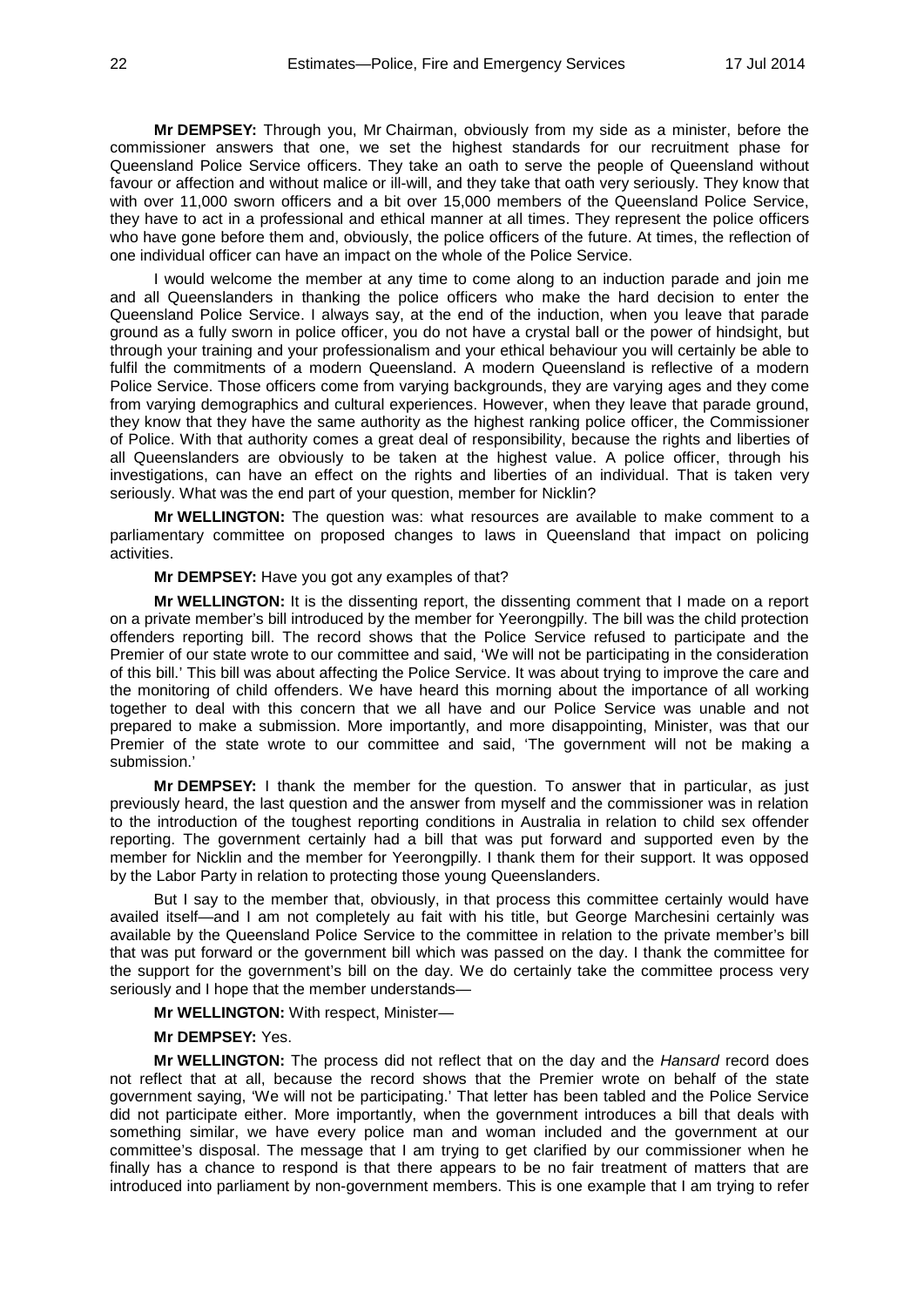to. Perhaps if the commissioner can explain what resources are available. Was there any concern that perhaps your submission to our committee may contradict the position that the government may have had? We heard about how there have been no ministerial directions from the minister to you. You have spoken about how you do your work at arm's length from the government. If that is the case, I am keen to know why did you choose not to make a submission to a very important bill that was introduced that was modelled on changes to laws from other states of Australia?

**CHAIR:** Just before you answer that, member for Nicklin, I understand the position from which you are coming. The difficulty is that it really is now bordering on something which is not estimates.

**Mr WELLINGTON:** Sorry, with respect, it is in relation to resourcing. My question is: what resources are available to the Police Service to make comment to a parliamentary committee on proposed changes to laws in Queensland that impact on policing activities? The commissioner is prepared to answer the question. I urge you to allow him to answer the question.

**CHAIR:** I have stopped him from answering and I need to finish my statement to which you can respond if you so wish. What I said was that the matter you are talking about really is a matter of policy and not a matter for the estimates. I am more than happy to allow the commissioner to speak of what resources are available, provided it does not touch on matters of policy or directions et cetera. So commissioner, with that caveat, perhaps you might start, because there is a matter of policy which is not a matter for estimates. I must confine the commissioner's comments to one of operational matters and not to deal with government policy. So perhaps if you could continue, please.

**Mr DEMPSEY:** And I just want to clarify the fact that the member for Yeerongpilly's bill is still before parliament—is that correct?

#### **Mr WELLINGTON:** No.

**Mr DEMPSEY:** It has been withdrawn?

**CHAIR:** The member for Yeerongpilly is here. I personally cannot remember, but perhaps if you could comment. As I understand it, there is a duplication and your bill was discontinued when the government bill went through.

**Mr JUDGE:** The policy objective of the bill was to allow random auditing of offender reporters' residences. That has been adopted in the government's bill. The bill is still before the House, but effectively the policy objective has been implemented through the government's bill.

**CHAIR:** Okay. So that almost answers the question, does it not?

**Mr WELLINGTON:** No, it does not answer the question.

**CHAIR:** If you could rephrase the question, in fairness to you, just so that the commissioner can understand what you are asking of him.

**Mr WELLINGTON:** It is about resourcing by the Police Service so that they are able to respond to proposed changes to laws in Queensland that impact on our Police Service. So my question is: what resources are available so that you can participate in what we have been talking about all morning—about trying to make sure that everyone is safe in Queensland? S that we are not playing politics, I am not interested in the policy development. I understand that. This is about what resourcing. I flag that my follow-up question will be: are there criteria or conditions that are there which decide when you answer or when you respond to a proposed change or not? How do you distinguish between whether you are going to respond to a proposed change by a government or a non-government member? That has nothing to do with policy.

**CHAIR:** That is a fair question, because it does involve operational. There are a couple of questions in there.

**Mr DEMPSEY:** There is.

**CHAIR:** Are you happy to take those couple of questions or would you like them to be taken one by one?

**Mr DEMPSEY:** Just—

**Mr WELLINGTON:** Let the commissioner answer, with respect.

**Mr DEMPSEY:** I am happy for the commissioner to talk on the operational side of it. I thank the member for Nicklin and the member for Yeerongpilly for supporting the previous bill.

**Mr WELLINGTON:** There is no relevance to the question, with respect.

**Mr DEMPSEY:** The content of the question—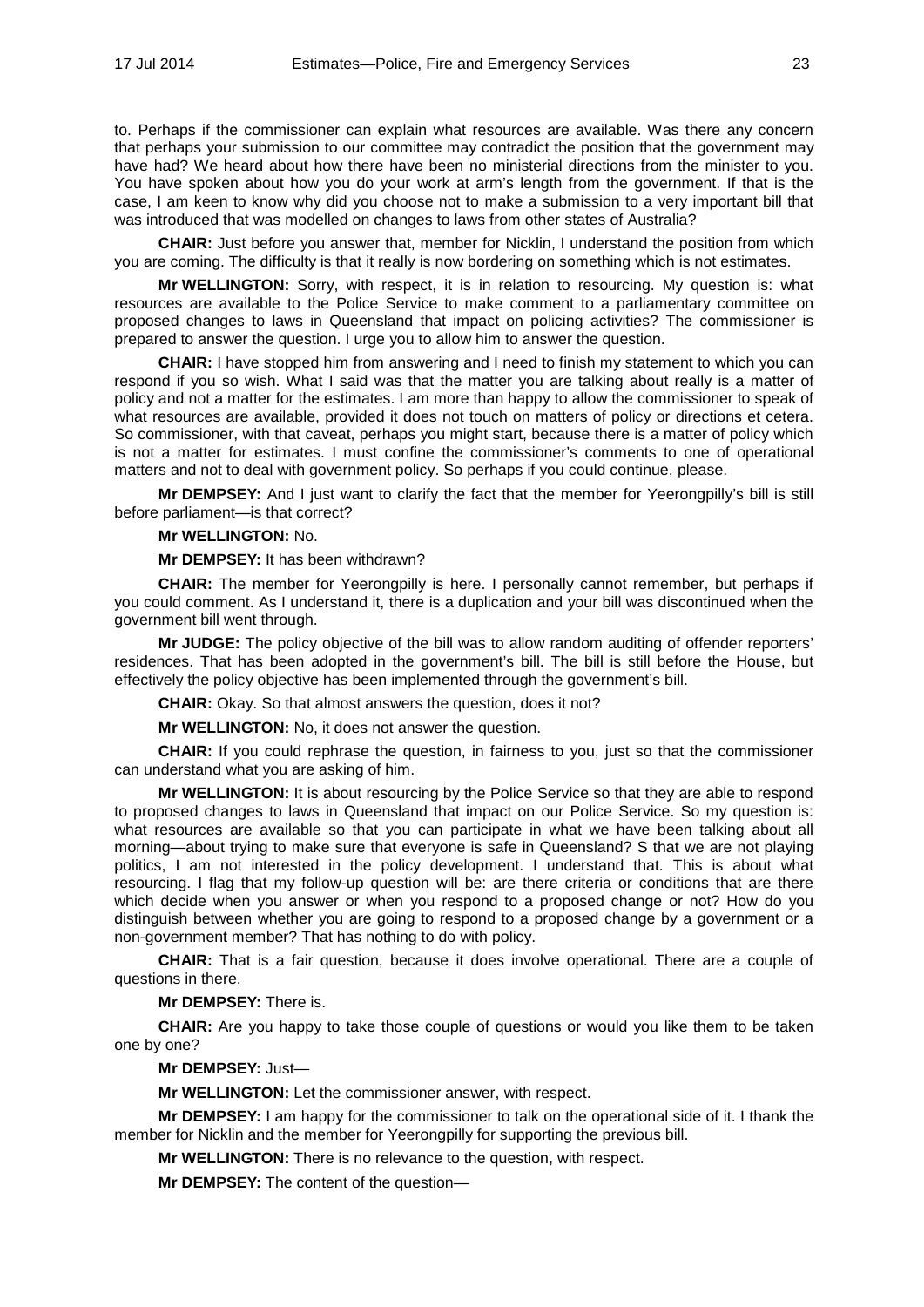**CHAIR:** Just a second, let the minister just proceed. If there is a question which is within your umbrella of activity, could you please make your answer succinct and then we will leave it to the commissioner to do those operational matters. That would greatly assist.

**Mr DEMPSEY:** Just very briefly, I thank the member for supporting the government's bill in this particular regard. If the member is able to refer to the SDS statements in relation to this question—

**Mr WELLINGTON:** I will repeat it, if you like. Page 5 of the Service Delivery Statements says—

The QPS mission is to stop crime, make the community safer and build relations with the community.

It then goes on and says—

Reducing and preventing the incidence of crime, public disorder and road trauma.

The next line is—

Delivering its services with fairness and integrity.

So my question is: where is the fairness, where is the integrity when on the one hand you were happy to have every police officer available to attend our committee to speak about a government proposed bill but you were not prepared to have any police officer attend or make a submission in relation to a similar proposal introduced by a non-government member?

**CHAIR:** Okay. That is where I am drawing the line. Resourcing, I have no problems with, but when it comes down to asking the commissioner about a policy of government in directing us to what resources, you cannot answer, but resourcing you can. I do not know whether I have made it unclear or clearer, but if you could confine your answer to the resourcing issue only.

**Commissioner Stewart:** I thank the chairman for his guidance and I thank the member for the question. I will do my utmost best to try to give you some indication and understanding of the resourcing issues. Can I first thank the member for the question on the basis that you raised. The philosophy and the focus of the Queensland Police Service since I became the commissioner is three things: to stop crime, to make the community safer and to build relationships every day. They are the three requirements that I make of the organisation, or the expectations that I make of the organisation. To do that, I ask our people to display courage, fairness and pride. They are the three characteristics that are needed. To do all of that, there has to be an underpinning commitment to a philosophy of continuous improvement. We do that every day, sir. We have people in the organisation, in specific areas and more globally, who can be considered experts in their fields. They are always looking at new ways of doing business in terms of process, new tactics—so procedures and ultimately new equipment that we get from time to time.

Technology has been touched on a number of times today in the way that we go about doing our job. The reason I raise that is that, specifically in the area of reporting and auditing of child sex offenders, I think technology is going to play a major role into the future, not just the fact that we will use electronic recording through publicly available kiosks but also the implementation of things like facial recognition and potentially voice recognition into the future, which will complement the already available DNA and fingerprint technology. So we, particularly in our hierarchical structure, look to developing people with expertise in particular very, very complex crime types and, in the area of sexual exploitation of children in particular, we do have people who have become, as I said, both nationally and internationally renowned.

You mentioned George Marchesini. There are others. Cameron Harsley is another one. So it is not that we are not always looking for that. We do make people available to the lawful direction of the government and to the parliament. We would never do otherwise. I cannot answer whether or not the Queensland Police Service was invited to participate.

#### **Mr WELLINGTON:** They were.

**Commissioner Stewart:** And I take you at your word.

**Mr WELLINGTON:** As far as I know of.

**Commissioner Stewart:** The resources would have been available. I would have to look to the government for direction on the decision around whether we participated.

**CHAIR:** There is a demarcation.

**Commissioner Stewart:** Yes.

**CHAIR:** That is not operational and the question of resources, obviously, went on the government bill in any event. So I do not know that that really gets us any further.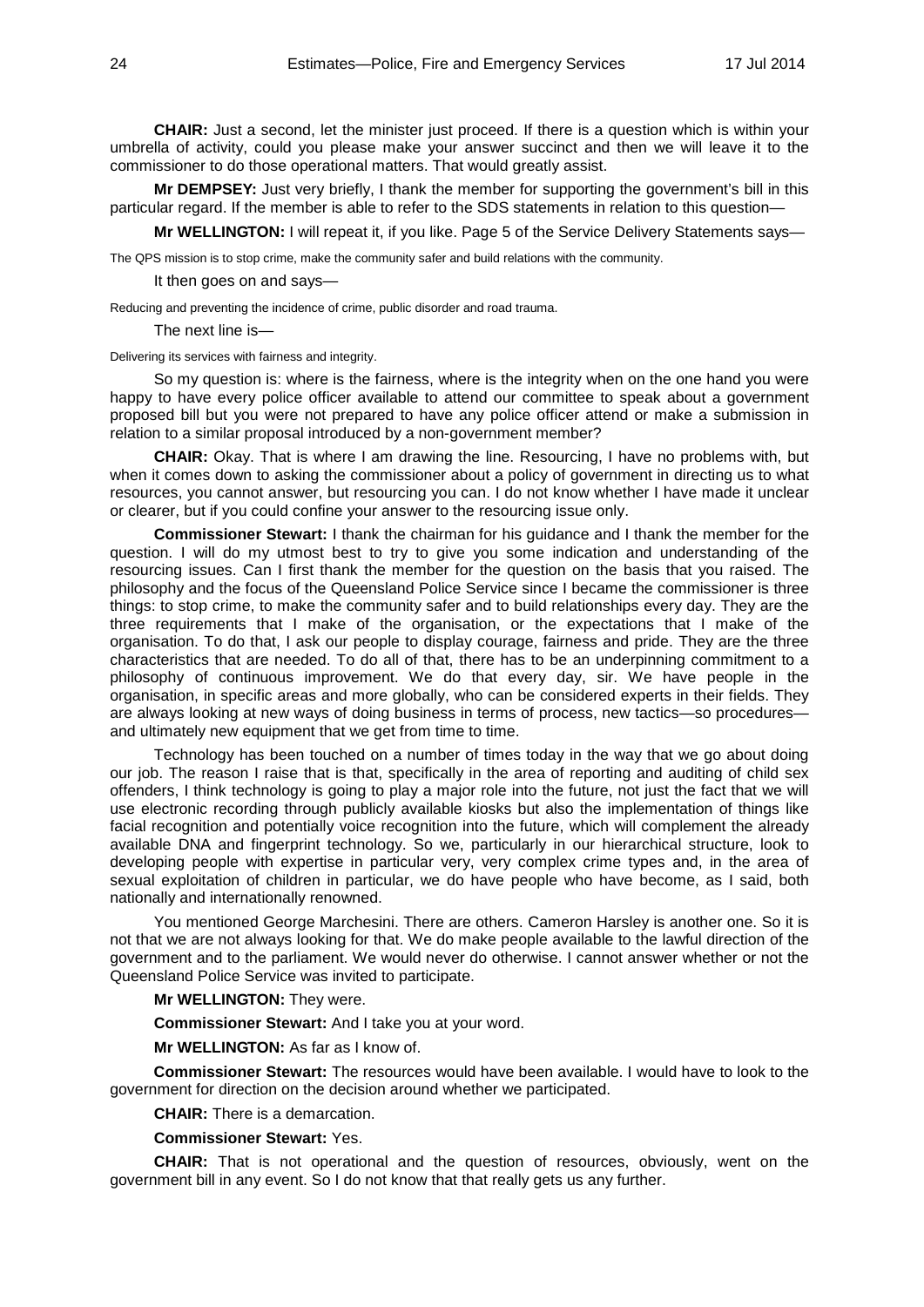**Mr WELLINGTON:** I would like to do a follow-up question, with respect.

**CHAIR:** Sure.

**Mr WELLINGTON:** It deals with the issues.

**CHAIR:** Okay.

**Mr WELLINGTON:** If I can continue on. It also says that the Queensland Police Service's mission will be achieved by—

Collaborating with all sectors of the community to deliver a problem solving approach to crime reduction.

You want to talk to who you choose but you do not want to talk to non-government members when there is a proposed change to—

**Mr DEMPSEY:** Mr Chairman, that is an opinion and it should be struck out.

**Mr WELLINGTON:** Let me rephrase it. I will rephrase it.

**CHAIR:** Hold on. Let us just do it all slowly so that I can understand and absorb what is going on. I uphold the minister's objection, because it is.

**Mr WELLINGTON:** I will rephrase the question.

**CHAIR:** Indeed, thank you.

**Mr WELLINGTON:** Commissioner, can you please comment on what resources are available in the Police Service so that collaboration can happen with non-government members of parliament in relation to proposed changes to the law that want to improve the safety of Queenslanders? What resources are available to assist non-government members when there is a proposal to improve the laws for Queenslanders?

**Mr DEMPSEY:** Mr Chairman, I know 115 is in relation to repetition. However, for the clarity of all members of the committee and everyone in this room, the commissioner has answered in relation to the operational side of supporting the legislative investigations. However, what needs to be also focused on before the good member goes into ducks and drakes and emotion is the fact that the member for Yeerongpilly was a member of the Queensland Police Service. In that time, he worked in the legislative area and particularly had a focus on this particular area. That is correct?

# **Mr JUDGE:** Correct.

**CHAIR:** When he was a member of the government, he also had an interest in that and spoke to me quite a number of times about his reflections on changes, of what he would like to see in that particular area of legislation. The member for Yeerongpilly in his own words just many minutes ago said—if he would like to repeat it—words to the effect that he withdrew his legislation finding that a number of those matters had already been covered in the government legislation. Is that correct?

#### **Mr JUDGE:** No—

**Mr WELLINGTON:** That is not the case.

**CHAIR:** Just hold on a moment.

**Mr DEMPSEY:** Sorry, I was going on a statement.

**CHAIR:** I know, but you have to direct a question through me and I will decide whether, in fact, he is able to answer or not.

#### **Mr DEMPSEY:** Sorry, Mr Chair.

**CHAIR:** I think we have spent something in the order of 25 minutes on this and I really think it needs to come to a head. I understand what you are saying, Minister. I think you have made some points there. But I think it is a reasonable question to ask of the commissioner as to the resources available. I think that is an operational issue. I think you can answer that. But what you cannot comment on is matters of policy between you and your minister. This is the direction of resources to an operation matter.

I think the question ultimately came down to—it changed; it metaphorised—what would occur if an MP approached you for some assistance. I think that is really what the last question was asking. I do not think that is unreasonable. If an opposition member wanted assistance from the Commissioner for Police and his resources, is that available and how does that happen? How do you handle that? Is that a fair assessment?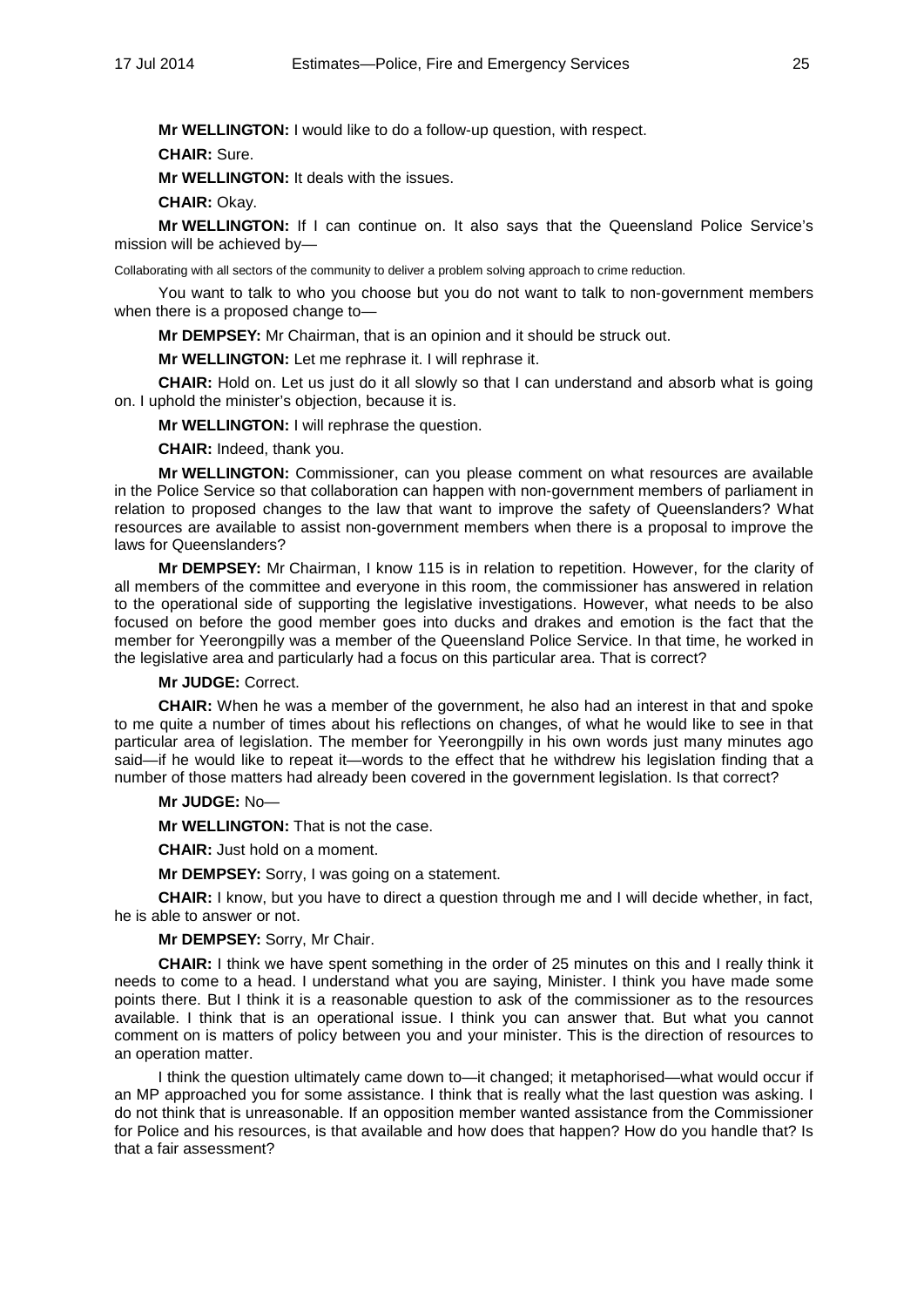**Mr WELLINGTON:** I will take that as the best we can go with, Mr Chairman. I know we want to move on. Commissioner, over to you.

**Commissioner Stewart:** I thank the member for the question and the chairperson for his guidance. The reality is that on a day-to-day basis our police officers speak to members of the community. I would imagine they would speak to members of the government or local members not necessarily on a daily basis but certainly quite regularly. There are always police available to talk to their local member. It has always been my understanding that if a member of parliament wishes to interact formally with the Queensland Police Service they do so usually through the minister's office. That has always been my understanding.

As an organisation we are always open to new ideas and to better ways of doing business. I suppose the real answer to your question is that there are 11% thousand sworn officers and about 3% thousand others in our organisation. Every one of those people is open to new ideas and the ability to speak with their local political representative.

**CHAIR:** I will perhaps encapsulate this so that we move on to the next issue. So what you are saying in terms of MPs is that you do have resources, they probably are available and the protocol says that they go through the minister. Does that answer your question?

**Mr WELLINGTON:** That is probably what happened. But we did not get a response. We got a response from the Premier on behalf of the government saying, 'We are not going to participate.' We got a response from the Police Service saying that they were not going to participate either.

**CHAIR:** I think we are passed that one. Effectively, I have ruled that some of those matters relate to policy and cannot be dealt with in estimates. There is a place that is called parliament and some of those issues can be raised there, but they cannot be raised here. Estimates is fairly confined.

**Mr WELLINGTON:** Mr Chairman, with respect, you know we can ask whatever question we want in the House and the minister can choose how to answer it and there can be no direction by the Speaker on the issue of relevance. They have total discretion to answer it however they choose. This is an opportunity we have to ask important questions about the operation of the Police Service. My question was about the operation of the Police Service. Why did the service choose not to make a submission to a committee which was investigating a proposed change to the law in Queensland which sought to improve the safety of children in Queensland? It is on the record. A report tabled by this committee in parliament identified that both the Premier chose not to respond on behalf of the government and the service chose not to respond. I even moved a dissenting report in relation to that matter.

**CHAIR:** We are going over old ground. I did rule that the reason the Police Commission and the Queensland Police Service did not respond to the member for Yeerongpilly's bill is a policy matter. I made my ruling on any question in relation to that. In terms of resources that the Police Commissioner has at his disposal to use on matters raised by the opposition and independent members of parliament, that is an operational matter and one that can be answered. If I could perhaps paraphrase, effectively what he is saying is that yes they are available but the protocol is that you go through the minister.

**Mr WELLINGTON:** Quite frankly, that happened and nothing was received by our committee. There was no submission. Our committee is required to make an investigation—

**Mr DEMPSEY:** If we are going to keep this rambling and ranting from the member for Nicklin—

**Mr WELLINGTON:** The records speak for themselves, Minister.

**Mr DEMPSEY:** Rambling and ranting.

**CHAIR:** Minister, thank you very much for your assistance, but I would like to move on—I really would.

**Mr WELLINGTON:** I am happy to move on too, Mr Chairman. Thank you very much for that member for Nicklin. I invite the member for Bulimba to ask a question.

**Mr DILLAWAY:** Page 8 of the SDS refers to Queensland targeting hoons with Australia's toughest vehicle impoundment laws. Could you please outline what effect these impoundments are having on the rate of hooning behaviour and how the legislation is making our roads across Queensland safer for all users?

**Mr DEMPSEY:** I thank the member for the question. I thank him for supporting road safety initiatives within the Bulimba electorate as well as his community engagement in terms of the SES and fire service. It is certainly noted. I pass those comments back to the member and thank him for his support in the electorate of Bulimba.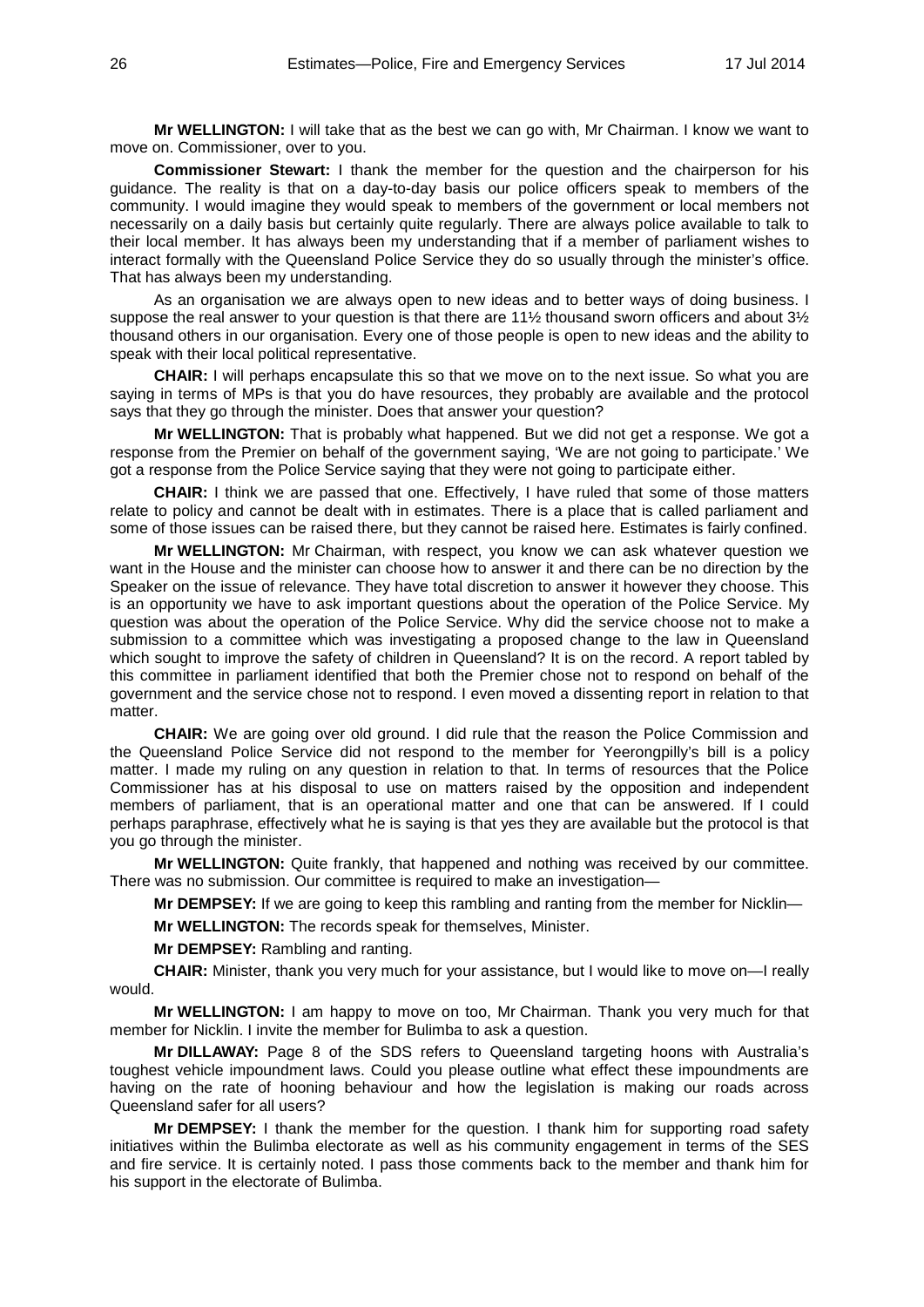During the last election campaign the Newman government committed to getting hoons off our roads as part of our Safer Streets Crime Action Plan. We took that commitment to the 2012 election because as the LNP travelled across Queensland we found that the state was covered in more burnt rubber than new roads, frankly. There were communities that recognise the sound of tyre squeals more than the sound of a quiet neighbourhood. Certainly that was the situation left to us by Labor when we came into government.

I am pleased to report that we are delivering on our election commitment following the introduction of Australia's toughest antihooning laws. Under the previous government offenders received either a fine or a slap on the wrist, not a proper deterrent. It took an officer approximately an entire shift to process a hooning offence under the previous government. That was for type 1 offences. Under this government it takes under 30 minutes. That has resulted in real red-tape reduction. It is helping officers and keeping Queenslanders safe.

The antihooning legislation commenced on 1 November 2013. These laws aim to put the brakes on hoons and other reckless offenders and are designed to improve road safety, to deter repeat offenders and to stop offenders by taking their cars way. That is the simple fact. These provisions meet part of the government commitment to ensure the safety of families through the Safer Streets Crime Action Plan and putting the brakes on hoons. Queensland will now see serial hoons' vehicles sold or crushed.

From the commencement of the legislation in November 2013 to 31 May 2014 there were 36,374 motor vehicle impoundment related offences reported state-wide. Some 2,908 were type 1 offences and 33,466 were type 2 offences. Of these, there have been 7,751 vehicles subject to impoundment or immobilisation, including those vehicles eligible for forfeiture. As at 31 May this year there were 798 vehicles eligible for forfeiture and type 1 and type 2 vehicle impoundment offences. Of these, regional vehicle impoundment officers advise that there have been 154 vehicles returned to the owner via an application for early release, 26 vehicles returned to a finance company via application for early release, 180 forfeited as the matter went to court and the offender was found guilty of all charges, 28 vehicles involving an offender who failed to appear in court and a warrant was issued when the vehicle is forfeited, 227 vehicles signed over to tow or storage companies in lieu of fees, 94 disposed of by way of auction, 11 vehicles sold for parts, one returned to the owner where the matter went to court and there was no finding of guilt and one vehicle forfeited and disposed of by way of a donation to an organisation for the purpose of training Indigenous participants in a driver education program. One vehicle impounded since the amendments were enacted on 1 November 2013 has been crushed. This vehicle has been signed over to the tow company in lieu of fees. However, due to the condition of the vehicle it was disposed of by way of crushing.

A significant public education campaign preceded the commencement of this legislation. That campaign continues to be successful. The figures I have outlined show what has occurred with vehicles that have been forfeited such as the money being allocated to driver education programs and keeping Queenslanders safe on our roads.

The 'Go too fast lose your car' public education campaign utilised both mainstream and social media to get the message out to the public. There was significant community engagement conducted by the Queensland Police Service with community groups, including motoring enthusiasts, prior to the commencement date. There continues to be ongoing dialogue between the QPS and the public regarding the new legislation.

Hooning in the suburbs is dangerous and places the lives of all road users at risk. In the past we have seen hoons lose control of their vehicles before ploughing into yards and houses. Hoons have injured innocent people—innocent Queenslanders. As a former police officer I have responded to traffic crashes as a result of dangerous driving. I wish that incident on no Queenslander.

The new penalty sees people committing two serious type 1 hooning offences in five years having their vehicle forfeited to the state, sold or even crushed. The two-strike approach will apply to those committing type 1 offences which include—they are very serious offences—the dangerous operation of a motor vehicle, racing and speed trials on roads, wilfully starting a motor vehicle or driving a motor vehicle in a way that makes unnecessary noise or smoke and evading police. These are serious offences.

Persons committing four or more type 2 offences within five years are eligible for vehicle forfeiture. These offences include unregistered and uninsured drivers, driving whilst unlicensed, driving while disqualified and restricted, high-level drink driving of 0.15 and above, failing to provide a specimen of breath or blood, driving under a 24-hour suspension, driving an illegally modified vehicle and high range speeding—40 kilometres above the limit.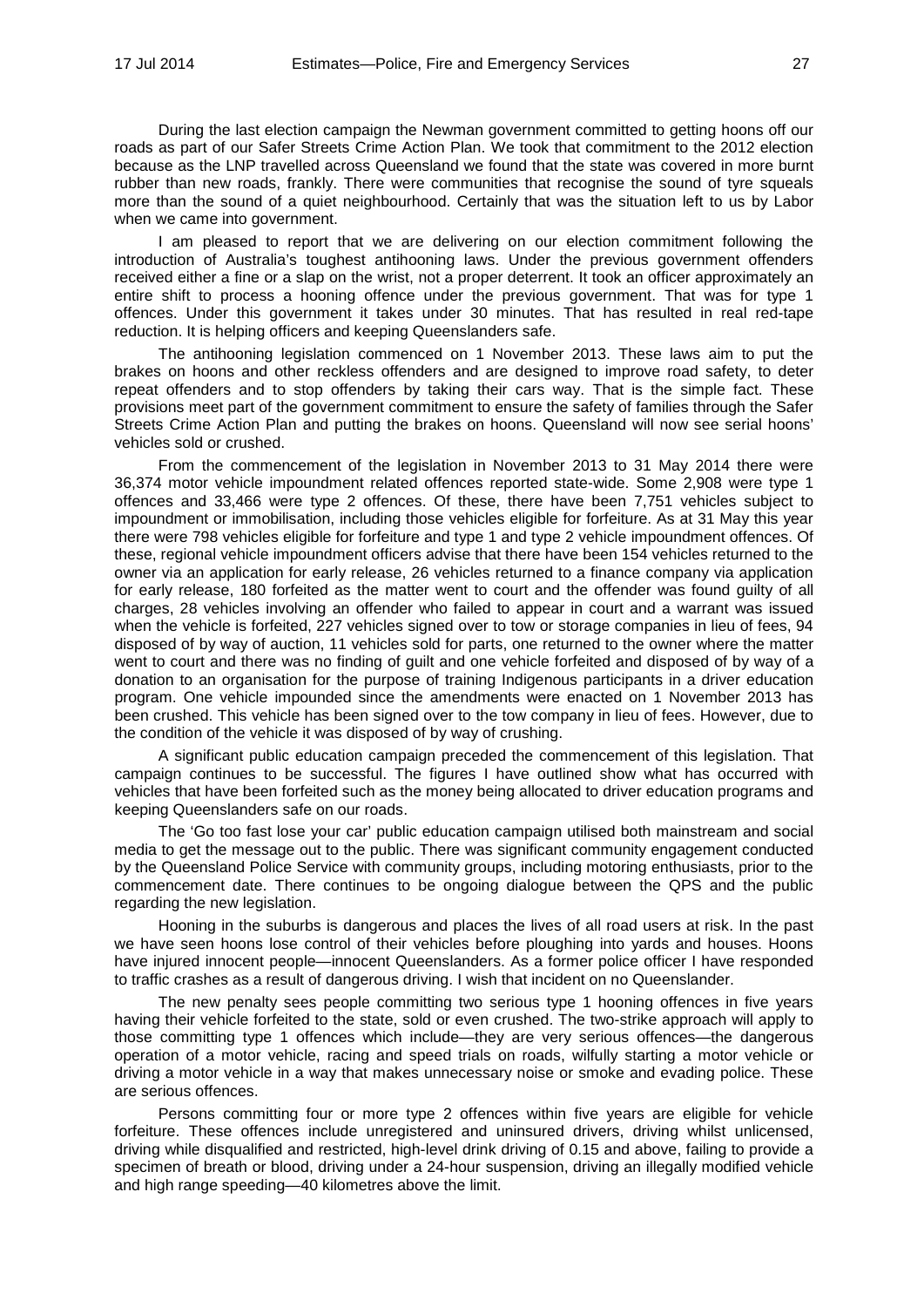These new penalties will see drivers' cars put off the road for 90 days after committing the first type 1 offence and confiscation and sale or crushed if they commit a second hooning offence within the five year period. The government has also increased impoundment periods for type 1 offences from 48 hours to seven days for the second offence and 90 days for the third offence. Police now have the tools to put the brakes on hoons.

Members of the public can also report hooning to their local police station via the hoon hotline. Since the hoon hotline was established, from December 2010 to 31 May 2014 over 25,580 calls from the public have been answered on this service.

Policelink has also launched the online hooning reporting system which has received 5,160 online hooning complaints from September 2012 to 31 May this year. These changes mean, wherever and whenever, any Queenslander can report a hoon via phone or online and make our streets safer. The more information the Queensland Police Service has the better their response can be tailored. The police are only as good as the information they receive. Now they can receive information even quicker.

I want to thank the officers of the newly established road policing command who are working to ensure laws and policing delivers results and safer communities. The results to date certainly have been significant and send a clear message. As the Minister for Police, I would be happy if police did not have to issue one traffic offence or if they did not attend one fatal traffic incident. Other members of the committee and members of the Police Service and other emergency services have seen the effect of deaths on our roads. The tragedy affects not only the individual but their families, police officers, emergency services crews and the community in which that fatal or serious injury occurs. There is nothing worse than a police officer having to go to a person's house—as I have done on a number of occasions—and tell a family that their loved one will not be coming home.

What strikes at the heart of road safety—and one of the initiatives of this government—has been increasing the Fatal Four to the Fatal Five. When we look at the Fatal Five—whether it be speeding, seatbelts, inattention, drink driving, drug driving or fatigue—and we see the statistics year in and year out, they are all quite avoidable incidents. They are Queenslanders making the wrong decision, whether it be not wearing a seatbelt, speeding, driving for too long or drink driving. They are quite avoidable.

I will ask the commissioner, as well as the officer in charge of Road Policing Command, to make some comments. But I do implore all Queenslanders to work in partnership. Police are doing as much as they can. We have more police officers out there. We have the toughest legislation in the whole of Australia. But there are still people dying on our roads for reasons that are quite avoidable. I make this plea to members of the community and to all members here: obviously we make no apologies for enacting road safety initiatives, but it is incumbent on the community to play their part and keep their loved ones safe, because road safety is their future. It is as simple as that. I get very emotional in this particular area. Commissioner, you would like to make some comments?

**Commissioner Stewart:** Thank you, Minister, and, through the chair, thank you for this question. It is a very, very important question. I will just make a couple of quick comments. Then, with the chair's indulgence, I will ask Assistant Commissioner Mike Keating, who is in charge of our new Road Policing Command, to make any comments that he wishes.

To the committee, I would just like to touch on the issue of automated number plate recognition. This is a technology that we have been using now since March 2012. The impact that this is having on road safety, I think, should not be underestimated. During the first 28 months of operation of the ANPR devices, we have monitored 13.7 million vehicle number plates in this state. This has resulted in just under half a million alerts to police of potential offences—so we actually have a strike of up to half a million alerts; 4,165 notices to appear in court on matters directing related to offences identified by the ANPR; 15,992 traffic infringement notices issued; but, most importantly, and the reason I raise this is, 580 vehicles have been impounded under hoon legislation because of that technology in that time. That is just an outstanding number. Again, the leveraging of our capability and our resources by using technology to make the roads safer in Queensland is shown.

I also mention our traffic camera program. Again, I hasten to reiterate something that the minister said—that is, that the reality is that breaking the road rules is something that can be avoided. It comes down to decisions by drivers. So no-one needs to be given a ticket at all if they obey the rules, and that makes it safer for everyone. Certainly, the camera detector defence infringement notices issued for the period 1 July 2013 to 31 May 2014 include over 442,000 mobile speed camera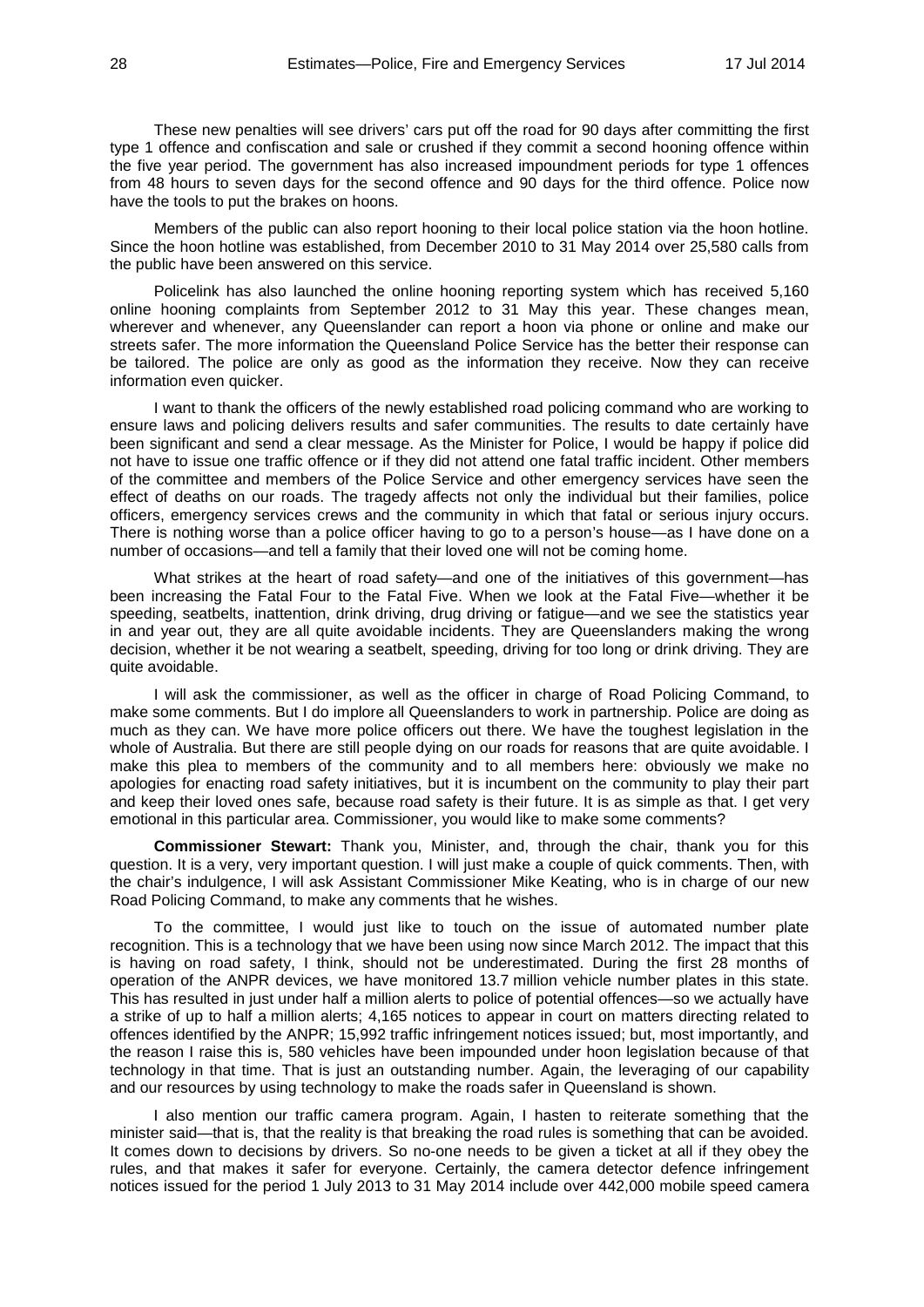operation tickets, 122,000 notices from fixed speed cameras and 26,000 from red light cameras. The numbers vary slightly from that, and I am happy to give them if you wish. I just think again the leveraging of police effort in regard to road safety through technology is quite outstanding.

The Road Policing Command came into being as a result of the renewal projects we have undertaken since November 2012. They do a marvellous job on behalf of the community. I know that these things are variable and can change in the blink of eye, but can I just mention that currently as of this morning the road toll in Queensland was at 113 deaths on our road. Every death is a tragedy, but that is in fact almost 50 fatalities less than at the same time last year, which is an absolutely outstanding result. I thank the community for heeding the message, doing the right thing, and assisting and working in partnership with all of the agencies involved in road safety to make our roads safer. We have never, I believe, in the history of record keeping in this state for fatal road accidents had a drop like that.

The challenge obviously will be to determine the causal factors—why we have seen such a major drop. There have been other initiatives undertaken by your police department in that time, particularly in relation to the reduction in tolerances for our devices, our speed camera devices. That is a major one, and we do think that has had a major effect. But the fact that the fatality level has dropped so dramatically I think speaks loads for common sense and good driving in Queensland. With your indulgence, sir—

**CHAIR:** Before you go on, I do have something I would like you to comment on briefly because it is not that important. It is something that interests me. You mentioned ANPR and that 580 vehicles have been impounded. I am just looking at the causal connection between the ANPR and having vehicles impounded. How does that operate?

**Commissioner Stewart:** Certainly. As Mr Keating is in charge of Road Policing Command, he may be able to give you a more fulsome answer. I believe I know the answer, but if it is okay I will hand over to Mr Keating.

**CHAIR:** Thank you. Do you understand my question?

**Assistant Commissioner Keating:** Yes, I do, Mr Chair. Thank you for that.

**CHAIR:** If you could keep it brief, because I do not want to take up the committee's time. But it interests me to see what the causal connection is between ANPR and having 580 vehicles impounded.

**Assistant Commissioner Keating:** In relation to that specific question, the likely trigger for those impoundments would be the ANPR detection of an unregistered vehicle or an uninsured vehicle in combination. Therefore, the driver would be the subject of the provisions of impoundment in some category in what we classify as a type 2 offence.

#### **CHAIR:** I see.

**Assistant Commissioner Keating:** It is the detection of the offence.

**CHAIR:** I must admit I was blinkered by the fact that I thought it was skidding and people with video cameras who dobbed people in. You have clarified my thoughts about that.

**Assistant Commissioner Keating:** Under the type 2 offences, the trigger point allows for the detection or the immobilisation impoundment as a result of a person recidivist offending in relation to road safety issues for those category of offences.

**CHAIR:** You wish to make a brief statement and then I will hand you over to the member for Rockhampton.

**Assistant Commissioner Keating:** In relation to the comments already made by the commissioner and the minister, I fully support the tone of their comments and the accuracy of their comments. In relation to the road toll this year, certainly we have achieved across the state, with the great cooperation of the motorists and the excellent work done by road enthusiast groups, motoring groups and the great community we have, the figures that we see today, and we are working very hard to continue that for the balance of this year. When we look at those figures on five- and 10-year average trends, they are remarkable, and we hope certainly to continue that trend across the balance of the year.

For the Road Policing Command, working cooperatively across all of the regions of the state, we have adopted a philosophy since 1 July last year of really enforcing high visibility policing strategies. There are a number of operations that I can refer to. One is Operation Menzel, which is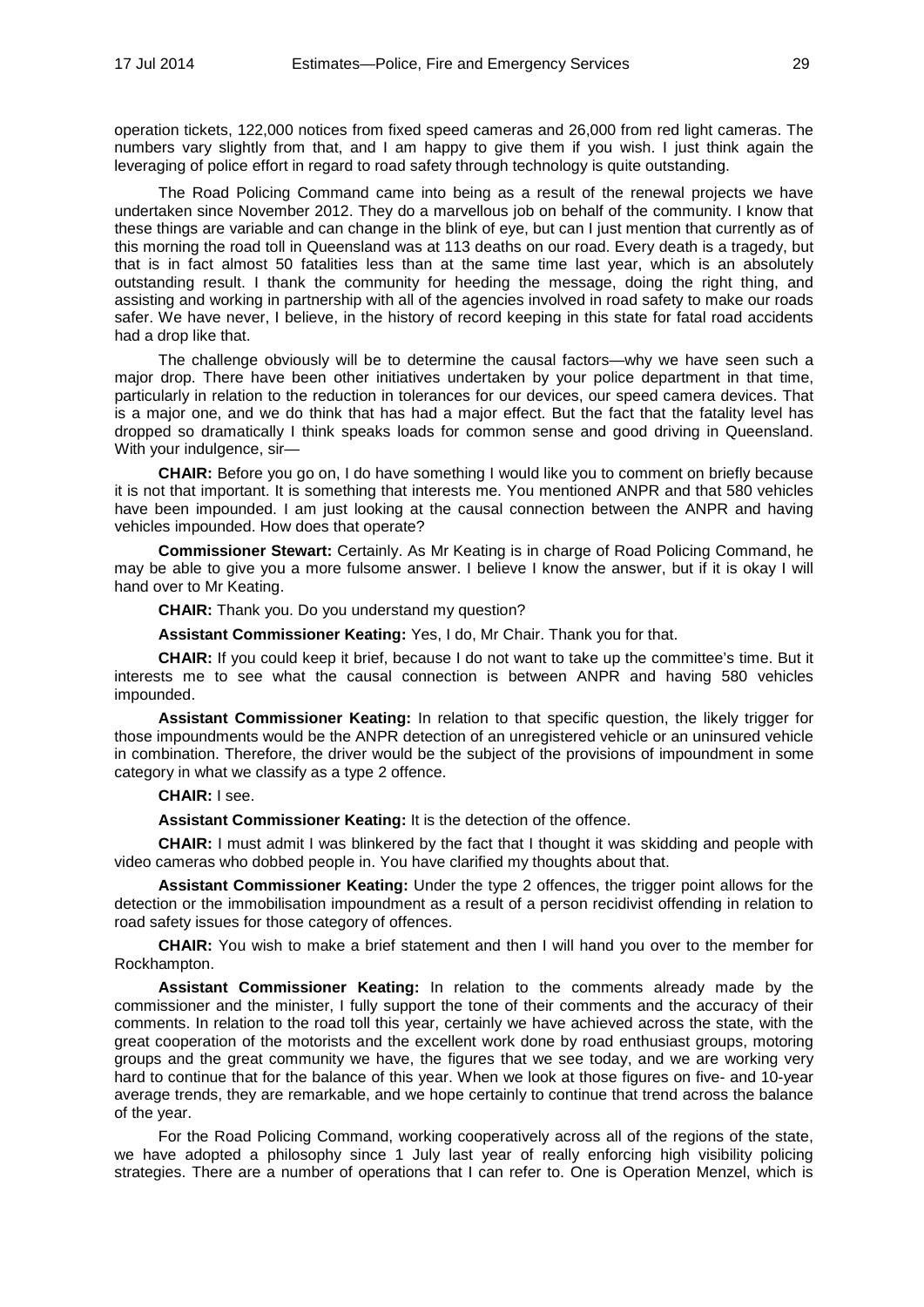focused on using random breath testing as an engagement strategy with the community to enhance road safety. We also have Operation Barrier, which is highly visible highway patrols and presence on our highways and arterial roads. The third one is Operation Plough, which is extending our visibility to the community through operations based on high visibility patrol using police motorcycles.

Each region, each district, also operates their own programs of road safety. In particular, the Central Region Road Safety Week is a very clear example of what can be achieved with the synthesis of local resources, district resources, regional resources, working cooperatively across the community but also with the resources of the Road Policing Command. So we are committed to our national operations such as Operation Crossroads, which is the operations for the major campaign periods at Christmas and Easter. We also run back-to-school operations which we are in at the moment. They are essentially about improving our visibility, getting to a situation where we will have the community expect to see the police on the highways and encourage safe driving behaviour as a result of that expectation.

One of the great achievements, I believe, that has contributed to the road toll this year is the arrangements and cooperative arrangements that we have been able to set up not only with agencies like Transport and Main Roads, who are a key partner of ours, but importantly with agencies such as the RACQ, who are the largest representative community group in the state. We are working very closely with the Queensland Trucking Association. We have a good relationship with the bicycle sector, both Bicycle Queensland and Queensland Cycling. We also have a very effective program up and running in relation to rail safety, with Rail Safety Week coming up in August. So the great credit really goes to the community for the contribution they have made to road safety.

**CHAIR:** Thank you. I call the member for Rockhampton.

**Mr BYRNE:** Minister, despite some of the quite positive crime statistics—

**CHAIR:** Do you want to ask any questions of Mr Keating?

**Mr BYRNE:** No. My question is to the minister. Despite some of the obvious positive statistics that have been presented recently and have been quoted by the various ministers, there are some crime statistics that give me considerable concern. The first is the homicide rate. I am sure the minister would be aware of the homicide rate for 2011-12, 2012-13 and 2013-14, as represented in the budget papers. While I know that the Police Service has no role other than to investigate those, I know you are backed up by a highly professional, well read and aware organisation. I am concerned about the dramatic increase in that most heinous of crimes and I am wondering if the service has an explanation.

**Mr DEMPSEY:** I thank the member for the question. Just before I turn to the commissioner for the operational side, I want to alleviate some of the concerns of the member for Rockhampton. I acknowledge his positive comments for the great work that the police are doing in this state. In the area of homicide, whether it be from some of the great work that the police have done most recently, from the Baden-Clays to the Daniel Morcombes, to other significant and major crime operations, we may see a statistic that appears in one particular part of the year when it is solved but it may have emanated from previous years when it was committed. What we see is obviously the culmination of a number of offences that may have been solved in a particular year.

**Mr BYRNE:** You are telling me that the data presented in the budget papers last financial year does not represent a doubling in the murder rate in Queensland. Is that what you are telling me?

**Mr DEMPSEY:** I am happy to go to the commissioner for the operational side. I am just saying that, as with any figures and the fluency of those figures—and you only have to turn to the member for Yeerongpilly right next to you who understands-

**Mr BYRNE:** These are published budget numbers. They are not just on a website.

**Mr DEMPSEY:** That is correct. From the fluency in those figures, you will see that for the estimates process, whether it be from hospital details and statistical data that are collected from up to December last year to other areas such as the report of government services, which ends in March this year, we have to make sure we avail ourselves to provide everything possible in relation to those figures for the SDS. On the homicide figures in particular, Commissioner, would you like to make a comment in relation to that?

**Commissioner Stewart:** Thank you, Minister. Thank you for that question, member for Rockhampton. If I could just put something into context before I start, and that is the SDS figures relate to the first three-quarters of the statistical year. The figures that I have in front of me relate to 1 July 2013 to 31 May 2014, so it is almost the entire statistical year. The SDS figures are based on an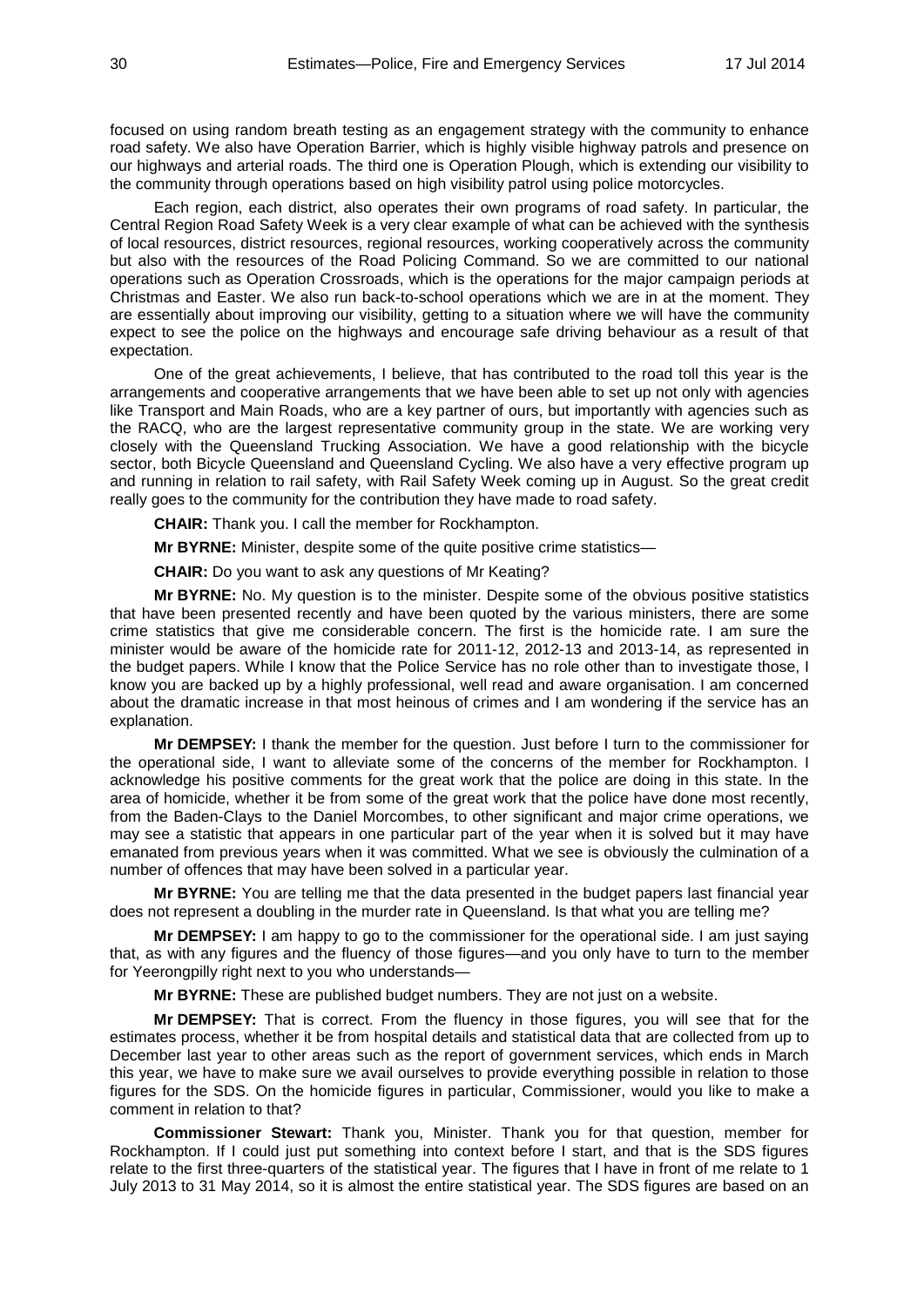estimate only. The figures that I have in front of me suggest that a decrease was reported in the rate of homicide offences, being 23 per cent for this period as opposed to the period reported in the SDS, which equates to 10 offences in terms of raw numbers.

There are many reasons for this. We have may have had an ongoing investigation for many, many months that ultimately comes to fruition at a particular point in time and that has an impact on the results that we get, particularly in a category like homicide. The Morcombe case is a classic example of one where we had an offence way, way back and we get an outcome much, much later. So there can be quite stark variances, particularly when you are talking about low numbers. Thankfully in this state homicide is one of those categories.

**Mr BYRNE:** I am rather perplexed, Commissioner. I am none the wiser as to how the estimate represented in the budget papers can be doubling the estimates from previous budget papers essentially in the rate per hundred thousand. I am none the wiser. Has the murder rate gone up or down in real numbers? I am still none the wiser. You said there was a reduction over the reporting period. If that is the case, why are we estimating a doubling in the budget estimates papers? This does not seem to line up to me. If in the reporting period you said there was a 23 per cent reduction, how does that end up being four in a hundred thousand represented in the budget papers?

**Commissioner Stewart:** I am not personally aware of all of the criteria used in the development of the crime stats for the SDS. I can certainly find that out for you and give you an understanding of that.

**Mr BYRNE:** I can only go on what the government gives me in the budget papers, and it says to me that there is a doubling in the murder rate. I ask a question and now I find out it does not reflect anything.

**Commissioner Stewart:** Sir, with respect, that is at a point in time and it provides an estimate of where the trend line is going. What I am able to do for you today is give you accurate figures for that period.

**Mr BYRNE:** I need accurate figures for what happened in 2011-12, actual murders; 2012-13, actual murders; and 2013-14, actual murders.

**Commissioner Stewart:** All I have in front of me are the figures that tell me there were 10 fewer offences for the period 1 July 2013 to 31 May 2014 compared with exactly the same dates the year previous, so for that same period in 2012-13.

**Mr BYRNE:** So someone gave information to the minister or put into estimates that there is a doubling.

**Commissioner Stewart:** Sir, I am sure that in relation to all of the crime stats that were provided at that time they met the criteria required to be placed in the SDS, and it is an estimate. These are the actual figures that accrue from that. That occurs for a whole range of reasons, and one is that there may be a lag in offences being committed or reported on in the two periods. So it is possible there is a variance.

**CHAIR:** I want to follow on from what the member for Rockhampton raised. One thing that we found in our inquiry process is the data seems to be all over the place, and I think you have made comment on that. I am interested in this: could it be the case that one is convictions and the other one is committed? In other words, it might be clear that one is a murder for a purpose and for a different purpose you want to record convictions of murder. Is it really just a case of mismatching of data?

**Commissioner Stewart:** No, Sir. There are very specific rules about identifying reported crime. It can change if an initial case that was reported as perhaps an unlawful killing is then found to be a murder at the end of the day. That is the creation of a second report in relation to the murder. That is possible, but in real terms we are talking about reported offences and this is no different from last year, the year before and the year before that in terms of how these are reported. We follow very specific rules about what we provide to the government for the SDS.

**Mr BYRNE:** I do not doubt that. All I am saying is that the information that is available to me is essentially in the SDS. That is what we are investigating here—the SDS. That is the material we assume is credible, grounded, researched and thorough. I am not contesting that.

**Mr DEMPSEY:** It is the same information that has been provided to other governments over many years. There is an explanation in the SDS of how those figures are gathered and the commissioner will speak about that shortly. Obviously this is a matter that has gone on from Labor governments to LNP governments to have that statistical data.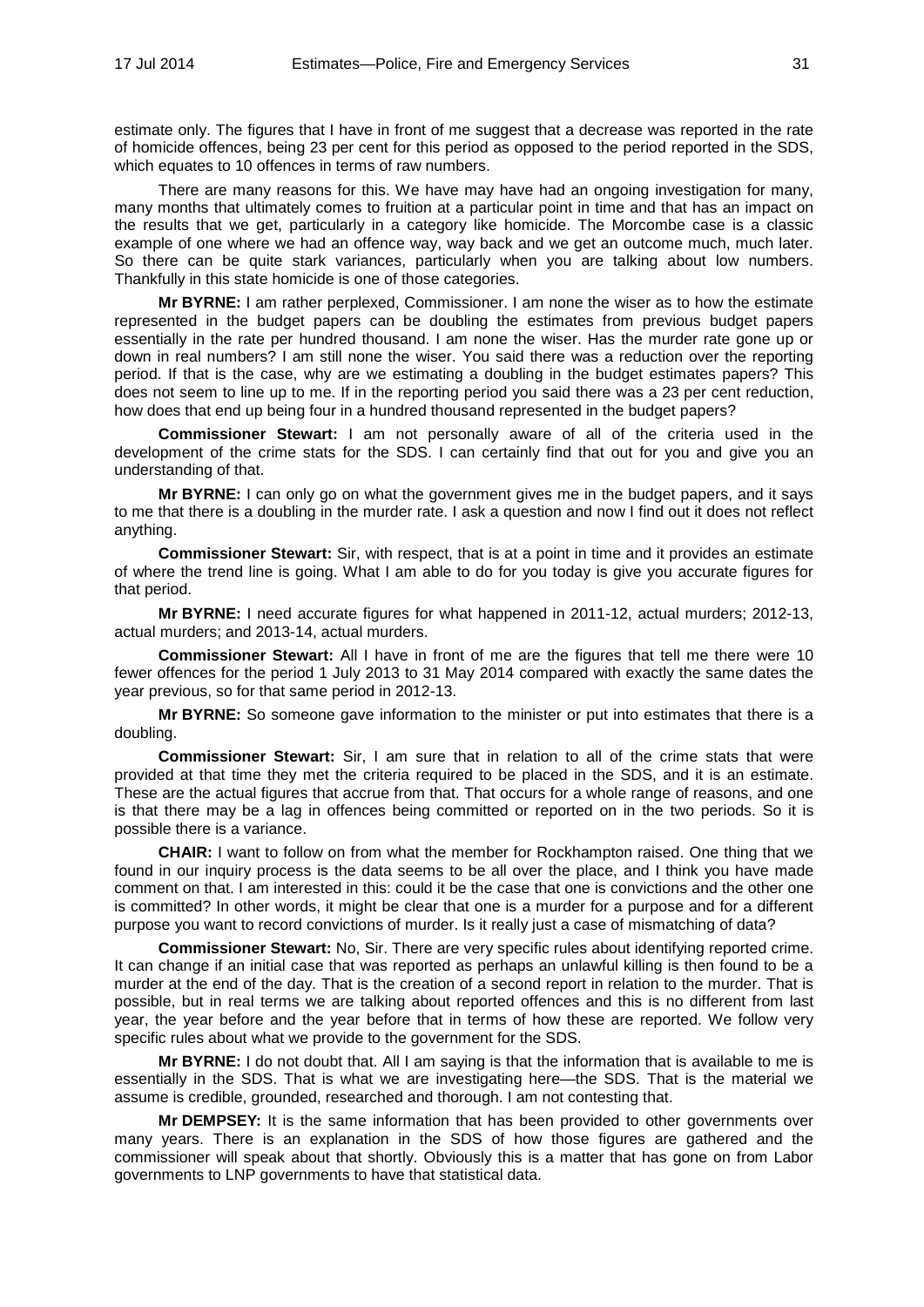**CHAIR:** Minister, there are two issues that seem to be coming up. One is the actuals for 2011-12, 2012-13 and 2013-14. That can be taken on notice I would imagine if that is the information required. The second thing is criteria for deciding what is in the SDS; is that really what the essence of it is?

**Mr BYRNE:** I need to educate myself obviously.

**CHAIR:** Well let us put it on the table. Unless there is anybody here not able to answer that question, can we take it as a question on notice in respect of the accuracy of the data—

**Mr DEMPSEY:** There is criteria and the criteria is in the actual capitals in the SDS, and it says the 2013-14 estimates actual figure is based on the extrapolation of July 2013 to March 2014 data, as is very similar to the ROGS report which most of the SDS has been gathered on for many years previously. Performance is reported against a range rather than a single figure. The target range for 2014-15 takes into account recent results and any known factors that are likely to have an impact on the forthcoming 12 months. The range is standardised so that the upper end of the range is consistently 25 per cent higher than the lower range and has been for all previous estimates processes. The individual circumstances, which is what the member for Rockhampton wants, are outside of the SDS and what is being regularly provided year in and year out in previous estimates. If he wants certain individual figures within certain time frames, I am more than happy to provide those.

**Mr BYRNE:** The other issue is that the commissioner has just given us actuals or the numbers—

**CHAIR:** With respect, Minister, the actuals in respect of this estimates period is relevant if you compare with the SDS, and it is a matter of process when you want to compare one estimates year with another. I think that is quite permissible. I am just wondering whether we take it as a question on notice for accuracy of 2011-12, 2012-13 and 2013-14.

**Mr BYRNE:** Can I add that number includes attempted murders, too, in the SDS, doesn't it?

**CHAIR:** And conspiracy I suspect.

**Mr DEMPSEY:** I am more than happy to provide them.

**Mr BYRNE:** Murders and attempted murders; isn't that in the same category?

**CHAIR:** It is in the SDS. The member for Bulimba has pointed out to me that towards the end there is a definition as to what it means. If we have not got the information here, the question is do you want to take it on notice?

**Mr BYRNE:** I would like that.

**CHAIR:** Minister, are you happy to take that on notice?

**Mr DEMPSEY:** I am happy to take it on notice.

**CHAIR:** Let us move on. Do you have a question?

**Mr BYRNE:** I will move on to the recent murders that have occurred in the CBD of foreign students that have been highly controversial. What additional measures have been put in place by the Queensland Police Service in response to the recent high-profile murders of two students in the CBD of Brisbane?

**Mr DEMPSEY:** I thank the member for the question. In a short period of time we have had not just two but four tragic events occur in relation to international visitors to Queensland. From the ministerial side when we looked at each case—and I will get the operational side from the commissioner—I remember doing a large awareness program in the Sunnybank area in relation to the Asian community and personal safety. That was broadcast through the one cinema complex in that area.

The loss of life is a tragedy. Whether they be from certain contractual arrangements that were made to domestic violence incidents, when we look at them separately we understand that while they are tragedies I can certainly comfort those international students and members of the international community that the state government is doing everything it can to protect their citizens while they are here in Queensland, to ensure they have a very good stay while they are here in Queensland but also to ensure that they can have peace of mind when they send a young one here from overseas. With regard to these particular instances in the Brisbane area, the Brisbane City Council, the state government and the federal government are working to make sure that Brisbane is an even safer city in the future. It is a safe city already. We will continue to make it safer.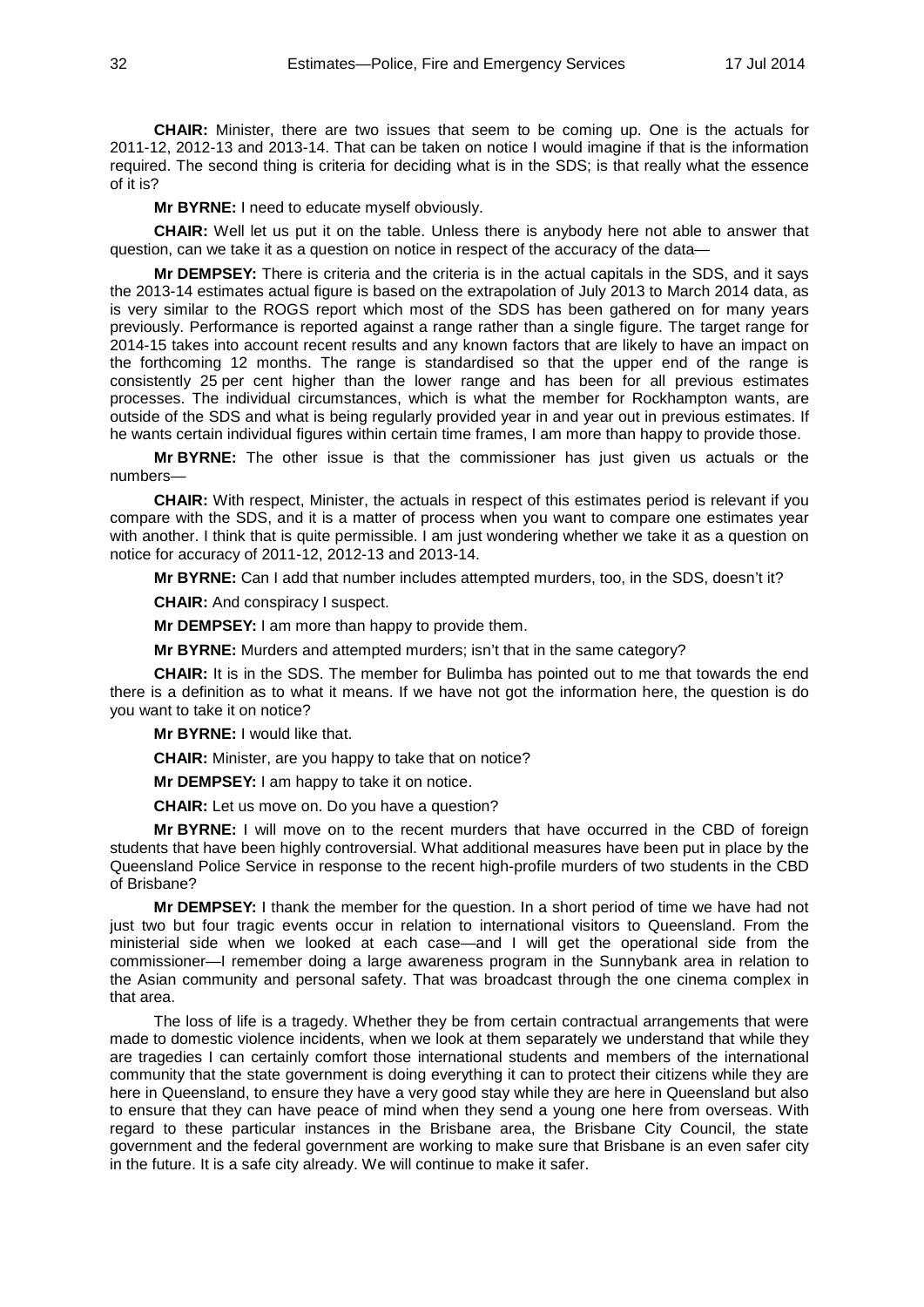From the operational side, I will have the commissioner comment in relation to things that we have done on an ongoing operation, with areas covered by CCTV to community engagement and awareness. Again, I had the privilege with other members of the parliament of walking with members of the community and taking part in the candlelight vigil for one international visitor who tragically had their life taken. That is the other side of everything: police and the community working together. We have to be ever vigilant, but Brisbane and Queensland are the safest places to come to study and to work. We are going to make it an even safer place in the future. Commissioner, can you comment on the operational ones we have at task?

**Commissioner Stewart:** Thank you, Minister. I thank the member for the opportunity to provide some context around these very tragic events. Firstly, let me say that our hearts go out to all of the families involved. This was particularly difficult bearing in mind that these families were from overseas. That provided some extra work for us in making sure that our normal strategies of support for those families were undertaken.

The reality is that every one of those events—and there were four of them involving overseas students—have been solved. The perpetrator has been caught in relation to each of those. We put significant resources into them, as you would expect us to do. I am very grateful for the good work that the officers did who followed up. We practise assurance policing in this state. Community policing is perhaps the overarching philosophy and model. That means that we engage with the community. The community is made up of a whole range of diverse groups, both ethnically and culturally different. We are very much aware of that and we have programs in place to deal with that.

As soon as each of these events took place, our engagement through our cross-cultural liaison officers was immediate in terms of reaching out to cultural communities here in Queensland, talking to the relevant consular corps or embassy in Canberra. We have very good relationships with all of those parties, and we do a lot of work in maintaining the relationships between us and the very diverse cultural groups across the state.

We reached out to our overseas counterparts once we identified that we had people from overseas involved, and we worked very hard in terms of building bridges between us and the families concerned because in Queensland we would assign a family liaison officer who would deal face to face with the family. In this case much of the interaction was by telephone or videolink to the families overseas. I personally spoke to at least one of the families overseas, giving them an update and the condolences of our organisation to try to reassure them that we would do everything to bring the offender to justice, and we have been able to do that.

I would also point out a very, very important point and that is in each of these four cases, these most recent cases, there is no evidence of any racially or culturally motivated violence. These were random attacks and that is a very sad fact of life. It could have been any member of the community in Queensland who was in that situation as a result of the violence carried out on them. We do know that there was no hint that the person was targeted as a member of some other culture.

**CHAIR:** So it was opportunistic?

**Commissioner Stewart:** It was opportunistic.

**CHAIR:** How many of those—

**Commissioner Stewart:** Sorry, I will not say opportunistic and I will not go into that because these matters are still before the court, but what I will say is that we know from the evidence that there is no racial or cultural motivation to the offence.

**Mr DEMPSEY:** Mr Chairman, I have a number of answers. One is in relation to question on notice No. 3 in relation to what I previously stated in relation to the Sunnybank communications strategy and messaging to international visitors and one is a previous question on notice from Ms D'Ath in relation to this particular issue, and the response to that is very similar. Obviously we have a strong plan for a brighter future, but we are delivering on our commitment as well by having an extra 1,100 new additional police officers on the beat. Between 1 April 2012 to May this year, this government increased the total number of officers across the police division of Brisbane city, Fortitude Valley, South Bank and West End by 42 officers. A dedicated city police operational team, known as Operation Brisbane, has been established. This team, which includes 11 bike squad officers, provides a safe and secure environment for people who reside, work and travel on public transport or visit the entertainment precincts in the CBD, South Bank and Kangaroo Point areas. They maintain a high level policing profile in key locations including educational institutions, transport hubs such as rail, bus and taxis, park and recreational areas and entertainment precincts; increase interaction between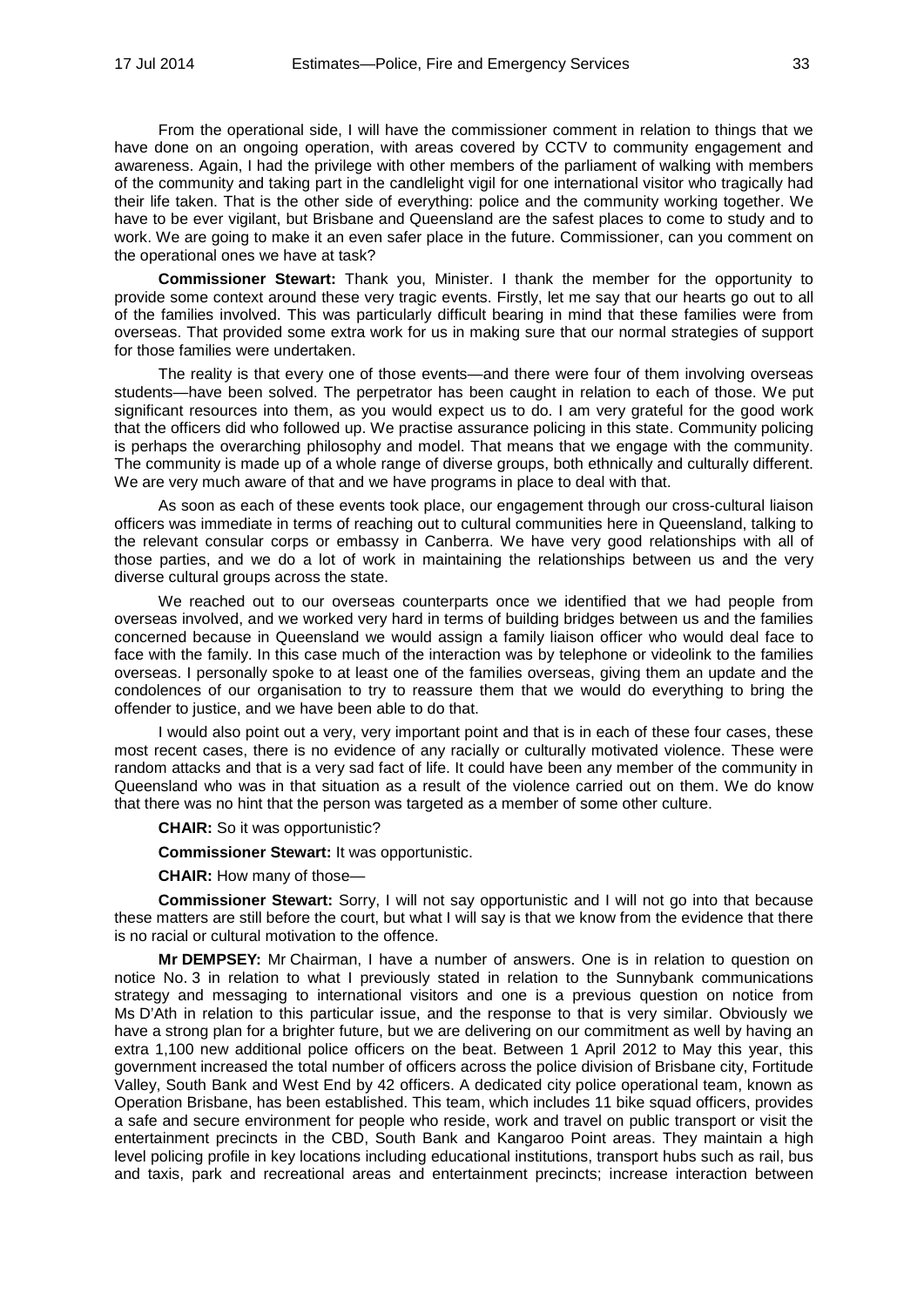police officers and members of the community; provide personal safety and security advice to the public; and increased levels of customer focus at points of contact with members of the public, including front counters and police beats. Police are continuing to engage with TransLink and Queensland Rail in conducting both uniformed and plain-clothes operations on public transport so that both compliance and public safety issues are addressed. A dedicated police officer is based in the CitySafe CCTV office at peak times, enabling the efficient and rapid identification of public safety issues in the Brisbane city and Fortitude Valley areas. This is coupled with improved access for police to enhanced technology with the introduction of a number of, as I have previously stated, mini iPads, enabling remote access to CCTV imaging in city areas like never before. So we have more eyes on what is happening in the community with that partnership with the Brisbane City Council than ever before.

The Police Service is also continuing to engage the Brisbane City Council and other stakeholders with a rolling program of crime prevention through environmental design, audits and implementation of associated strategies in public spaces. The program assesses safety and security risks and addresses issues such as lighting, which is a particular issue in the CBD area, CCTV and aspects of space. In the past 18 months reviews have been conducted in the Brisbane City Botanic Gardens, Roma Street Parklands, Bedford Park in Fortitude Valley, the Go Between Bridge and river walkways between Captain Burke Park, Thornton Street and the Kangaroo Point cliffs. The QPS has pursued community engagement opportunities by conducting over 40 presentations to student groups in north Brisbane districts since October 2013; chairing the inaugural meeting on 10 April 2014 of the Safe City Action Group, which involves all key stakeholders from government and non-government service providers; conducting the Sunnybank community safety seminar on 27 March this year in partnership with the Brisbane City Council; partnering with the Griffith University community liaison group, which has included the implementation of a buddy scheme involving mentors partnering with newly arrived international visitors, and I complement them on that initiative; delivery of targeted personal safety program sessions to 365 community members since 28 March 2014 to an audience involving international students, Southbank TAFE students and workers and residents within the Kurilpa Park precinct, with a further 1,100 community members having been reached by this program in non-targeted sessions; and the development of a community flyer in Chinese languages and English containing information to address street robberies in international student communities.

Crime prevention officers and police liaison officers have been deployed to major transport precincts and university campuses to deliver their personal safety brochures and other information to both domestic and international students. Additionally, the QPS has partnered with the Brisbane City Council again in the development of the Sunnybank project that I mentioned before to address offences against international students, particularly in the Sunnybank area, and resources such as the Safer Living booklet, which has been developed to address the safety issues with material translated in Chinese and to be translated into Korean as well. Two short advertisements on personal safety and road safety have been developed for release at the Sunnybank cinemas, which I recently attended. This government is certainly dedicated to protecting our community and delivering on its commitment to make Queensland the safest place to live and raise a family. The safety and peace of mind of our international visitors is of foremost importance for this government. We will continue to do whatever we can both in a proactive and reactive way to ensure their safety because international visitors are very important to a modern Queensland. We certainly appreciate their communities and their loved ones sending a son or daughter to Brisbane and Queensland. We have to maintain that safety and we certainly will, but I reiterate that Brisbane and Queensland are safe places for students to come and expand their learning opportunities.

**CHAIR:** Thank you. I call the member for Yeerongpilly.

**Mr JUDGE:** Thank you, Chair, for allowing me to participate. My question is a little bit long winded, but I will get to the point. The SDS talks about the enforcement of more stringent reporting conditions for offenders under the Child Protection (Offender Reporting) Act. The purpose of the act is to reduce the likelihood of reoffending and to facilitate the investigation and prosecution of reoffending. My concern relates to reducing the likelihood that offenders will reoffend. On that point, I acknowledge the Newman government's pledge to make Queensland the safest place to raise a child. Queensland child protection offender reporting effectively commenced on 1 January 2005 and since then we are up to about 4,500 offenders or thereabouts on the child protection offender reporting register. In response to question 504 on 5 June 2014, it was reported that the risk of reoffending by reportable offenders was between 14 per cent and 16 per cent at five years after release and that reduces down to four per cent to six per cent at 10 years after release. Bearing that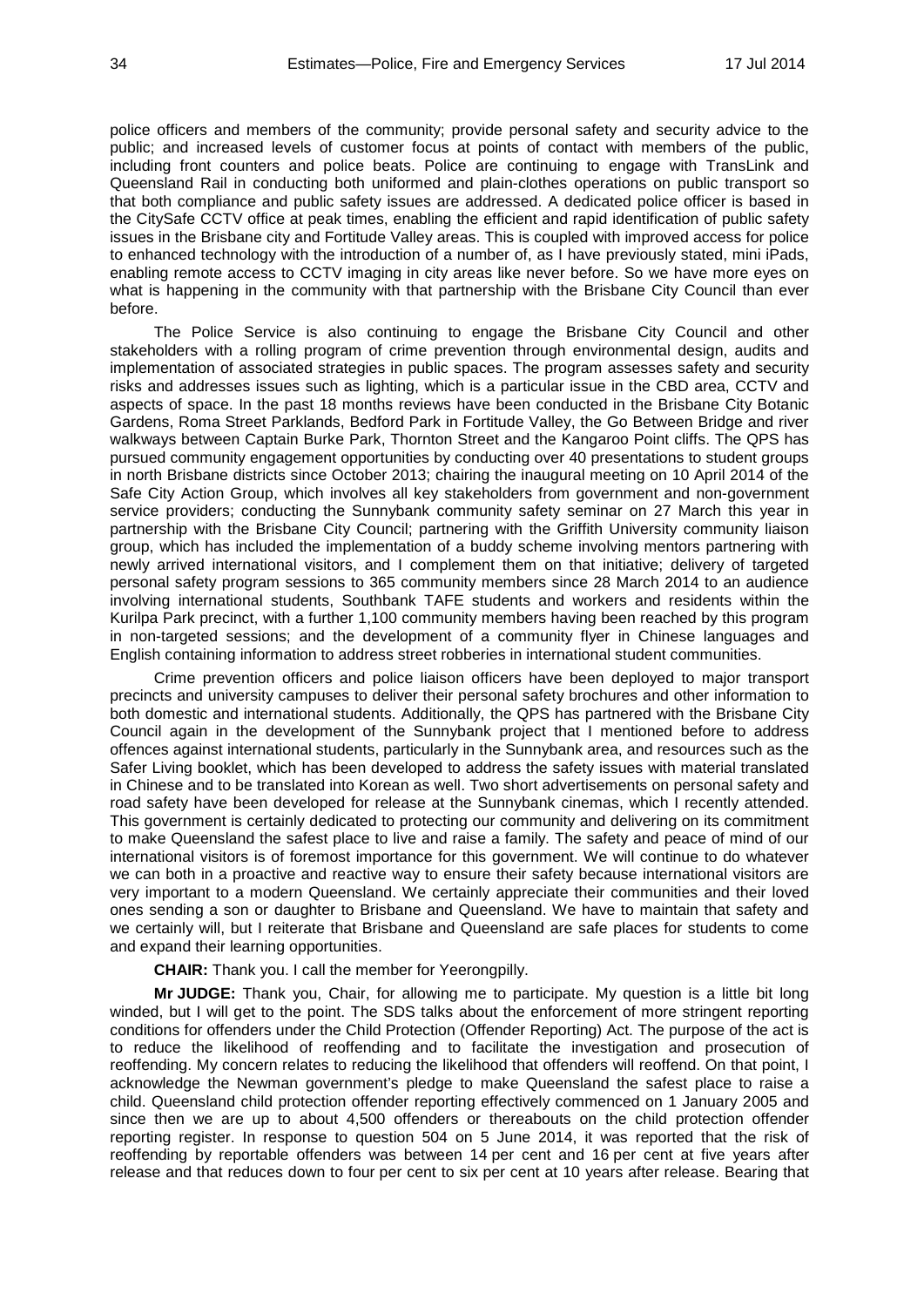in mind with the reduction of monitoring in most cases down to five years, was that move made by the Queensland Police Service through the Newman government effectively because the number of reportable offenders on the register is in fact exceeding the capacity of the police to monitor reportable offenders in the community? The question is to the minister of course, but the statistics would indicate that if you are monitoring for 10 years you are going to reduce the risk of reoffending down to four per cent to six per cent as opposed to having it at 14 per cent to 16 per cent at five years.

**CHAIR:** So have you just answered your own question or are you—

**Mr JUDGE:** No, I have not. The question quite—

**CHAIR:** If you could just put the question to him.

**Mr JUDGE:** The question quite frankly is: at five years there is a risk of reoffending at 14 per cent to 16 per cent. If you wait another five years after that at 10 years, it is four per cent to six per cent. Why was there a reduction in the reporting periods down to five years in most cases, bearing in mind that dramatic statistical reduction in the risk of reoffending?

**Mr DEMPSEY:** I am not wanting to distract from the member's attendance here, but as all members of the estimates process here know we have already answered that particular question. I know the member was not here at the time and there are probably many other reasons why he could not have been—from family to health to whatever—and I do not want to make any presumptions in that regard at all because we have certain rulings of the parliament. But that question was certainly answered—

**CHAIR:** Minister, I appreciate that. But if you would not mind, he has asked it—

**Mr DEMPSEY:** No, I am happy to—

**Mr WELLINGTON:** If I can just make comment, this government chose to hold all of these hearings on two days. This is not about the member's—

**Mr DEMPSEY:** Mr Chairman, that is a comment and not a question.

**CHAIR:** Hold on. I do not want to open the gates up, but in fact I think we have sort of gone there. We could argue a lot of reasons as to why it is better than before, but—

**Mr WELLINGTON:** He has tried to cast aspersions on why the member for Yeerongpilly was not here.

**Mr DEMPSEY:** No, we were not.

**CHAIR:** I do not think he did.

**Mr DEMPSEY:** No way in the world.

**CHAIR:** I did not take that as being the case, because I know he has to be in other places as well.

**Mr DEMPSEY:** Yes, exactly right.

**CHAIR:** Minister, if I could just ask you to answer the question and that way we can move on and have a great lunch.

**Mr DEMPSEY:** In finishing what I was saying, we had previously answered a number of those concerns before.

**CHAIR:** I understand.

**Mr DEMPSEY:** I hope the member makes himself available to what was said before, because I am sure that would answer what he has asked. However, for the sake of the member for Yeerongpilly and his interest in this particular area, I am more than happy for the commissioner to answer the operational side of it. As we mentioned in the previous answer, we actually have a greater deal of reporting than ever before. It still is at the discretion of the commissioner to increase that. It is supported by the academic research as supplied in the previous answer, but I am happy for the commissioner to answer.

**CHAIR:** There might be a subtlety between the two answers, so for the purposes of clarity and for fullness, Commissioner, if you could perhaps answer. Do you need the question restated?

**Commissioner Stewart:** No, but if I could just clarify with the member.

**CHAIR:** Just excuse me; just give me a little bit of indulgence. Member for Yeerongpilly.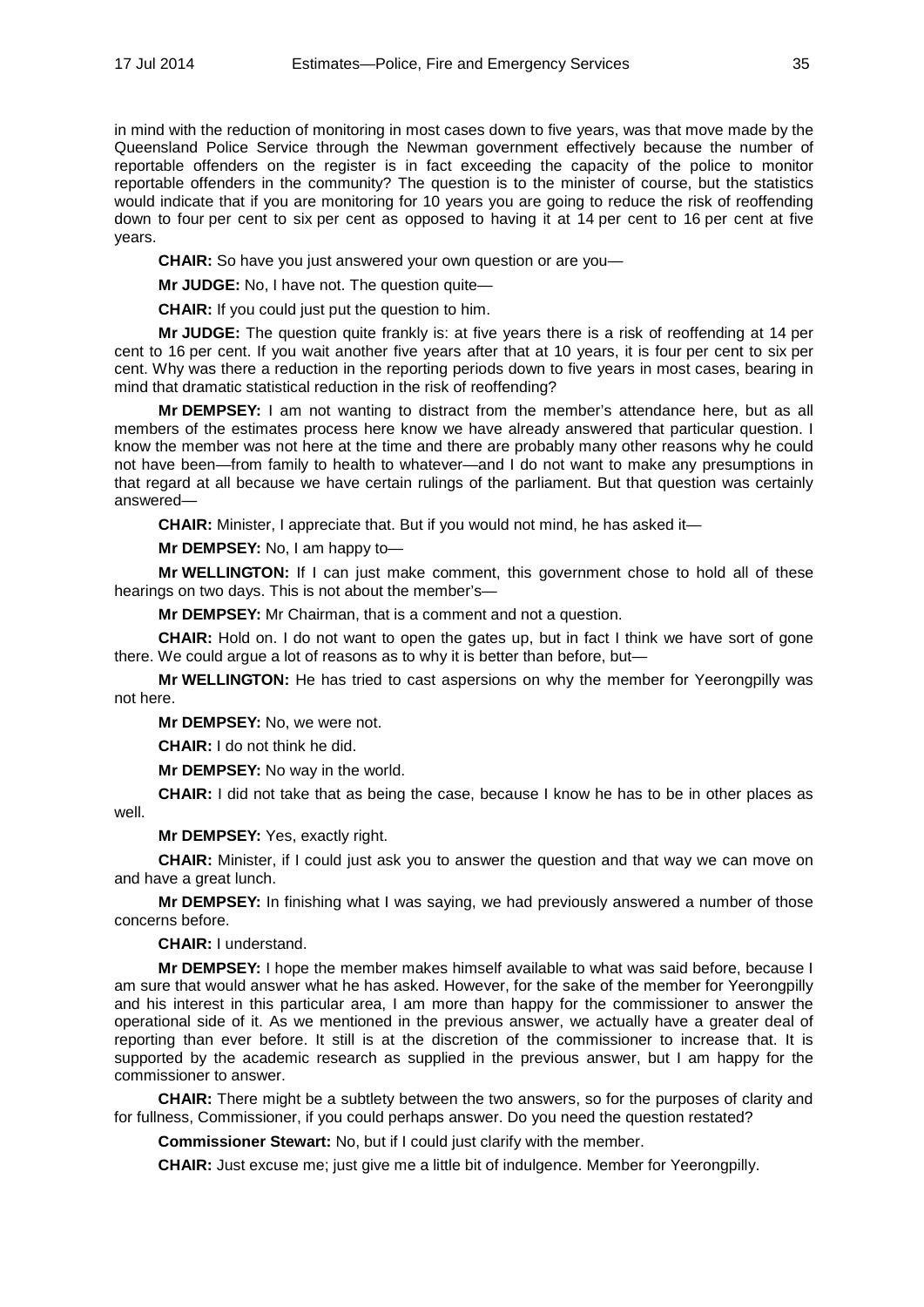**Mr JUDGE:** I will clarify this a little bit more. The reporting period was effectively reduced in most cases down to five years. That just went through parliament as a government bill. At that point in time the risk factor for reoffending post release is between 14 per cent and 16 per cent. If you wait another five years to 10 years, the risk factor for reoffending post release is in fact four per cent to six per cent based on research. My question effectively is: is the reduction in reporting time purely because the Police Service lacks the resources to monitor the dramatically increasing number of reportable offenders going on to the child protection offender register each and every year?

**CHAIR:** I understand the question. Do you understand it?

**Commissioner Stewart:** Absolutely I do.

**CHAIR:** Then over to you, Commissioner.

**Commissioner Stewart:** I thank the chair for his clarification, I thank the minister for his comments and I also thank the member of the committee for raising what I think—and I said this previously—is probably one of the most important issues facing all of us in this community, and that is the protection of the most vulnerable class of our community, and that is our young people. So I thank you for the question and I know that you are very passionate about this and I respect that passion. The answer to your question is no. Thank you.

**Mr JUDGE:** Following on from that, what is the rationale for reducing the reporting time?

**Commissioner Stewart:** With respect, that is the answer I gave before. I am happy to go through the brief, but what it will do is simply reiterate all of the research that you have already espoused—that is, that we now have a risk based approach whereas previously we had an approach where one size fitted all. If I can give you an indication of what I am talking about, previously an offender reporting under the old system for eight years would generally report to police eight times annually after making his or her initial report. That same offender reporting for five years as a result of the new arrangements means that that person will have to report a minimum of 20 times during the reporting period after that initial report. So what we are saying is, yes, we have increased the reporting regime for all of these people and the government by changing the legislation has given my position—the commissioner's position—the ability based on a risk assessment to vary that meaning in that if I have any concern at all about the potential for the person to reoffend then obviously on advice I could vary it up so that the person would have to report more often.

The other critical issue—and I raised this previously in answer to Mr Byrne's question—is that technology is now playing a major impact and we are able to leverage that technology to minimise the impact on the workload of police officers. With the vast increase in the number of reporting times for the persons at the lowest end of the risk scale, we are able to use technology so they could possibly report at a publicly available kiosk. We are also looking at using facial recognition and other types of technology based recognition arrangements to ensure that it is the person who is reporting. They might have to do that a couple of times a year and then have a face-to-face at the other end of the scale. We have our police auditing these people regularly in a face-to-face arrangement. I hope that that meets your needs.

**Mr JUDGE:** If I can clarify, the concern I have is that it is premised on reporting being the panacea to someone not re-offending whereas, in fact—

**CHAIR:** You have mentioned this before with the likelihood of deterrence, if it is higher—is that what you are saying?

**Mr JUDGE:** That was only a previous bill about random reporting, and that has not been withdrawn from the parliament—

**CHAIR:** Sorry, I interfered with your question. Just restate it.

**Mr JUDGE:** That bill has not been withdrawn, but it has been addressed through a government bill. You are premising reducing the risk of reoffending through reporting conditions alone. There is research that would indicate that more sophisticated approaches are required to ensure that offenders do not reoffend. It would seem to me as though there is little work being done by the police around that area. In fact, in all due respect, the police do not hold the expertise to assess an offender's likelihood of re-offending. That might be something that needs to be done by a psychologist or a psychiatrist. It seems to be a fact that is ignored over and over again. If we are going to reduce the reporting periods, how are we ensuring the reoffending rates are going to be handled properly and that more children are not going to be offended again in our community? How is that being managed through the police?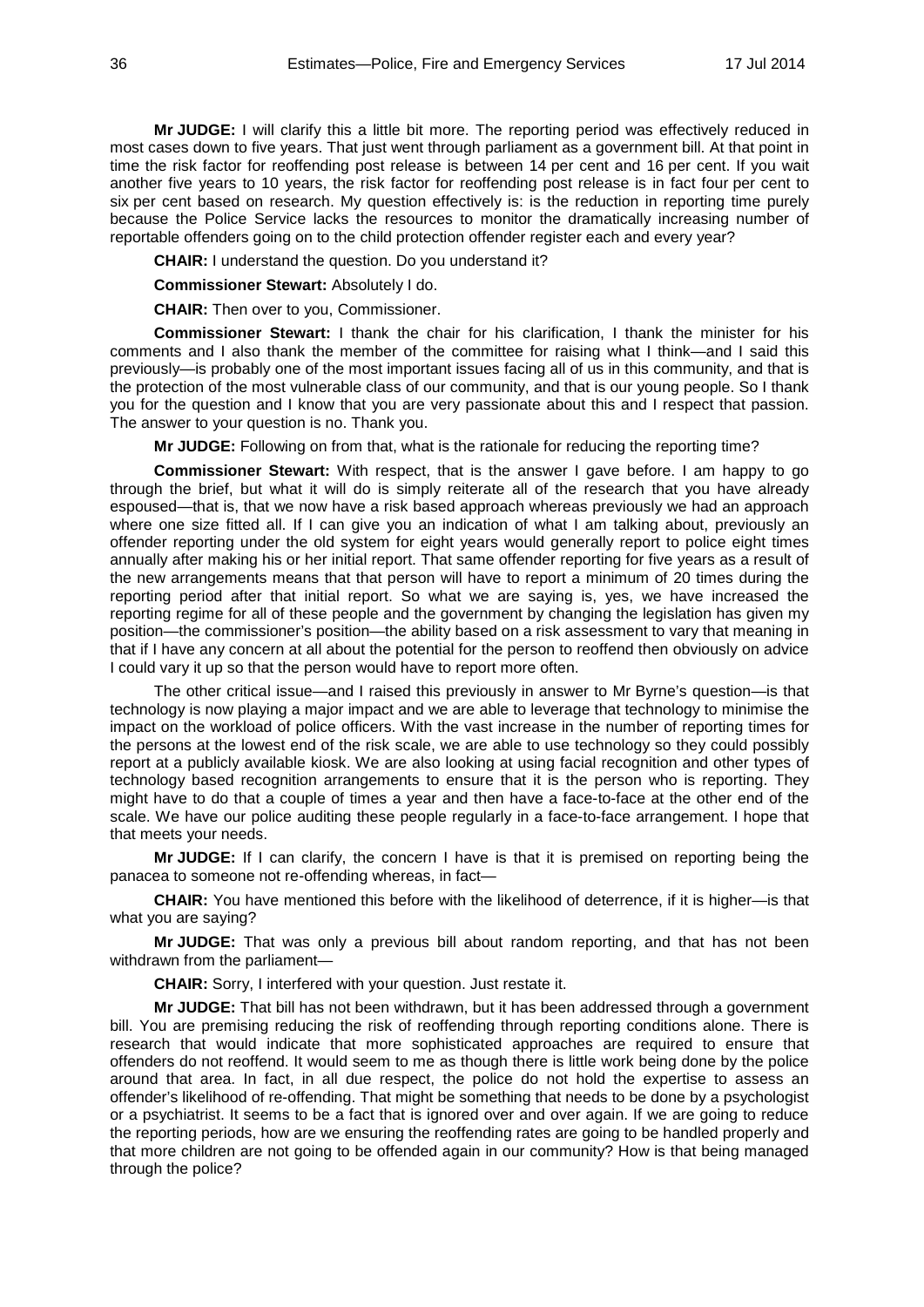**CHAIR:** Did you understand the question? I think it was about resourcing.

**Mr JUDGE:** It was about relying on police—

**CHAIR:** Only—

**Mr JUDGE:**—only to deal with this issue. In fact, it is quite more complicated than that I would suggest.

**CHAIR:** I understand, but you have the question. Are you able to answer it, or are there caveats to how you can answer it?

**Commissioner Stewart:** I am happy to try to answer the member's question if that is okay. Thank you for that follow-up question. We are not the experts in the mental condition of child sex offenders. That is not our expertise and we do not purport to do that. What we purport to do is to work with professionals in a whole range of fields to find the best way to manage these people once they are released from prison. Our part of the bargain is to do the checking mechanisms within the lawful framework that has been provided to us by the legislation by the Queensland government. We are always looking for better ways to protect children, but the Queensland Police Service cannot be the sole arbiter or function that is responsible for that. There is a whole range of other players or stakeholders in this field including—I probably do not need to go into that. We will do our bit. We take this very, very seriously. We will do everything we can within our powers, within our lawful discretion, to make sure that these people are deterred from reoffending through the reporting process.

**Mr JUDGE:** Minister, that is my exact point, that the police cannot deal with this alone. These are the reports—and the reporter wrote to you back in 2012—stating that it requires a more holistic look. The Newman government has now had two years to do that and has done nothing about it—

**Mr DEMPSEY:** That is a statement, Mr Chair.

**Mr JUDGE:**—other than decreasing reporting periods and increasing the number of reports being made each year. It goes against the Newman government's claim of making Queensland the safest place for children to live.

**CHAIR:** That was a statement and the report is not with us.

**Mr JUDGE:** It is not funny.

**Mr DEMPSEY:** Mr Chairman, the question—

**CHAIR:** Let's just cool it down a bit because we are here to ask questions and the commissioner will do the best he can. I need to find out from you is there a question that you would like to ask him, or is it rhetorical? I know you wrote a report, but that is not helping us today. Is there a further question embedded in that statement?

**Mr JUDGE:** What is the government doing to make Queensland the safest place—

**CHAIR:** He has already answered.

**Mr JUDGE:**—for children to live?

**CHAIR:** He has already answered that so we will move on.

**Mr JUDGE:** Nothing? Okay.

**CHAIR:** It is not helpful to make comments. Let's move on. We have to keep this pace going. I call the member for Ipswich West.

**Mr CHOAT:** Unashamedly, I will make reference to my own community because I am certainly very interested in pursuing their interests and they do reflect the wider Queensland in any case.

**CHAIR:** It might be helpful if you ask a question.

**Mr CHOAT:** With reference to page 2 of the SDS, what are the Queensland Fire and Emergency Services and the Queensland Police Service doing to enhance community safety in the region, that is Ipswich and the Somerset?

**Mr DEMPSEY:** Sorry, there was interference there in the back. Can you repeat the question, please?

**Mr CHOAT:** What are the Queensland Fire and Emergency Services and the Police Service doing to enhance community safety specifically in the Ipswich-Somerset region?

**CHAIR:** Good question, member for Ipswich West.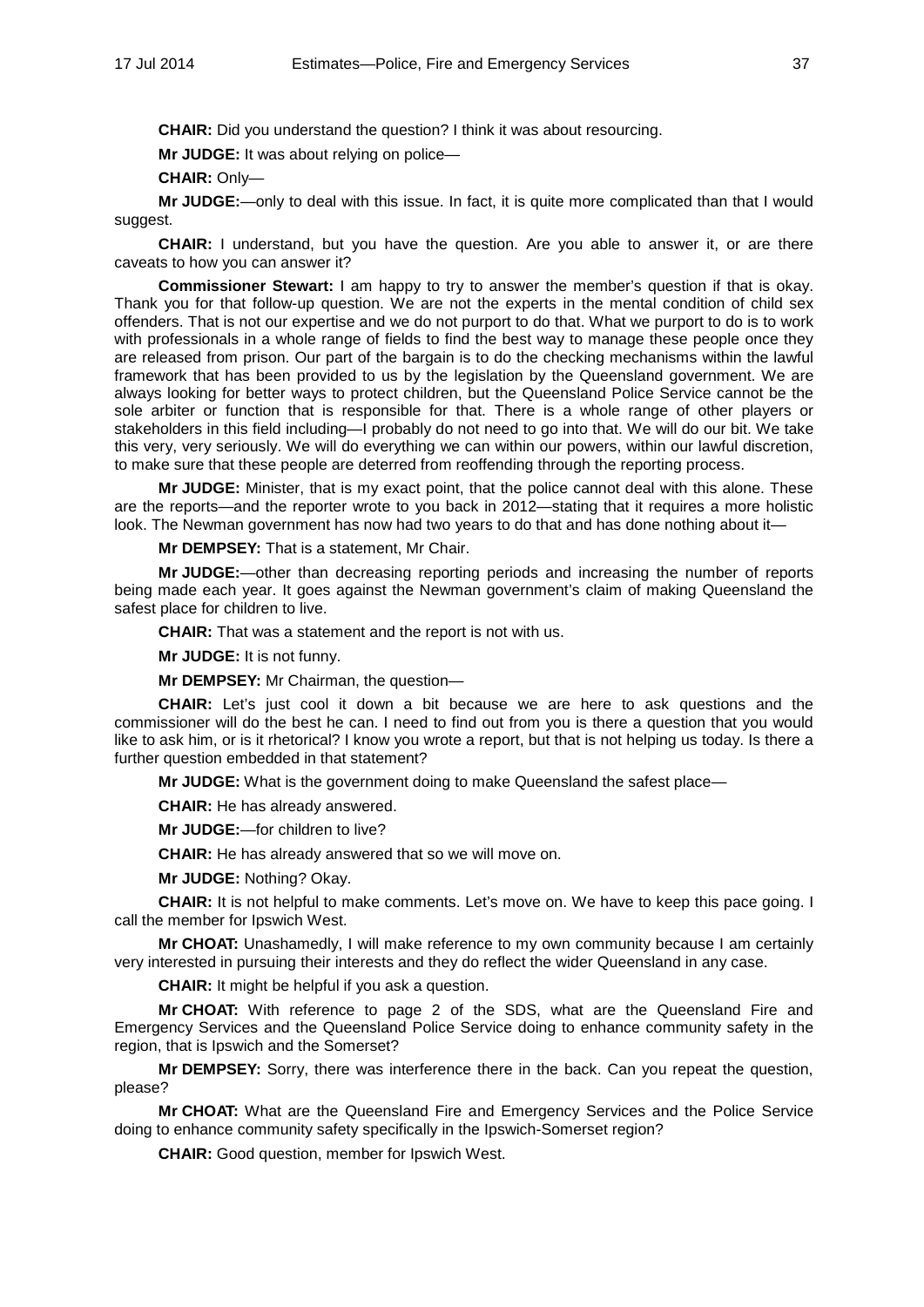**Mr DEMPSEY:** I thank the member for the question. It is an important question. I would like to thank him and his constituents for their concerns for the safety of the people of Ipswich West and for working with the Newman government to ensure the safety of all members of the community. It is disappointing that we hear from other members here today who do not recognise the great work that the police, fire and emergency services workers are doing in relation to making sure they have the correct technology as well as the resources—the extra 1,100 police officers we have made a commitment to providing. We have also made changes to the legislation regarding the reporting mechanisms to protect children throughout this great state—the toughest reporting conditions of any state or territory in Australia. In addition, we have ensured that those reporting conditions are supported by mechanisms which allow the retrieval of DNA and access to offenders' computers as well as more mobile and technical efficiencies to increase that reporting mechanism. It is great to see the member championing the safety of his community, not just from a police perspective but also in relation to the areas of fire and emergency services. I have been lucky enough a number of times to come to the electorate and see the great work that you are doing on the ground.

The Queensland government certainly has a strong plan for safer communities in Ipswich. Whether it be safe streets in Booval or safe homes in Brassall, we are committed to revitalising those front-line services right across the whole of Ipswich. We started that process in 2012 by renewing the focus of the Queensland Police Service and the Queensland Fire and Emergency Services to front-line services delivery. That process is delivering results for Ipswich families. I am proud to be able to report that not only is the rate of offences decreasing but also those that are committed are being solved faster than ever before. The total number of personal safety offences solved increased by 14 per cent from 1 July 2013 to 31 May 2014. There has been a nine per cent decrease in total property security offences in the Ipswich Police District when comparing the period 1 July 2013 to 31 May 2014 with the same period last year. Once again, not only is the rate of offences decreasing, but those that are committed are being solved faster than ever before. The total number of property security offences cleared has increased 20 per cent over the same period. If we look further into the detail of these decreases during this time, there has been a 16 per cent decrease in the rate of break and enter offences, a 15 per cent decrease in the rate of other property offences and a 16 per cent decrease in the rate of unlawful use of motor vehicles.

Police divisions in Ipswich have benefited from an increase of 86 police officers from 1 April 2012 to 30 June 2014. That is because we are committed to revitalising front-line services and undertaking the largest recruitment drive in Queensland Police Service history. If we look locally, we can see those suburbs benefiting from more feet on the beat. The Goodna division increased by 19 officers, Ipswich by 31 officers and Springfield by 18 officers. The actual police numbers within the police area was 234 in April 2013, and there are now more than 320 officers. That is an increase of over 36 per cent.

In addition to officers stationed within police divisions in the Ipswich area, the area has access to specialist police services. Police within the Ipswich district are committed to working in partnership with local government and non-government agencies to enhance the security, safety and wellbeing of members of the Ipswich community. The Ipswich Police District has implemented a number of proactive policing strategies which involve highly visible patrols. For example, in February this year the Ipswich Police District commenced the operation of a local proactive enforcement team which is focused on high visibility patrols and enforcement within the Ipswich Police District area. This includes a focus on peak times for commuters and business employees, road safety within school zones and after hours patrols of surrounding parkland, car parks and identified trouble spots. This means safer streets, businesses and commuters because we have officers out in the community.

In May this year the Ipswich Police District also implemented a permanent CBD beat crew between nine and five each weekday consisting of six officers. The focus of the CBD crew is to provide a highly visible presence in the Ipswich CBD during the main business hours. The Ipswich Police District has also implemented a permanent night crew consisting of five officers working between 9 pm and 5 am each Friday and Saturday and a 3 pm to 11 pm shift on Sunday. These crews ensure that there is a quick response to any request for assistance from local businesses or residents.

Community safety in Ipswich is greatly enhanced through the strong partnership between the Ipswich police and the Ipswich City Council. This has been assisted by the Safe City CCTV network, the network of cameras which are consistently used by police and local officers to detect and prevent crime in public spaces. On 1 July 2014 a greater police presence with support from the Specialist Services Branch mounted unit commenced with two mounted police patrols of the Ipswich CBD and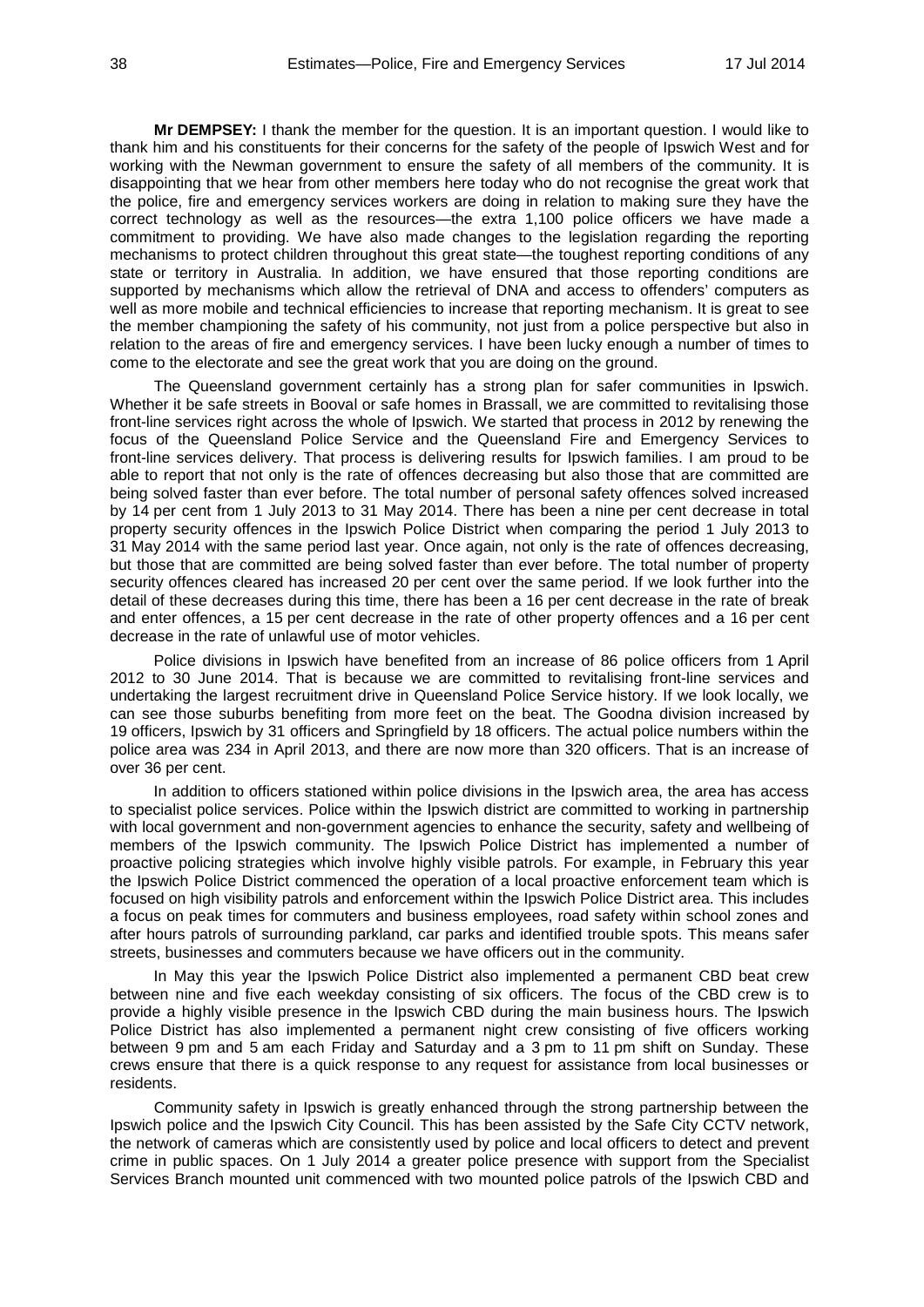surrounding suburbs. Through partnership with the Ipswich City Council, a three-person, all-terrain, or Viking type vehicle, was purchased for the Springfield division to provide greater access of the diverse parklands and bush reserves around the Springfield division. Joint patrols with council park rangers have provided a greater policing presence in parklands and natural reserves. This complements the Rhino, which is a two-person off-road vehicle, purchased for patrols through the CBD and Riverlink Shopping Centre. The QPS Specialist Services Branch recently opened a new Railway Squad police office at Ipswich Central Railway Station, enhancing safety for train commuters from Rosewood to Wacol. I was happy to be there on the day with the local members and the Minister for Transport. It was a great announcement.

The Ipswich District Crime Prevention Unit conducts regular crime alerts in identified crime hot spots consisting of letters which are sent to residents with advice on personal safety and security. 'Lock it or lose it' patrols continue in each of the local railway car parks with notices left on both secured and unsecured vehicles. Ipswich District Crime Prevention Unit currently has 14 active volunteers in policing who assist in various crime prevention strategies such as shopping centre statistics displays, local shows, letter drops and other types of community engagement providing information on personal safety and property security. All of these strategies are regularly reviewed and modified, if required, to enhance the security, safety and wellbeing of members of the Ipswich community. This policing effort is making Ipswich an even safer place to live, work and raise a family.

You also asked questions in relation to Queensland Fire and Emergency Services. They are also actively working to enhance community safety in Ipswich. Queensland Fire and Emergency Services implements a scheduled building inspection program that identifies and prioritises at-risk buildings in the area, especially in the Gatton area. Queensland Fire and Emergency Services also works with owners and occupiers of high-rise office and residential buildings to ensure fire compliance is achieved along with assisting with practice evacuations and high-angle rescue exercises. Operational staff organise promotions, information sessions and pamphlet drops about preparing for wildfire or even flood seasons.

A preseason volunteer briefing was held on Saturday, 21 June at Ripley involving 300 volunteers from across the Ipswich area in joint preparation for the storm and fire season ahead. The Ipswich State Emergency Service unit consists of four groups: Marburg, Rosewood, Goodna and Ipswich. I have lived in those four areas and they are great communities. Ipswich has five operational flood boats supplied by the government. Should any disaster event exceed the capabilities of the Ipswich SES, Queensland Fire and Emergency Services—

**CHAIR:** Minister, I might interrupt for one moment. Do you have very much more in answering this question? It is one o'clock.

**Mr CHOAT:** There is always lots to say about Ipswich West.

**Mr DEMPSEY:** Ipswich is such a great spot. I have fond memories of Ipswich, and I want to make sure it is contained and safe in the future. After lunch, if it is possible to avail the two commissioners to make comment in relation to what they are doing on the ground—

**CHAIR:** You can finish off the question and we will go to that. Then we will go to the member for Broadwater. The committee will now break for lunch. The hearing will resume at 2 pm with the continued consideration of the proposed expenditure of the relevant organisational units within the portfolio of the Minister for Police and Community Safety.

# **Proceedings suspended from 1.00 pm to 2.00 pm**

음. **[CHAIR:](http://www.parliament.qld.gov.au/docs/find.aspx?id=0MbaLACSC20140717_140053)** The estimates hearing of the Legal Affairs and Community Safety Committee is now resumed. We will continue with the consideration of the proposed expenditure of the relevant organisational units within the portfolio of the Minister for Police, Fire and Emergency Services. The committee again welcomes the attendance of the member for Yeerongpilly, Mr Carl Judge, who has joined us again. Rather than call a member, I understand, Minister, you are finishing off a question and then you are passing the operational response to Commissioner Johnson?

**Mr DEMPSEY:** Thank you, Mr Chairman and committee members. Just to finish off the previous bit, I want to thank all the emergency service workers for what they do. In particular, I thank our Rural Fire Service workers for the job that they do. They are out there fighting bushfires and other local rural fires. They do a magnificent job on the ground. We have to be constantly reminded that those officers are volunteers. At times they leave their homes and their families to help the community. They might leave a plate at the table during meal time. They might leave loved ones to look after themselves at home while they go out and help others in the community. I pay particular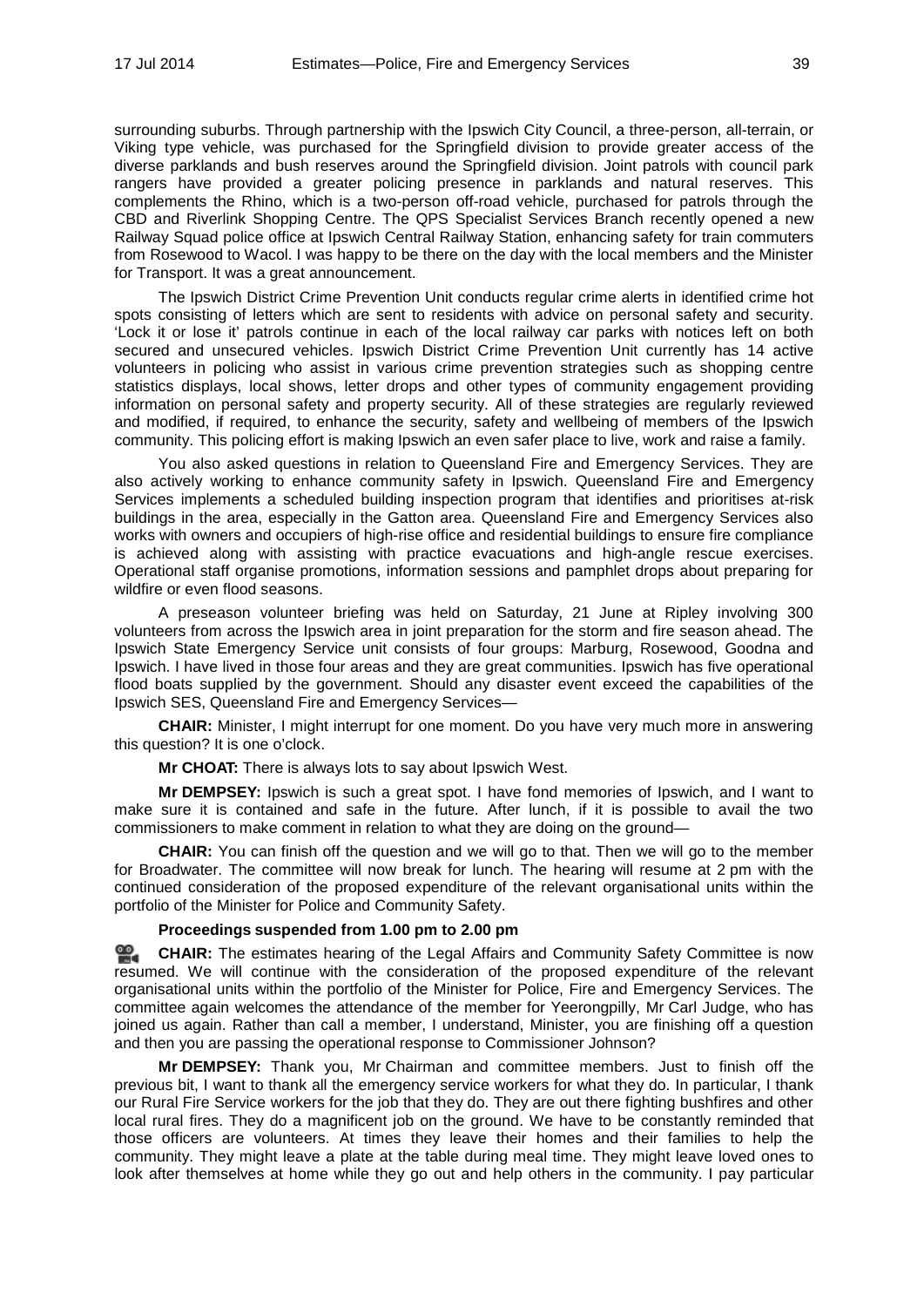tribute to them. I know, Mr Chairman, as the member for Ipswich, the support that you give to local SES units and hardworking fire officers is well noted by members of the community, as is the support from the member for Ipswich West. I would ask the Commissioner for Queensland Fire and Emergency Services to make a comment in relation to the operational side.

**Commissioner Johnson:** Thank you very much, Minister. Thank you for the opportunity to comment on community safety activities within the broader Ipswich area. Every day our firefighters, including our paid staff, part-time paid and volunteers, are undertaking activities in some shape or form. Paid firefighters conduct building inspections, as the minister talked about earlier. That is mitigation, if you like, to prevent tragedies from happening through an enforcement of the building fire safety regulations. We do that on every shift. There are a number of buildings in the Ipswich CBD of reasonable rise and we make sure we keep a very close eye on those, as well as the ongoing development in the broader area.

As well, local fire management groups are active. Currently, we are in the middle of an operational period we call Operation Cool Burn, which is designed to help mitigate the state's risk from bushfire. The key component of that role, really, is to engage all the landholder agencies, engage the volunteers and engage a wide range of stakeholders to make sure that they proactively look at the risk that is in their area or the hazard that exists from bushfire, and set out in a coordinated way planning to undertake hazard mitigation activities. There has been quite a bit in the Ipswich area done by the firefighters there. Recently, a preseason meeting was held in June at Ripley at the Cityhope Church, which is right next to the new Ripley fire and rescue station and complex. Cityhope Church is very supportive of emergency services and policing in the Ipswich area and we appreciate their support. Over 300 volunteers from across the Rural Fire Service and the State Emergency Service, plus paid staff members, attended that session. It was to make sure that everybody was across the operational priorities for the upcoming fire season and then that flows on into the storm and what we call the severe weather season. That has been very proactive in the Ipswich area.

As well, as you know in the new portfolio arrangements Queensland Fire and Emergency Services now I think would be best described as an umbrella organisation that encompasses our fire and rescue firefighters, emergency management specialists, the Rural Fire Service and the State Emergency Service, as well as support to other volunteer associations such as the coast guard and volunteer marine rescue. It is a very comprehensive service or department now in its whole structure. As such, we have responsibility across a large number of hazards. For the first time, personally as the commissioner I have now taken over responsibility and accountability for the State Emergency Service and emergency management generally in support of Queensland's disaster management arrangements, working very closely with our colleagues in the Queensland Police Service and, of course, local government. I have to report to the committee that that transition into this new environment is working exceedingly well. The volunteers, particularly SES volunteers, are very keen to become part of the bigger department and we are working steadfastly through the necessary arrangements to make all that happen in a more permanent way.

Locally at Ipswich, the SES has five flood boats which have been recently supplied and we have, of course, a network of support from other SES units in the surrounding south-east corner. Importantly, we will refocus and redouble our efforts as we have merged what was formerly EMQ into QFRS. There will be an increased focus on our support to local disaster management groups, as well as supporting the disaster management arrangements at the disaster district level and, of course, our role at the state disaster level and State Disaster Coordination Centre. There has been a lot of work done, particularly with the Ipswich government, and Somerset as well. I think I am due to meet the mayor at Somerset in the next week or so. I have recently met with the Mayor of Ipswich and apprised him of the changes to the new department and the portfolio model.

A lot of training has been going on. One of the features that I really like to promote within the Rural Fire Service is the Volunteer Community Educator program, which has been running now for a couple of years and it has been highly successful. One of the benefits of our volunteer agencies coming much closer together is that that model or that type of volunteer community educator program is going to be taken up by the SES. That provides an avenue for people who may not necessarily want to be on the front line in operations, but they want to be a member of their SES or the rural fire brigade. They can participate in keeping local community members informed of what is going on, for example, during a bushfire in a particular neighbourhood, by doing door knocking and ensuring community education and messages get out. As well, prior to an incident actually occurring, their role is very much making contact with community members and running prepare-act-survive programs which we do at many community functions throughout the Ipswich area, as well as the rest of the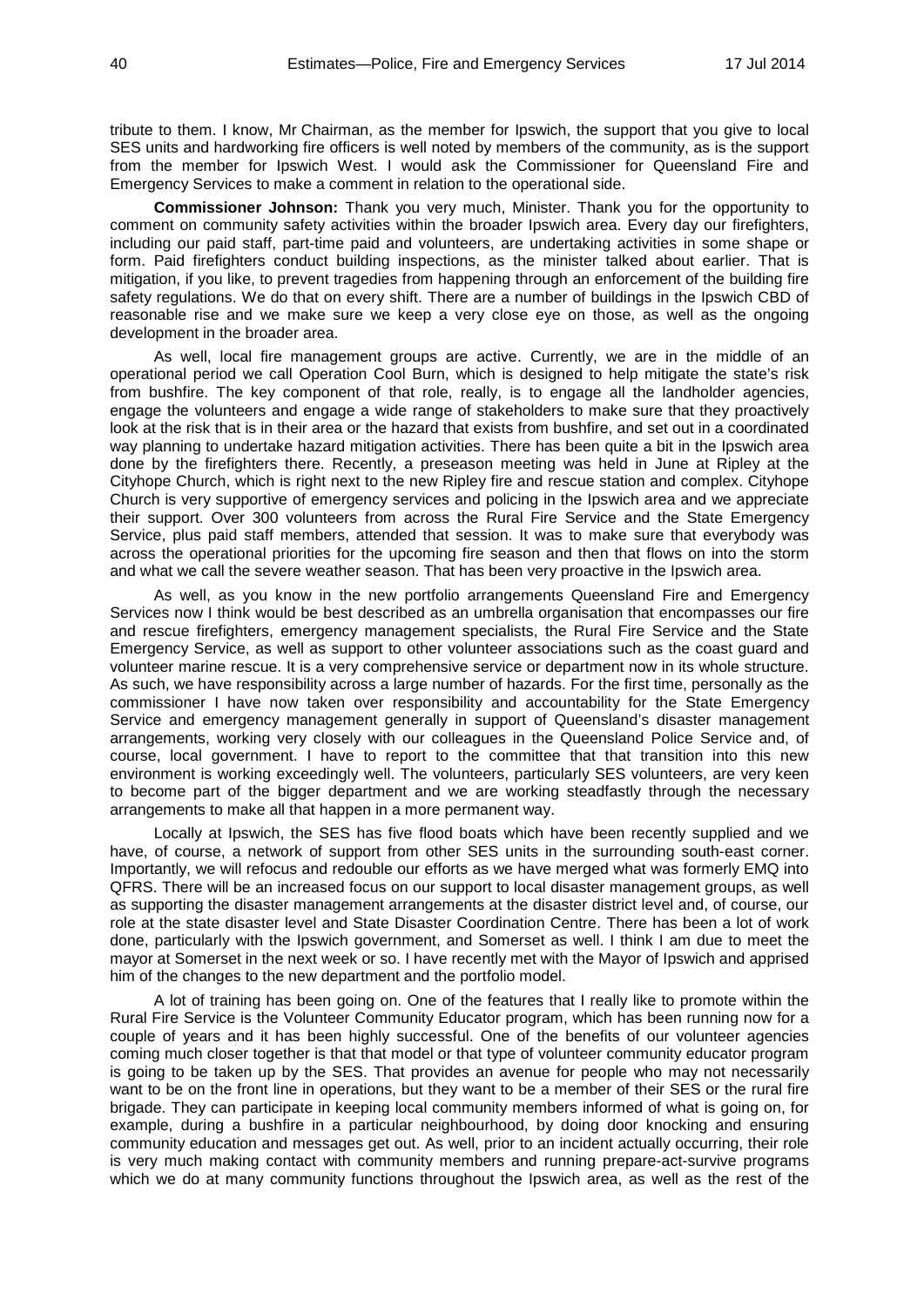state of course. At things such as shows, fetes and fairs, our Rural Fire Service volunteers have a very high profile and now are joined with their SES colleagues. There is quite a lot going on in the broader greater Ipswich area. I am very happy, particularly with how the volunteer arms are very proactive in helping to prepare their communities, whether it be for bushfire or storm or flood. Thank you.

**CHAIR:** Thank you for that.

**Commissioner Stewart:** Thank you, Chair, and thank you, Minister, for this opportunity. I wanted to quickly comment on two things. As I mentioned earlier today, one of the key facets of our focus as an organisation is to build stronger trust relationships with the community. I am very proud to say that the relationship with the Ipswich community is a particularly strong one. I would give evidence of that through two programs. Every year the local Rotary club provides us with a police officer of the year award to our staff for some of their outstanding work in the area. Commissioner Johnson just talked about the Cityhope Church, which runs a wonderful program each year called the Day of Honour. It is a Sunday service. They invite all senior management of emergency services and they honour both Police, Fire and Emergency Services and the Queensland Ambulance Service during that service. It is very moving but very telling support for all of the emergency services in that community. I think those things are worthwhile putting on the record to show how strong that relationship is with the community.

Personally, I have toured the Ipswich CBD with local government, having a look at their CCTV program. They probably have one of the best in the state. Certainly I have always been available. Last weekend, in fact, I visited Ipswich again for an annual match between the Ipswich Jets and the Logan Rugby League team. That is the second year in a row that I have been to that. Again, that is about showing the support of the Queensland police for that community and for those teams. That was during NAIDOC Week. It is a particularly important game that they play every year. I have had the privilege of being invited twice and attending twice. I intend to keep that relationship going as well.

**Mr CHOAT:** Go the Jets.

**CHAIR:** Unfortunately, I think they lost, didn't they, Commissioner?

**Commissioner Stewart:** They did, by two points.

**Mr CHOAT:** Let us not dwell on it.

**CHAIR:** I might announce that there seems to be a consensus for the committee to not have afternoon tea. Does the minister have a view about that, in other words, finishing 15 minutes earlier?

**Mr DEMPSEY:** We are happy to coincide with the wishes of the committee and the chair.

**CHAIR:** Does anybody wish to dissent? We will go through afternoon tea and we will finish at 4.45. Thank you very much for that indulgence. We all want to get away with the traffic and so forth; that is all I am thinking about.

**Mr DEMPSEY:** Mr Chair, I am happy to stay, even if we stay for another couple of days. Certainly, this is an opportunity, but I will follow the direction of the committee.

**CHAIR:** Thank you for that sacrifice, Minister, but there is no need to make it on this occasion. Member for Broadwater?

**Miss BARTON:** Thank you very much, Mr Chair. I preface my question with an appreciation to Commissioner Johnson. A couple of months ago, a family member who had been a long-time firie at Kemp Place and then stayed on in an admin role, Pat West, passed away. His son is also in the Fire and Emergency Services. It was a great pleasure for our family to see the guard of honour that your officers provided and also one of your officers spoke on your behalf at the service. I know that it meant a great deal to our family that that tribute was paid, so thank you very much for that.

**Commissioner Johnson:** Thank you.

**Miss BARTON:** Minister, with reference to page 2 of the SDS, I was wondering if you could update the committee on what the QPS and the Queensland Fire and Emergency Services are doing to enhance community safety in the Gold Coast region?

**Mr DEMPSEY:** I thank the member for Broadwater for this question. In an open forum such as today's, I acknowledge the work that she does for Fire and Emergency Services and, in particular, the Police Service. There are a few wants with certain structures to be moved in the local police station. Those wishes have been put forward to the Queensland Police Service. We will see what happens in relation to that maintenance issue in the coming months, maybe in 12 months or so.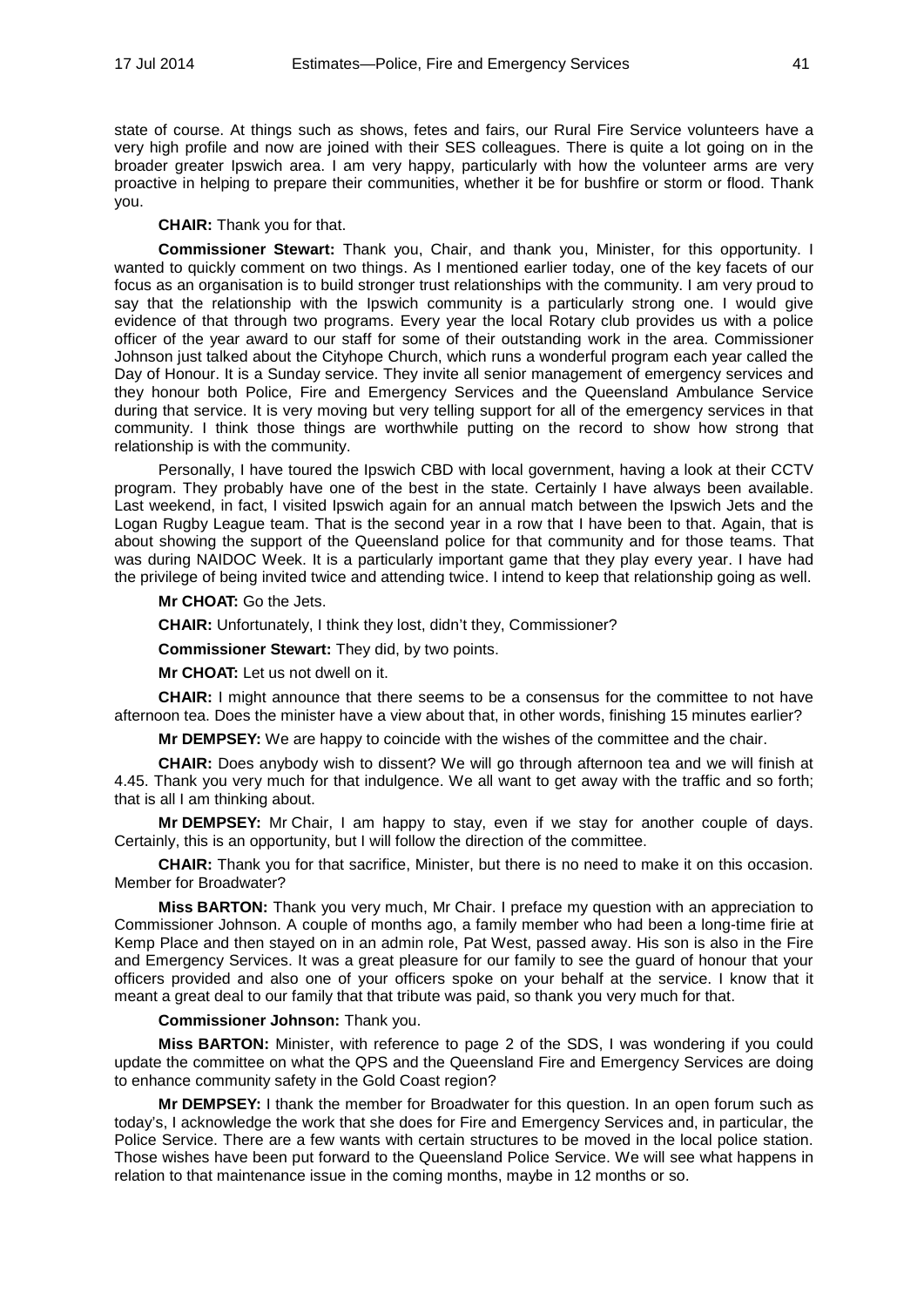For your particular question, obviously, the government has a strong plan for a brighter future and part of that strong plan is for safer communities on the Gold Coast. Whether that be safer waterways on the Broadwater in your area or safer roads in Southport, we are committed to revitalising front-line services right across the Gold Coast.

We started a process in 2012 by renewing the focus of the Queensland Police Service and the Queensland Fire and Emergency Services to front-line service delivery. That process is delivering results for Gold Coast families and I am proud to be able to report that, from 1 July 2013 to 31 May 2014, there has been a 13 per cent decrease in the rate of total personal safety offences in the Gold Coast Police District when compared to the same period last year. There has been a 15 per cent decrease in total property offences in the Gold Coast Police District when compared to 1 July 2013 to 31 May 2014 for the same period last year. If I may detail further those decreases for the committee, we have seen a 27 per cent decrease in the rate of break and enter offences, a 20 per cent decrease in the rate of other property damage offences and a 27 per cent decrease in the rate of unlawful use of motor vehicles. These are quite outstanding results by the Police Service and the community.

At the last election we committed to providing an additional 1,100 police officers across Queensland over four years. We committed to additional police officers and resources for the Gold Coast, which obviously had fallen down by the previous government. We have delivered on those commitments. The police divisions within the Gold Coast have benefited from an increase of 68 police officers from 1 April 2012 to 30 June 2014. The camera division increased by 18 officers, the Coomera division increased by 18 officers and the Southport and Surfers Paradise divisions each increased by 14 officers. The balance of the increase was distributed across the whole of the Gold Coast area. The actual police numbers within police divisions in the Gold Coast area was 510 in April 2012 and there are now 578 officers.

Our commitment to additional officers does not stop there. In addition to the abovementioned officers allocated to police divisions, I recently officially launched the Rapid Action and Patrol Group, formerly Task Force Takeback, to provide a more flexible and borderless policing response. You would have heard comments from the deputy commissioner previously. The Rapid Action and Patrol Group commenced working out of a dedicated hub facility located at Varsity Lakes—not 'Verity' Lakes; Varsity Lakes.

**Miss BARTON:** We can rename it if you want to.

**Mr DEMPSEY:** The Rapid Action and Patrol Group is a 100-strong unit with a mission to initiate appropriate tactical policing options targeting offenders and suspects for serious crime and suppressing crime to keep the streets of the Gold Coast safe. The RAP provides an increased police presence with rapid response capability, meaning that if families call, police can respond quicker. We are also targeting serious and major crimes through dedicated resources for all of these types of offences.

The Major and Organised Crime Squad, along with three criminal investigation branches, continue to target serious criminal offences and organised crime, including drug, property and violent crime. It means that we are targeting offenders who risk life and property across the Gold Coast. A range of strategies have been implemented, overt and covert methods, working with other state and federal agencies, including the Australian customs and the Australian Federal Police. I want to thank those agencies for their ongoing cooperation and assistance with investigations.

A recent success was Operation Kilo Fraction, where Gold Coast CIB detectives, in partnership with other agencies, closed a major, long-term covert operation. It was one of the largest operations ever undertaken by the Queensland Police Service on the Gold Coast and one of the most successful. The operation resulted in the arrest of members and associates of criminal motorcycle gangs and associates. The charges brought as part of Operation Kilo Fraction included drug trafficking, supply, and possession. Police not only just shut down their operations but also removed \$26 million in drugs from the street and seized \$6 million in property from these offenders—quite outstanding.

The Major and Organised Crime Squad coordinated the closure of Operation Kilo Zurich. On 15 and 16 April this year, Major and Organised Claim Squad officers, in partnership again with other enforcement agencies, raided 13 Gold Coast addresses as well as properties in Victoria and New South Wales as they closed a 12-month operation. It will be alleged that one syndicate that was dismantled had smuggled an estimated 1.5 tonnes of high-quality hydroponic cannabis grown in Victoria, worth an estimated \$18 million into Queensland in eight months. That represents a quantity of drugs which will not be accepted on our streets. I certainly thank police for their hard work in these vital operations.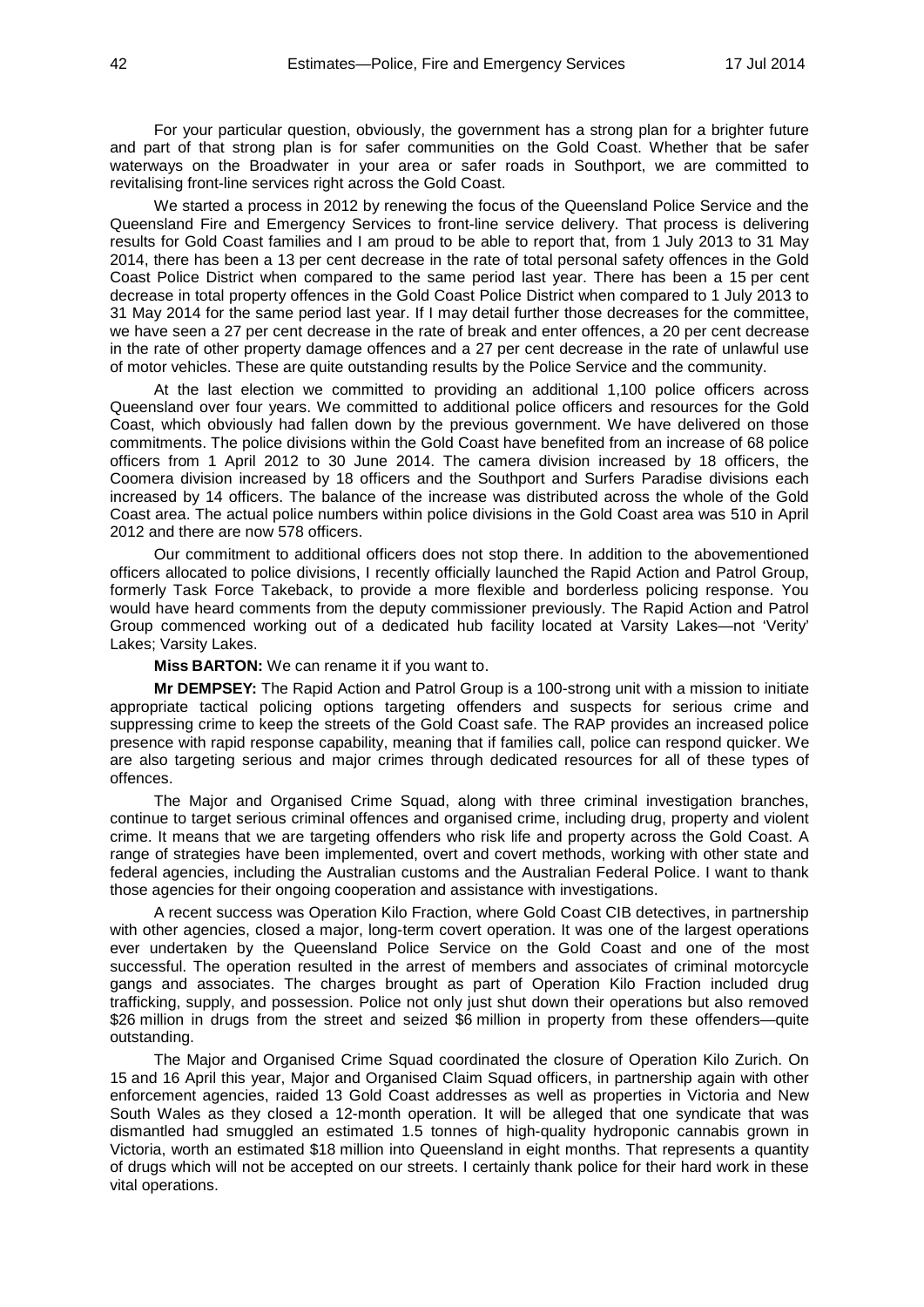As a government, we are providing officers on the front line with the equipment that they need to do their job to keep our community safe. We have delivered something that the previous government refused to do so for years regardless of the pleas from the community, officers and the Queensland Police Union. The skies above the Gold Coast now have a dedicated police helicopter assisting officers perform their duties and catch offenders. We committed at the election and delivered this in our first year—something that has assisted police to detect drug crops, catch dangerous drivers and monitor major events. PolAir 1 has been operating from the Gold Coast district, providing air based policing support in relation to traffic safety, drug and property crime in both an overt and a covert capacity. From 1 July 2014, PolAir 2 has been launched covering the Brisbane area. This will ensure that PolAir 1 is available to provide a more dedicated response to the Gold Coast area, ensuring public safety on the streets of the Gold Coast and Logan.

Since its introduction and as of 31 May 2014, the Gold Coast helicopter has undertaken 2,405 cumulative flight hours; 3,816 planned operations; 2,376 tasks and response to calls from the community, being the first police unit to arrive at the scene on over 75 per cent of the occasions; 726 traffic related tasks; 2,157 crime hot-spot patrols; and 982 responses to community complaints, including offences such as public disorder, assault, home invasions and shootings. This is from the sheer capacity of one helicopter and the effect that it is having on not only organised crime but also safety in those areas. This resource means that families in the Broadwater area are safer.

Additional resources are not only seen in the air on the Gold Coast but also in the hands of officers from Coomera to Coolangatta. The Gold Coast district continues to embrace modern technology and has recently purchased another 80 iPads on top of its current holdings, which will be issued to officers on the ground. This provides officers with the ability to complete immediate checks on persons, view mug shot photographs, review emails in the field, with further advances due in the next 12 months. This means more police on the street and not having to return to police stations to complete paperwork. It also means that police are more capable of catching offenders due these increased capabilities. It saves times on the front line and it allows police to ensure that, if they respond, they can deal with the matter on the spot. Every officer from the Rapid Action and Patrol Group is issued with this type of technology.

The residents of and visitors to the Gold Coast will see the benefits of the government's Safe Night Out Strategy. The Broadbeach-Surfers Paradise nightclub areas have been identified as Safe Night precincts. This means that those on the Gold Coast who wish to go out and have a good night can now enjoy a safe night out. This is complemented with a strong partnership that has developed with the Gold Coast police and the Office of Liquor and Gaming Regulation. This partnership continues to work with the industry and adheres to community expectations and standards of service of alcohol and zero tolerance to alcohol fuelled violence.

The Gold Coast City Council is also committed to assisting police with providing state-of-the-art CCTV monitoring equipment in the Southport, Surfers Paradise, Broadbeach and Coolangatta CBD areas. The camera monitoring staff are extremely skilled and capable in utilising the equipment to provide police with a proactive crime deterrent. Police regularly rely on archive footage to assist in solving crimes through the identification of suspects and vehicles used in offences. We are also working with the Gold Coast multicultural community to ensure that we deliver safer communities, with the Gold Coast recently welcoming its first police liaison officer. That officer is of Muslim descent and will work to enhance the relationships between police and the Muslim community to better build relationships with the police.

Our commitment to the Gold Coast includes safer streets and better responses for the future. That is why we are working proactively with the Queensland Fire and Emergency Services for better responses. We are actively working to enhance community safety on the Gold Coast. We are promoting preparedness and fire safety messages by supporting local show days, using the kitchen fire demonstrator and the QFES staff who distribute fire safety information at these events. We are taking fire safety directly to those who live there. That will certainly save and assist in the protection of lives. The more education, the better.

The Gold Coast SES unit consists of five very proud groups: Southport, Runaway Bay, Carrara, Coolangatta and Springbrook. The unit has five operational flood boats supplied by the state government. Over the past two years community presentations and events have been conducted in areas identified as high risk under the Gold Coast local disaster management plan, which has increased community awareness about being disaster prepared.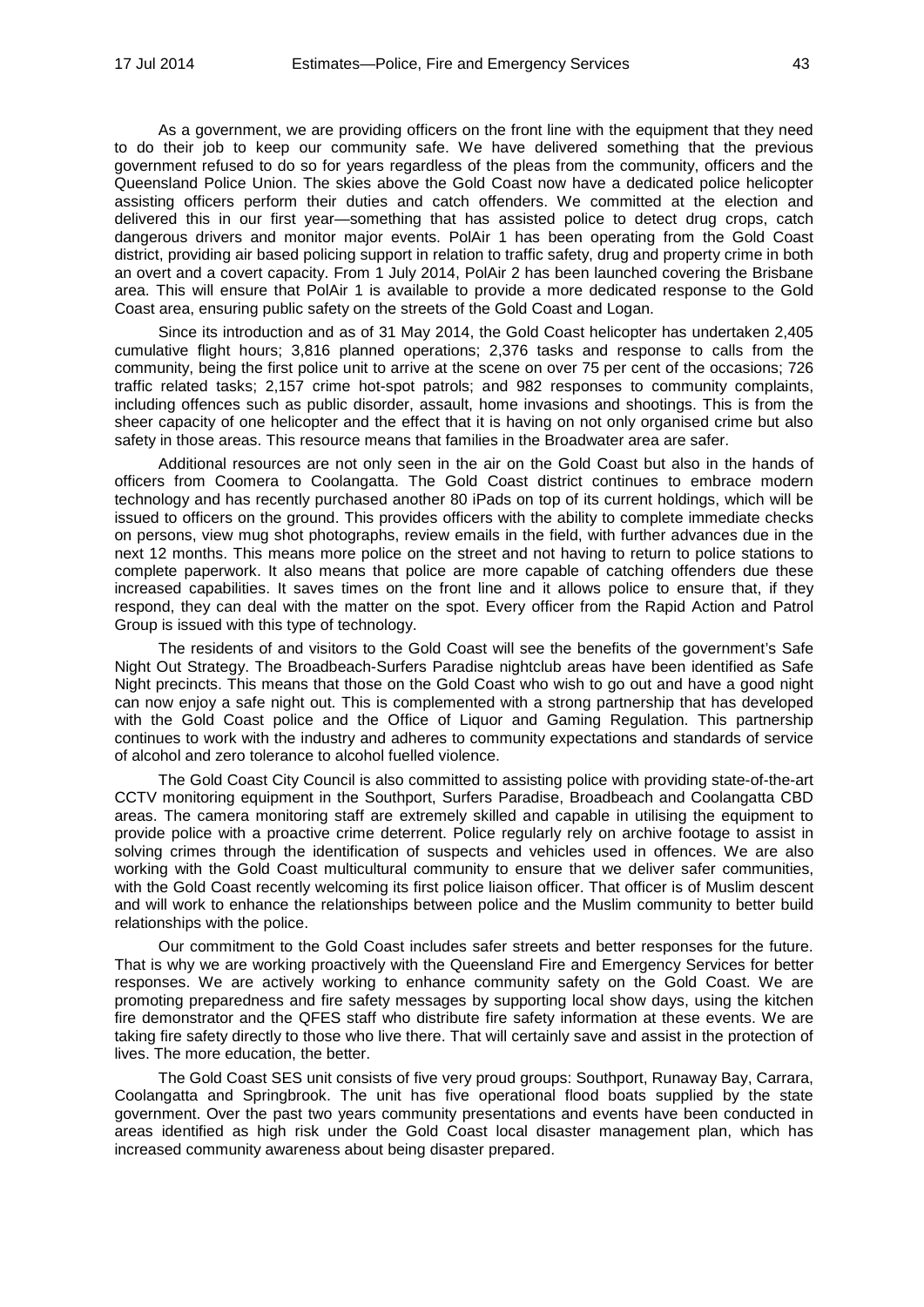An important initiative being undertaken by the Gold Coast City Council and Queensland Fire and Emergency Services is the development of community disaster plans for at-risk gated communities. This is a great initiative. This initiative works directly with communities to form small emergency watch groups and develop community disaster plans tailored specifically to the needs of that community. The plans are community driven and allow the community to become self-reliant before, during and after disasters. To date, we have two communities that have completed plans and a further two are undertaking the process at varying stages.

Other initiatives include the establishment of the community education subgroup of the Gold Coast local disaster management group. This newly formed group was established to establish terms of reference and invite members of the local disaster management group to participate in a holistic approach towards improving community education as well engagement in relation to disaster preparedness. This group will certainly assist the local community.

These are great results to make sure that communities right across the Gold Coast are better prepared. It means that the future of the Gold Coast will be one of safer streets and safer communities for residents and visitors.

Mr Chairman, if I could get Commissioner Lee Johnson to make some comments and maybe we could be availed of the opportunity after that for the Inspector-General of Emergency Management, Iain Mackenzie, to say a few words about how we are preparing for disaster management and so forth in not just those areas but a little bit about the operation in that particular area.

#### **CHAIR:** Thank you, Minister.

**Commissioner Johnson:** Thanks for the opportunity. On the Gold Coast, one of the important features, of course, is the growth of very large buildings. We have building approval officers who are very active in the design work and the prebuilding stage through to the construction stage and the commissioning of high-rises and large commercial and industrial complexes. This is a very important part of our work, because it helps get things right from the get-go. We have an ongoing regime of building inspections carried out by our firefighting crews on a daily basis, which I mentioned earlier, but it is important to recognise the great work that our building approval officers do in terms of not only aiding and supporting the development and construction industry but also making sure that the buildings that are built and subsequently occupied are both safe for the occupants and the community and our firefighters, should the need arise.

Also very active on the Gold Coast is the local fire management groups and the local Rural Fire Service group. Our structure there is very, very proactive. It would be fair to say that the hinterland of the Gold Coast and similarly the hinterland of the Sunshine Coast are potential areas of very high fire risk in Queensland and we closely monitor those. One unique feature is that we have embedded in the Gold Coast City Council two of our officers who are in the planning and development area who give guidance and direction and support to the local government on planning approval regimes for new developments. So again, we are able to put mitigation efforts in right from the start of any new housing development in those areas. That greatly assists all of us going forward. Also, there is a high level of exercise regimes and they will continue to ramp up now, particularly in the disaster management space. The inspector-general may comment on that.

The other feature I would like to draw people's attention to is not directly related to the Gold Coast. Earlier today the issue of clandestine drug labs was raised. This is not to take away from the Queensland Police Service, but I just want to make the committee aware that Queensland Fire and Emergency Services has a very high level of support for our police officers in this area. The commissioner mentioned that they are very volatile and dangerous premises to enter. Only yesterday I think in Brisbane there was a high level of hazardous materials, breathing apparatus and scientific support to our police officers to enable them to go about their duties safely. We also train many police officers in the wearing of breathing apparatus. This has happened quite a bit in the area we are focused on at the moment—the Gold Coast.

It is important to recognise that the alignment of the portfolios of Police and Fire and Emergency Services is further strengthening that close working relationship and bond between us and the police. Some of that, of course, also has been reflected for many years in preparations for things like schoolies, the upcoming G20 event—police will no doubt talk about that later—and suchlike. The committee can be assured that operationally our firefighters, our police and our emergency services volunteers are working together very collaboratively, always looking for opportunities to improve how we do business. I am very proud of those people.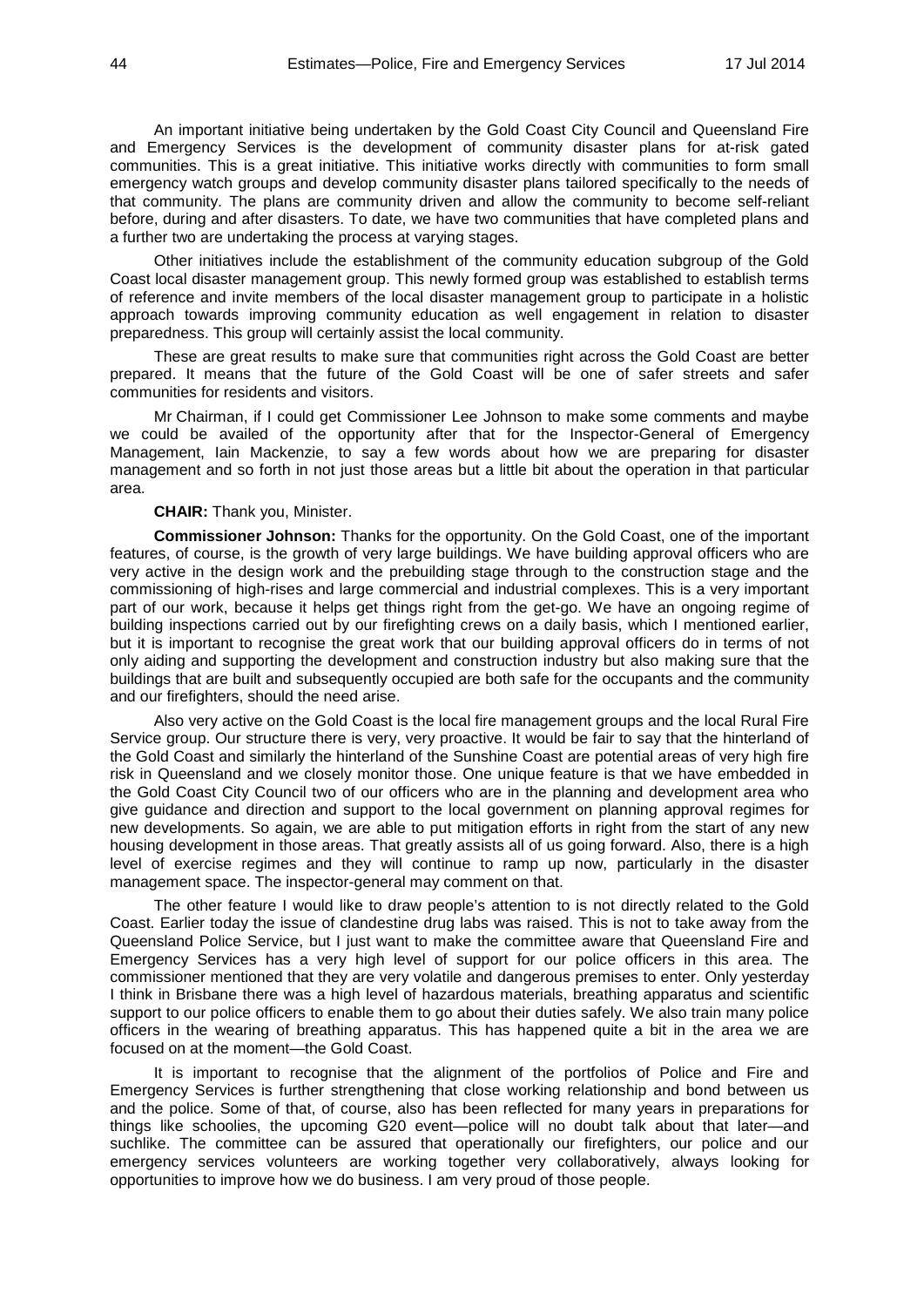Recently another slight change in the Gold Coast area has been the movement of our specialist technical rescue vehicle from the Robina station. It has now been relocated to the Nerang station to give it a better location and coverage of the whole coastal strip. That vehicle contains highly specialist technical rescue, urban search and rescue and swiftwater rescue equipment and staffing. That move took place earlier this month.

**Mr DEMPSEY:** Thank you for your indulgence, Mr Chairman. I just thought this was a good opportunity for bringing together the Inspector General Emergency Management to, whilst making comments in relation to this particular aspect, give a slight overview of the role of the Inspector General Emergency Management.

**CHAIR:** Minister, that is fine, as long as there is not any duplication.

**Mr MacKenzie:** Thank you, Minister, and thank you, Mr Chairman, for your indulgence to do that. I am Iain MacKenzie, Inspector General Emergency Management. I introduce the office for the first time to this committee.

The office has been formally established by changes to the Disaster Management Act. This formally took place on 1 July this year. My charge and the charge of the office is essentially to enable confidence in the emergency and disaster management arrangements across the state and to do that by designing and implementing the means of providing that assurance to the governments of Queensland—local government is, of course, at the forefront of any disaster management arrangement within the state—and providing the means of introducing standards and how to review the effectiveness of those standards.

Through those changes to the Disaster Management Act I can advise that my main functions and the functions of the office are to regularly review and assess the effectiveness of disaster management arrangements by the state—at the local, district and state levels—by making and regularly reviewing and assessing entities against disaster management standards. That is the first time, certainly within Queensland, there has been the opportunity to make standards around disaster management and possibly the first time across Australia. We will also work collaboratively with agencies to improve the arrangements across the state but, most importantly, to identify opportunities where partnerships can be formed. I would like to talk about that in a moment.

The office came together informally late last year and we have been working around a particular piece of work in the first six months of this calendar year, but we recognise the very real risk of our office being seen as a bureaucracy—as another level of checking that was unnecessary. We certainly could have written our strategic direction in isolation, but we considered it essential to involve stakeholders from the beginning, so we went about not just consulting but truly collaborating with a large number of stakeholders in delivering our strategic plan.

I can advise some of the stakeholders that we involved. We involved the Local Government Association of Queensland, representing as many local governments as they could across the state, but also involved particular local governments. Certainly in relation to this particular question Gold Coast have been an absolutely fantastic support. They have presented to their local disaster management group with their mayor and discussed with their CEO and their disaster management officers. Particularly, Peter McNamee is to be congratulated in helping us through our formation work.

We have had representatives from the Australian Defence Force; Brisbane City Council; Local Government, Community Recovery and Resilience; Premier and Cabinet, of course; Transport and Main Roads; Energy and Water Supply; Natural Resources and Mines; State Development, Infrastructure and Planning; Science, Information Technology, Innovation and the Arts; Communities, Child Safety and Disability Services; and Queensland Audit Office. I single them out as they have been a tremendous support to me in the formation. We have formed a good alliance with the Audit Office, to the point where one of my staff is actually seconded to the Audit Office at the moment. The purpose of that is to learn from them in terms of how they conduct performance reviews and bring that back to us. So we are using that very high standard and indeed training our staff. Also obviously there are our partners within the portfolio—the Queensland Police Service, Queensland Fire and Emergency Services and the Public Safety Business Agency.

The key roles of the office and in a strategic direction are articulated to provide independent assurance and advice about emergency management in Queensland; and to provide authoritative reporting that is utilised. Indeed, one of my measures in the Service Delivery Statements is the number of recommendations that are accepted. We see that as important, to make sure our recommendations are meaningful and are able to be implemented. Another key role is to drive a culture of excellence across the sector and to do that in a very collaborative manner.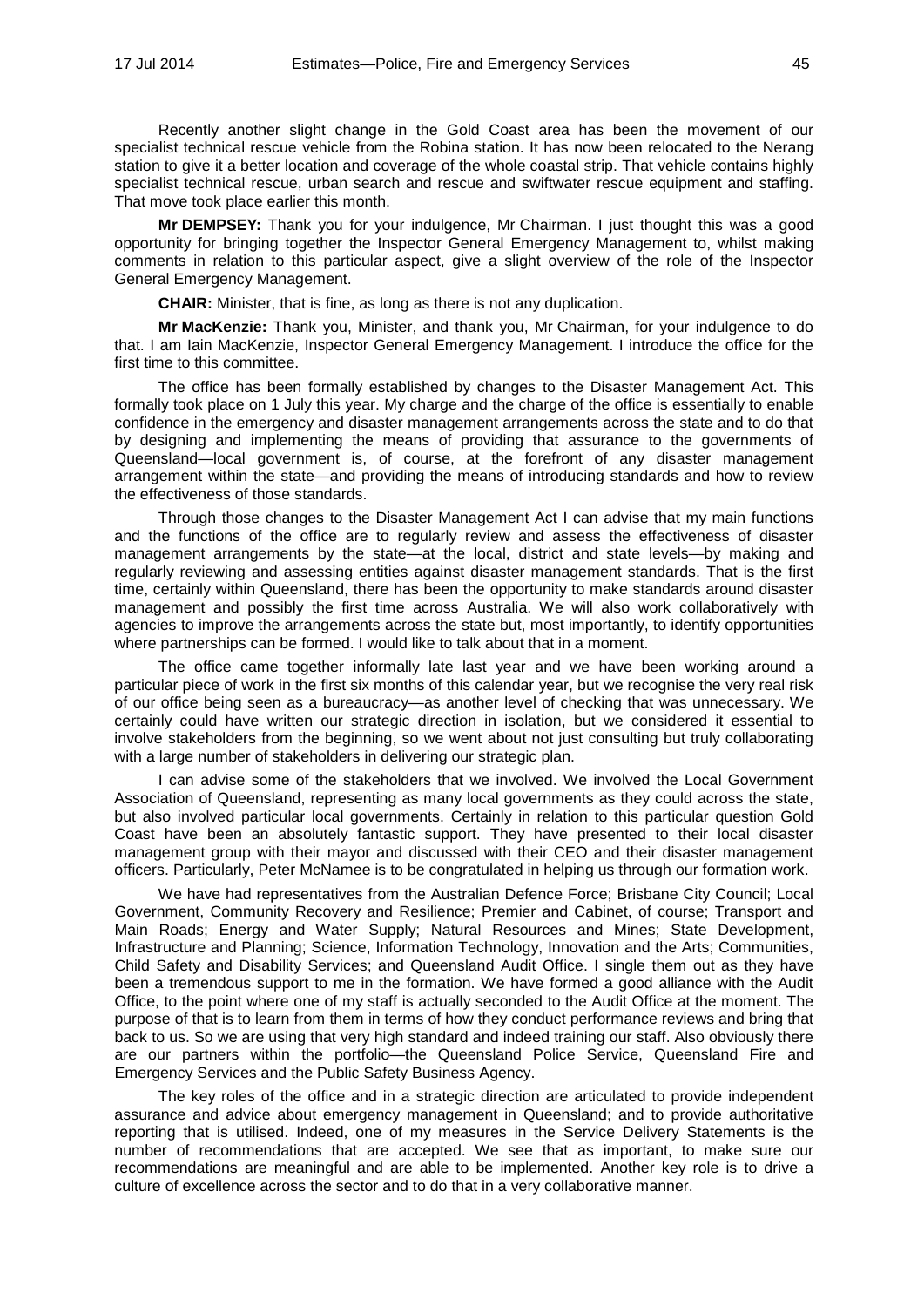The major piece of work that we have introduced and will be introducing through the rest of this year across the state is what we have termed the emergency management assurance framework. This is how we are introducing the concept of standard. These are outcome based statements and not prescriptive and compliance in nature, to make sure we bring the councils particularly along with us. To do that, we are framing that on some basic principles and doing that around leadership, public safety partnership and performance as the key, and articulating a series of shared responsibilitiesnot in a general sense, where we are talking about, 'We all share a responsibility to achieve something,' but making it very clear that, 'I in my organisation have a responsibility to do X.' We will do that through producing outcome statements. In fact, those outcome statements have been written by the sector themselves—by the practitioners—not by my office. We did that in a workshop in May, when we brought together 70 different practitioners from a very broad range.

The idea of those outcome statements will be that they are scaleable, adaptable and fit for purpose. So we are not saying that what has to be done in, for example, the Brisbane City Council area is the same as what has to be done in Amby. It is fit for purpose, and how they achieve the outcome is certainly up to that local group. So we are identifying those good-practice attributes, being very clear that there are accountabilities around these—it is certainly contributing to the government measure of accountability—and being clear about what dimensions that will be measured against and how we will do it. That is the key to introducing some assurance activities across three tiers, the simplest being a self-assessment level to what would be more commonly called an audit. We have already embarked on that path. The first one we are doing is the disaster management plan assessments that happen annually. Our assessments and estimates are in that space. We will reduce the amount of, in an FTE sense, involvement to do those planned assessments by over 80 per cent this year—so it is a reduction from over 1,300 hours work to about 220—without losing any of the effectiveness.

**Mr WELLINGTON:** My question is to the Police Commissioner. Commissioner, you do not need 20 minutes, five minutes or two minutes and I am happy for you to take the question on notice. It is in three parts. It relates to page 5 of the Service Delivery Statements. At the bottom of the page it is stated that one of the key challenges and strategic risks that may impact on the Queensland Police Service during 2014-15 is 'continuing the delivery of the renewal and transformation programs'. How many police and what rank are on contracts of employment? What is the approximate annual cost of these contracts? What is the normal duration of the contracts of employment and could you provide a sample of the standard contract? I am happy for you to take that on notice so members can ask other questions.

**CHAIR:** Minister, are you happy for that to happen?

**Mr DEMPSEY:** I am happy, if the commissioner is happy, to take them on notice.

**Commissioner Stewart:** In two parts.

**Mr DEMPSEY:** In two parts, yes.

**Commissioner Stewart:** I am happy to comment quickly on some of it. The senior executive of the Queensland Police Service are on contract—for many years. They are the only officers. So that is assistant commissioner to commissioner and any directors of that level. So any people in the Queensland Public Service who work for us are on contract at the SES levels. There have been marked changes in that through the renewal program because of the reduction in the number of assistant commissioners—with the reduction in the number of regions but also the movement of people between our agency and PSBA. So there have been some changes in that area. I do not have the costs, I am sorry. We can get that on notice for you. And you wanted a copy of the standard contract? It is a standard Public Service contract.

**Mr WELLINGTON:** On the issue of renewal, is there any intention of expanding the category of officers that will be on contract—bringing it further down the seniority chain?

**Commissioner Stewart:** That is not in our plans. Certainly we are always open to suggestions of different ways of providing the policing model in Queensland. You may be aware that in other places they have certainly tried contract employment for all police officers. For instance, the Australian Federal Police went through a phase where all officers were on contract. That has not been the intention of the Queensland Police Service.

**Mr DEMPSEY:** We have no intention, from a government perspective.

**Mr WELLINGTON:** That is reassuring. I had concerns.

**CHAIR:** The normal contract period in respect of—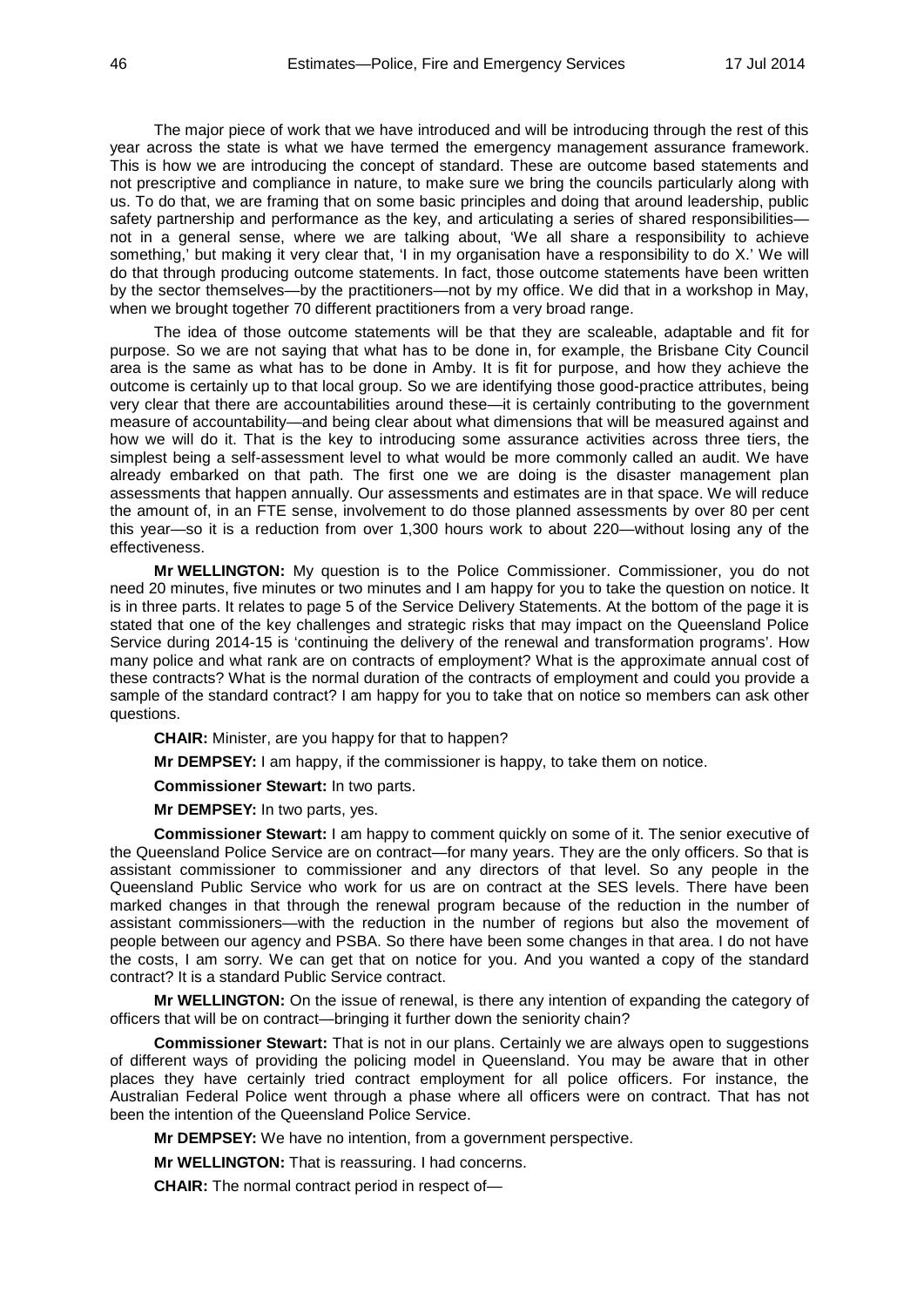**Commissioner Stewart:** It varies. The only contract which is a contract with the government is mine. All of the other contracts are between the officer and myself. It was set up that way for obvious reasons.

**Mr JUDGE:** I note that in 2014-15 \$4.3 million has been allocated to continue the crackdown on dismantling and eliminating criminal motorcycle gangs across the state. How does this compare to 2013-14 and how many arrests and clear-ups have occurred through increased police resources enforcing previously existing laws? How many arrests and clear-ups are directly attributable to the so-called VLAD laws?

**Mr DEMPSEY:** I thank the member for the question. I am happy to go through it. I will just seek direction from you, Mr Chair. Do you want to go through it as concisely as we did previously, this morning, or do you want to—

**CHAIR:** We want to try to get it as concisely as we can, because there is a little bit of duplication happening. But there were multiple parts to that question.

**Mr JUDGE:** I can break them down, if you want.

**CHAIR:** I am happy for you to ask the question, get the answer and then ask the next question et cetera. I am happy to do that.

**Mr JUDGE:** I note that in 2014-15 \$4.3 million has been allocated to continue the crackdown on dismantling and eliminating criminal motorcycle gangs in Queensland. How does that compare to 2013-14?

**Mr DEMPSEY:** I am happy for the commissioner to answer in an operational sense in relation to that question.

**CHAIR:** Just while that is being considered, we need to close for two minutes for Hansard purposes around 3.30, so just understand that will happen and it must happen.

**Mr JUDGE:** If it makes it easier, Commissioner, I am happy for you to take that on notice.

**Commissioner Stewart:** Sir, thank you. We did give quite a fulsome answer to this question this morning, and I would be happy for Deputy Commissioner Pointing to come forward and just give the base stats again if that would assist, because we have all the figures here. I have a very fulsome brief that I could—

**CHAIR:** If you could just summarise it that would be great.

**Commissioner Stewart**: Sir, with your indulgence I would ask Deputy Commissioner Pointing to come forward.

**Deputy Commissioner Pointing:** With respect to the first part of the question, the government allocated \$20 million for the campaign to eliminate criminal motorcycle gangs in Queensland. In essence, \$4.3 million in 2014-15 is the balance of unspent moneys out of that \$20 million, the \$15 million or so that's already been spent. That has really gone to a whole range of initiatives: \$1.6 million, for example, has gone to purchasing state-of-the-art equipment for the Technical Surveillance Unit; \$1.7 million for enhanced intelligence capabilities, additional funds for surveillance; also funding to establish the Rapid Action Patrol Group on the Gold Coast. Infrastructure costs have been paid out, and the remainder will fund the personnel costs for both Taskforce Takeback and Taskforce Maxima. That will allow them to continue their campaign through the 2014-15 financial year.

**Mr JUDGE:** And in terms of arrests, I will split this up. How many arrests in total have been made through the operation, if you like; and then a more pointed question is how many of those are directly attributable to the so-called VLAD laws?

**Deputy Commissioner Pointing:** I will answer that as comprehensively as I can. Since the start of the campaign in October 2013, 1,113 CMG participants have been arrested on 2,786 charges. I mentioned earlier this morning that 43 per cent of those have been for what is termed serious criminal offences; in other words, they are defined in the Criminal Organisation Act as offences that would attract a period of imprisonment of seven years or more. Out of all those offences, 84 persons have been arrested on 124 charges under the new legislation. Out of those, 40 are attributed to the Vicious Lawless Association Disestablishment Act. Now, of course there are no new offences under that act. Under the VLAD, it is simply a sentencing regime or a circumstance of aggravation.

**Mr JUDGE:** Just so I am clear, 1,113 bodies, if you like, and 40 that have had the VLAD penalties applied to them.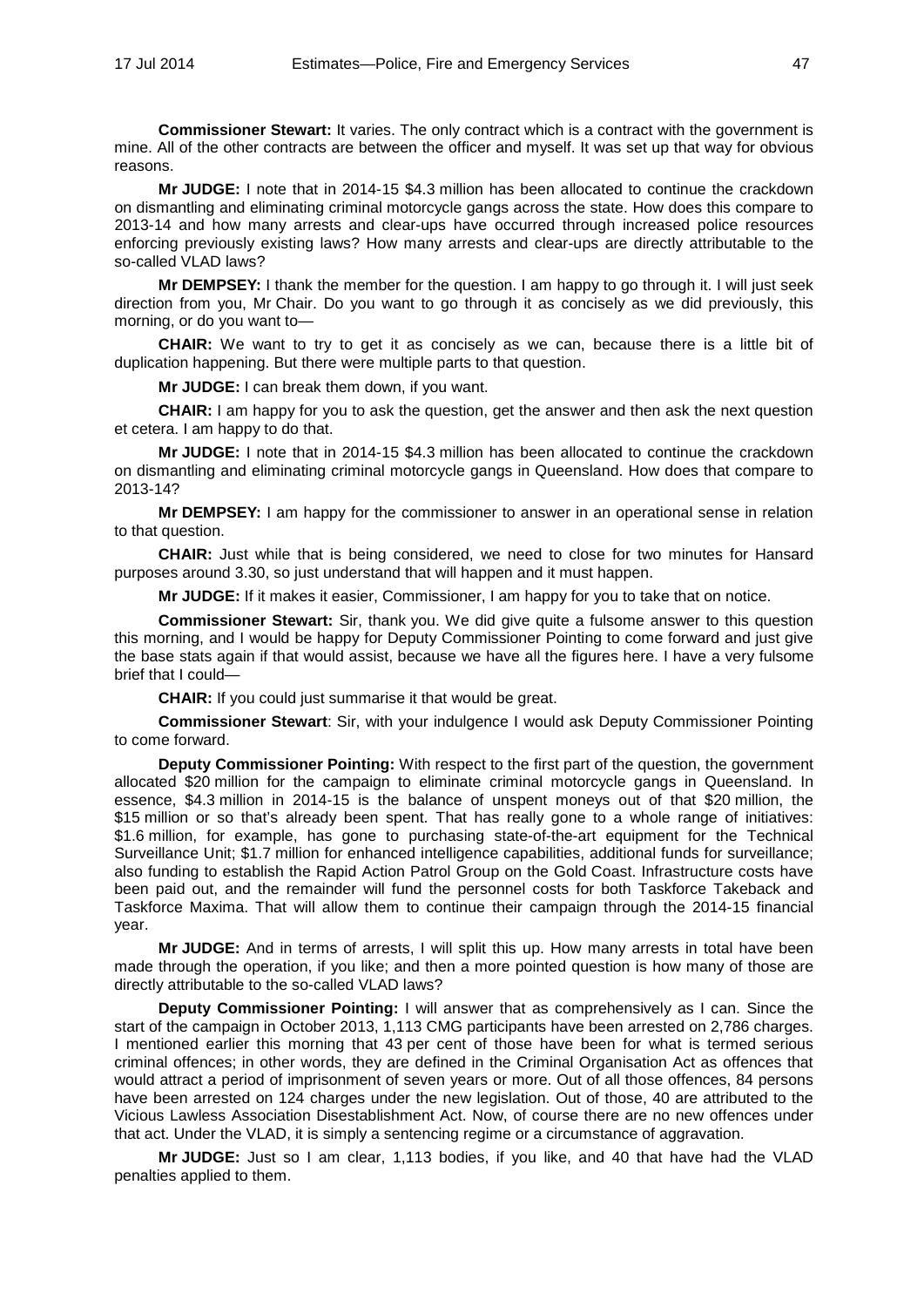### **Deputy Commissioner Pointing:** That is correct.

**Mr JUDGE:** And a final question, Chair. What is the percentage contribution of criminal motorcycle gangs to organised crime in Queensland; do you know? Or what percentage would you estimate that they contribute towards organised crime? Clearly there are other organised crime bodies in Queensland. What percentage would you allocate to criminal motorcycle gangs in terms of that broader makeup?

**Mr DEMPSEY:** Through you, Mr Chairman. Just before answering that question, as highlighted by Deputy Commissioner Pointing in answer to other questions this morning, over the last seven years we saw an almost 50 per cent increase in criminal motorcycle gang members through their organisations. Even prior to the VLAD laws and so forth from intelligence from all agencies, both state and federal, this government was making the election commitments of 1,100 new police officers, two helicopters and changing the legislation to free police up from being behind desks, removing 200 officers from nonoperational duties to operational positions. When we see the figures and results in relation to criminal motorcycle gang members, obviously in previous questions the Deputy Commissioner and the Commissioner alluded to the direct correlation between the significant drops in crime figures right across the whole of the state. It is quite phenomenal. I know the Deputy Commissioner has been able to say that from when the criminal motorcycle gang legislation was invoked and the operations commenced, there was an even more significant reduction in what may be termed break and enters to offences against the person and property. I will just ask the Deputy Commissioner to speak a little bit more about that.

**CHAIR:** Deputy Commissioner, the specific question is in terms of your experience. You can put it in any way you wish, but that is effectively what the question is.

**Deputy Commissioner Pointing:** I understand the question. The Australian Crime Commission reports that organised crime costs Australians about \$15 billion a year and that criminal motorcycle gangs are very much—and these are their words from their reports—the 'public face' of organised crime in Australia. In fact, they are one of the few organised crime groups that proudly display that they live outside the law. In answer to the question, it is very hard to quantify the slice of the cake.

# **CHAIR:** Ballpark?

**Deputy Commissioner Pointing:** It is very difficult.

**CHAIR:** Have you got a ballpark percentage?

**Deputy Commissioner Pointing:** No, I would not even attempt to because there are known knowns and there are known unknowns, I guess. So it is very difficult. But certainly in the Australian landscape they are very, very prominent across all categories of serious crime. We have seen that a large percentage of our serious offences have related to the drug trade in particular, but it includes trafficking in weapons and includes being involved in extortion and a range of serious crimes.

**CHAIR:** One of the papers that I read said that things like stealing copper, stealing plant and equipment out west—I mean, it permeates our society in all different ways.

**Deputy Commissioner Pointing:** It does. I think it is an important observation that whilst a lot of our work has been focused on the Gold Coast, we have seen significant arrests throughout the length and breadth of Queensland in 40-odd clubhouses in all major areas around Queensland. So it is certainly a state-wide problem. But to be able to accurately apportion the extent of CMG involvement in organised crime is very, very difficult. What we have seen I think is a dramatic escalation in violent crime, and we have seen that through 2013 and 2012 in particular. In fact, I think from my perspective in 2006 when I was still in charge of the Gold Coast we saw the incident at Royal Pines, where it was probably the first time we had seen rival gangs taking that violence into the public. Since then of course, particularly in 2012 and 2013, it just simply got out of control. I think that is a fair observation. We saw the murder of Max Waller on the Gold Coast; the murder of Jack Lee on the south side of Brisbane; tattoo parlours being torched and a whole range of other serious crimes. So 2013 to me was really the watershed when the dramatic growth in CMGs started to occur and the very, very serious crimes relating to that became very public. I think there is probably no greater example than the innocent bystander who was shot during the incident at the Robina shopping centre—

**CHAIR:** I think the Sydney airport was also a bit of a watershed for all of us.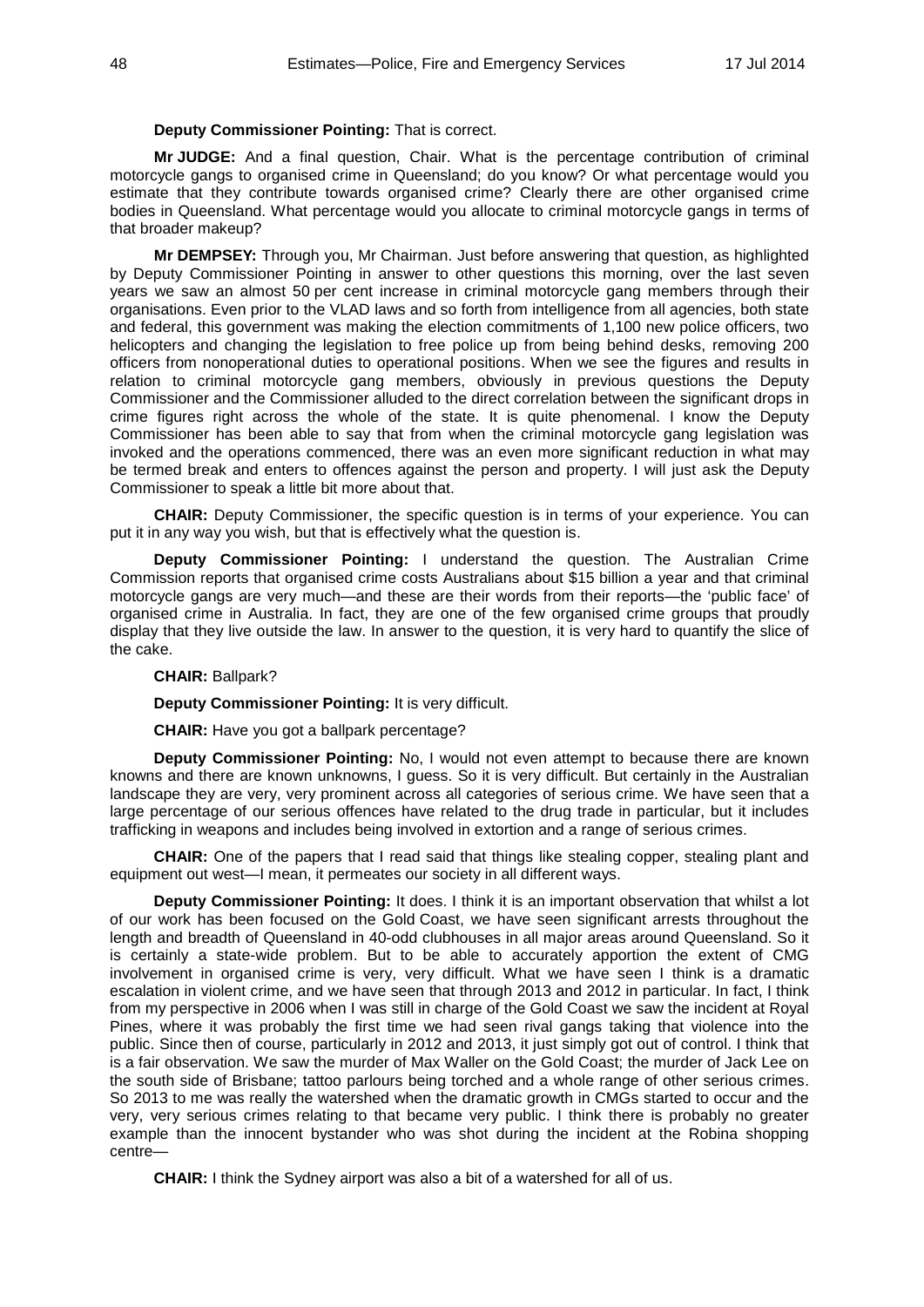**Deputy Commissioner Pointing:** It was very dramatic, and I think that brought the problem into everyone's living rooms. We had seen a lot of activity not just in Queensland, but throughout the whole of Australia. These groups are well established all throughout Australia and many of them have international chapters. We are starting to see other states, territories and certainly the federal landscape changing and joining with us in this campaign.

**Mr JUDGE:** I respect the comments that were made and I acknowledge them. In 1997 we saw a shootout in Mackay. This has been an issue that has been growing over time. I accept that it has sort of increased in recent years, but it is an issue that is very much out there in the spotlight. We are all talking about it and reading about it in the media. But online fraud and the good work by Brian Hay in the Queensland Police Service is an area that is of significant concern. Organised crime does occur in those types of areas as well with the large deposits of money into bank accounts from international sources in recent times that were reported in the media. The focus does not seem to be as sharp on those types of areas. The allocation of resourcing to those areas by government seems to be, in my observation, placed secondary to motorcycle gangs. We are not saying that we should not concentrate on those, but I was interested genuinely in the percentage. I appreciate that you may not be able to quantify that precisely.

**CHAIR:** Have you got a question?

**Mr JUDGE:** I am getting there.

**CHAIR:** Thank you.

**Mr JUDGE:** And that was the nature of the question. So in terms of proceeds of crime, are you able to articulate the proceeds of crime that are being seized from the criminal motorcycle gangs as compared to other areas of organised crime like fraud, for example?

**Mr DEMPSEY:** Through you, Mr Chair. Just before getting those details—and I will certainly refer that to the Deputy Commissioner and the Commissioner—but it was alluded to and discussed by the member for Nicklin about what we are doing in the area of white collar crime this morning. We spoke about the great work by the likes of Brian Hay and others in those particular areas and the need to be ever vigilant from a government and police perspective. Whilst there are criminal motorcycle gangs out there, we want to make sure that attention is given to other aspects of criminal activity and other serious areas, both interstate and overseas. We spoke about the changes and modification to money laundering this morning and we went fairly in depth into that. But I would like to get an answer for your particular question.

**Deputy Commissioner Pointing:** Thank you for the question. There are a couple of interesting points, and I think the first one is around the VLAD legislation. The inherent incentives and disincentives that are in the VLAD actually apply to all criminal organisations, so they do not only apply to members of criminal motorcycle gangs. I think it is an interesting point that the disincentives to committing crime actually apply to all people who form criminal associations, which I think is very powerful.

Secondly, in terms of establishing the strategic direction of Operation Resolute, we established a Criminal Economy Unit to focus on unexplained wealth and it has been very successful. In addition to seizing motor vehicles and a whole range of other goods, they seized \$1.7 million in cash from gang members and they have also made \$3.5 million in referrals to the CMC to have moneys restrained. So in that short period that they have been in place I think they have had a significant impact in terms of chasing unexplained wealth. In terms of comparing that effort to the rest of the service, I would really have to take that on notice.

**CHAIR:** Do you want to do that?

**Mr JUDGE:** Yes, I would ask for it to be taken on notice.

**CHAIR:** Minister, are you happy to take that on notice?

**Mr DEMPSEY:** I would just want to know his exact question through you, Mr Chair.

**CHAIR:** Could you re-state the question for me, member?

**Mr JUDGE:** I will re-state the question. Minister, the proceeds of crime that have been derived through the operations targeting criminal motorcycle gangs and the proceeds of crime that have been recovered through other organised crime syndicates, if you want to put it in that context, can you break that down into fraud? Are you happy with that?

**Mr DEMPSEY:** I am happy to take that on notice. Is that for the period in relation to the SDS?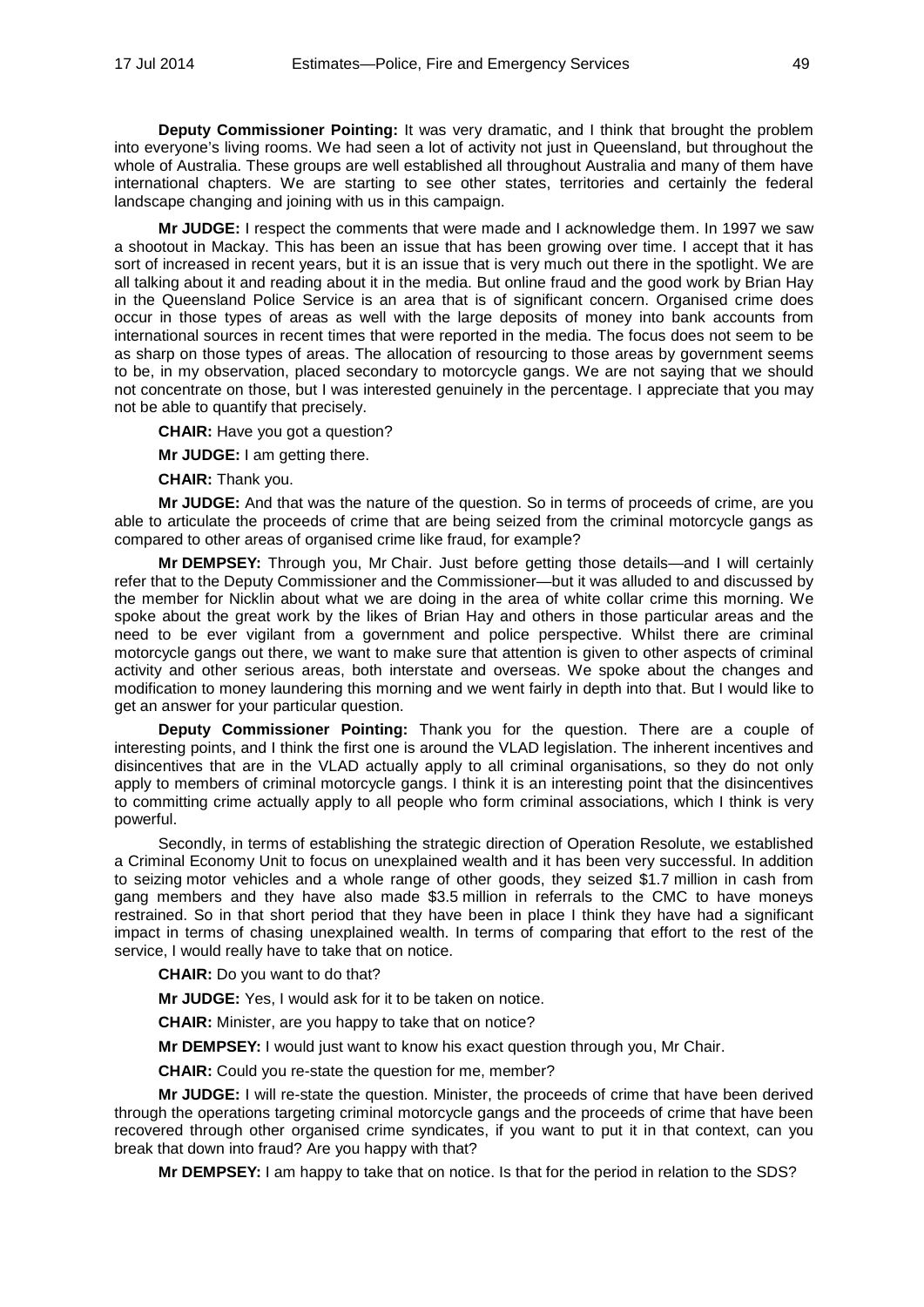**Mr JUDGE:** I suppose realistically it would be beneficial to go back to 2012-13, 2013-14 if you could. That would be beneficial.

**Mr DEMPSEY:** I think we will just stick to the SDS. That will be great.

**CHAIR:** That is noted. Are you happy with that, member for Yeerongpilly?

**Mr JUDGE:** As happy as I can be, yes.

**CHAIR:** That is good to see. Member for Rockhampton.

**Mr BYRNE:** Thanks, Mr Chair. Minister, it is SDS page 11, but there are many other references to domestic violence and performance metrics for the service. I refer to domestic violence statistics which state that the number of police applications for domestic violence went up by 9.54 per cent from 2012 to 2013. To what extent has domestic violence continued to rise in 2014, and why do you believe domestic violence is apparently rising so sharply?

**Mr DEMPSEY:** I thank the member for the question. It is a very important question. We all know how domestic violence has impacts on all members of the community right across the whole of the state. In simplistic terms, when we look at the results from the implementations that this government has put forward for a strong plan for a brighter future, part of that is ensuring the safety of our most vulnerable people. Domestic violence certainly is one of those particular areas. For us as a new government we certainly ensured that we had more police on the street than ever before—1,100 new police. We have already achieved more than 800 police so far to date. That is extra police on top of normal attrition rates. I do not have the exact figure with me at the present time but that equates to around about, over the last two years, approximately 1,400 to 1,500 officers going through our academies, let alone our other programs that we have been able to recruit police officers from, those returning to police and so forth.

We have changed the legislation to free up our police officers so they are not sitting behind desks. We have given them the latest technology. Part of that technology we have just mentioned before, the iPads and iPhones, allows police officers to not have to return to the station or even going backwards and forwards through their radio communications. It means that officers are able to get those details to hand whilst they are out in the particular vehicles. You have to take this in the context of hooning legislation. Imagine a previous officer in charge with, say, two or three vehicles in their operation on a night shift. If one intercepted a vehicle they would be out of operation for anything up to seven hours. If they did another job in relation to Facebook parties or noise parties, they would have to be taken off their operational duties for set periods of time. Whilst we have introduced the technology, we are changing the way in which police are able to be freed up and be able to be out on the beat like never before.

Part of that proactive police response, and I want to state this to the committee, is not just the figures in relation to domestic violence. You will see that in relation to drug crime and other offences in particular. We have to take that in the overall figure rate as well. When we see the report on government services, and domestic violence is part of that, we will see the reactive policing, where police are responding to offences, coupled with the proactive offences. So, reactive offences are down. Proactive, from police being out on the beat like never before, has increased. What we see then from the report on government services is an equalling of those types of figures and statistics. The reality is that police are out there more than ever.

In relation to domestic violence, simply because of there being more police out there, there are more occasions on which police are attending more domestic violence than ever before. What I also want to say is that the occurrences of, as we mentioned before, murders, rapes and sexual offences in relation to domestic violence are down severely as well. From my perspective of previously being a police officer of 20 years attending many domestic violences, each domestic violence is so serious. Now as a member of parliament and minister I see police out there attending and meeting community expectations. The community like never before is reporting domestic violence. Stepping up to the mark and saying that domestic violence is not condoned in any street or in any home in Queensland is a great credit to the community and a great credit to those police officers. We are going to continue as a government to look at ways of reducing the paperwork for police and whilst doing that ensuring that we maintain the highest standards in relation to domestic violence to make sure that we protect families, the person who is offended against, which is predominantly more female than is male and, most importantly in this aspect, the innocent children. We certainly go about that business on a day-to-day basis. The Commissioner may like to comment on some of those particular domestic violence figures. But I want you to please take that into the context of now police having more hours and more time than ever before to get out there and get to more DVs and certainly be able to get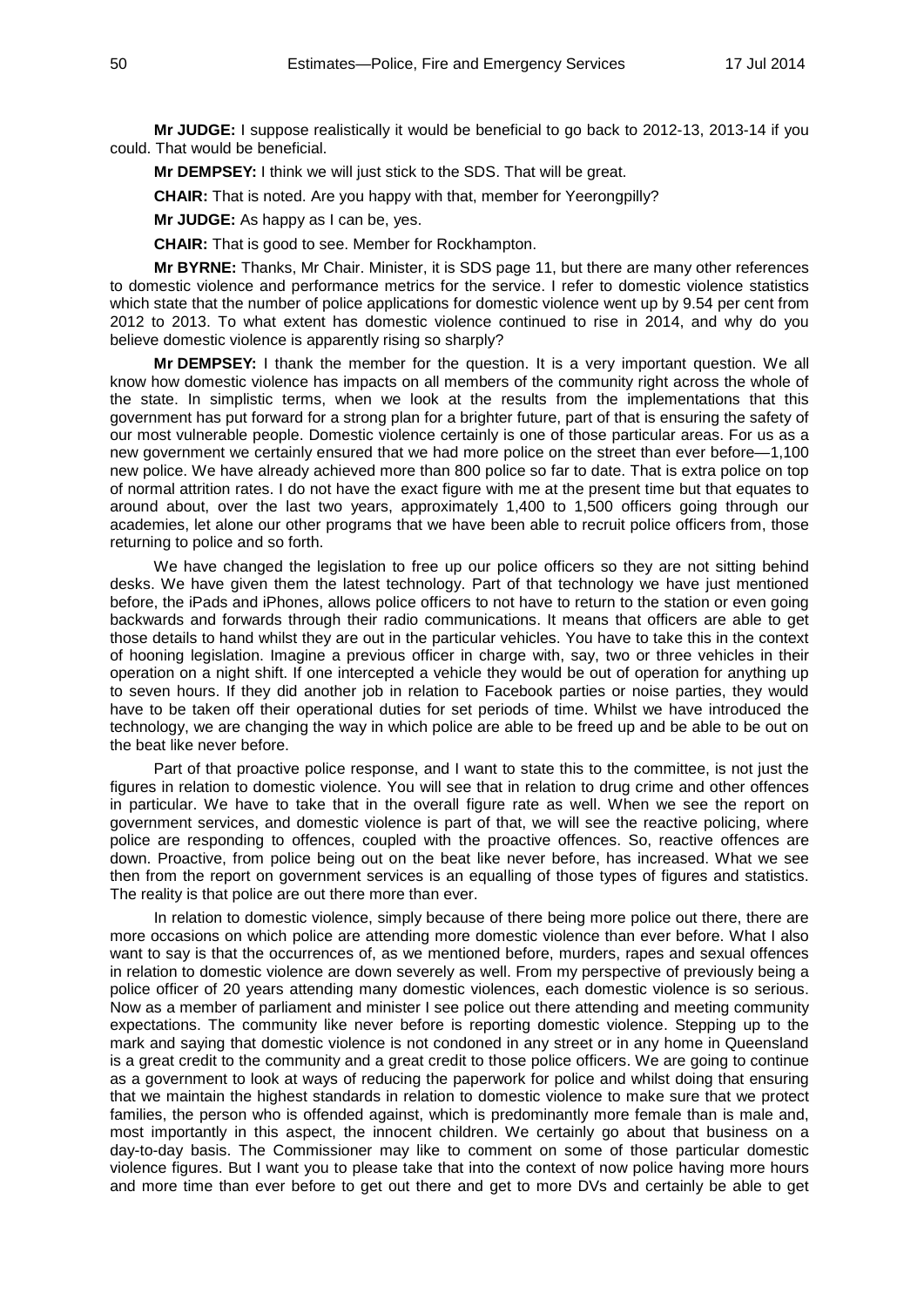people enforced, as well as the education side of it as well. I will give you another example. What you will probably see in the SDS is reporting of drive-offs. What are the main reasons? Are there any more people doing it than previously before?

**CHAIR:** For the sake of the transcript, could you please define drive-offs?

**Mr DEMPSEY:** Petrol drive-offs from service stations and so forth. Now we have Policelink where service stations are more able to report those occasions than ever before. There was certainly a lot of unreported crime and, dare I say, maybe not as much confidence in what was going to happen with those reports, whereas now we have a modern technological way of reporting those drive-offs through Policelink and people are certainly reporting them more than ever. Commissioner, if you would like to comment on the operational side?

**CHAIR:** Did you need the question restated or are you happy with it?

**Commissioner Stewart:** No, I am fine, thank you, Chair. Mr Byrne, thank you, and I note that your interest has been long in this area. I would say, and it is an unfortunate fact, that the Queensland Police Service is dealing with the consequence of a whole range of social issues that are the causal factors of domestic violence. We work very hard with many of the other stakeholders, particularly domestic violence support centres and legal centres, to try to ameliorate the impact of domestic violence in this state. It is true that there has been a trend of recent years to see a rise in the rate of reports of domestic violence. I actually think that is from two main reasons. One, I think there is a greater confidence in the Queensland Police Service to actually do something to be able to provide for the safety of the family involved, particularly the aggrieved person who is usually the wife or spouse or female partner. The second one is that there is a very, very strong domestic violence support mechanism right throughout the state. I think that particularly women who suffer from domestic violence themselves or who are trying to protect their children are more apt to utilise those services and those services then refer them through to us. I actually think it is a confidence issue that the police have seen growing over a long period of time and that is one of the reasons why we are seeing that rise. Certainly a lot of work goes into the preventative side of this type of violence, as you are probably well aware.

**Mr BYRNE:** Thank you, Commissioner. There are a couple of bits of that I would again draw a question mark behind. The idea from the minister that we are proactive policing, I understand the logic, I understand the sorts of offences where that would apply, where I can accept that line of explanation, but by direct inference you are suggesting that for many years a rate of domestic violence was unreported or unattended because the Police Service did not have the capacity to accurately service the need that was there. That is the only conclusion that I can draw from the minister's statement about proactive policing, therefore we have got a greater rate and availability of police. That then suggests that there must have been an underlying rate that was unattended by the Police Service over an extended period.

Also the other explanation, can it be conceivable that the social circumstances of declining economics and social malaise with increasing unemployment and all the other social pieces that are out there—like 6.3 per cent unemployment—might have something to do with the fact that the rate of domestic violence is increasing, given that usually happens in the home not in the open street and that money is often part of the problem?

**CHAIR:** What I am trying to get out is that there was an underlying premise and I am not sure that you accepted that. Perhaps before we proceed with the question can I get you to comment on the underlying premise that you perhaps questioned and then you can answer the question. I need to understand where we are going.

**Mr DEMPSEY:** Just to go down that line, and it is a shame as I have been trying all day not to involve politics in issues that are very important to the people of Queensland—the Commissioner may make comment on the greater efficiencies and the renewal of the Police Service and the borderless policing approach that we have now, as well as the types of technology and the community support but for us as a government when we first came in, as you know, one of the first statements from the Treasurer of Queensland, from the independent financial advisers, was that the current financial state of the books of Queensland would be unsustainable. We set about, as a government, addressing the financial debt that was left by the Labor Party. Why I mention that is in today's—

**Mr BYRNE:** I made no political comment at all. I said that a 6.3 per cent unemployment rate must be a factor in domestic violence.

**Mr DEMPSEY:** You did.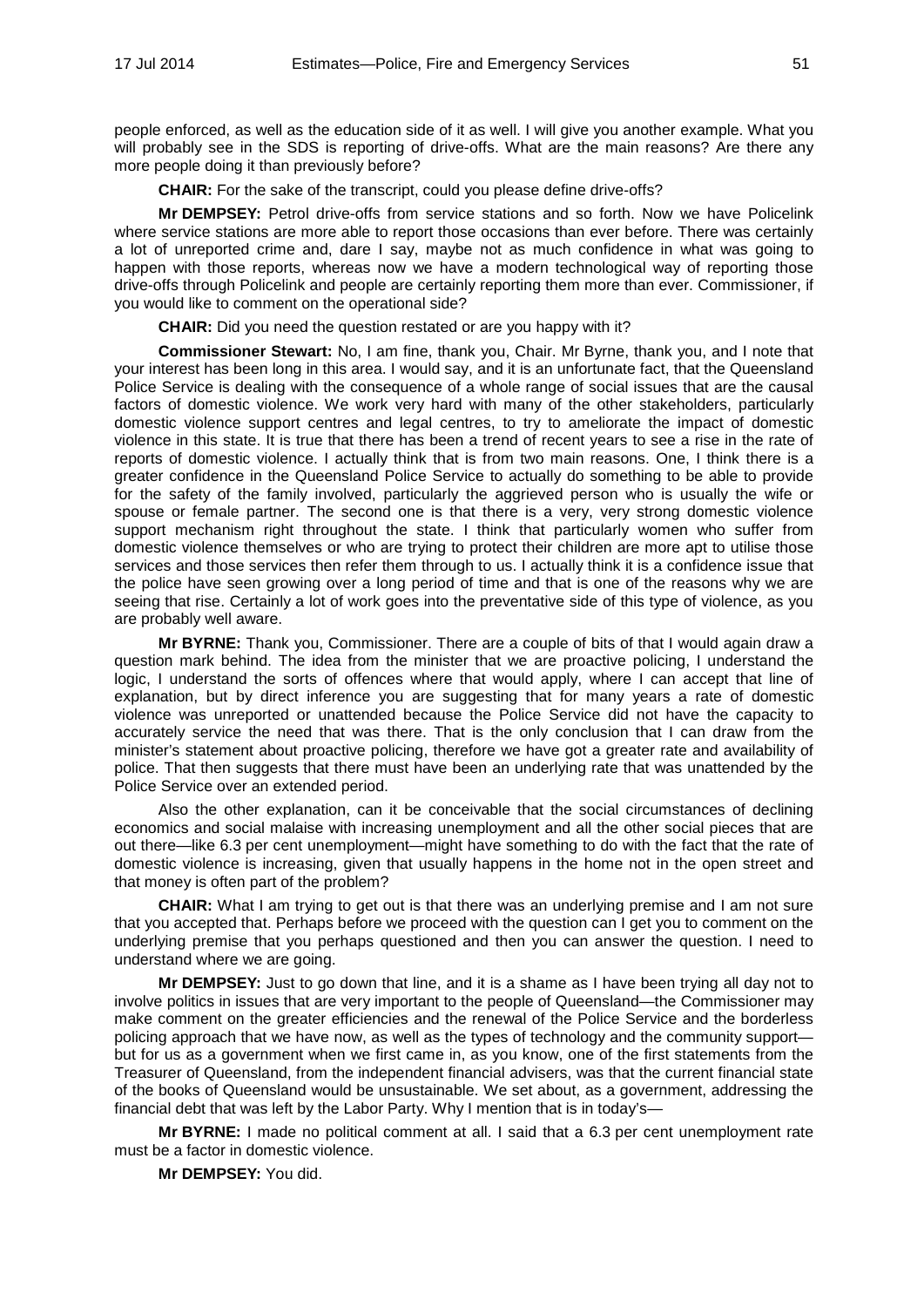**CHAIR:** If you could summarise it briefly. I understand where you are going, Minister.

**Mr DEMPSEY:** Briefly, Labor's neglect, debt and deficit that they left this state, \$450,000 every hour of Labor debt, would recruit and train eight new police officers. It would procure and fit out nine extra police vehicles. It would recruit and train nine new fire officers. It would also procure and fit out three new rural fire vehicles. Twenty-four hours of the Labor debt that was left this government and this department, which had to rely on money being borrowed from overseas because we could not obviously facilitate the loss of our AAA rating, one day's interest, would mean three extra police helicopters in the sky. Why I want to reiterate that is—

**CHAIR:** Just make it brief, Minister.

**Mr DEMPSEY:** Very briefly, through you, Mr Chairman, obviously we have set a course of making sure we have more police, more technology and greater strength in our legislation to be able to have more police out on the beat than ever before. I say to the member for Rockhampton, if we had not been in such dire straits with the financial situation that was left by the Labor government how many more officers, how many more jobs would police have been able to be out there assisting their communities, how many more resources would be going out to the community sector in relation to domestic violence and so forth? It is all right for him to scream about one angle and then blame, but he has to remember his history when he comes to this committee—through you, Mr Chair.

**Mr BYRNE:** You are saying there is no connection between unemployment and domestic violence?

**Mr DEMPSEY:** You can give it, but you cannot take it.

**Mr BYRNE:** Is that the statement?

**CHAIR:** Gentlemen, hold on for one moment. I understand where you are coming from, but I think the question is with Ian Stewart, the Commissioner. There was an underlying premise I wish you to accept or reject and then we will get on to answering the second part of the question so that we can get this back on to estimates. Now, do you accept the premise that was put forward or is it something that needs to be commented on; can we do that first?

**Commissioner Stewart:** If I may be given the opportunity to comment, Chair, and thank you for that opportunity, and again thanks, Mr Byrne, for the question. I know how passionate you are about the safety and security of our most vulnerable people in our community who are our young people, but then probably the second most vulnerable are our women and our elderly. I would like to assure this committee, I would like to assure Mr Byrne, that there is no lack of capacity within the Queensland Police Service to deal with calls for assistance from people in strife, people who are being bashed, people who are being harassed in their homes by a partner or another loved one. That has never been the case. The oath of office that we swear as police officers says, primarily, we are responsible for the safety of our community and that will always take precedence over any other job. I talk about boundaryless policing as part of our overall renewal and our philosophy and I want to assure you that that is the case. But it is also boundaryless in terms of when we prioritise our calls for service the safety of individuals always comes first. A stealing or a break and enter will potentially be at lower priority than a call for service where someone is in danger. I want to give you that assurance that it has never been a capacity issue. What I am saying very clearly is I honestly believe, through my experience throughout my service, and I would hope that my colleagues would back me on this, I honestly believe that there is a rise in confidence in the service to deal with domestic violence appropriately. I think that is one of the reasons—one, not all, one of the reasons—why we are seeing at the moment a rise in domestic violence reports to the Queensland Police Service. And we will always deal with them.

**Mr BYRNE:** Thank you for your rational answer, Commissioner.

**CHAIR:** Is all that part of it satisfied?

**Mr BYRNE:** That is fine.

**CHAIR:** I have a couple of things. I talk with my local inspector. Prior to that, I have always been concerned—and I think the minister touched on it—with the amount of paperwork to deal with domestic violence.

# **Commissioner Stewart:** Yes.

**CHAIR:** I will leave that aside just for one moment, because you did help us in this committee's inquiry on strategies for prevention of crime.

**Commissioner Stewart:** Yes.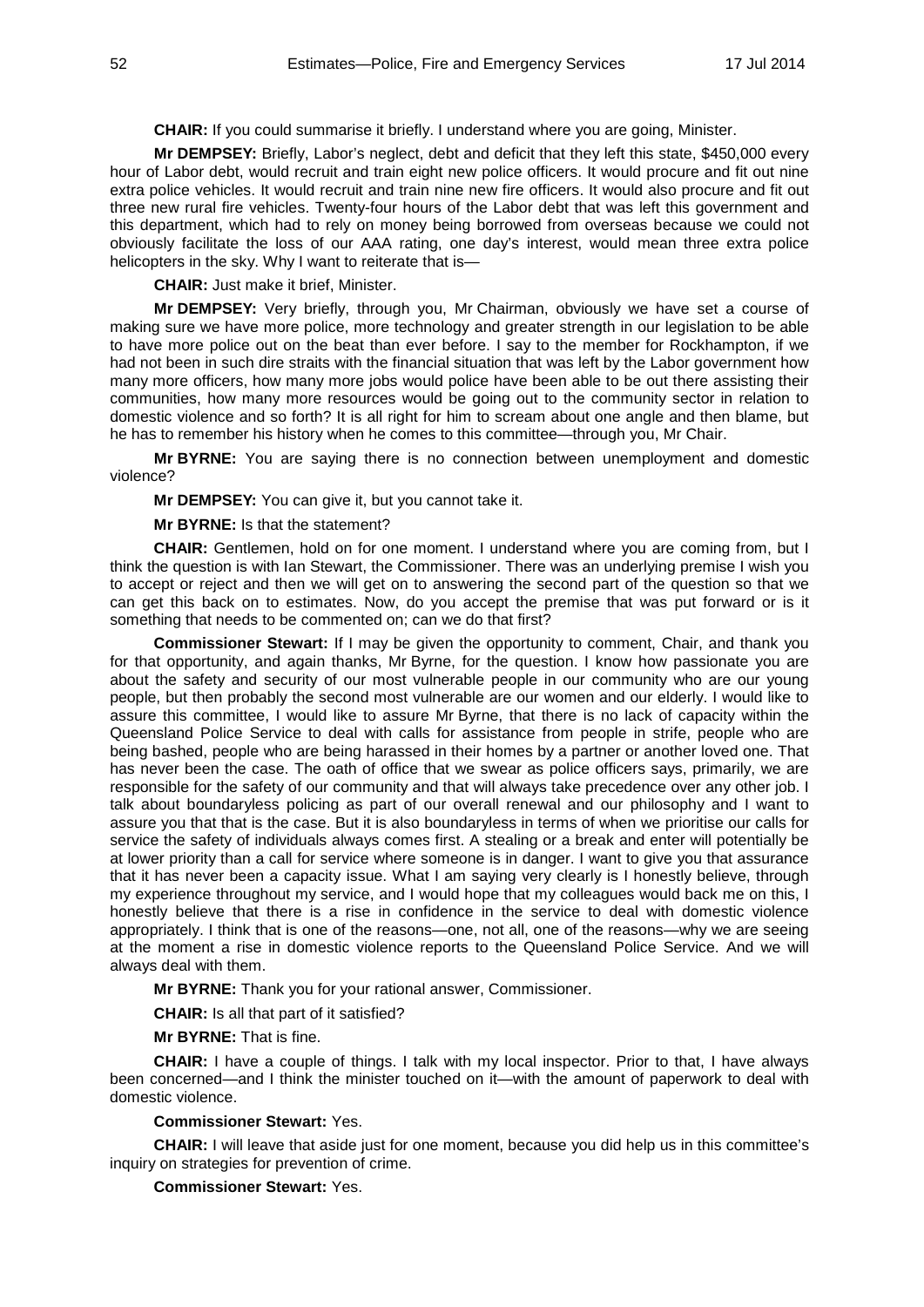**CHAIR:** You mentioned that you worked intimately with Griffith University and obviously that issue came up about data. Really what I am trying to get at is: are you equipped or does there need to be further legislative intervention in terms of the money we are spending on domestic violence to try to drill down as to what is happening in the community and formulating preventative measures by which we are able to help families get back on to a rational path?

**Commissioner Stewart:** Thank you, sir. Can I just say that since the minister took over this portfolio he has insisted that we follow up on our procedures with domestic violence and the administrative side of it, because it is an issue and we have a review afoot at the moment. The government have stated a number of times to me personally but quite publicly that should we need legislative support to do things better they will always look at that favourably. I am very hopeful that, working with all of the key stakeholders—because this is a very big issue. As I said, we end up dealing with the consequences. There are other parts of this equation that I think need to be looked at and, to the minister's credit, he is supporting that very, very strongly. So that is in train.

Ultimately, and I should have said earlier, it is not just about the confidence in the Queensland Police Service. I think the community is actually changing and I think the culture in the community is changing. We now have people who have the courage to stand up for themselves and come forward, whereas before I do not know if that always occurred. I think this is a cultural thing.

**CHAIR:** Member for Rockhampton, would you like to ask a further question in relation to the review? He might have a better handle on how to express it.

**Mr BYRNE:** Commissioner, the Domestic and Family Violence Strategy 2009-2013 is the strategy that is being reviewed, I assume? That is to be reviewed in 2014—the Queensland Police Service Domestic and Family Violence Strategy 2009-2013.

### **Commissioner Stewart:** Yes.

**Mr BYRNE:** The commitment I recall was to review it in 2014 with a view to developing another strategy or another way forward.

# **Commissioner Stewart:** Yes.

**Mr BYRNE:** How close is that review to delivering recommendations or a roadmap or whatever you are going to create?

**Commissioner Stewart:** We are certainly down the track of developing a draft strategy and certainly new ways of us potentially looking at handling domestic violence. There are other models out there and there are other thoughts on how to best intervene in a very positive way to stop this very insidious type of assault and crime occurring and offence occurring within that context.

**Mr BYRNE:** What is the time line for the new way forward, the new strategy?

**Commissioner Stewart:** I do not have that at my fingertips and I am very sorry for that.

**Mr BYRNE:** It is not critical. You can take it on notice.

**Commissioner Stewart:** Can I assure you that this is one area that has been exercising our minds for some time and continues to do so because we always want to try to get better our response to domestic violence.

**CHAIR:** I call the member for Toowoomba North.

**Mr WATTS:** I appreciate the opportunity to ask a question. Minister, and also to the commissioners, I, along with my colleague in Toowoomba, John McVeigh, am very interested in the different things that the Queensland Police Service is doing to enhance community safety in Toowoomba and the Darling Downs. With reference to page 2 of the SDS, I am interested in, as I am sure my colleague John McVeigh would also be interested in, what Queensland Fire and Emergency Services and the Queensland Police Service are doing for our community in Toowoomba and the Darling Downs.

**Mr DEMPSEY:** I thank the member for the question. I thank the member and Dr John McVeigh for all the work that they do in keeping their community safe and also for giving me an update and advice on other ways that we can help protect the communities of Toowoomba and the Darling Downs in particular. Obviously our government certainly has a strong plan for a brighter future for the people of Toowoomba and the Darling Downs, and one of those areas is that of safety, making sure that whilst we have a great state we also have a safe state and a safe Toowoomba and Darling Downs community.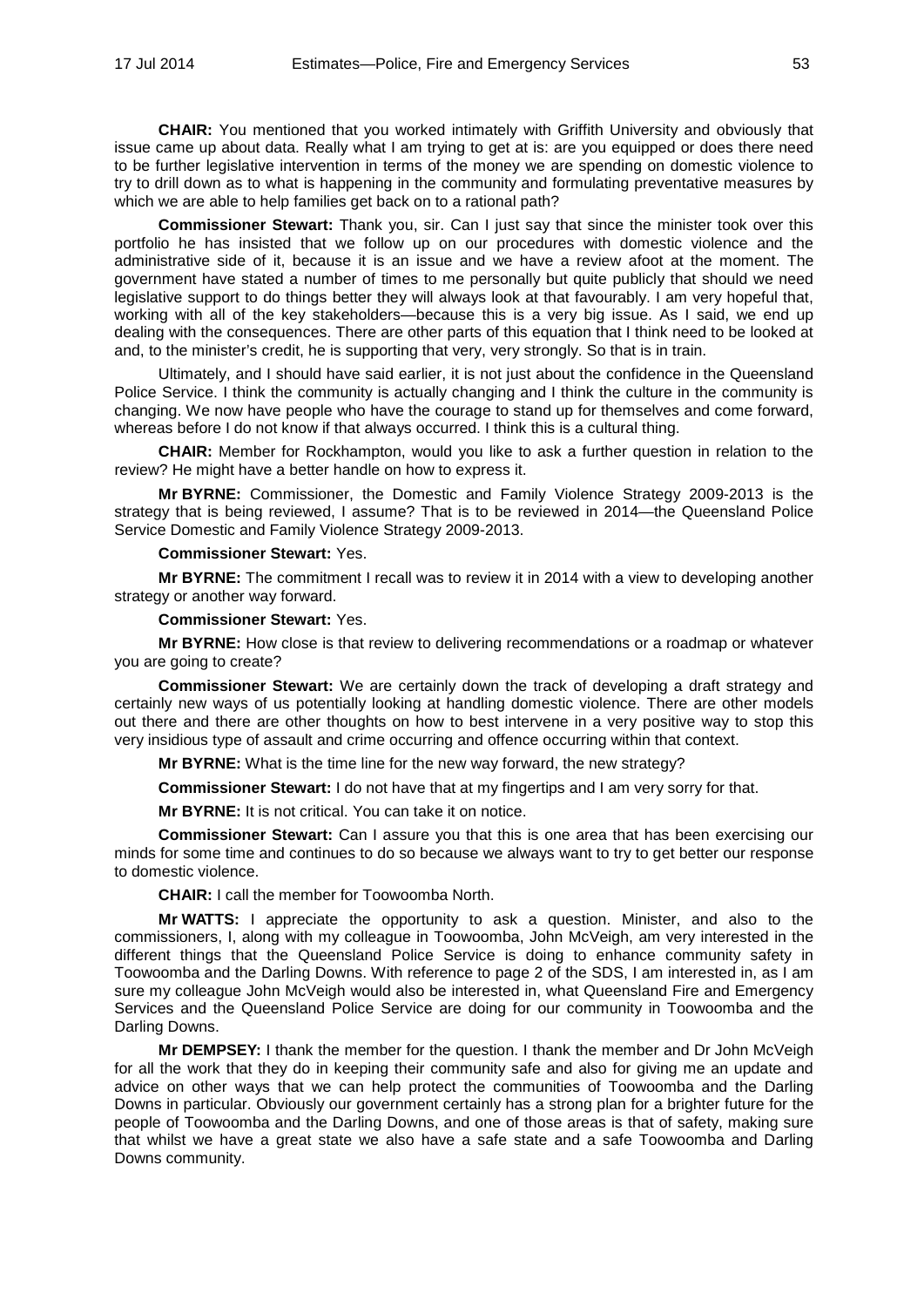Whether it be officers in Toowoomba or safer farms on the Darling Downs, we are committed to revitalising front-line services in the region. We started that process in 2012 by renewing the focus of the Queensland Police Service and the Queensland Fire and Emergency Services to front-line service delivery. I just want to reiterate that when I wake up every morning—and as every member here from the LNP recognises—and we talk about supercharging the Queensland economy, for me, as a minister with the privilege to have this portfolio, it is about ensuring that we have not only the safest state in Queensland but also the best services of any police, fire and emergency services in the whole of the nation. We continue to work towards the delivery of that and making sure that we have the resources on our front line.

As mentioned before, the process of service delivery is achieving great results for local families. I am proud to be able to report that from 1 July 2013 to 31 May 2014 there has been a three per cent decrease in the total rates of offences against a person in the Darling Downs police district when compared to the same period last year. There has also been a two per cent decrease in total property offences in the area compared to the same period last year. In terms of subcategories within total property offences during this time, there has been a five per cent decrease in the rate of break and enters, a five per cent decrease in the rate of property damage offences and a seven per cent decrease in the rate of unlawful use of vehicles.

The division certainly has been successful in securing many officers. The area has benefited from an increase of 31 police officers from 1 April 2012 to 30 June 2014. So the Toowoomba division has increased by 22 officers and Gatton by four officers. The balance of the increase was distributed across the Toowoomba and Darling Downs area. So the actual numbers within the police divisions in the Darling Downs area was 245 to April 2012; now there are more than 276 officers. The Darling Downs police district aims to deliver safer communities as well as on the enforcement side a number of initiatives in relation to education.

There have been some magnificent results in relation to traffic enforcement right through to Adopt-a-Cop and our school based police officers. We made an election commitment of 15 additional school based police officers. We have delivered on two school based police officers for the Darling Downs—one being for the Lockyer District High School, and I know the member for Toowoomba North was pleased to be able to deliver one of those additional officers for the Toowoomba State High School in his own electorate. There are many things I would like to say, but I would like to pass to Commissioner Lee Johnson, the Commissioner for Queensland Fire and Emergency Services.

**Commissioner Johnson:** Thank you, Minister. In the Toowoomba and Darling Downs area we have had a very proactive campaign based on principally our Rural Fire Service and volunteers of late to get the 'Prepare.Act.Survive.' message out. In particular, letterbox drops and supporting information have been conducted within the Toowoomba Regional Council area including Crows Nest, Millmerran, Gowrie Junction, Gowrie Mountain, Meringandan, Jondaryan and Ravensbourne. This ensures that the message of preparedness is delivered to those people who need it most.

Recently, from talking to some people in that area, this rather much colder snap than we have had for a while is probably having quite an effect on some of the grass land in that area. Already recently we have seen some early fires—Peachey State Forest last week—and a number of fires in the area. The ability for encouraging people to take hazard mitigation activities is paramount in our mind, and we are working with stakeholders and community members to ensure that that does happen.

Our response capability has certainly also been strengthened in the greater district with the recent completion of a new fire and rescue station at Clifton. I will be attending—and I think Assistant Minister Malone will also be attending—there on Saturday morning for the official opening. Captain Peter McKenzie, well known in the Clifton area, and the staff there are already enjoying a brand-new facility. As well, a new station for Pittsworth is under development and part of the capital works program. Certainly we are also improving our vehicle fleet in that area.

Part of our operational vehicle capabilities that have been upgraded include the development and construction of a new command support trailer to enhance incident management within the Darling Downs and the installation of thermal imaging cameras on all fire appliances in Toowoomba and the Darling Downs to enhance fire service operations. That basically allows us to, if you like, see through smoke and helps very much in both search and rescue in a structure fire, but also locating the seat of a fire during fire operations enables us to target more effectively our firefighting and fire suppression operations. So that technology boost has been well received.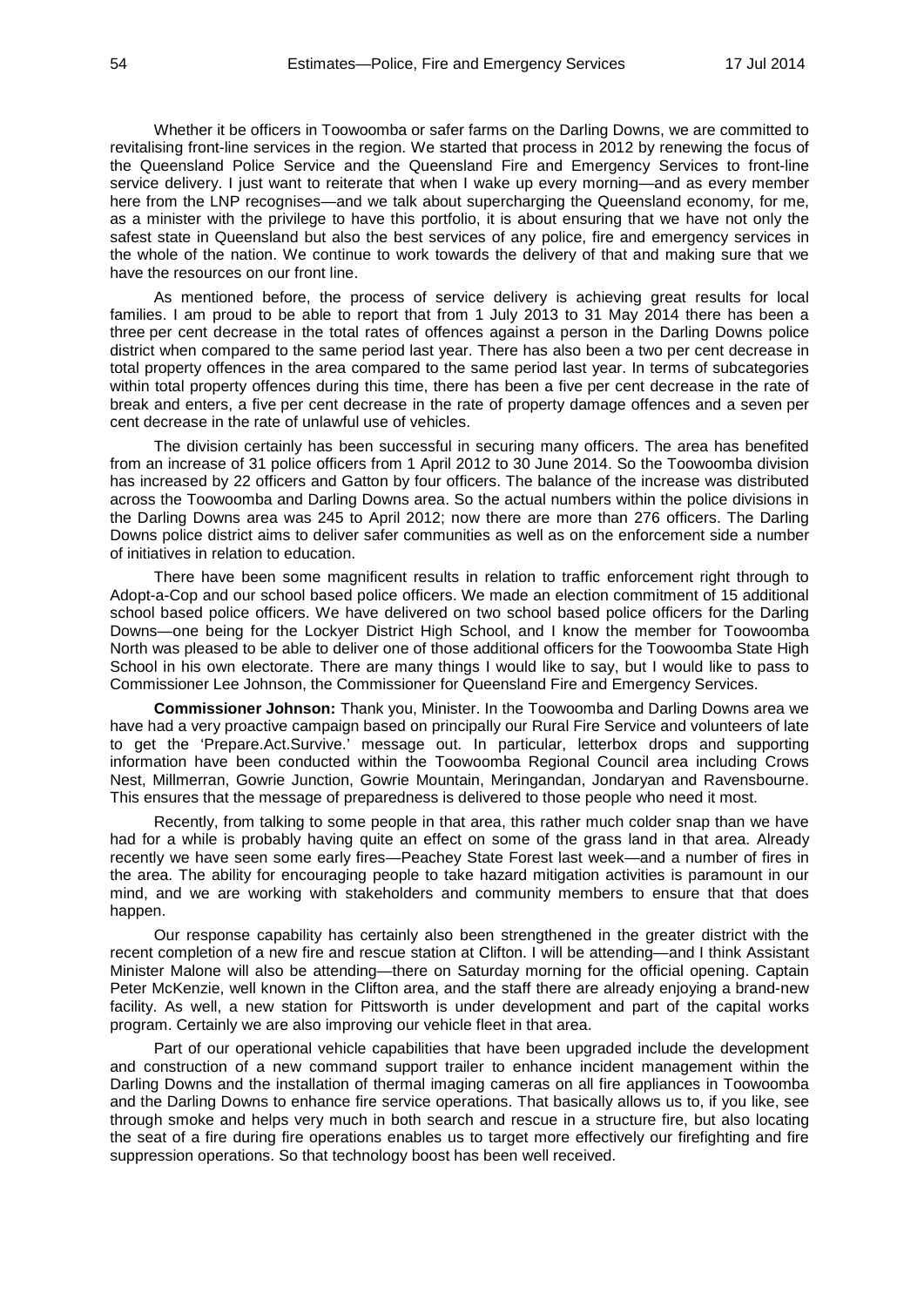Additionally, on a slightly different note, in the Warwick area, together with Ergon, we have been utilising the Ergon digital radio network for a trial mainly with our Rural Fire Service volunteers in a new band just to look at potential opportunities that may arise or where we may further go with enhancing radio communications at a later stage. That trial has been very well received and supported by both our paid firefighters and our volunteer firefighters.

We have also had a focus on preparedness and prevention, including an additional water supply has been established to enhance firefighting operations during bushfires—that is, water tanks or water points have been installed through a collaborative effort with the Toowoomba Regional Council for firefighting purposes on the Darling Downs and Western Downs. The number of volunteer community educators has been increased in the region, increasing QFES capacity to engage in and inform the community especially during bushfires.

I mentioned earlier about the volunteer community educator program and how important it is. In fact, one of the very clear results that came out of the royal commission into the Black Saturday fires in 2009 was the fact that, if you like, what we might describe now as information operations are just as important as firefighting operations, if not more important. The most important thing in some of these circumstances is that it is not unrealistic even in Queensland for bushfires to be of such an extent that trying to actually combat them in any form of direct firefighting is just not possible. It is more important to keep the community informed about where the fire is going and where it is likely to be within different time zones. So the community educators have a very key role in that operational sense, working with our public information officers as part of our incident command system to inform people. Whilst firefighting is obviously important, keeping people informed, and even more importantly helping people to prepare their properties before a fire even starts, is equally as important. That group of our volunteers has done outstanding and sterling work.

Also, we are very active in the disaster management space. A community engagement officer has recently been appointed to liaise with local governments in the area to develop community engagement initiatives and to develop and deliver disaster preparedness messages. We participate in all sorts of community activities—things like workshops, community promotional days and getting that message out. You will often find today Rural Fire Service and SES volunteers side by side at those sorts of community fairs and community events contributing to delivering a very broad-ranging hazard awareness and safety message. They do a great job.

More flood boats will be delivered to Dalby, Warwick and Miles to support the SES groups. The Toowoomba Regional Council disaster management plans have been reviewed to ensure that appropriate arrangements are well documented. Disaster management training is continuing to be delivered to local government and key stakeholders to enhance their preparedness and response capabilities. We are also working with the Goondiwindi Regional Council to undertake a restructure of the SES out there to improve their operational capabilities.

I have already met a number of the mayors across the Darling Downs and Western Downs. Part of my visit is to reassure mayors and local governments that during the change to the QFES we will further reinforce our support to local governments and not let them down and we will be right beside them in assisting them both in developing their disaster management plans and also, importantly, engaging in multiagency exercising and testing of those plans. That is critical. I am sure the inspector general will be keeping a very close eye on our progress in that area and how we go about delivering not only support to our local governments but also contributing to the whole performance of the disaster management arrangements in Queensland.

# **Proceedings suspended from 3.32 pm to 3.39 pm**

#### <u>ഇ</u> **[CHAIR:](http://www.parliament.qld.gov.au/docs/find.aspx?id=0MbaLACSC20140717_153942)** I call the member for Toowoomba North.

**Mr WATTS:** I wanted, if I could, to let the Police Commissioner comment on my last question. Did you want me to repeat the question?

**CHAIR:** I think that would be wise.

**Mr DEMPSEY:** I am happy for you to move on to the next question. The fire and emergency services commissioner has outlined his areas of responsibility. I have reported on the additional police officers for the area. The figures speak for themselves in relation to the decrease in crime. Have you got an additional question?

**CHAIR:** I think the member for Toowoomba North wanted an additional question. If you might ask it briefly then we will move on to the member for Bulimba.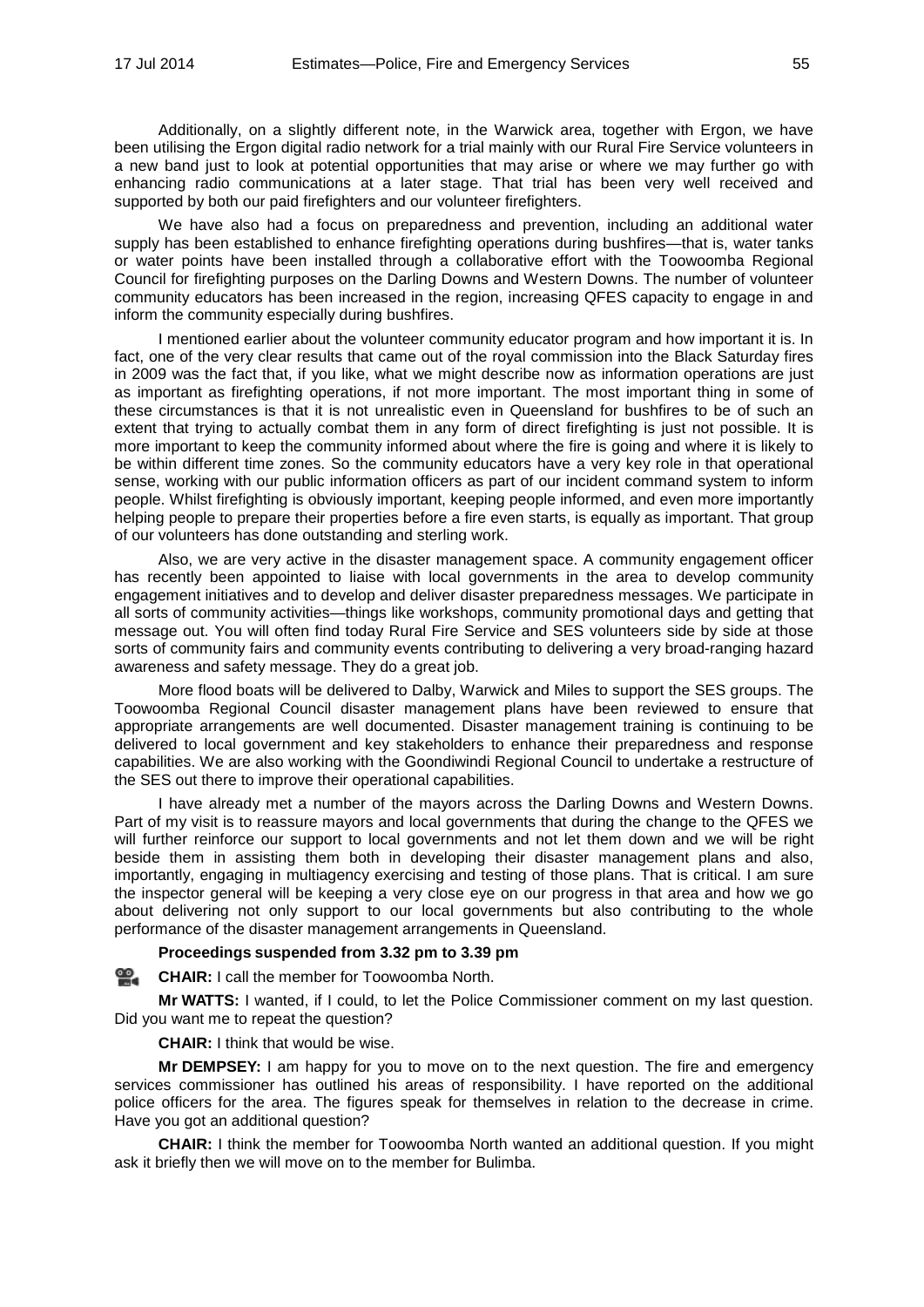**Mr WATTS:** My additional question ties in with my question from earlier today which related to the Safe Night Out Strategy. Could you outline how the legislation will address out of control parties? This is particularly with reference to page 8 of the SDS where it refers to developing strategies to address unacceptable behaviour at out of control parties. I see the relationship between the Safe Night Out Strategy and where people concentrate their socialising activities. I would like to understand how the legislation will help keep control of out of control parties in suburbia and make sure that people in suburbia can have quiet enjoyment of their homes. The CBD is the appropriate area for people to have a good time late at night.

**Mr DEMPSEY:** I thank the member for the question. Recently we introduced changes to the Police Powers and Responsibilities Act which addressed the issue of Facebook parties and noise abatement for out of control parties and events. We have given police this additional legislation as well as, as I said in answer to your other question, increased numbers of police officers along with additional infrastructure and technology for Toowoomba and the Darling Downs. We are ensuring that police are not behind desks, to use simplistic terminology, for a greater period than they need to be.

We have seen a dramatic reduction in the number of Facebook parties. Police officers and the community have embraced the change in the noise abatement provision from 24 hours to 96 hours. I will ask the commissioner to make some comments on that because there is a distinction between the Safe Night Out Strategy and dealing with out of control parties in neighbourhoods.

**Commissioner Stewart:** Thank you for the question. These are quite distinct areas of operations for the Queensland Police Service. There are some interesting crossovers. I mentioned this earlier today. One of the great initiatives that goes with the Safe Night Out Strategy is the education that will go into all schools. I personally believe that that will have a major impact on the types of parties that we are talking about here that occur out in the suburbs.

I do not have the figures with me, and I am sorry about that, but anecdotally I can tell you that prior to the implementation of the extra legislation around out of control parties I was personally seeing what we call significant event messages every weekend. I would see two or three of them where we would have a major issue. I cannot remember the last time I actually saw one. It would be months. To me that is an indication that this issue is being dealt with very successfully with the new legislation. Again, it comes down to increasing respect through the deterrent effect of the legislation. Our officers are being able to respond very quickly to these parties.

I will say that in the cooler months we do see a reduction in the number of large gatherings, particularly of young people, out in the suburbs. So maybe I am being a little bit too optimistic, bearing in mind we are in the middle of winter. Certainly, the police on the ground anecdotally are very comfortable with the new legislation on the suburban out-of-control parties and that they can finally attack the root causes. The root causes particularly are these individuals, in many cases, who are actually making money out of those parties, but had absolutely no responsibility at all. Is that enough information for you?

**Mr WATTS:** Yes, that is good, thank you.

**CHAIR:** Member for Bulimba?

**Mr DILLAWAY:** Thank you, Chair. To keep in line with some of the questioning from my colleagues on the committee, Minister, I would reference again page 2 of the SDS. What are the Queensland Fire and Emergency Services and the QPS are doing to enhance community safety across Brisbane's southside?

**Mr DEMPSEY:** I thank the member for the question. As a government with a strong plan for a brighter future for all Queenslanders, Queensland Fire and Emergency Services and the Police Service are committed to enhancing community safety in South Brisbane and surrounding areas. From 1 July to 31 May, there has been a 10 per cent decrease in the rate of total personal safety offences in the South Brisbane district when compared to the same 11-month period last year. There has been a 16 per cent decrease in total property offences in the South Brisbane district for the same period. In the categories of total property offences, we have also seen a 19 per cent decrease, equivalent to 1,306 offences of unlawful entry. That is a large decrease in that particular area. There is a 17 per cent decrease in other property damage, a 21 per cent decrease in unlawful use of a motor vehicle and a 14 per cent decrease in other offences. Those are certainly quite remarkable achievements. We have seen officer numbers increase by 112 police officers, from 1 April 2012 to 30 June. The Inala division increased by 15 officers, Upper Mount Gravatt by 14 officers and the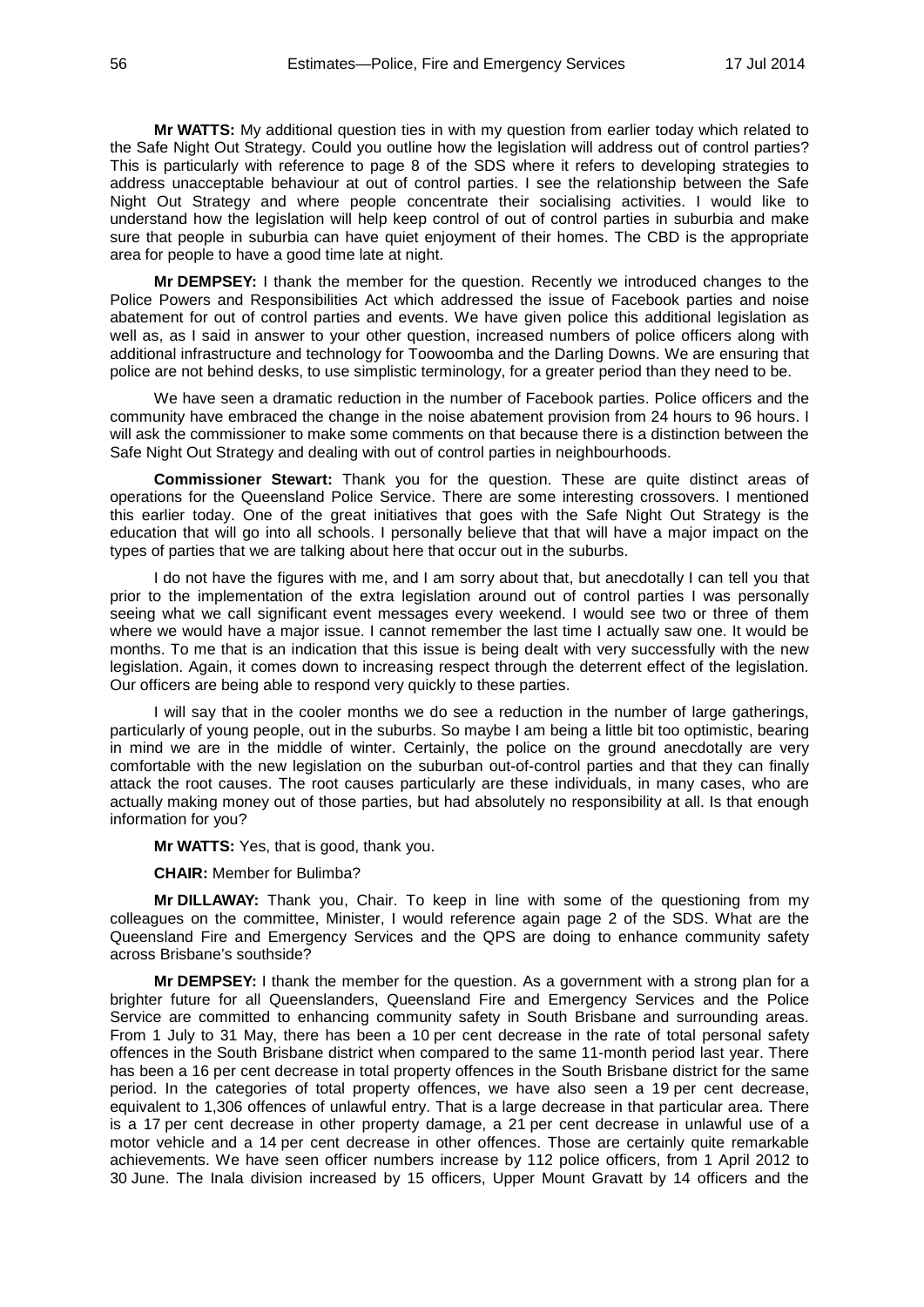balance is spread across the South Brisbane area. We are making sure people can get on with their lives and work and raise a family in South Brisbane. The actual numbers for the South Brisbane area were 615 in April 2012; there are now 727 officers. That ensures the safety of all people in those areas. We have the Adopt-a-Cop program and other crime initiatives on the ground.

One of the most pleasing aspects is that our police liaison officers have been able to work with diverse cultural groups, attending forums and sharing information. Cultural groups from Chinese, Indian and African nationalities are certainly represented. Our officers are doing a magnificent job in all those areas. I have a large brief before me and I could talk about some of the successes of policing in South Brisbane, which is coupled with the great effort that the Queensland Fire and Emergency Services have been doing. We have dealt with matters on the Brisbane River to coordinating the response of over 300 SES workers deployed for the G20 event in November this year.

From a whole-of-government perspective, these things are not happening by accident. It is happening because we have a government that is committed to a safer Queensland and a government that is certainly into action and making sure that we empower our emergency services and give them the respect and the equipment that it is needed for them to serve their communities. We see such figures from the Gold Coast to the Darling Downs and South Brisbane. They are significant figures and they certainly are a testament in themselves. Obviously, we recognise the great work that the officers are doing and also the community in which they serve. I am a proud Queenslander and I want to make sure that we have a better Queensland for future generations. Police Commissioner, would you like to make a brief comment?

**Commissioner Stewart:** Thank you, Minister, and it will be brief. There is one issue that I would like to bring to the attention of the committee and it relates to some wonderful work that the police have done in the South Brisbane area more broadly. Task Force Integrate is a multiregional, multidisciplinary borderless property crime operation that ran from 1 July 2013 to 30 March 2014. It was based on the South Brisbane, Logan, Gold Coast, North Brisbane police districts and Ipswich. Our primary focus was the South Brisbane and Ipswich areas. The task force used a collaborative approach to stop offending, increasing community safety and reducing demand on policing services more generally. The task force trialled some new and expanded current methodologies and technologies. They were one of the first to take on board the use of the mini iPad technology that we are now rolling out more fulsomely. They also used ANPR, which I commented on earlier today. It had aerial support with the police helicopter and it had a dedicated intelligence cell incorporating an evidence-collection component.

The task force contributed to a significant reduction in reported offences across South-East Queensland in a range of offences including unlawful entry, unlawful use of a motor vehicle and evade police. The operation saw 555 persons arrested in relation to 2,508 offences. The template has now been used a number of times for other task forces throughout the state. We are very proud of the work of Integrate and the ongoing effect, I believe, it is having on property crime in the South Brisbane area. Thank you, Chair.

**CHAIR:** Thank you, Commissioner. Member for Nicklin?

**Mr WELLINGTON:** Thank you, Mr Chairman. I will be brief. I would like to put a question to our Commissioner of Fire and Emergency Services. Commissioner, I take you to page 37 of the service delivery statement. At paragraph No. 7, reference is made to the Police and Community Safety Review, which identified the higher rate of system initiated false alarms as a major current inefficiency. My question is pretty specific: have any resources been allocated in this budget to investigate how other states manage this inefficiency and this cost to the service?

**Mr DEMPSEY:** Just before answering that, it is a great question and one that we have been following up for a number of years. As part of the overall restructure of this portfolio, it was certainly highlighted that the sheer amount or the percentage—

**Mr WELLINGTON:** Waste of time—

**Mr DEMPSEY:** Yes. Attendances at these false callouts, coupled with the flippancy of certain people on the other end, really makes you shake your head at times. Commissioner, are you happy to comment in that regard?

**Commissioner Johnson:** Thank you, Minister. Thank you very much for the question. This is an area of great concern to us and also one of the recommendations as a result of the PACSR review. A project team has been allocated to undertake a range of options to help reduce this. Before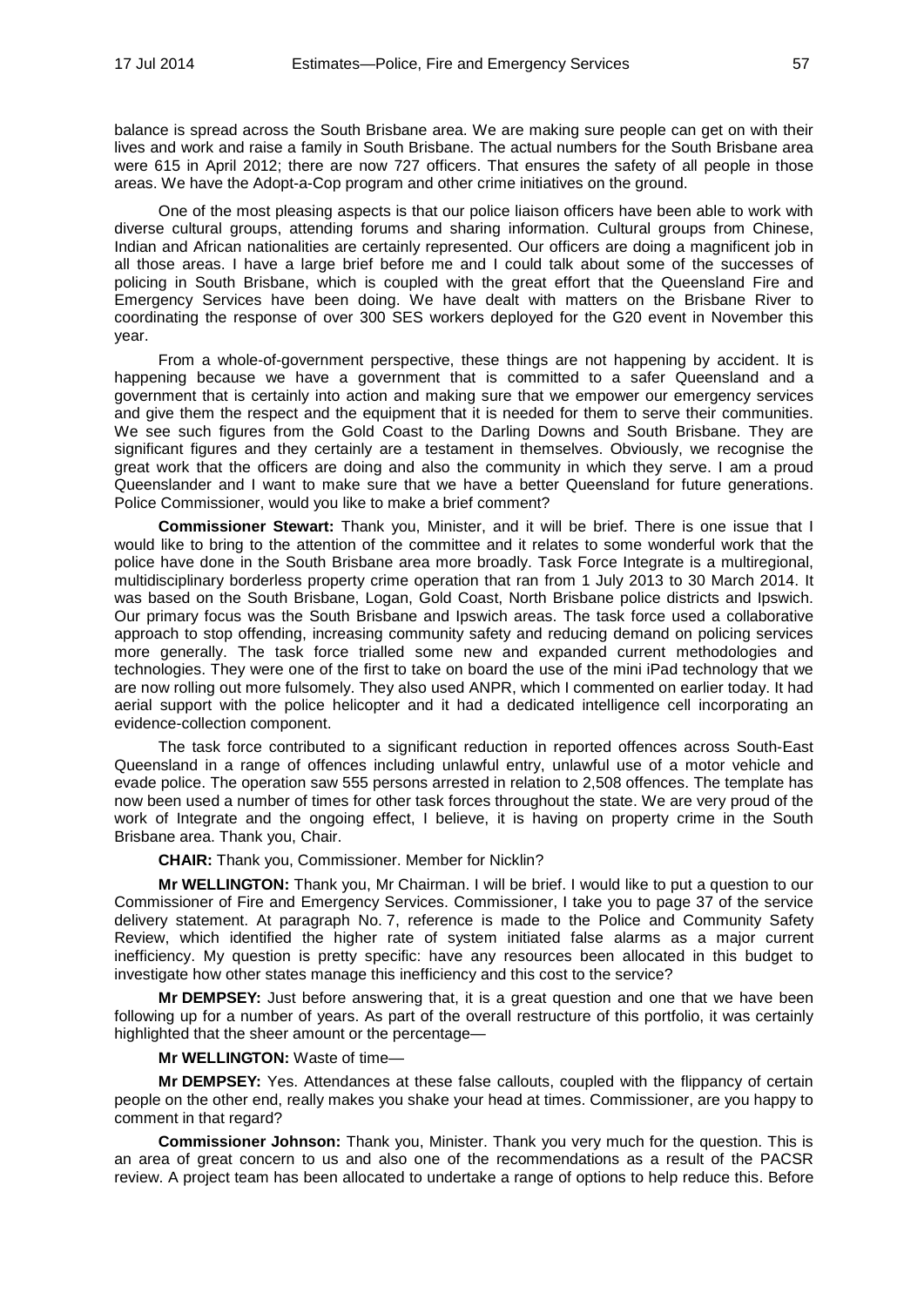I mention that in a bit more detail, just as an example, we had been doing a range of activities in this space, primarily with the commissioning of new buildings and what could be done to avoid and reduce unnecessary false alarms being transmitted. For example, in 2005-06, there was an average of 3.67 unwanted alarms per signalling device. As a result of the work that we have done to date, in 2013-14 that is now down to 2.47 per cent. That was in relation to changes to the building design approval system and a few other activities.

We have also monitored this phenomenon, if you like, right across the world. We have been looking at and interpreting different ways that action can be taken to reduce our attendance at these calls. The project team that has been established as part of our transition team and for the implementation of the PACSR recommendations is very well advanced on a range of options where we can reduce our attendance. For example, in the United Kingdom, there are a number of fire and rescue services that no longer attend the premise during daylight hours. They require the occupant to dial 999 or, in our case, 000. Rather than having, for example, a full crew respond to each and every call, particularly in the inner city areas, we are looking at a different type of response model or, in fact, different arrangements that can be put in place to allow the building occupants to better check. These include a very simple mechanism. A lot of the fire alarm systems now, of course, are moving from analogue-type technologies to digital, so that the programming of when the signal is transmitted to the fire department, if you like, can be delayed. In the building process of certain premises, we can approve a little bit more time being given to check whether they actually want the full alarm to proceed through the system.

Thank you for your question. In response to that, there is a great deal of work going on in this space. The project team is well engaged in both consulting with our staff and unions and our stakeholders about what is acceptable. Over time we have increased our false alarm billing charges to try to say to people, 'We would prefer you spent the money on maintaining your alarm system rather than paying us a fee'. Unfortunately, some owners just pay the bill and we still get the alarm. We also have a false alarm response team, led principally from the state community safety unit from a state perspective, but also reaching out into the regional community safety units where they target the top 10 or 20 buildings in a region and go very hard on working with the owners of those buildings and showing them how they can reduce their false alarms. On some occasions, we will waiver the fees that would be normally prescribed to encourage them to invest in and upgrade a little bit more their system and improve its reliability, if you like. There is a great deal of work being done. We are very focused on reducing that core volume, because we believe (1) responding to what subsequently turns out to be false alarms continues to expose people to a greater risk from having to drive under lights and sirens; and (2) our firefighters really could spend their time in a better way.

**CHAIR:** I think if somehow owners were able to pass that levy on to tenants, you might have a different approach. That is just a comment from me. Member for Ipswich West?

**Mr CHOAT:** Thank you, Mr Chairman. I would like to take us to a slightly different area, if that is okay. The Railway Squad is an area that I have some personal interest in, having been formerly of the railway myself. I refer the minister to page 5 of the SDS, which talks about using technology and innovative strategies to be more mobile, flexible and capable of working across boundaries. We have heard a bit about that today. Would you be able to tell the committee about the vital work being done by the railway squad to keep people on our train network safe? Can you give an overview of the staffing, bases and operations that we have in that area?

**Mr DEMPSEY:** I thank the member for the question. It is an important question. As minister, I work with the Minister of the Department of Transport and Main Roads to ensure that we no longer have a system such as under the previous government where government departments worked in silos. We are working together. The Railway Squad provides a dedicated visual uniform police presence on Queensland Rail's city network to promote passenger and rail safety and security. I was thankful to be with the commissioner the other day in Melbourne to see some of the initiatives that they have in that particular state. We have to be ever mindful of the changing needs of people on our transport network. The Railway Squad is made up of over 60 sworn members and includes a dedicated intel. unit, a crime prevention coordinator, a police liaison officer and a firearm explosive detection dog capability. Officers operate across the regions in eight districts. There are four police regions in the south-east corner of the state. Their prime responsibility is for the investigation of all criminal incidents that occur on those particular networks.

It certainly is a large area to cover when you think there are 146 railway stations over in excess of 400 kilometres. Wrapped around that is also a lot of major events that take place in those particular areas. As I mentioned before, I had the privilege of attending the official opening of the Ipswich line in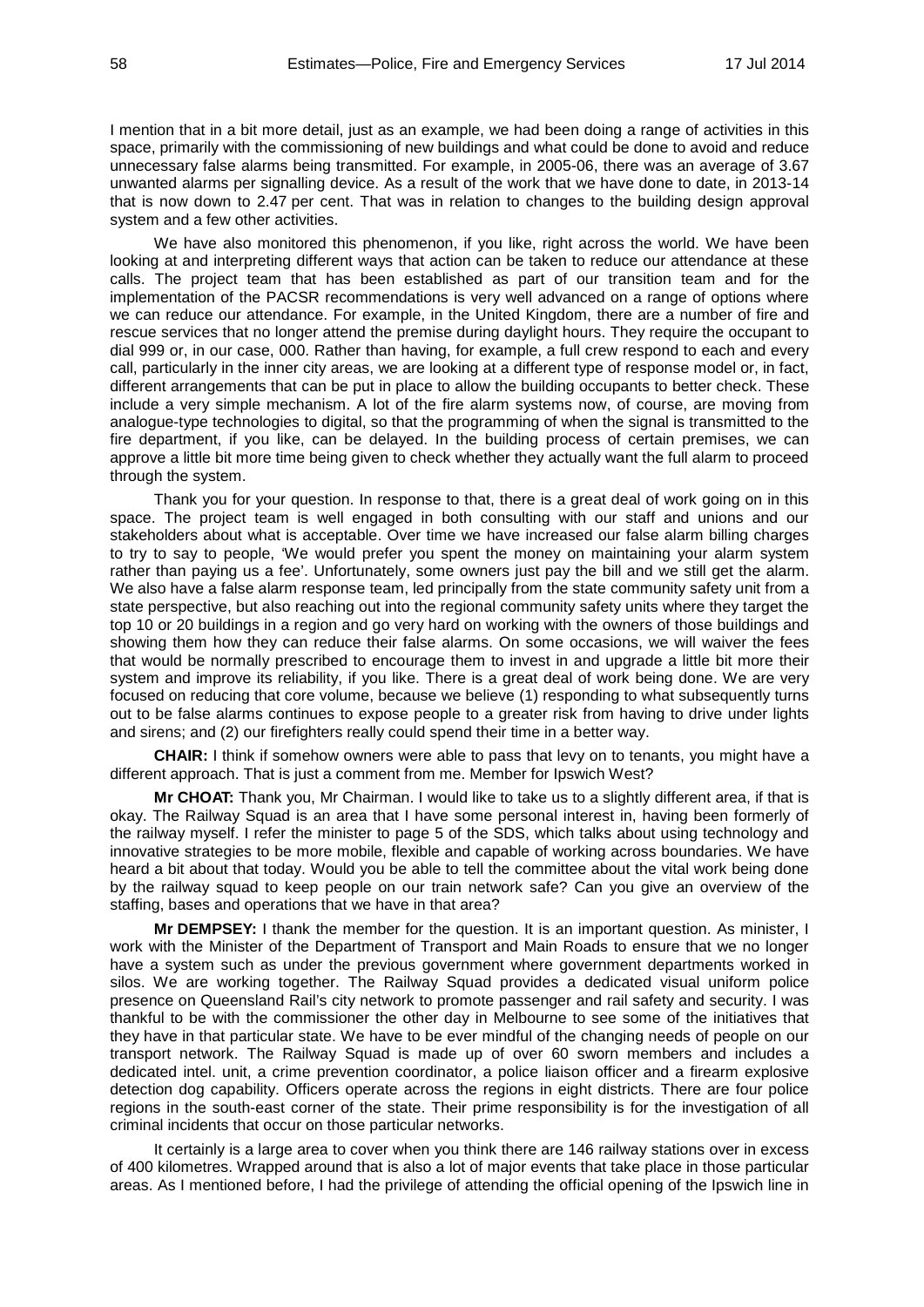the centre of Ipswich. It was great to be able to be in the centre of Ipswich. I have fond memories of being there when the Reeds and a couple of other shops were just down the road. I would often catch the train into Ipswich and bring groceries back home for my parents and so forth. I am not going to go down memory lane too much but suffice to say it is a safer mode of transportation these days than it was then. We will continue to evaluate the needs of railway users because the more people who use those networks, the fewer people there will be on our busy roads, and that means a safer community.

**CHAIR:** Thank you very much for that. I call the member for Rockhampton.

**Mr BYRNE:** Minister, this question is pretty broad, but it goes to the very centre of the future of the entire department and the services that support it, particularly in relation to the performance statement, which I will come back to. I note that the department was not subjected to the recent audit, the Auditor-General's review of performance standards across the rest of government. I think it was deliberately excluded because of the transition it is in. The Auditor-General made some interesting observations. He stated—

The lack of a balanced suite of efficiency and effectiveness standards for 72 per cent of the budget-

and he is referring to this recently published state budget, and most of the people in the room would be aware of this—

makes it difficult for the Parliament to hold departments fully to account.

There is no reason to suggest from that level of evidence and other things he has said that similar observations would not have been applied to the broader department if it was looked at, particularly in light of the comments made by Mr Keelty in his review. Some may be aware that I am not necessarily the greatest fan of parts of Mr Keelty's review. Some things that were said were quite reasonable. In reflecting on the way that resources are allocated and the measurement of things, Mr Keelty said—

The problem is that these increases—

and he was talking about manpower—

have not been based on any knowledge of the unit cost of a Queensland police officer or a detailed understanding of the costs or demand pressures, as discussed above. The Queensland Police Service would greatly assist government decisions by being able to quantify demand, and provide information on the effectiveness of its demand management strategies.

He also talked about new integrated systems being needed and a systems approach to these things. We have heard today the inspector-general talking about standards that he is going to roll out to particular emergency responses and management. I see in one of the performance matrices here that we have language that talks about continuous improvement. So far today I am not sure what system is actually being rolled out as part of this initiative. My first question is—

**Mr DEMPSEY:** I am not going to ask you to repeat it.

**Mr BYRNE:** I am painting a context. I need to understand the system that is being run out here. I understand the intentions and the language. Is the system that is being embraced particularly in terms of continuous improvement or quality systems or standards compliant with ISO9000?

**Mr DEMPSEY:** I thank the member for the question. Most of what he has stated was fact, although there were a few falsifications in the member's statement before he asked the question. I would like to reiterate that part of our strong plan for a brighter future is making sure that we have the most open and accountable departments than ever before from the minister's office right through to all the other government agencies—

**Mr BYRNE:** Do you know what ISO9000 is?

**Mr DEMPSEY:**—and the department that comes under the portfolio. In June 2014 the QAO finalised its report and review of the service standards of 20 core Queensland departments as reported in their 2013-14 Service Delivery Statements. In relation to my portfolio, the review reflects the agencies that existed before the recent machinery-of-government changes. The first recommendation is that departments only group services together where they contribute to common objectives and outcomes. I am pleased to say that the agencies in my portfolio already do this.

The second recommendation is directed towards the Department of the Premier and Cabinet and Queensland Treasury and Trade. The QAO suggests that they review their guidelines. I will ensure my portfolio continues to comply with the guidelines issued by those departments. Finally, the QAO suggests that departments be required to publish an audited performance statement in the annual report to complement their audited financial statements. Again, this is adopted and I will ensure the agencies in my portfolio comply. Again, if we need to make alterations and if there is a need to have this adopted, this certainly will be adopted.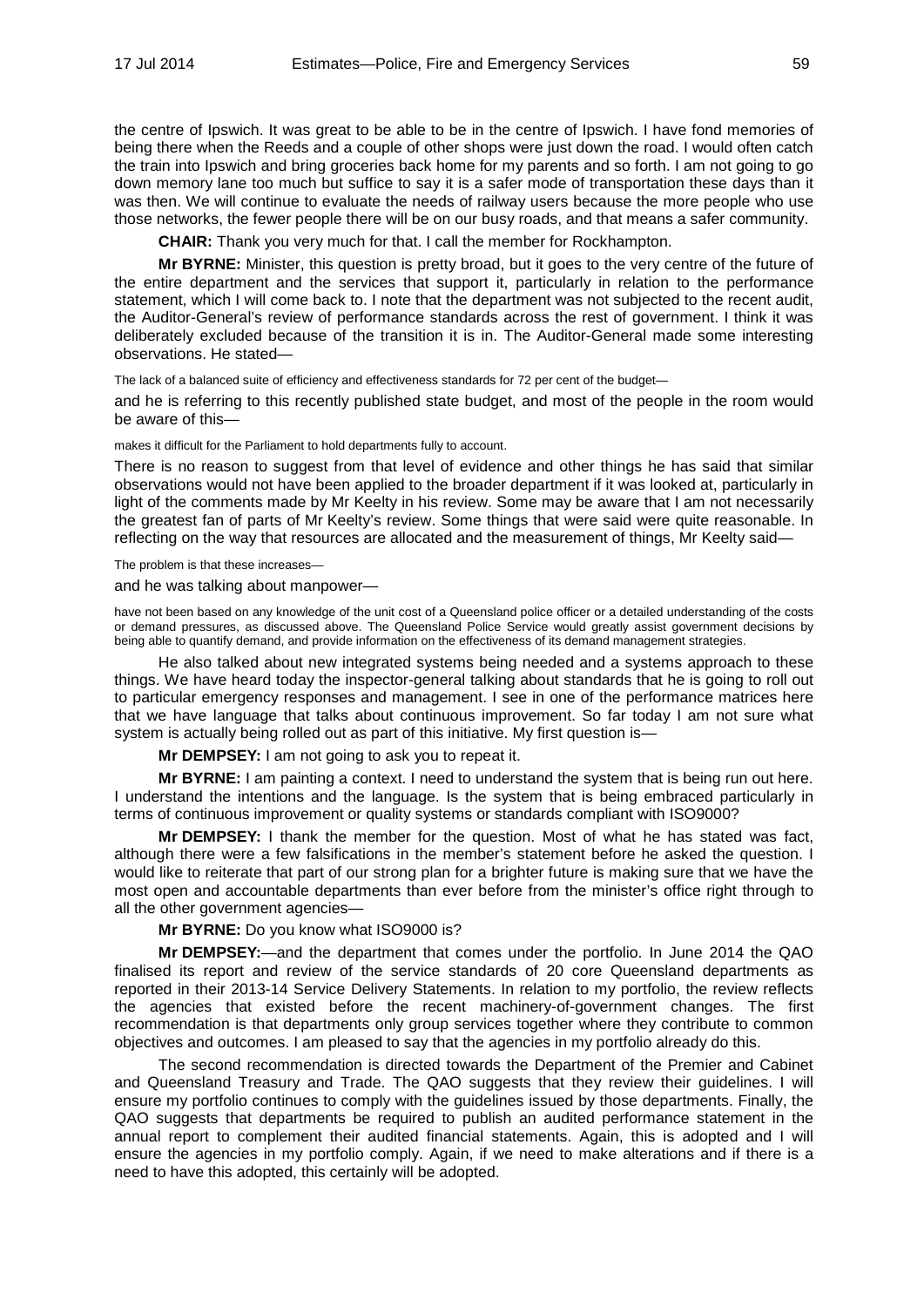My agencies will continue to develop robust and transparent measures of performance in line obviously with good governance right across the board and practices as well as the QAO recommendations and the Department of the Premier and Cabinet and QTT guidelines. In relation to some of the other matters you asked, I would like to refer to Kelvin Anderson from the Public Safety Business Agency.

**Mr Anderson:** We are very new. We were fully formed on 1 July. You will see from the statements that part of our job is to develop performance frameworks. We were not included in the audit and neither were IGEM; we were still being stood up. Having formed first in administrative orders in November, we commenced work. Our act received assent in April and we were fully formed on 1 July. So we are very new. During that period we have already started work on the performance framework and have commenced work on cost attribution models. The creation of the Public Service Business Agency has taken the corporate effort for the portfolio and located it in one place. The side conversation is that there are some other services that we provide which are operational in nature. So we have just created, for example, the Queensland Government Air Service, which is the consolidation of the police and the government air wings and what was Emergency Management Helicopter Rescue. We also have the state government security service and we have just accepted the staff from the blue card.

If I leave them aside as an operational part, your question is more about the corporate part of our business. It has allowed us to focus on the good business processes that would support our two primary partners, our two commissioners. An example of that is around the information communication technology part of the business. We have already looked at all those policies and realigned them in that short amount of time with an ISO accreditation. For the first time we are able to bring the expertise, if you like, into one area and then apply the international standards. It is not a requirement that we go for an ISO accreditation, but we thought that that was best practice.

Similarly, we are working the same with finance and with HR where we have been very, very fortunate to collect together I think one of the best executive teams around government. Each of them has this sort of expertise so that we can free up our commissioners to focus even more on the front-line services. If you look at the current SDS statements as they sit, you will see there are both efficiency and effectiveness measures in there. However, I have to say that because of the nature of that work, the one for the inspector-general is more about effectiveness than efficiency. They do not control any resources; they are more about the assurance that we can have that the right arrangements are in place.

When we look at the performance measures that both police and fire have had over time, they have been good, solid measures because they measure things like the time of attendance and how many attendances there are. These are the kinds of measures that the QAO report thought were good examples and not a kind of very nebulous or a soft sort of measure; they are very, very firm measures. As we go forward, you will see the development this year of the performance framework for the portfolio, but increasingly cost attribution models will be developed. One of those models has already been well and truly developed: the internal resource allocation model. We are currently testing that against police and then, hopefully, we will be able to roll that out over in fire. Already the ICT is a prime example of ISO accreditation.

**Mr BYRNE:** That is refreshing to hear. Is it your intention to have the entire PSBA—all of its processes—mapped and accredited?

**Mr Anderson:** Mapped—certainly. Accredited—I think we will do that unit by unit. The way we have started with the process though is—for example, one of the areas that we needed to put a lot of attention to is HR. For those who know, any uniform service—and I am afraid I come back from that background—we do over time manages to layer process on process on process, particularly around selection, recruitment, discipline and those kinds of matters. Already we are going through the HR policies and rewriting all of those and condensing them. You should not consider the Public Safety Business Agency as a shared service because we are not charging our agencies a fee for service. What we have done is develop a series of service catalogues and all but one of our units has now completed those service catalogues. So if our partner agencies want a service, they simply go to the catalogue and say, 'That's it.' Those catalogues would probably form the basis of the first requirement of any good accreditation against standards.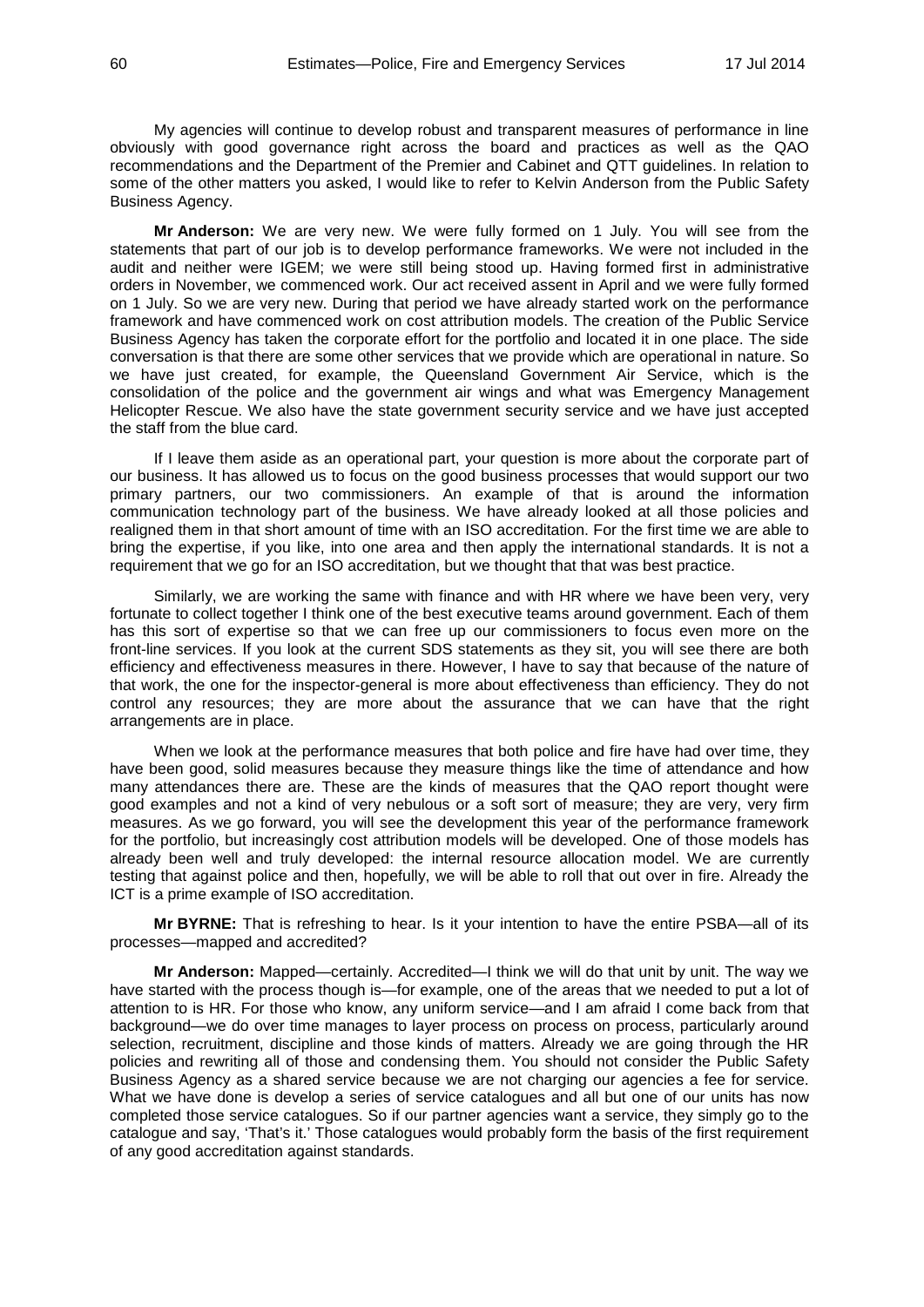**Mr BYRNE:** Who owns the money? You say you go to a catalogue. I understand these things, but who has got the delegation on the choice? Let's say we are going to buy a new truck for anybody in the room. Who has the money to make the purchase? Is it the commissioners or is the PSBA? Who owns the delegation?

**Mr Anderson:** This is a really important point obviously. Commissioners will continue to hold their delegations and be held accountable under the Financial Accountability Act, but I also have my delegations and I have my responsibilities under that act. Each of us has an appropriation. Some of that appropriation comes directly to me and in other cases I am collecting from the partner agencies to provide a service on their behalf. So the assets—you used the example of trucks. If Commissioner Johnson wanted a particular type of truck, he would specify that for me and I would go and buy it.

**Mr BYRNE:** So he is not going to end up with a wheelbarrow?

**Mr Anderson:** No. The critical part is that we simply are a service to our agencies and not in other forms of procurement around services where the procurer became more important than the services. The services will specify what they require. Our job is to provide it on their behalf and to do the best deal we can come up with. An example of that, again in ICT, is we have heard a bit today about the rollout of the mobile data for police. We are now trying to work out back of house how we can leverage that for fire.

**Mr BYRNE:** At what stage do you think you are going to have the process mapping—at least the first cut—completed across all areas of responsibility?

**Mr Anderson:** I would think that the service catalogues do that pretty effectively already. We could easily show you the one for the financial and business services where our service map is quite detailed for all of the financial accommodation services—

**Mr BYRNE:** So we will be able to see this in, say, estimates in the future if we choose to? We will see an input, a process, an output, an outcome and a measurable parameter? Is that what we are heading towards?

**Mr Anderson:** In short, yes. In fact, if we look at the model we have just built for internal resource allocation, we are for the first time starting to look at what resource has been allocated and linking it to an outcome. So what is the crime clearance rate by region? How does that apply to the resources given to that region? So this is built on data for the first time. In terms of my business, we would map out what is the business process for each part of either HR or finance or ICT.

**Mr BYRNE:** One final question, I suppose. The Queensland performance management framework clearly is a critical component, an overarching driver in many ways. Who is the officer accountable that leads within the department or the entire entity? Is it individual compartments, or is it PSBA, or is it the minister's office?

**Mr Anderson:** I should say that it has just occurred to me that assent to my act was actually May and not April. I think I said April, so I am sorry if I led you astray.

The way this will occur is that each CEO—in this case in the portfolios there are four effectively—their delegation and obligations have not changed, so performance will sit clearly with each of those CEOs. My task is to help build the framework that allows them to exercise those delegations and those accountabilities. So instead of four versions of it, you might have one with some variant to it to suit the particular business unit.

**CHAIR:** If I might, Mr Anderson, just to follow on from what the member for Rockhampton was saying—and it is probably not his question—but is this in concert with the QAO?

# **Mr Anderson:** Yes.

**CHAIR:** Obviously they have to do audits and so forth in the future. I would not want to hear in 12 months or two years' time that you are out of kilter with each other.

**Mr Anderson:** No, that is right. In fact, we regularly test with the QAO our approach. There is a single audit committee. QAO is represented. We engage with them about all of our developments and we have been to them talking about our business models and the like, and we will continue to do that.

**CHAIR:** I just might ask the Commissioner. I know that in my regular consultations with my inspector in Ipswich for some time we have had the analogue system—well, we have only had the analogue system, and clearly with that system of radio contact I have heard about our officers using mobiles phones at night so that criminals do not know that they are coming and so forth. So is the digital system anticipated in the future? And is it the near future?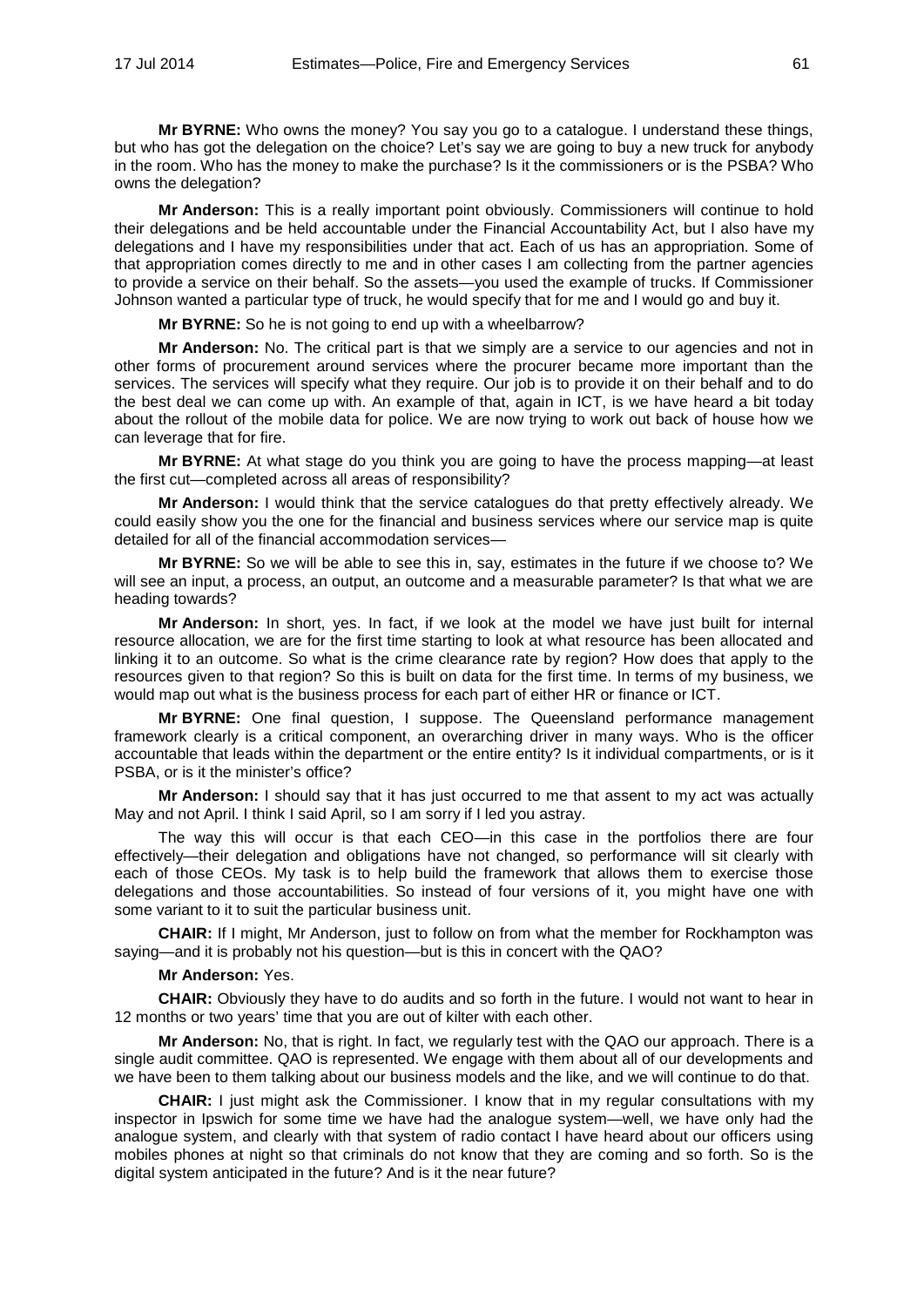**Mr DEMPSEY:** Just before the Commissioner answers that, obviously that is part of the overall government wireless network: almost half a billion dollars for the next 10 years. I will get the Commissioner to comment on that. That will allow not just our agencies to go with other areas of digital, but also to be able to talk between departments for the first time ever. We have had testings across different parts of the portfolio and it is phenomenal to see where we are going to be taking technology and also communications, because that will certainly have an impact on officer safety as well as communications. Commissioner, if you would like to talk about the—

**CHAIR:** It is only a brief response, because I think the Minister has answered it, but I would be thankful for a time line.

**Commissioner Stewart:** Thank you, Minister, and thank you, Chair, for the opportunity. The Minister is quite right: the government wireless network is an investment in communications for the future for all government agencies, in particular though for emergency services. The initial phase is to manage the development of the network for the G20 and there are many reasons why that is needed, particularly in the area of security and intra-area operability. They are the two key factors. What will occur after that phase so that this major area here that will be covered by the G20 will be in place for the G20, so that is by November this year, and then the next phase is the rollout in the South-East Queensland area.

**CHAIR:** Thank you, Commissioner, very much. Member for Broadwater.

**Miss BARTON:** Thank you very much, Mr Chair. Minister, I might just turn to Neighbourhood Watch, if I might. It is particularly pertinent given that I am going to the Runaway Bay Islands Neighbourhood Watch meeting tonight. I just refer to page 6 of the SDS, which refers to funding in 2014-15 of \$1 million for the third year of the government's commitment to provide \$4 million over four years to revitalise Neighbourhood Watch and Crime Stoppers. I was just wondering if you could please outline for the benefit of the committee in what ways these programs are being revitalised under this funding and how these new initiatives are benefiting the community.

**Mr DEMPSEY:** I thank the member for the question. Through you, Mr Chair, the government, as part of their strong plan for a brighter future, is obviously committed to community engagement and the enhancement of Neighbourhood Watch and we will continue to revitalise front-line services for families. Whether it be from the Cape to Coolangatta, these families are those in our neighbourhoods who show the true Australian spirit of looking after your mate through organisations particularly like the Neighbourhood Watch. We know the true value added by dedicated community members and communities, and that is why this government is providing, as you alluded to, \$1 million per year over four years to renew Neighbourhood Watch and Crime Stoppers initiatives.

The myPolice Neighbourhood Watch blog was officially launched on 14 December 2012 and the renewed blog model went live on 18 March 2014. There are numerous blogs in the Neighbourhood Watch sector. They have had over 110,000 visits since March this year; 3,000 published posts, 170 community authors, 55 police authors and 21 community members have joined as online members since 16 June. I would just like to reiterate that. That is 2,100 community members, and it just shows the level of community engagement like never before.

I had the privilege of officially launching the Neighbourhood Watch model in Townsville this year in addition to being a member of a number of traditional Neighbourhood Watch groups. It is great to see them conversing and coming on with this online approach to reengaging in the community. It is a phenomenal tool for police. As we know, police are only as good as the information they receive. Neighbourhood Watch is valuable. There are currently 419 Neighbourhood Watch groups across Queensland communities, and there are three groups that are in the formation stage with expressions of interest for another six. The Torres Strait northern peninsula area and the Weipa e-Watch are the state's first community based e-groups. It is great to see them coming online in such a significant way. All of these facets, from Neighbourhood Watch to myPolice blog and the Queensland police Facebook site—which I believe is the largest of any law enforcement agency in the world—are quite significant. This is all part of what we do are doing as a government to make sure that communities are kept safe.

There are a number of initiatives that Neighbourhood Watch rolls out on a regular basis, but I particularly want to thank the hardworking volunteers. I would like to reiterate the great work that Crime Stoppers do. It has been phenomenal. Crime Stoppers has collated over 201,300 pieces of information from in excess of one million contacts from members of the community since its formation to 16 June 2014. It certainly has got magnificent results in that period of time since its inception to 16 June. It has seen 26,935 people apprehended; over 70,000 charges; 25 murders solved; 20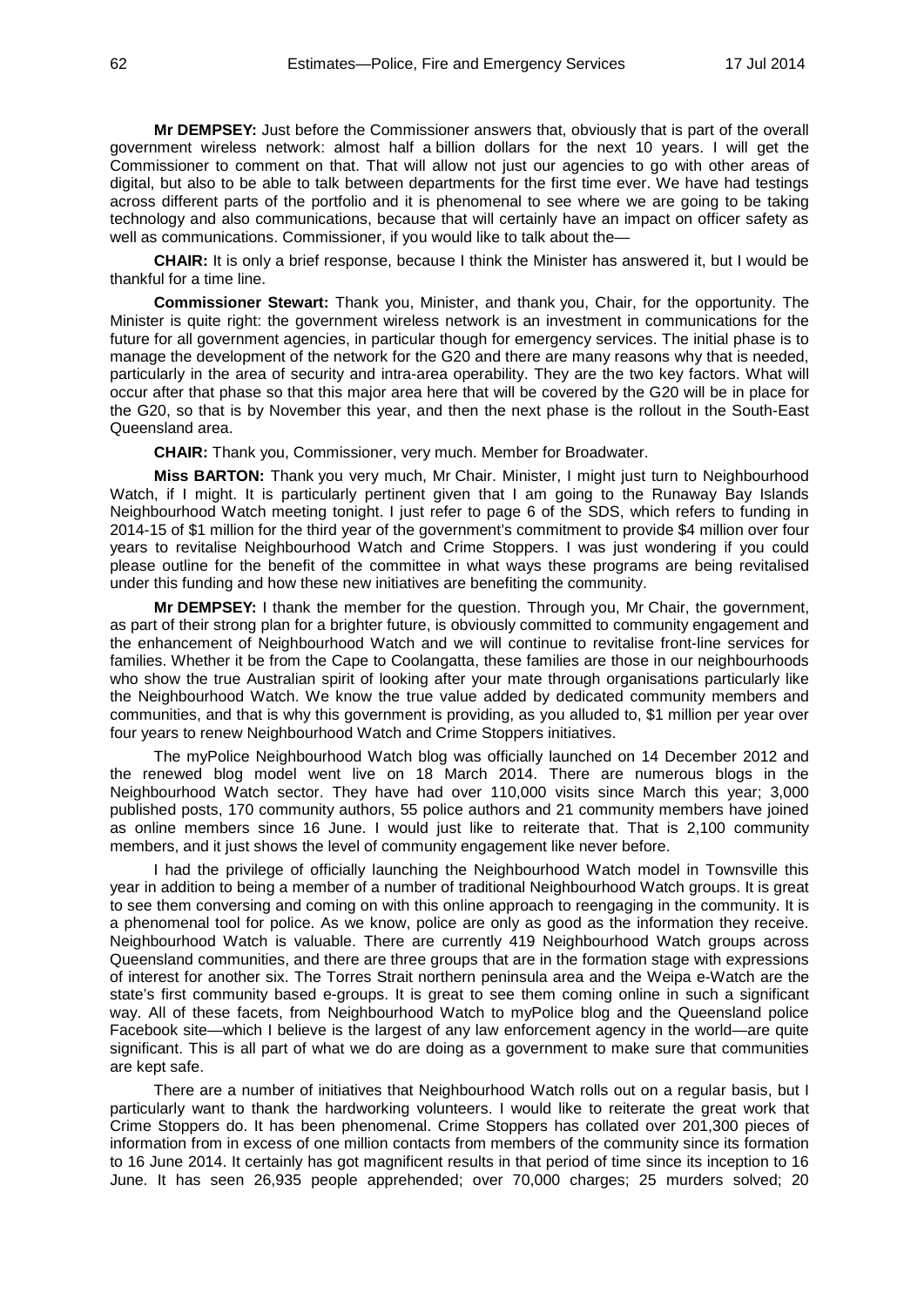attempted murders solved; more than \$620 million worth of drugs seized; around \$3.9 million proceeds of crime seized during that time; as well as \$10 million worth of stolen property being recovered. This is quite significant, and I particularly want to thank all the staff, the volunteers and the CEO, Trevor O'Hara, for his dedication and hard work. We will continue to work with Crime Stoppers and Neighbourhood Watch because when we go back to the modern inceptions of policing, the fundamental principles were obviously police are as good as the community, and the community are as good as the police that serve them. So we certainly have to ensure that police and the community work in that ever-increasing partnership and are not drawn apart.

**CHAIR:** Member for Yeerongpilly.

**Mr JUDGE:** Minister, I acknowledge the difficulty of the role that you have and also the Commissioner and the executive of the Police Service. I want to talk about operational issues, because really that is the ultimate outcome of the organisation—service delivery in terms of collaborating with sectors of the community to deliver problem solving approaches to crime. When we look at communities like Cairns and Aurukun and we look at the impact on Aboriginal and Torres Strait Islander people, people in the disability sector and seniors, these are very vulnerable groups of people, particularly in relation to personal and property crime. I am particularly interested in the allocations being made by the Queensland Police Service to deal with those particular groups and strategies to improve the sense of safety and security of those people.

**Mr DEMPSEY:** Through you, Mr Chair, there were actually a couple of questions all rolled into one.

**Mr JUDGE:** I will break them down for you.

**Mr DEMPSEY:** I am happy to answer all of the questions and go through them systematically.

**Mr JUDGE:** I just wanted to give you an appreciation overall.

**Mr DEMPSEY:** And I do appreciate that. If the Commissioner would just like to start and comment in relation to people with disabilities and how we are availing ourselves from a community policing aspect to being able to have more police out there. I think the member for Yeerongpilly would appreciate that if we were both back in the Police Service, he's going back many year to those days when police had the time to stop and talk to the milkman, the taxi driver and different members of the communities over the fence. Today we are certainly seeing a reintegration of that community engagement like never before, because certainly with the technology that we predict over the next two and a half to three years, there is almost a 20 per cent increase in efficiency across an organisation; that is, one fifth of police time is now going into other areas, and that is at a minimum. So it is quite significant. Commissioner, if you would like to comment on that to start with.

**Mr JUDGE:** If you like, Minister, if you could just deal initially with disabilities, seniors and ATSI. I know I spoke specifically about Cairns and Aurukun because they have been in the media lately, but the disability sector is particularly vulnerable to personal and property crime. How are we allocating resources through the police to deal with that cohort in the community?

**Commissioner Stewart:** Through the chair, Mr Judge, thank you for that important question. I hope that everyone is prepared to stay for about three hours, because this is all good news. I have Deputy Commissioner Barron in the room who can talk at length about the Safer Streets program in West Cairns and Aurukun. That in itself is just an outstanding piece of work from a whole-of-government perspective that is led by the Queensland Police Service, and Mr Barron is actually the Premier's champion for that particular project so I will ask him to come to the table in a moment. But I also wanted to talk to you about how exciting it is to be in this sort of situation as a police department that is really embracing technology to assist people with disabilities.

It is not widely known, but we are doing a lot of work behind the scenes in the Queensland Police Service at our Policelink facility, which is our nonurgent call-for-service facility out at Zillmere. It is a whole-of-state approach to that arrangement and the work that they are doing in meeting the needs of people with significant disabilities, including people with speech defects and disabilities, blind people, people with visual disabilities and people who are disabled and cannot leave their house, that sort of thing.

In the main, the way we are now able to interact with them, with different types of technology, is quite outstanding. They can use that and feel that their connection with the Queensland police department and, through us, other agencies becomes almost seamless. The disability can almost disappear by the use of technology. So this is an amazing story.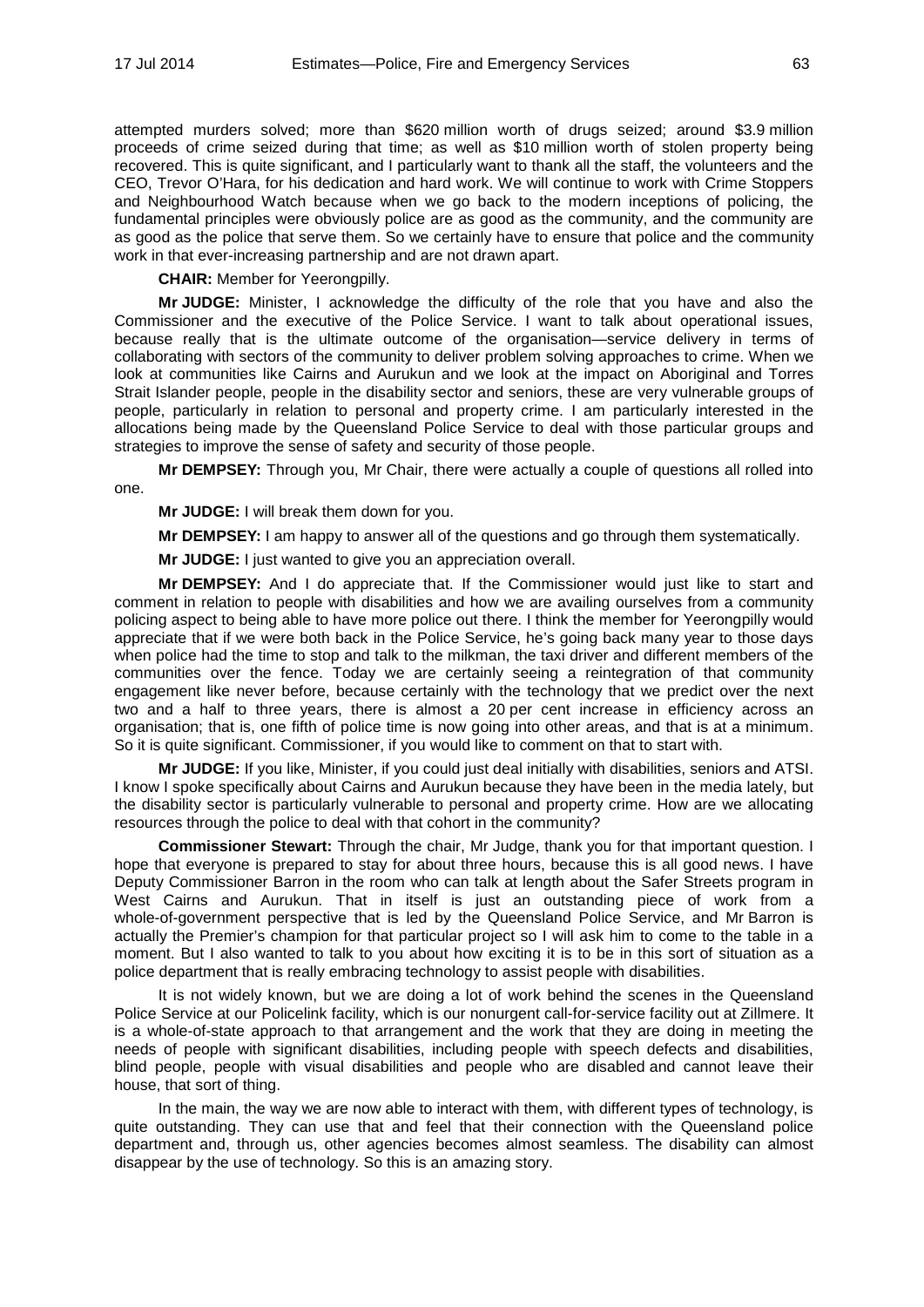The other area I would quote—the minister just touched on it—is the extra money not for Crime Stoppers in particular but for Neighbourhood Watch and the move for Neighbourhood Watch to be technology enhanced. In other words, people in homes use technology to take photos, send those stories and report suspicious activity—and contact us of course. But particularly that has been part of the funding that has been provided in recent times to revitalise Neighbourhood Watch. Again, one of the great tragedies is that we have many Queenslanders who are virtually locked in their homes because they are disabled or they are elderly. They are not able to move around like probably everyone in this room is able to. So these are all good-news stories in the way the Queensland Police Service is moving forward.

We also regularly provide advice to seniors and elders in our community on better ways to protect themselves. I am sure that everyone in this room is aware of cases of elder abuse. This is a growing concern to the community. We are working very hard, through our crime prevention staff, to advise and educate the community to these sorts of issues and to ways of minimising the risk of that. Again, the Queensland Police Service is taking a lead in this area, together with other parts of the government.

In terms of probably the most important area that you touched on, sir, with the chair's indulgence I will ask Deputy Commissioner Barron to come forward to talk about the work that is being done in west Cairns, particularly Aurukun. Quite honestly, I think you will all agree once you have heard that it is just magnificent, the work that is being done there—not just by the Queensland police but also by a range of agencies. Chair, if you will indulge me, I would be happy if the deputy commissioner could come forward.

**Mr DEMPSEY:** Just prior to that, chair, I mention some of the other aspects across the portfolio relating to disabilities. We have the new SES app. Instead of people having to call by phone, they are able to save footage and images. When the SES turns up that helps them deliver emergency services. The technology is there for people to report through Policelink and so forth and provide digital type information. A picture paints a thousand words.

Recently I had the privilege of attending the Mobile in Moreton initiative. That is an initiative directed at people in wheelchairs, delivered in conjunction with the regional council there, to provide education to people in nursing homes and people with disabilities—about how to get out in the community and get access but also about their rights and the rights of other users of pathways and roads. That is all about improving quality of life. Certainly it was a very successful day. It was great to see people being able to get out in their community and also to take away some of the frustrations those particular users experience on a daily basis.

Before handing over to Deputy Commissioner Peter Barron in relation to the member's particular question I will say that—not wanting to steal your thunder, Deputy Commissioner—even before we were elected we set about addressing the significant rise in crime rates across Cairns generally. On coming to government we activated a number of task forces in that area. We immediately put extra police into that area. Police resourcing comes from the Commissioner of Police, and he allocated officers to that particular area. We have seen significant results, whether it be in existing programs or with the Cairns Safer Streets Task Force. Instead of governments working in silos, we are seeing them working together for the first time. Certainly more will be coming out of this initiative in the future.

**Mr JUDGE:** Just before we continue, Minister, to cut to the chase, statistically are we seeing a reduction in crimes against seniors and people with disabilities? Is there evidence to that effect?

**Mr DEMPSEY:** I know there is right across-the-board but particularly for those groups. I am more than happy to take that on notice and get that to you as well.

**Mr JUDGE:** Are you happy to take that on notice?

**Mr DEMPSEY:** Yes. Across the state?

**Mr JUDGE:** If that is all right, yes. Thank you.

**Mr DEMPSEY:** Yes, will do.

**Deputy Commissioner Barron:** Thank you, Minister, and good afternoon, Chair. My name is Peter Barron. I am the Acting Deputy Commissioner, Regional Operations. The government has put me in charge of the Safer Streets Task Force, which is being rolled out in Cairns and other communities throughout Queensland at the current time.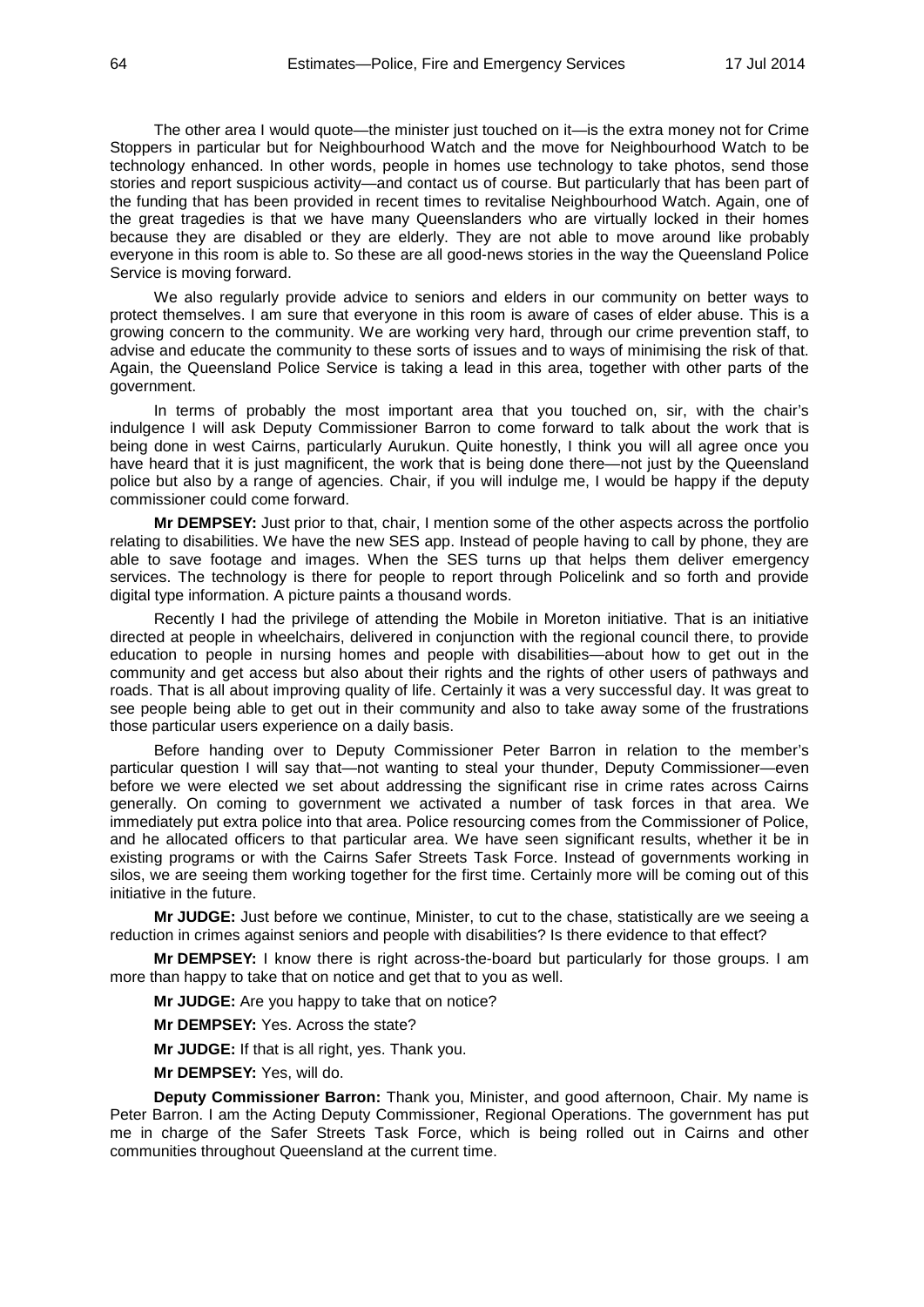I will provide just a brief piece of history in relation to this strategy. In the early part of last year and leading up to about May, there had been a number of crime related issues and homelessness and public drunkenness related issues in and around Cairns. There was nothing new about this; this had happened historically and had been dealt with effectively but it was starting to materialise again. The government brought together the Cairns Safer Streets Task Force. This was quite unique. It represented the first time in history that the three tiers of government were involved and a multiagency approach was adopted to deal with the issues in Cairns—in particular in relation to the dysfunctional issues in west Cairns, which was recording some significant problems.

Just to give you some insight into the structure of this one-government approach and the other tiers of government that were involved, the task force involved Prime Minister and Cabinet, Cairns Regional Council, the Department of the Premier and Cabinet, the Department of Justice and Attorney-General, Communities, Education, Housing and Public Works, Health, DATSIMA and QPS, to name a few. In terms of the chair of this task force—again, to my recollection it would be the first time in history—a member of parliament, Mr Gavin King, the member for Cairns, was placed in charge of this task force. He heads up that task force. I am a member of it along with the district officer of Cairns, Acting Assistant Commissioner Paul Taylor. We basically run that task force. We deal with all the issues around Cairns. That is one part of it. There is a particular focus on west Cairns and getting right to the heart of the problem in west Cairns. We put a hub there, which is represented by about 20 different government agencies working directly out of west Cairns to deal with the issues. We launched that hub in December last year. We invited the community to the launch of that hub. We also had a range of other cultural events that took place that night in the park. We had over 1,000 people turn up for the launch of that hub—1,000 people who are committed to seeing change in their suburb of west Cairns. That just indicates the type of commitment we have from those people.

The Safer Streets Task Force in Cairns was subsequently extended to encompass the whole of Queensland, to wherever there are issues in a particular community. The government is in the process of trialling this project in eight other communities apart from west Cairns. I am now at liberty to divulge part of what was a cabinet-in-confidence document. I can state that there will be directors-general or deputy directors-general placed in charge of task forces in all those communities as champions for those particular communities, to deal firsthand with the problem. That will be a multigovernment approach, like it is in Cairns with the multiple agencies working together. They will bring all those agencies together to work on those communities, to deal with those issues that are unique to those particular areas. Of course, the community will be involved in that—with the relevant mayors, councillors, elders and the like.

I cannot go into the exact statistics of what has occurred in recent times, but I can say that in west Cairns since the project has been in place there has been some significant change in the statistics in that area, in the quality of life. There have been particular significant drops in armed robberies and unlawful uses in that particular area in the short time that task force has been working out there. Perception of crime has been greatly enhanced in a positive sense. People feel safe to go about their business there. I visited the suburb just recently and it has a totally different atmosphere to what it did, say, over 12 months ago. It is a beautiful part of the world. The community is working with us to enhance the quality of life in that particular suburb.

I will just digress a little in relation to another operation that is run on the back of the Safer Streets Task Force, because it just indicates the diversity of the project and the type of work we are doing across Queensland and will do across Queensland in the months ahead. In the early part of this year and the latter part of last year Townsville was experiencing significant increases in two particular categories of crime—that is, unlawful use and break and enters. In fact, crime had continually grown in that city for a period of five years. The community had had enough. We were called upon to do something through the multiagency task force, and we did. We formed a partnership with a number of the other government agencies there—Housing, Corrective Services, the local council—and brought the local members of parliament on board.

I can report that over the six months that that operation has been in place in Townsville we have seen the most phenomenal reductions in crime. We have seen a 56 per cent reduction in unlawful uses for the last six months and a 49 per cent reduction in break and enters for that same period. That corresponds to 267 fewer cars being stolen in that city in the last six months and 684 fewer break and enters occurring in that city for that period of time. There have been dramatic reductions in crime again, I would say. That is only for that six-month period. So when it is extrapolated over the 12 months it is still a good result.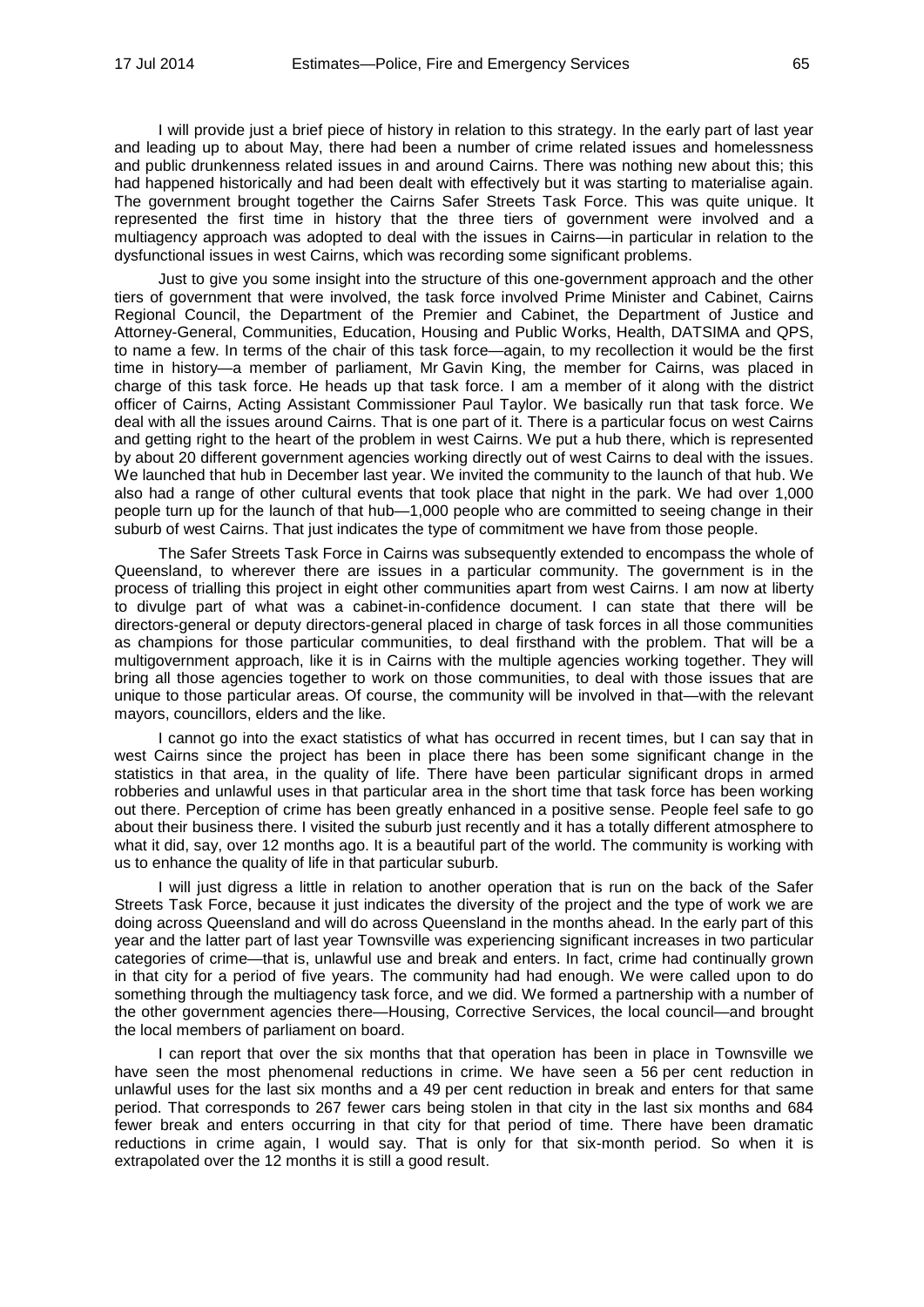That operation is Mike Adamant. It is still going. I got the results only today and they show that the break and enters for the week just gone are half what they were for the same week in 2013. That demonstrates some of the positive work we are doing through this task force. We are identifying these areas, moving into them, applying a one-government approach—a multiagency approach—and then applying that approach and deriving those results.

In relation to the other communities it is early days. We are only starting to work in there. When the directors-general come on board and we bring together all these agencies, I feel positive that we will get good results there, too.

**CHAIR:** Thank you very much, Deputy Commissioner.

**Deputy Commissioner Barron:** The commissioner has asked me to talk about Aurukun briefly.

**CHAIR:** Yes, by all means.

**Deputy Commissioner Barron:** Aurukun is part of the initial safer streets strategy and task force. It was initially Cairns, with an emphasis on west Cairns, and Aurukun. In recent months in Aurukun we have worked very closely with the mayor, the council and the elders. David Edwards, who is the director-general of State Development, has worked with us. We have identified a number of issues that we can work on. One of the biggest problems is a lack of opportunities for youth in that town. Through our partnership with Prime Minister and Cabinet we have raised almost enough money—I think it is around \$1½ million—to put a PCYC on the ground in Aurukun. We will be able to run all our youth activities from that PCYC. The mayor and the council are over the moon about that particular facet of what we are doing there.

We have also gone on the front foot with the police in particular there and other government agencies. We do not have a PCYC at the moment, naturally enough, but we have appointed a senior sergeant from Weipa to run youth programs there and we have put a female CPIU officer up there to deal with child abuse and related issues in the community and to work with the community for the kids to gain confidence to come forward and make complaints, whereas at the current time we are not getting those types of complaints to the volume that we should.

**CHAIR:** Thank you very much for that. Member for Bulimba, if you have a question that can be answered in under five minutes, you have the call.

**Mr DILLAWAY:** Well, that is entirely up to the minister, I guess, isn't it? Minister, I just want to refer to page 6 of the SDS, referring to the second police helicopter. Could you please detail the ways in which the second helicopter will be used and how the existing helicopter has contributed to the QPS's capacity to prevent and of course detect crime?

**Mr DEMPSEY:** I thank the member for the question. It is important in particular for his electorate but also all of Brisbane. The first helicopter started down in the Gold Coast area. The second one is for the Brisbane greater metropolitan area, out from Ipswich to Redlands and up past Caboolture. Obviously if it is necessary to go a little bit further afield, depending on the operation of course, it will be used in those particular areas. We are seeing some significant results. Bearing in mind this was an election commitment. We said we would deliver two helicopters. We have delivered the two helicopters. It is a magnificent partnership with Surf Life Saving Queensland. I want to particularly thank their board and their volunteers for working hand in hand with the Queensland Police Service to get a great result for these two particular helicopters, PolAir 1 and PolAir 2.

I want to reiterate that all the great work is indicative of what this commitment was about. I will go through some of the magnificent jobs that they are doing on the ground, but it is the peace of mind for the community. Criminals know that they cannot get away any longer. Whether it be these two new police helicopters, the three brand new catamarans that we are delivering in Cairns, Townsville and the Whitsundays, or the new electronic devices, what we are doing is going out and, as the Deputy Commissioner alluded to, with those programs and task forces that we have in the state getting rid of the silos of government departments and working across to get results. This portfolio certainly is getting those results.

The helicopters have been involved in everything from arsons to street complaints to dangerous drivers. One of the greatest aspects, and what the Queensland helicopters have in comparison to other helicopters elsewhere in Australia, is their technology. A lot of the time the offenders just simply do not see them. They are able to work in both daytime and night-time. They are able to basically read a number plate at anything from up two to three kilometres away. I use that as a reference. The intel gathering capacity to keep men and women on the ground safe is phenomenal. It will only be a greater asset as it continues to protect communities right around Queensland.